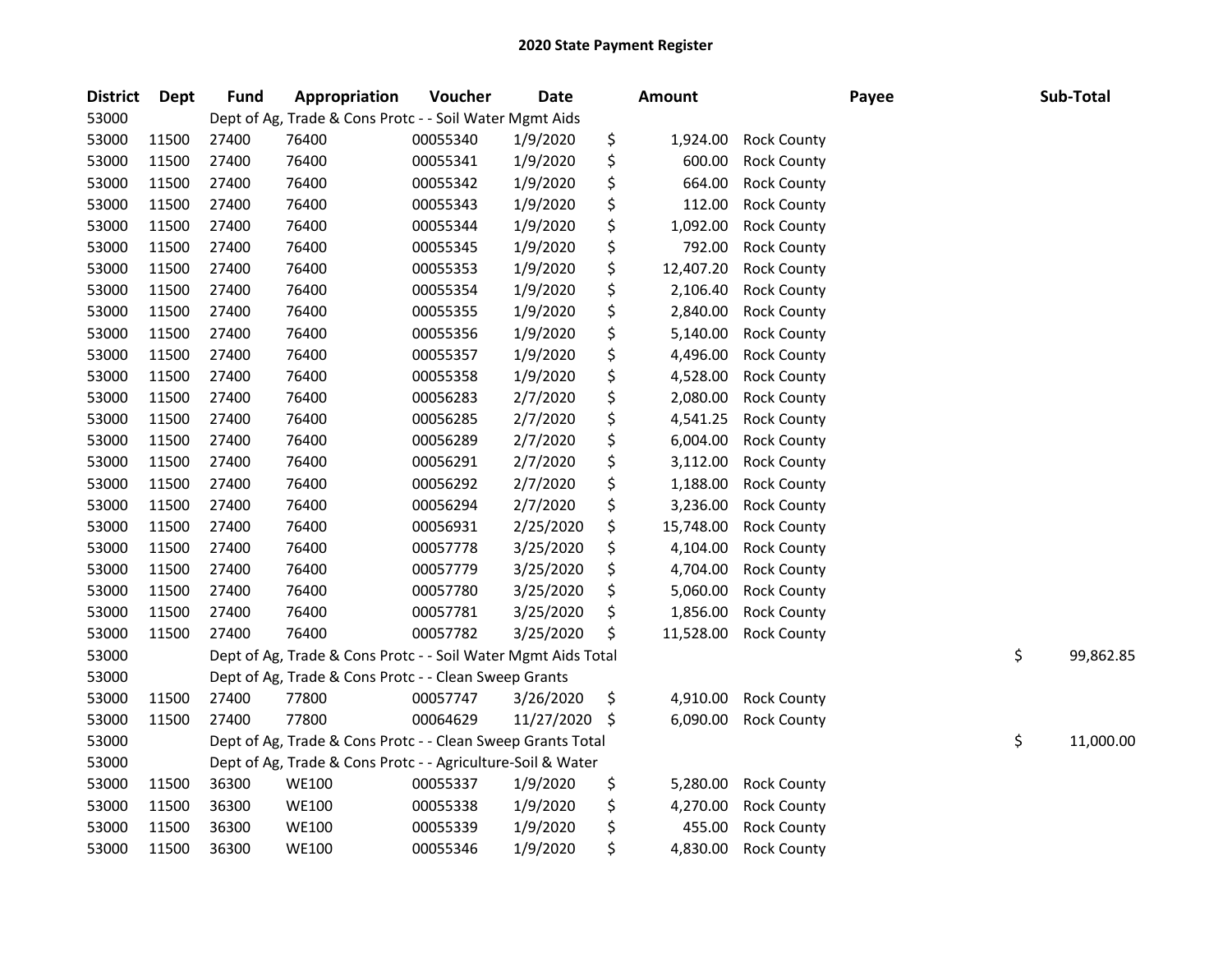| <b>District</b> | <b>Dept</b> | <b>Fund</b> | Appropriation                                                         | Voucher  | <b>Date</b>   |    | <b>Amount</b> |                       | Payee | Sub-Total        |
|-----------------|-------------|-------------|-----------------------------------------------------------------------|----------|---------------|----|---------------|-----------------------|-------|------------------|
| 53000           | 11500       | 36300       | <b>WE100</b>                                                          | 00055347 | 1/9/2020      | \$ | 3,325.00      | <b>Rock County</b>    |       |                  |
| 53000           | 11500       | 36300       | <b>WE100</b>                                                          | 00055348 | 1/9/2020      | \$ | 525.00        | <b>Rock County</b>    |       |                  |
| 53000           | 11500       | 36300       | <b>WE100</b>                                                          | 00055349 | 1/9/2020      | \$ | 13,601.00     | <b>Rock County</b>    |       |                  |
| 53000           | 11500       | 36300       | <b>WE100</b>                                                          | 00055350 | 1/9/2020      | \$ | 1,510.33      | <b>Rock County</b>    |       |                  |
| 53000           | 11500       | 36300       | <b>WE100</b>                                                          | 00055351 | 1/9/2020      | \$ | 7,700.00      | <b>Rock County</b>    |       |                  |
| 53000           | 11500       | 36300       | <b>WE100</b>                                                          | 00055352 | 1/9/2020      | \$ | 7,210.00      | <b>Rock County</b>    |       |                  |
| 53000           | 11500       | 36300       | <b>WE100</b>                                                          | 00055716 | 1/22/2020     | \$ | 3,271.89      | <b>Rock County</b>    |       |                  |
| 53000           | 11500       | 36300       | <b>WE100</b>                                                          | 00056284 | 2/7/2020      | \$ | 5,600.00      | <b>Rock County</b>    |       |                  |
| 53000           | 11500       | 36300       | <b>WE100</b>                                                          | 00056286 | 2/7/2020      | \$ | 403.20        | <b>Rock County</b>    |       |                  |
| 53000           | 11500       | 36300       | <b>WE100</b>                                                          | 00056287 | 2/7/2020      | \$ | 500.00        | <b>Rock County</b>    |       |                  |
| 53000           | 11500       | 36300       | <b>WE100</b>                                                          | 00056288 | 2/7/2020      | \$ | 3,000.00      | <b>Rock County</b>    |       |                  |
| 53000           | 11500       | 36300       | <b>WE100</b>                                                          | 00056290 | 2/7/2020      | \$ | 2,250.00      | <b>Rock County</b>    |       |                  |
| 53000           | 11500       | 36300       | <b>WE100</b>                                                          | 00056293 | 2/7/2020      | \$ | 2,940.00      | <b>Rock County</b>    |       |                  |
| 53000           | 11500       | 36300       | <b>WE100</b>                                                          | 00056295 | 2/7/2020      | \$ | 4,439.62      | <b>Rock County</b>    |       |                  |
| 53000           | 11500       | 36300       | <b>WE100</b>                                                          | 00056296 | 2/7/2020      | \$ | 1,190.00      | <b>Rock County</b>    |       |                  |
| 53000           | 11500       | 36300       | <b>WE100</b>                                                          | 00056791 | 2/18/2020     | \$ | 2,243.00      | <b>Rock County</b>    |       |                  |
| 53000           | 11500       | 36300       | <b>WE100</b>                                                          | 00065036 | 12/14/2020    | \$ | 1,293.60      | <b>Rock County</b>    |       |                  |
| 53000           | 11500       | 36300       | <b>WE100</b>                                                          | 00065037 | 12/14/2020    | \$ | 3,368.91      | <b>Rock County</b>    |       |                  |
| 53000           | 11500       | 36300       | <b>WE100</b>                                                          | 00065038 | 12/14/2020    | \$ | 5,250.00      | <b>Rock County</b>    |       |                  |
| 53000           | 11500       | 36300       | <b>WE100</b>                                                          | 00065039 | 12/14/2020    | \$ | 7,000.00      | <b>Rock County</b>    |       |                  |
| 53000           | 11500       | 36300       | <b>WE100</b>                                                          | 00065040 | 12/14/2020    | \$ | 2,170.00      | <b>Rock County</b>    |       |                  |
| 53000           | 11500       | 36300       | <b>WE100</b>                                                          | 00065041 | 12/14/2020    | \$ | 500.00        | <b>Rock County</b>    |       |                  |
| 53000           | 11500       | 36300       | <b>WE100</b>                                                          | 00065042 | 12/14/2020    | \$ | 500.00        | <b>Rock County</b>    |       |                  |
| 53000           | 11500       | 36300       | <b>WE100</b>                                                          | 00065043 | 12/14/2020    | \$ | 4,130.00      | <b>Rock County</b>    |       |                  |
| 53000           | 11500       | 36300       | <b>WE100</b>                                                          | 00065044 | 12/14/2020    | \$ | 500.00        | <b>Rock County</b>    |       |                  |
| 53000           | 11500       | 36300       | <b>WE100</b>                                                          | 00065045 | 12/14/2020    | S  | 2,870.00      | <b>Rock County</b>    |       |                  |
| 53000           | 11500       | 36300       | <b>WE100</b>                                                          | 00065046 | 12/14/2020    | -S | 1,711.50      | <b>Rock County</b>    |       |                  |
| 53000           |             |             | Dept of Ag, Trade & Cons Protc - - Agriculture-Soil & Water Total     |          |               |    |               |                       |       | \$<br>103,838.05 |
| 53000           |             |             | Dept of Safety & Prof Services - - Powts Replacement Rehab            |          |               |    |               |                       |       |                  |
| 53000           | 16500       | 10000       | 23600                                                                 | 00038095 | 10/13/2020 \$ |    |               | 10,005.00 Rock County |       |                  |
| 53000           |             |             | Dept of Safety & Prof Services - - Powts Replacement Rehab Total      |          |               |    |               |                       |       | \$<br>10,005.00  |
| 53000           |             |             | Wisconsin Historical Society - - General Program Operations-Prs       |          |               |    |               |                       |       |                  |
| 53000           | 24500       | 10000       | 13700                                                                 | 00029821 | 9/25/2020     | \$ | 830.28        | <b>Rock County</b>    |       |                  |
| 53000           |             |             | Wisconsin Historical Society - - General Program Operations-Prs Total |          |               |    |               |                       |       | \$<br>830.28     |
| 53000           |             |             | Dept of Public Instruction - - General Program Operations, Pr         |          |               |    |               |                       |       |                  |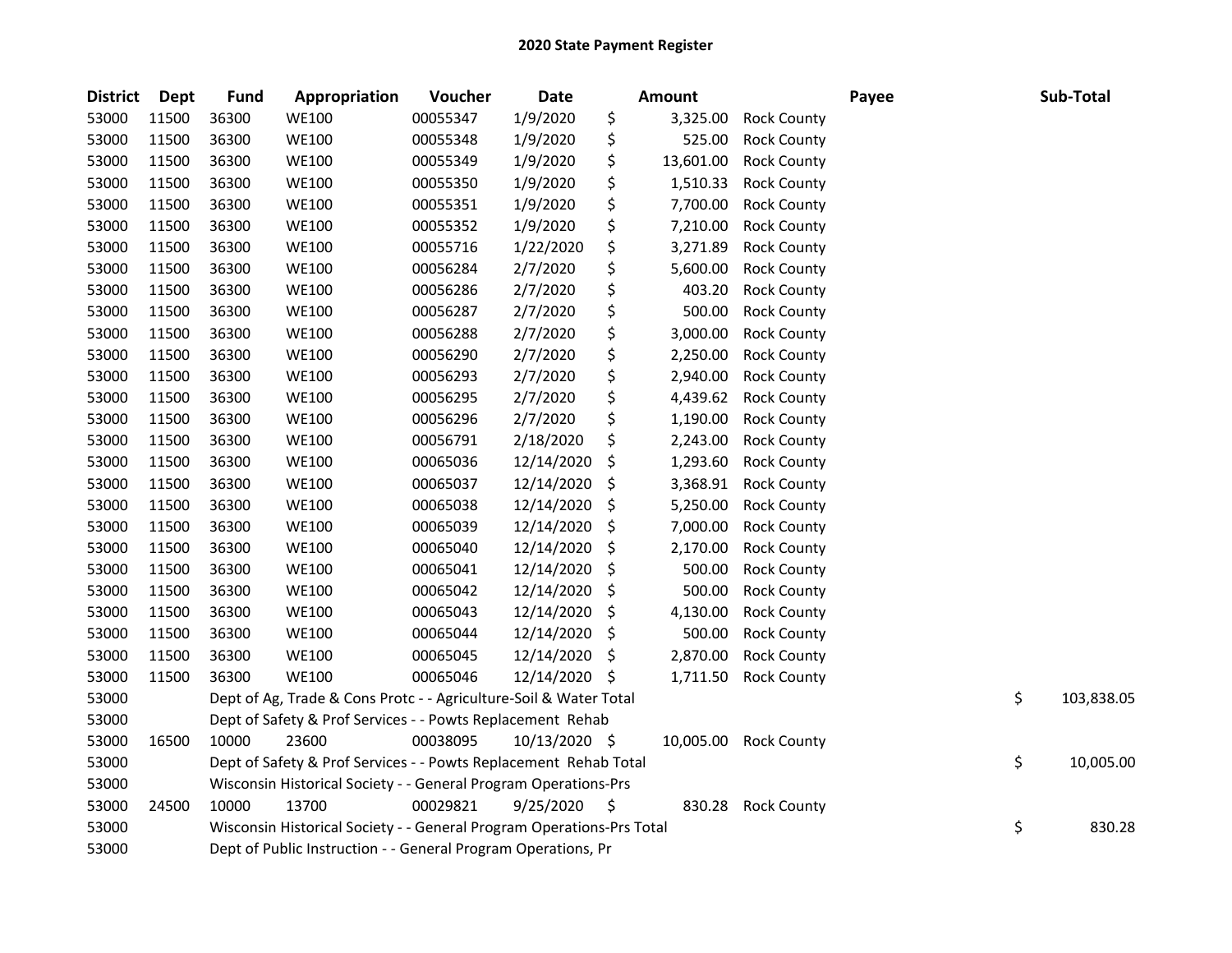| <b>District</b> | <b>Dept</b> | <b>Fund</b> | Appropriation                                                       | Voucher  | Date          |    | <b>Amount</b> |                       | Payee | Sub-Total        |
|-----------------|-------------|-------------|---------------------------------------------------------------------|----------|---------------|----|---------------|-----------------------|-------|------------------|
| 53000           | 25500       | 10000       | 10200                                                               | 00226110 | 5/29/2020     | \$ | 530.00        | <b>Rock County</b>    |       |                  |
| 53000           | 25500       | 10000       | 10200                                                               | 00226111 | 5/29/2020     | \$ | 315.00        | <b>Rock County</b>    |       |                  |
| 53000           | 25500       | 10000       | 10200                                                               | 00234562 | 7/22/2020     | \$ | 239.12        | <b>Rock County</b>    |       |                  |
| 53000           | 25500       | 10000       | 10200                                                               | 00234563 | 7/22/2020     | \$ | 3,218.32      | <b>Rock County</b>    |       |                  |
| 53000           |             |             | Dept of Public Instruction - - General Program Operations, Pr Total |          |               |    |               |                       |       | \$<br>4,302.44   |
| 53000           |             |             | Dept of Public Instruction - - Fed Grants, Program Operations       |          |               |    |               |                       |       |                  |
| 53000           | 25500       | 10000       | 14100                                                               | 00244033 | 10/23/2020 \$ |    | 727.50        | <b>Rock County</b>    |       |                  |
| 53000           |             |             | Dept of Public Instruction - - Fed Grants, Program Operations Total |          |               |    |               |                       |       | \$<br>727.50     |
| 53000           |             |             | Dept of Public Instruction - - Federal Aids, Local Aid              |          |               |    |               |                       |       |                  |
| 53000           | 25500       | 10000       | 24100                                                               | 00206849 | 1/13/2020     | \$ | 1,667.62      | <b>Rock County</b>    |       |                  |
| 53000           | 25500       | 10000       | 24100                                                               | 00212514 | 2/18/2020     | \$ | 1,879.08      | <b>Rock County</b>    |       |                  |
| 53000           | 25500       | 10000       | 24100                                                               | 00214809 | 3/9/2020      | \$ | 1,987.00      | <b>Rock County</b>    |       |                  |
| 53000           | 25500       | 10000       | 24100                                                               | 00220145 | 4/13/2020     | \$ | 1,720.52      | <b>Rock County</b>    |       |                  |
| 53000           | 25500       | 10000       | 24100                                                               | 00223467 | 5/11/2020     | \$ | 1,594.16      | <b>Rock County</b>    |       |                  |
| 53000           | 25500       | 10000       | 24100                                                               | 00228018 | 6/8/2020      | \$ | 1,474.06      | <b>Rock County</b>    |       |                  |
| 53000           | 25500       | 10000       | 24100                                                               | 00232828 | 7/13/2020     | \$ | 2,024.00      | <b>Rock County</b>    |       |                  |
| 53000           | 25500       | 10000       | 24100                                                               | 00236930 | 8/24/2020     | \$ | 2,148.92      | <b>Rock County</b>    |       |                  |
| 53000           | 25500       | 10000       | 24100                                                               | 00240201 | 9/21/2020     | \$ | 1,507.02      | <b>Rock County</b>    |       |                  |
| 53000           | 25500       | 10000       | 24100                                                               | 00242941 | 10/13/2020    | \$ | 2,009.46      | <b>Rock County</b>    |       |                  |
| 53000           | 25500       | 10000       | 24100                                                               | 00248395 | 11/30/2020    | S  | 2,356.32      | <b>Rock County</b>    |       |                  |
| 53000           | 25500       | 10000       | 24100                                                               | 00251280 | 12/21/2020    | \$ | 1,873.40      | <b>Rock County</b>    |       |                  |
| 53000           |             |             | Dept of Public Instruction - - Federal Aids, Local Aid Total        |          |               |    |               |                       |       | \$<br>22,241.56  |
| 53000           |             |             | Dept of Public Instruction - - Aid To Public Library Systems        |          |               |    |               |                       |       |                  |
| 53000           | 25500       | 25500       | 36100                                                               | 00219174 | 4/6/2020      | \$ | 116,955.00    | <b>Rock County</b>    |       |                  |
| 53000           | 25500       | 25500       | 36100                                                               | 00247538 | 11/23/2020    | \$ | 350,865.00    | <b>Rock County</b>    |       |                  |
| 53000           |             |             | Dept of Public Instruction - - Aid To Public Library Systems Total  |          |               |    |               |                       |       | \$<br>467,820.00 |
| 53000           |             |             | Dept of Natural Resources - - GPO -Federal Funds                    |          |               |    |               |                       |       |                  |
| 53000           | 37000       | 21200       | 38100                                                               | 00395146 | 3/12/2020     | \$ | 8,552.18      | <b>Rock County</b>    |       |                  |
| 53000           |             |             | Dept of Natural Resources - - GPO -Federal Funds Total              |          |               |    |               |                       |       | \$<br>8,552.18   |
| 53000           |             |             | Dept of Natural Resources - - Enf A - Boating Enforcement           |          |               |    |               |                       |       |                  |
| 53000           | 37000       | 21200       | 55000                                                               | 00395146 | 3/12/2020     | \$ |               | 17,521.54 Rock County |       |                  |
| 53000           |             |             | Dept of Natural Resources - - Enf A - Boating Enforcement Total     |          |               |    |               |                       |       | \$<br>17,521.54  |
| 53000           |             |             | Dept of Natural Resources - - Enf A - Snow Enforcement              |          |               |    |               |                       |       |                  |
| 53000           | 37000       | 21200       | 55200                                                               | 00436449 | 9/24/2020     | \$ | 5,022.65      | <b>Rock County</b>    |       |                  |
| 53000           |             |             | Dept of Natural Resources - - Enf A - Snow Enforcement Total        |          |               |    |               |                       |       | \$<br>5,022.65   |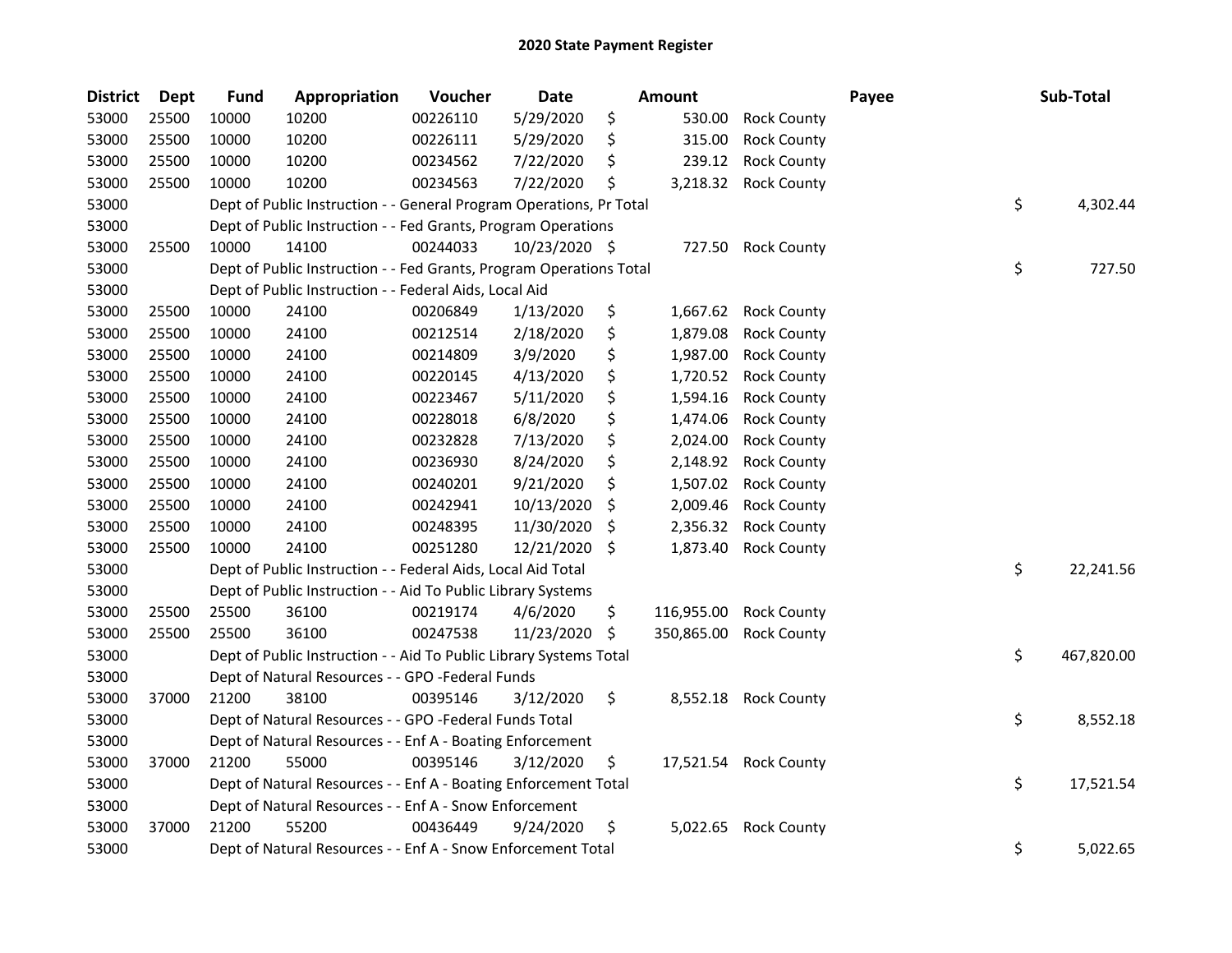| <b>District</b> | <b>Dept</b> | <b>Fund</b> | Appropriation                                                      | Voucher  | <b>Date</b> |    | <b>Amount</b> |                    | Payee | Sub-Total        |
|-----------------|-------------|-------------|--------------------------------------------------------------------|----------|-------------|----|---------------|--------------------|-------|------------------|
| 53000           |             |             | Dept of Natural Resources - - Wildlife Damage Claims & Abat        |          |             |    |               |                    |       |                  |
| 53000           | 37000       | 21200       | 55300                                                              | 00396852 | 4/2/2020    | \$ | 8,465.06      | <b>Rock County</b> |       |                  |
| 53000           |             |             | Dept of Natural Resources - - Wildlife Damage Claims & Abat Total  |          |             |    |               |                    |       | \$<br>8,465.06   |
| 53000           |             |             | Dept of Natural Resources - - Ra- Cnty Snow Trail & Area Aid       |          |             |    |               |                    |       |                  |
| 53000           | 37000       | 21200       | 57400                                                              | 00382015 | 1/13/2020   | \$ | 26,644.33     | <b>Rock County</b> |       |                  |
| 53000           | 37000       | 21200       | 57400                                                              | 00383551 | 1/17/2020   | \$ | 32,190.00     | <b>Rock County</b> |       |                  |
| 53000           | 37000       | 21200       | 57400                                                              | 00431951 | 8/26/2020   | \$ | 33,270.00     | <b>Rock County</b> |       |                  |
| 53000           |             |             | Dept of Natural Resources - - Ra- Cnty Snow Trail & Area Aid Total |          |             |    |               |                    |       | \$<br>92,104.33  |
| 53000           |             |             | Dept of Natural Resources - - GPO-Environmental Fund               |          |             |    |               |                    |       |                  |
| 53000           | 37000       | 27400       | 46100                                                              | 00428062 | 8/6/2020    | \$ | 30.00         | <b>Rock County</b> |       |                  |
| 53000           |             |             | Dept of Natural Resources - - GPO-Environmental Fund Total         |          |             |    |               |                    |       | \$<br>30.00      |
| 53000           |             |             | Dept of Natural Resources - - Land Acquisition                     |          |             |    |               |                    |       |                  |
| 53000           | 37000       | 36300       | TA100                                                              | 00389516 | 2/13/2020   | \$ | 3.50          | <b>Rock County</b> |       |                  |
| 53000           | 37000       | 36300       | TA100                                                              | 00416396 | 6/16/2020   | \$ | 3.50          | <b>Rock County</b> |       |                  |
| 53000           |             |             | Dept of Natural Resources - - Land Acquisition Total               |          |             |    |               |                    |       | \$<br>7.00       |
| 53000           |             |             | Dept of Natural Resources - - GPO - Sd Water Loan Prog, Fed        |          |             |    |               |                    |       |                  |
| 53000           | 37000       | 57300       | 48200                                                              | 00388473 | 2/7/2020    | \$ | 8,206.50      | <b>Rock County</b> |       |                  |
| 53000           | 37000       | 57300       | 48200                                                              | 00400367 | 4/8/2020    | \$ | 6,387.50      | <b>Rock County</b> |       |                  |
| 53000           | 37000       | 57300       | 48200                                                              | 00418821 | 7/16/2020   | \$ | 6,387.50      | <b>Rock County</b> |       |                  |
| 53000           | 37000       | 57300       | 48200                                                              | 00436806 | 10/21/2020  | -S | 6,387.50      | <b>Rock County</b> |       |                  |
| 53000           |             |             | Dept of Natural Resources - - GPO - Sd Water Loan Prog, Fed Total  |          |             |    |               |                    |       | \$<br>27,369.00  |
| 53000           |             |             | WI Dept of Transportation - - Eldly&Disa Co/Aid Sf                 |          |             |    |               |                    |       |                  |
| 53000           | 39500       | 21100       | 16800                                                              | 00498362 | 3/2/2020    | \$ | 469,891.00    | <b>Rock County</b> |       |                  |
| 53000           | 39500       | 21100       | 16800                                                              | 00516283 | 4/17/2020   | \$ | 2,179.60      | <b>Rock County</b> |       |                  |
| 53000           |             |             | WI Dept of Transportation - - Eldly&Disa Co/Aid Sf Total           |          |             |    |               |                    |       | \$<br>472,070.60 |
| 53000           |             |             | WI Dept of Transportation - - Eldly&Disa Aid Fd Fd                 |          |             |    |               |                    |       |                  |
| 53000           | 39500       | 21100       | 18300                                                              | 00500076 | 3/5/2020    | \$ | 21,532.00     | <b>Rock County</b> |       |                  |
| 53000           | 39500       | 21100       | 18300                                                              | 00571095 | 8/20/2020   | \$ | 15,248.51     | <b>Rock County</b> |       |                  |
| 53000           | 39500       | 21100       | 18300                                                              | 00571720 | 8/21/2020   | \$ | 15,516.00     | <b>Rock County</b> |       |                  |
| 53000           | 39500       | 21100       | 18300                                                              | 00624446 | 12/9/2020   | \$ | 14,091.81     | <b>Rock County</b> |       |                  |
| 53000           |             |             | WI Dept of Transportation - - Eldly&Disa Aid Fd Fd Total           |          |             |    |               |                    |       | \$<br>66,388.32  |
| 53000           |             |             | WI Dept of Transportation - - Hwy Sfty Loc Aid Ffd                 |          |             |    |               |                    |       |                  |
| 53000           | 39500       | 21100       | 18500                                                              | 00485167 | 1/28/2020   | \$ | 2,383.11      | <b>Rock County</b> |       |                  |
| 53000           | 39500       | 21100       | 18500                                                              | 00508233 | 3/31/2020   | \$ | 8,104.86      | <b>Rock County</b> |       |                  |
| 53000           | 39500       | 21100       | 18500                                                              | 00508234 | 3/31/2020   | \$ | 6,904.53      | <b>Rock County</b> |       |                  |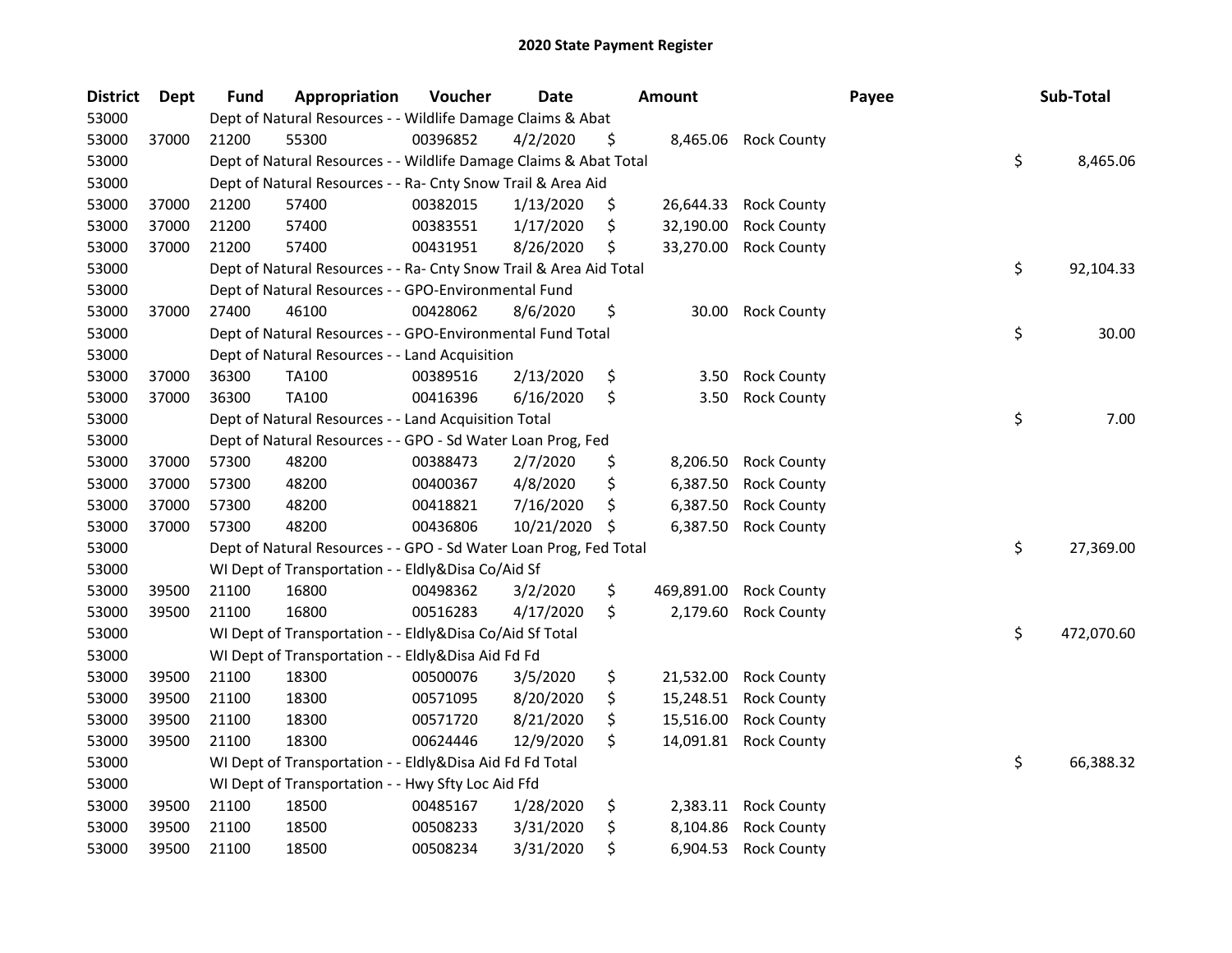| <b>District</b> | <b>Dept</b> | <b>Fund</b> | Appropriation                                            | Voucher  | <b>Date</b> | <b>Amount</b>      |                    | Payee | Sub-Total          |
|-----------------|-------------|-------------|----------------------------------------------------------|----------|-------------|--------------------|--------------------|-------|--------------------|
| 53000           | 39500       | 21100       | 18500                                                    | 00508235 | 3/31/2020   | \$<br>9,641.69     | <b>Rock County</b> |       |                    |
| 53000           | 39500       | 21100       | 18500                                                    | 00574896 | 8/28/2020   | \$<br>12,950.93    | <b>Rock County</b> |       |                    |
| 53000           | 39500       | 21100       | 18500                                                    | 00574897 | 8/28/2020   | \$<br>4,818.89     | <b>Rock County</b> |       |                    |
| 53000           | 39500       | 21100       | 18500                                                    | 00577780 | 9/4/2020    | \$<br>4,114.23     | <b>Rock County</b> |       |                    |
| 53000           | 39500       | 21100       | 18500                                                    | 00581231 | 9/11/2020   | \$<br>2,801.50     | <b>Rock County</b> |       |                    |
| 53000           | 39500       | 21100       | 18500                                                    | 00594157 | 10/2/2020   | \$<br>1,198.50     | <b>Rock County</b> |       |                    |
| 53000           |             |             | WI Dept of Transportation - - Hwy Sfty Loc Aid Ffd Total |          |             |                    |                    |       | \$<br>52,918.24    |
| 53000           |             |             | WI Dept of Transportation - - Trans Aids To Co.-Sf       |          |             |                    |                    |       |                    |
| 53000           | 39500       | 21100       | 19000                                                    | 00475476 | 1/6/2020    | \$<br>659,367.11   | <b>Rock County</b> |       |                    |
| 53000           | 39500       | 21100       | 19000                                                    | 00542323 | 7/6/2020    | \$<br>1,318,734.22 | <b>Rock County</b> |       |                    |
| 53000           | 39500       | 21100       | 19000                                                    | 00585149 | 10/5/2020   | \$<br>659,367.11   | <b>Rock County</b> |       |                    |
| 53000           |             |             | WI Dept of Transportation - - Trans Aids To Co.-Sf Total |          |             |                    |                    |       | \$<br>2,637,468.44 |
| 53000           |             |             | WI Dept of Transportation - - Loc Rd Imp Prg St Fd       |          |             |                    |                    |       |                    |
| 53000           | 39500       | 21100       | 27800                                                    | 00556563 | 7/31/2020   | \$<br>5,441.11     | <b>Rock County</b> |       |                    |
| 53000           | 39500       | 21100       | 27800                                                    | 00597241 | 10/9/2020   | \$<br>289,347.58   | <b>Rock County</b> |       |                    |
| 53000           |             |             | WI Dept of Transportation - - Loc Rd Imp Prg St Fd Total |          |             |                    |                    |       | \$<br>294,788.69   |
| 53000           |             |             | WI Dept of Transportation - - St Hwy Rehab, Sf           |          |             |                    |                    |       |                    |
| 53000           | 39500       | 21100       | 36300                                                    | 00483712 | 2/6/2020    | \$<br>217.20       | <b>Rock County</b> |       |                    |
| 53000           | 39500       | 21100       | 36300                                                    | 00483713 | 2/6/2020    | \$<br>5.00         | <b>Rock County</b> |       |                    |
| 53000           | 39500       | 21100       | 36300                                                    | 00591216 | 9/29/2020   | \$<br>31,935.42    | <b>Rock County</b> |       |                    |
| 53000           | 39500       | 21100       | 36300                                                    | 00593087 | 10/2/2020   | \$<br>17,336.28    | <b>Rock County</b> |       |                    |
| 53000           |             |             | WI Dept of Transportation - - St Hwy Rehab, Sf Total     |          |             |                    |                    |       | \$<br>49,493.90    |
| 53000           |             |             | WI Dept of Transportation - - Hwy Mgmt & Opers Sf        |          |             |                    |                    |       |                    |
| 53000           | 39500       | 21100       | 36500                                                    | 00487962 | 2/3/2020    | \$<br>4,686.21     | <b>Rock County</b> |       |                    |
| 53000           | 39500       | 21100       | 36500                                                    | 00492485 | 2/21/2020   | \$<br>1,093.91     | <b>Rock County</b> |       |                    |
| 53000           | 39500       | 21100       | 36500                                                    | 00501977 | 3/12/2020   | \$<br>2,193.59     | <b>Rock County</b> |       |                    |
| 53000           | 39500       | 21100       | 36500                                                    | 00522960 | 5/7/2020    | \$<br>2,376.00     | <b>Rock County</b> |       |                    |
| 53000           | 39500       | 21100       | 36500                                                    | 00526938 | 5/15/2020   | \$<br>594.00       | <b>Rock County</b> |       |                    |
| 53000           | 39500       | 21100       | 36500                                                    | 00537963 | 6/17/2020   | \$<br>1,188.00     | <b>Rock County</b> |       |                    |
| 53000           | 39500       | 21100       | 36500                                                    | 00591216 | 9/29/2020   | \$<br>594.00       | <b>Rock County</b> |       |                    |
| 53000           | 39500       | 21100       | 36500                                                    | 00591219 | 9/28/2020   | \$<br>594.00       | <b>Rock County</b> |       |                    |
| 53000           | 39500       | 21100       | 36500                                                    | 00616481 | 11/16/2020  | \$<br>594.00       | <b>Rock County</b> |       |                    |
| 53000           | 39500       | 21100       | 36500                                                    | 00623079 | 12/4/2020   | \$<br>1,188.00     | <b>Rock County</b> |       |                    |
| 53000           | 39500       | 21100       | 36500                                                    | 00623081 | 12/4/2020   | \$<br>594.00       | <b>Rock County</b> |       |                    |
| 53000           |             |             | WI Dept of Transportation - - Hwy Mgmt & Opers Sf Total  |          |             |                    |                    |       | \$<br>15,695.71    |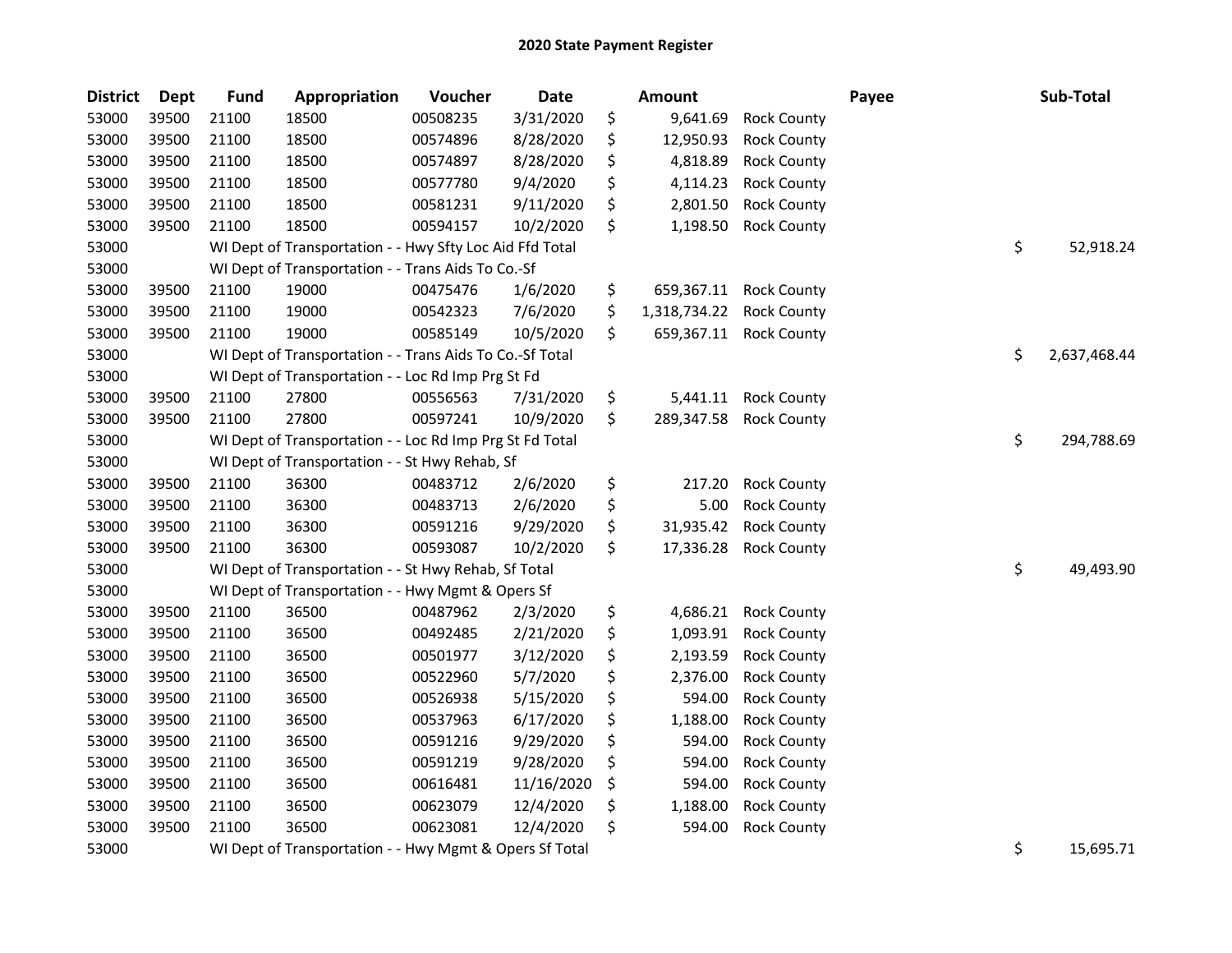| <b>District</b> | <b>Dept</b> | <b>Fund</b> | Appropriation                                                | Voucher  | <b>Date</b> | <b>Amount</b>    |                    | Payee | Sub-Total          |
|-----------------|-------------|-------------|--------------------------------------------------------------|----------|-------------|------------------|--------------------|-------|--------------------|
| 53000           |             |             | WI Dept of Transportation - - Routine Maint Sf               |          |             |                  |                    |       |                    |
| 53000           | 39500       | 21100       | 36800                                                        | 00487962 | 2/3/2020    | \$<br>128,712.32 | <b>Rock County</b> |       |                    |
| 53000           | 39500       | 21100       | 36800                                                        | 00492485 | 2/21/2020   | \$<br>157,191.82 | <b>Rock County</b> |       |                    |
| 53000           | 39500       | 21100       | 36800                                                        | 00492619 | 2/20/2020   | \$<br>116,349.56 | <b>Rock County</b> |       |                    |
| 53000           | 39500       | 21100       | 36800                                                        | 00492620 | 2/20/2020   | \$<br>67,926.99  | <b>Rock County</b> |       |                    |
| 53000           | 39500       | 21100       | 36800                                                        | 00501977 | 3/12/2020   | \$<br>178,280.12 | <b>Rock County</b> |       |                    |
| 53000           | 39500       | 21100       | 36800                                                        | 00502447 | 3/13/2020   | \$<br>386,876.58 | <b>Rock County</b> |       |                    |
| 53000           | 39500       | 21100       | 36800                                                        | 00509756 | 3/31/2020   | \$<br>3,195.76   | <b>Rock County</b> |       |                    |
| 53000           | 39500       | 21100       | 36800                                                        | 00510303 | 4/1/2020    | \$<br>5,028.05   | <b>Rock County</b> |       |                    |
| 53000           | 39500       | 21100       | 36800                                                        | 00512242 | 4/7/2020    | \$<br>21,014.55  | <b>Rock County</b> |       |                    |
| 53000           | 39500       | 21100       | 36800                                                        | 00521956 | 5/4/2020    | \$<br>58,612.50  | <b>Rock County</b> |       |                    |
| 53000           | 39500       | 21100       | 36800                                                        | 00522960 | 5/7/2020    | \$<br>13,193.34  | <b>Rock County</b> |       |                    |
| 53000           | 39500       | 21100       | 36800                                                        | 00526938 | 5/15/2020   | \$<br>8,227.45   | <b>Rock County</b> |       |                    |
| 53000           | 39500       | 21100       | 36800                                                        | 00529977 | 5/26/2020   | \$<br>171,454.45 | <b>Rock County</b> |       |                    |
| 53000           | 39500       | 21100       | 36800                                                        | 00537963 | 6/17/2020   | \$<br>4,640.39   | <b>Rock County</b> |       |                    |
| 53000           | 39500       | 21100       | 36800                                                        | 00550331 | 7/13/2020   | \$<br>344,871.60 | <b>Rock County</b> |       |                    |
| 53000           | 39500       | 21100       | 36800                                                        | 00550332 | 7/13/2020   | \$<br>144,000.92 | <b>Rock County</b> |       |                    |
| 53000           | 39500       | 21100       | 36800                                                        | 00579776 | 9/9/2020    | \$<br>116,255.01 | <b>Rock County</b> |       |                    |
| 53000           | 39500       | 21100       | 36800                                                        | 00581343 | 9/11/2020   | \$<br>188,824.98 | <b>Rock County</b> |       |                    |
| 53000           | 39500       | 21100       | 36800                                                        | 00591216 | 9/29/2020   | \$<br>899.63     | <b>Rock County</b> |       |                    |
| 53000           | 39500       | 21100       | 36800                                                        | 00591219 | 9/28/2020   | \$<br>3,024.12   | <b>Rock County</b> |       |                    |
| 53000           | 39500       | 21100       | 36800                                                        | 00591861 | 9/28/2020   | \$<br>161,263.29 | <b>Rock County</b> |       |                    |
| 53000           | 39500       | 21100       | 36800                                                        | 00593087 | 10/2/2020   | \$<br>22,866.52  | <b>Rock County</b> |       |                    |
| 53000           | 39500       | 21100       | 36800                                                        | 00604815 | 10/23/2020  | \$<br>248,988.40 | <b>Rock County</b> |       |                    |
| 53000           | 39500       | 21100       | 36800                                                        | 00612046 | 11/6/2020   | \$<br>254,652.99 | <b>Rock County</b> |       |                    |
| 53000           | 39500       | 21100       | 36800                                                        | 00616481 | 11/16/2020  | \$<br>7,567.97   | <b>Rock County</b> |       |                    |
| 53000           | 39500       | 21100       | 36800                                                        | 00623079 | 12/4/2020   | \$<br>9,111.01   | <b>Rock County</b> |       |                    |
| 53000           | 39500       | 21100       | 36800                                                        | 00623081 | 12/4/2020   | \$<br>2,662.43   | <b>Rock County</b> |       |                    |
| 53000           | 39500       | 21100       | 36800                                                        | 00625690 | 12/10/2020  | \$<br>196,047.40 | <b>Rock County</b> |       |                    |
| 53000           | 39500       | 21100       | 36800                                                        | 00634752 | 12/30/2020  | \$<br>6,035.50   | <b>Rock County</b> |       |                    |
| 53000           |             |             | WI Dept of Transportation - - Routine Maint Sf Total         |          |             |                  |                    |       | \$<br>3,027,775.65 |
| 53000           |             |             | WI Dept of Transportation - - St Hwy Rehab, Lf               |          |             |                  |                    |       |                    |
| 53000           | 39500       | 21100       | 37300                                                        | 00487962 | 2/3/2020    | \$<br>821.90     | <b>Rock County</b> |       |                    |
| 53000           |             |             | WI Dept of Transportation - - St Hwy Rehab, Lf Total         |          |             |                  |                    |       | \$<br>821.90       |
| 53000           |             |             | Department of Corrections - - Services For Drunken Driving O |          |             |                  |                    |       |                    |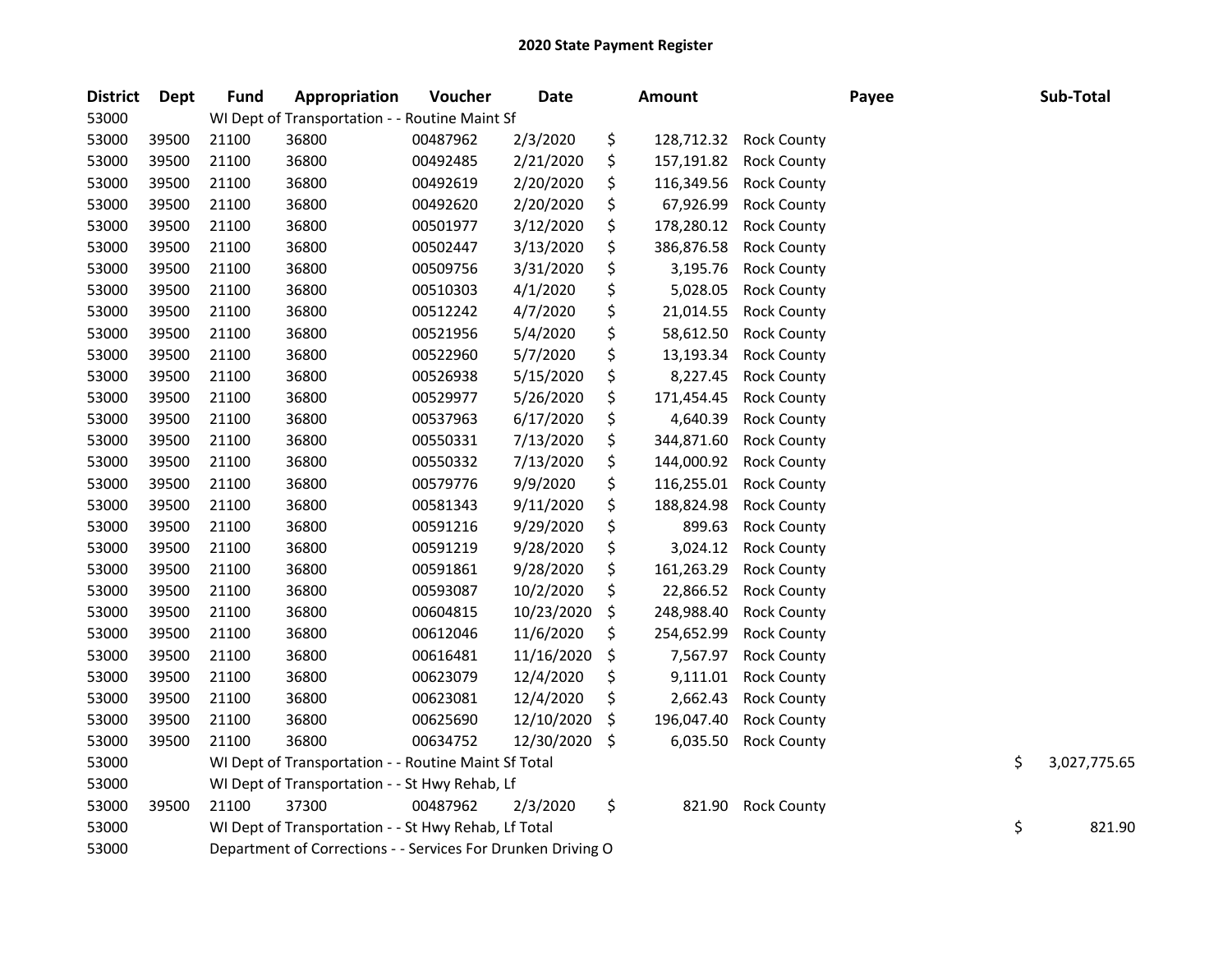| <b>District</b> | <b>Dept</b> | <b>Fund</b> | Appropriation                                                      | Voucher  | <b>Date</b> | Amount          |                    | Payee | Sub-Total        |
|-----------------|-------------|-------------|--------------------------------------------------------------------|----------|-------------|-----------------|--------------------|-------|------------------|
| 53000           | 41000       | 10000       | 10300                                                              | 00335706 | 1/16/2020   | \$<br>18,302.08 | <b>Rock County</b> |       |                  |
| 53000           | 41000       | 10000       | 10300                                                              | 00342317 | 2/18/2020   | \$<br>600.00    | <b>Rock County</b> |       |                  |
| 53000           | 41000       | 10000       | 10300                                                              | 00342320 | 2/18/2020   | \$<br>18,302.08 | <b>Rock County</b> |       |                  |
| 53000           | 41000       | 10000       | 10300                                                              | 00348242 | 3/16/2020   | \$<br>600.00    | <b>Rock County</b> |       |                  |
| 53000           | 41000       | 10000       | 10300                                                              | 00348246 | 3/16/2020   | \$<br>18,302.08 | <b>Rock County</b> |       |                  |
| 53000           | 41000       | 10000       | 10300                                                              | 00353560 | 4/14/2020   | \$<br>18,302.08 | <b>Rock County</b> |       |                  |
| 53000           | 41000       | 10000       | 10300                                                              | 00359098 | 5/11/2020   | \$<br>18,302.08 | <b>Rock County</b> |       |                  |
| 53000           | 41000       | 10000       | 10300                                                              | 00367710 | 6/22/2020   | \$<br>18,302.08 | <b>Rock County</b> |       |                  |
| 53000           | 41000       | 10000       | 10300                                                              | 00370807 | 7/6/2020    | \$<br>18,302.12 | <b>Rock County</b> |       |                  |
| 53000           | 41000       | 10000       | 10300                                                              | 00377971 | 8/14/2020   | \$<br>18,302.12 | <b>Rock County</b> |       |                  |
| 53000           | 41000       | 10000       | 10300                                                              | 00384385 | 9/18/2020   | \$<br>18,302.08 | <b>Rock County</b> |       |                  |
| 53000           | 41000       | 10000       | 10300                                                              | 00392337 | 11/3/2020   | \$<br>18,302.08 | <b>Rock County</b> |       |                  |
| 53000           | 41000       | 10000       | 10300                                                              | 00392398 | 11/4/2020   | \$<br>300.00    | <b>Rock County</b> |       |                  |
| 53000           | 41000       | 10000       | 10300                                                              | 00394956 | 11/17/2020  | \$<br>18,302.08 | <b>Rock County</b> |       |                  |
| 53000           | 41000       | 10000       | 10300                                                              | 00394958 | 11/17/2020  | \$<br>300.00    | <b>Rock County</b> |       |                  |
| 53000           | 41000       | 10000       | 10300                                                              | 00399824 | 12/16/2020  | \$<br>300.00    | <b>Rock County</b> |       |                  |
| 53000           | 41000       | 10000       | 10300                                                              | 00399827 | 12/16/2020  | \$<br>18,302.08 | <b>Rock County</b> |       |                  |
| 53000           |             |             | Department of Corrections - - Services For Drunken Driving O Total |          |             |                 |                    |       | \$<br>221,725.04 |
| 53000           |             |             | Department of Corrections - - Purchased Services For Offende       |          |             |                 |                    |       |                  |
| 53000           | 41000       | 10000       | 11100                                                              | 00335689 | 1/16/2020   | \$<br>28,980.00 | <b>Rock County</b> |       |                  |
| 53000           | 41000       | 10000       | 11100                                                              | 00339786 | 2/5/2020    | \$<br>1,395.00  | <b>Rock County</b> |       |                  |
| 53000           | 41000       | 10000       | 11100                                                              | 00342966 | 2/20/2020   | \$<br>1,935.00  | <b>Rock County</b> |       |                  |
| 53000           | 41000       | 10000       | 11100                                                              | 00343385 | 2/21/2020   | \$<br>30,120.00 | <b>Rock County</b> |       |                  |
| 53000           | 41000       | 10000       | 11100                                                              | 00351334 | 4/1/2020    | \$<br>31,320.00 | <b>Rock County</b> |       |                  |
| 53000           | 41000       | 10000       | 11100                                                              | 00351335 | 4/1/2020    | \$<br>1,635.00  | <b>Rock County</b> |       |                  |
| 53000           | 41000       | 10000       | 11100                                                              | 00354329 | 4/16/2020   | \$<br>945.00    | <b>Rock County</b> |       |                  |
| 53000           | 41000       | 10000       | 11100                                                              | 00359099 | 5/11/2020   | \$<br>23,580.00 | <b>Rock County</b> |       |                  |
| 53000           | 41000       | 10000       | 11100                                                              | 00363653 | 6/3/2020    | \$<br>1,470.00  | <b>Rock County</b> |       |                  |
| 53000           | 41000       | 10000       | 11100                                                              | 00365881 | 6/12/2020   | \$<br>8,700.00  | <b>Rock County</b> |       |                  |
| 53000           | 41000       | 10000       | 11100                                                              | 00368112 | 6/23/2020   | \$<br>1,260.00  | <b>Rock County</b> |       |                  |
| 53000           | 41000       | 10000       | 11100                                                              | 00376767 | 8/7/2020    | \$<br>1,230.00  | <b>Rock County</b> |       |                  |
| 53000           | 41000       | 10000       | 11100                                                              | 00377917 | 8/14/2020   | \$<br>1,200.00  | <b>Rock County</b> |       |                  |
| 53000           | 41000       | 10000       | 11100                                                              | 00382507 | 9/10/2020   | \$<br>1,155.00  | <b>Rock County</b> |       |                  |
| 53000           | 41000       | 10000       | 11100                                                              | 00384389 | 9/18/2020   | \$<br>8,640.00  | <b>Rock County</b> |       |                  |
| 53000           | 41000       | 10000       | 11100                                                              | 00384390 | 9/18/2020   | \$<br>1,215.00  | <b>Rock County</b> |       |                  |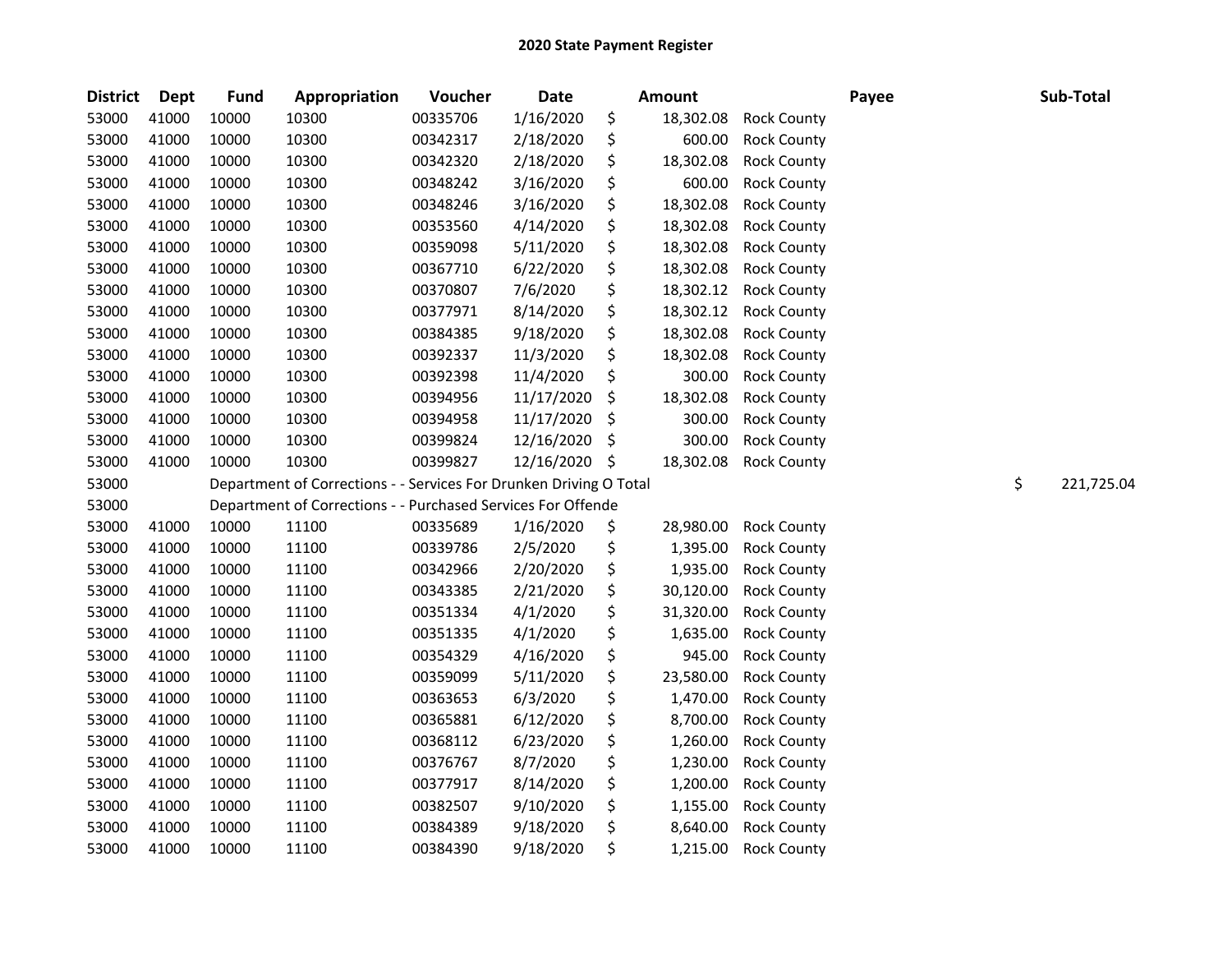| <b>District</b> | <b>Dept</b> | <b>Fund</b> | Appropriation                                                                                                 | Voucher  | <b>Date</b>   | <b>Amount</b>   |                        | Payee | Sub-Total        |
|-----------------|-------------|-------------|---------------------------------------------------------------------------------------------------------------|----------|---------------|-----------------|------------------------|-------|------------------|
| 53000           | 41000       | 10000       | 11100                                                                                                         | 00389401 | 10/16/2020    | \$<br>14,220.00 | <b>Rock County</b>     |       |                  |
| 53000           | 41000       | 10000       | 11100                                                                                                         | 00392343 | 11/3/2020     | \$<br>18,900.00 | <b>Rock County</b>     |       |                  |
| 53000           | 41000       | 10000       | 11100                                                                                                         | 00392346 | 11/3/2020     | \$<br>1,710.00  | <b>Rock County</b>     |       |                  |
| 53000           | 41000       | 10000       | 11100                                                                                                         | 00397685 | 12/4/2020     | \$<br>1,560.00  | <b>Rock County</b>     |       |                  |
| 53000           |             |             | Department of Corrections - - Purchased Services For Offende Total                                            |          |               |                 |                        |       | \$<br>181,170.00 |
| 53000           |             |             | Department of Corrections - - Corrections Contracts And Agre                                                  |          |               |                 |                        |       |                  |
| 53000           | 41000       | 10000       | 11400                                                                                                         | 00337528 | 1/27/2020     | \$<br>27,170.88 | <b>Rock County</b>     |       |                  |
| 53000           | 41000       | 10000       | 11400                                                                                                         | 00344620 | 3/2/2020      | \$<br>25,987.30 | <b>Rock County</b>     |       |                  |
| 53000           | 41000       | 10000       | 11400                                                                                                         | 00351337 | 4/2/2020      | \$<br>29,177.82 | <b>Rock County</b>     |       |                  |
| 53000           | 41000       | 10000       | 11400                                                                                                         | 00355024 | 4/23/2020     | \$<br>9,365.72  | <b>Rock County</b>     |       |                  |
| 53000           | 41000       | 10000       | 11400                                                                                                         | 00359035 | 5/12/2020     | \$<br>17,496.40 | <b>Rock County</b>     |       |                  |
| 53000           | 41000       | 10000       | 11400                                                                                                         | 00360568 | 6/5/2020      | \$<br>39,212.52 | <b>Rock County</b>     |       |                  |
| 53000           | 41000       | 10000       | 11400                                                                                                         | 00364017 | 6/23/2020     | \$<br>67,669.90 | <b>Rock County</b>     |       |                  |
| 53000           | 41000       | 10000       | 11400                                                                                                         | 00368102 | 6/25/2020     | \$<br>3,087.60  | <b>Rock County</b>     |       |                  |
| 53000           | 41000       | 10000       | 11400                                                                                                         | 00370244 | 7/8/2020      | \$<br>3,036.14  | <b>Rock County</b>     |       |                  |
| 53000           | 41000       | 10000       | 11400                                                                                                         | 00370246 | 7/8/2020      | \$<br>6,483.96  | <b>Rock County</b>     |       |                  |
| 53000           | 41000       | 10000       | 11400                                                                                                         | 00374612 | 7/27/2020     | \$<br>49,041.38 | <b>Rock County</b>     |       |                  |
| 53000           | 41000       | 10000       | 11400                                                                                                         | 00379816 | 8/26/2020     | \$<br>13,636.90 | <b>Rock County</b>     |       |                  |
| 53000           | 41000       | 10000       | 11400                                                                                                         | 00381138 | 9/1/2020      | \$<br>15,180.70 | <b>Rock County</b>     |       |                  |
| 53000           | 41000       | 10000       | 11400                                                                                                         | 00389392 | 10/19/2020    | \$<br>23,928.90 | <b>Rock County</b>     |       |                  |
| 53000           | 41000       | 10000       | 11400                                                                                                         | 00394373 | 11/16/2020    | \$<br>33,243.16 | <b>Rock County</b>     |       |                  |
| 53000           | 41000       | 10000       | 11400                                                                                                         | 00397224 | 12/3/2020     | \$<br>33,912.14 | <b>Rock County</b>     |       |                  |
| 53000           | 41000       | 10000       | 11400                                                                                                         | 00397229 | 12/3/2020     | \$<br>25,266.86 | <b>Rock County</b>     |       |                  |
| 53000           | 41000       | 10000       | 11400                                                                                                         | 00397571 | 12/7/2020     | \$<br>29,126.36 | <b>Rock County</b>     |       |                  |
| 53000           | 41000       | 10000       | 11400                                                                                                         | 00398628 | 12/9/2020     | \$<br>36,227.84 | <b>Rock County</b>     |       |                  |
| 53000           | 41000       | 10000       | 11400                                                                                                         | 00401624 | 12/28/2020    | \$<br>26,862.12 | <b>Rock County</b>     |       |                  |
| 53000           |             |             | Department of Corrections - - Corrections Contracts And Agre Total                                            |          |               |                 |                        |       | \$<br>515,114.60 |
| 53000           |             |             | Department of Corrections - - Reimbursing Counties For Probation, Extended Supervision And Parole Holds       |          |               |                 |                        |       |                  |
| 53000           | 41000       | 10000       | 11600                                                                                                         | 00392466 | 11/5/2020     | \$              | 130,600.00 Rock County |       |                  |
| 53000           |             |             | Department of Corrections - - Reimbursing Counties For Probation, Extended Supervision And Parole Holds Total |          |               |                 |                        |       | \$<br>130,600.00 |
| 53000           |             |             | Child Abuse & Neglect Prev Bd - - General Aids                                                                |          |               |                 |                        |       |                  |
| 53000           | 43300       | 10000       | 99000                                                                                                         | 00002389 | 4/24/2020     | \$<br>23,106.89 | <b>Rock County</b>     |       |                  |
| 53000           |             |             | Child Abuse & Neglect Prev Bd - - General Aids Total                                                          |          |               |                 |                        |       | \$<br>23,106.89  |
| 53000           |             |             | Department of Health Services - - State/Federal Aids                                                          |          |               |                 |                        |       |                  |
| 53000           | 43500       | 10000       | 00000                                                                                                         | 92007    | $1/1/2020$ \$ | 622,842.00      | <b>Rock County</b>     |       |                  |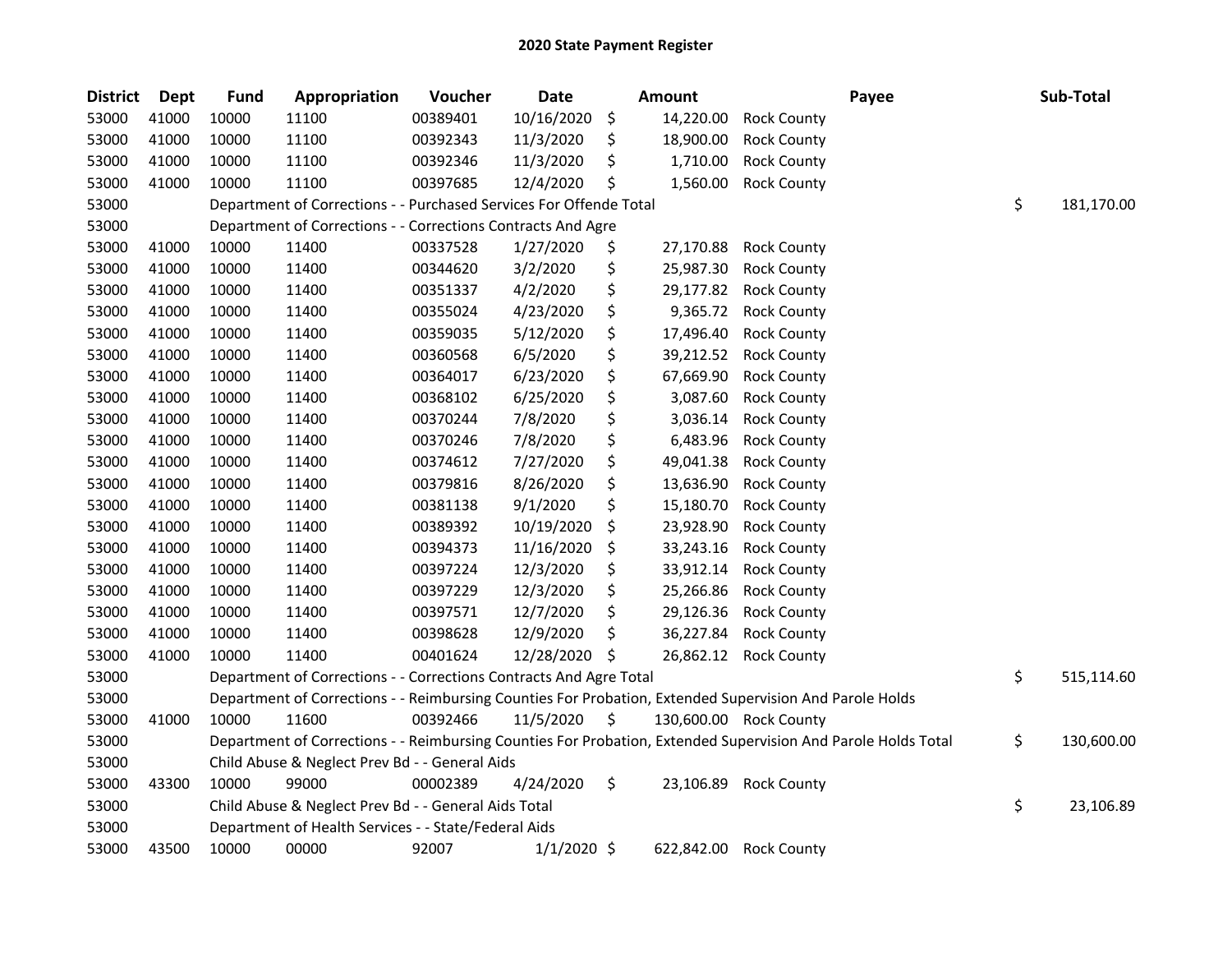| <b>District</b> | <b>Dept</b> | <b>Fund</b> | Appropriation                                                          | Voucher  | <b>Date</b>   | <b>Amount</b> |                    | Payee | Sub-Total           |
|-----------------|-------------|-------------|------------------------------------------------------------------------|----------|---------------|---------------|--------------------|-------|---------------------|
| 53000           | 43500       | 10000       | 00000                                                                  | 92008    | $2/1/2020$ \$ | 690,788.00    | <b>Rock County</b> |       |                     |
| 53000           | 43500       | 10000       | 00000                                                                  | 92009    | $3/1/2020$ \$ | 768,004.00    | <b>Rock County</b> |       |                     |
| 53000           | 43500       | 10000       | 00000                                                                  | 92010    | $4/1/2020$ \$ | 2,298,981.00  | <b>Rock County</b> |       |                     |
| 53000           | 43500       | 10000       | 00000                                                                  | 92011    | $5/1/2020$ \$ | 1,743,084.00  | <b>Rock County</b> |       |                     |
| 53000           | 43500       | 10000       | 00000                                                                  | 92012    | $6/1/2020$ \$ | 686,639.00    | <b>Rock County</b> |       |                     |
| 53000           | 43500       | 10000       | 00000                                                                  | 92100    | $7/1/2020$ \$ | 1,904,851.00  | <b>Rock County</b> |       |                     |
| 53000           | 43500       | 10000       | 00000                                                                  | 92101    | 8/1/2020 \$   | 2,281,376.00  | <b>Rock County</b> |       |                     |
| 53000           | 43500       | 10000       | 00000                                                                  | 92102    | $9/1/2020$ \$ | 3,640,178.00  | <b>Rock County</b> |       |                     |
| 53000           | 43500       | 10000       | 00000                                                                  | 92103    | 10/1/2020 \$  | 679,214.00    | <b>Rock County</b> |       |                     |
| 53000           | 43500       | 10000       | 00000                                                                  | 92104    | 11/1/2020 \$  | 650,355.00    | <b>Rock County</b> |       |                     |
| 53000           | 43500       | 10000       | 00000                                                                  | 92105    | 12/1/2020 \$  | 2,548,900.00  | <b>Rock County</b> |       |                     |
| 53000           |             |             | Department of Health Services - - State/Federal Aids Total             |          |               |               |                    |       | \$<br>18,515,212.00 |
| 53000           |             |             | Department of Health Services - - Public Health Dispensaries And       |          |               |               |                    |       |                     |
| 53000           | 43500       | 10000       | 10700                                                                  | 00378724 | 9/25/2020     | \$<br>871.97  | <b>Rock County</b> |       |                     |
| 53000           |             |             | Department of Health Services - - Public Health Dispensaries And Total |          |               |               |                    |       | \$<br>871.97        |
| 53000           |             |             | Department of Health Services - - General Program Operations           |          |               |               |                    |       |                     |
| 53000           | 43500       | 10000       | 40100                                                                  | 00335712 | 1/15/2020     | \$<br>1.50    | <b>Rock County</b> |       |                     |
| 53000           | 43500       | 10000       | 40100                                                                  | 00347516 | 3/11/2020     | \$<br>1.50    | <b>Rock County</b> |       |                     |
| 53000           | 43500       | 10000       | 40100                                                                  | 00347519 | 3/11/2020     | \$<br>1.50    | <b>Rock County</b> |       |                     |
| 53000           | 43500       | 10000       | 40100                                                                  | 00366770 | 7/8/2020      | \$<br>1.50    | <b>Rock County</b> |       |                     |
| 53000           | 43500       | 10000       | 40100                                                                  | 00366772 | 7/8/2020      | \$<br>1.50    | <b>Rock County</b> |       |                     |
| 53000           | 43500       | 10000       | 40100                                                                  | 00368135 | 7/15/2020     | \$<br>1.50    | <b>Rock County</b> |       |                     |
| 53000           | 43500       | 10000       | 40100                                                                  | 00369208 | 7/22/2020     | \$<br>1.50    | <b>Rock County</b> |       |                     |
| 53000           | 43500       | 10000       | 40100                                                                  | 00377038 | 9/9/2020      | \$<br>1.50    | <b>Rock County</b> |       |                     |
| 53000           | 43500       | 10000       | 40100                                                                  | 00383902 | 10/14/2020    | \$<br>1.50    | <b>Rock County</b> |       |                     |
| 53000           | 43500       | 10000       | 40100                                                                  | 00390019 | 11/12/2020    | \$<br>1.50    | <b>Rock County</b> |       |                     |
| 53000           | 43500       | 10000       | 40100                                                                  | 00390026 | 11/12/2020    | \$<br>1.00    | <b>Rock County</b> |       |                     |
| 53000           | 43500       | 10000       | 40100                                                                  | 00390027 | 11/12/2020    | \$<br>15.00   | <b>Rock County</b> |       |                     |
| 53000           | 43500       | 10000       | 40100                                                                  | 00393981 | 12/1/2020     | \$<br>1.50    | <b>Rock County</b> |       |                     |
| 53000           | 43500       | 10000       | 40100                                                                  | 00393986 | 12/1/2020     | \$<br>1.50    | <b>Rock County</b> |       |                     |
| 53000           |             |             | Department of Health Services - - General Program Operations Total     |          |               |               |                    |       | \$<br>34.00         |
| 53000           |             |             | Department of Health Services - - Medical Assistance State Admin       |          |               |               |                    |       |                     |
| 53000           | 43500       | 10000       | 44000                                                                  | 00335712 | 1/15/2020     | \$<br>1.50    | <b>Rock County</b> |       |                     |
| 53000           | 43500       | 10000       | 44000                                                                  | 00347516 | 3/11/2020     | \$<br>1.50    | <b>Rock County</b> |       |                     |
| 53000           | 43500       | 10000       | 44000                                                                  | 00347519 | 3/11/2020     | \$<br>1.50    | <b>Rock County</b> |       |                     |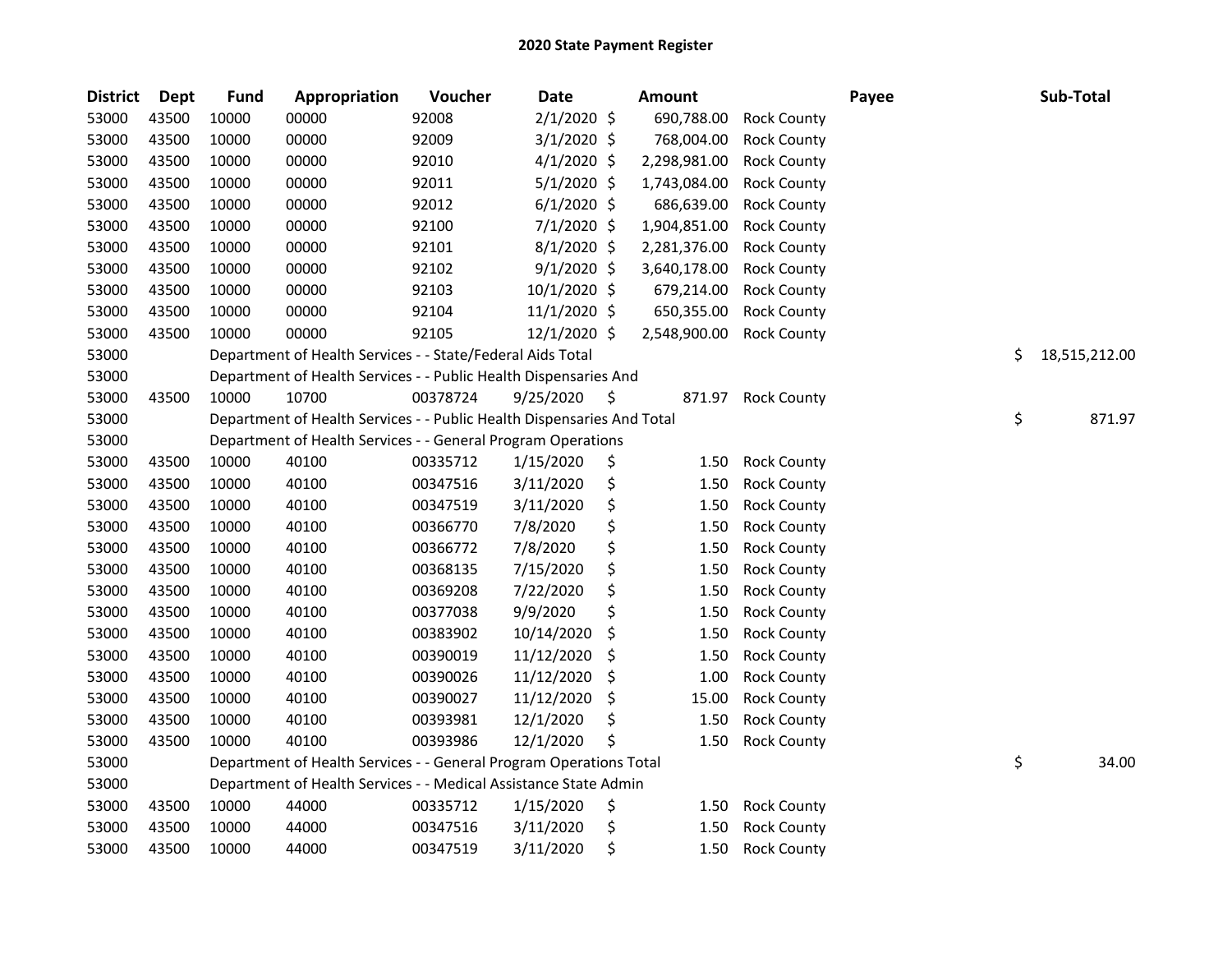| <b>District</b> | Dept  | <b>Fund</b> | Appropriation                                                          | Voucher  | <b>Date</b> |     | <b>Amount</b> |                    | Payee | Sub-Total        |
|-----------------|-------|-------------|------------------------------------------------------------------------|----------|-------------|-----|---------------|--------------------|-------|------------------|
| 53000           | 43500 | 10000       | 44000                                                                  | 00366770 | 7/8/2020    | \$  | 1.50          | <b>Rock County</b> |       |                  |
| 53000           | 43500 | 10000       | 44000                                                                  | 00366772 | 7/8/2020    | \$  | 1.50          | <b>Rock County</b> |       |                  |
| 53000           | 43500 | 10000       | 44000                                                                  | 00368135 | 7/15/2020   | \$  | 1.50          | <b>Rock County</b> |       |                  |
| 53000           | 43500 | 10000       | 44000                                                                  | 00369208 | 7/22/2020   | \$  | 1.50          | <b>Rock County</b> |       |                  |
| 53000           | 43500 | 10000       | 44000                                                                  | 00377038 | 9/9/2020    | \$  | 1.50          | <b>Rock County</b> |       |                  |
| 53000           | 43500 | 10000       | 44000                                                                  | 00383902 | 10/14/2020  | \$  | 1.50          | <b>Rock County</b> |       |                  |
| 53000           | 43500 | 10000       | 44000                                                                  | 00390019 | 11/12/2020  | \$, | 1.50          | <b>Rock County</b> |       |                  |
| 53000           | 43500 | 10000       | 44000                                                                  | 00390026 | 11/12/2020  | \$  | 1.00          | <b>Rock County</b> |       |                  |
| 53000           | 43500 | 10000       | 44000                                                                  | 00390027 | 11/12/2020  | \$  | 15.00         | <b>Rock County</b> |       |                  |
| 53000           | 43500 | 10000       | 44000                                                                  | 00393981 | 12/1/2020   | \$  | 1.50          | <b>Rock County</b> |       |                  |
| 53000           | 43500 | 10000       | 44000                                                                  | 00393986 | 12/1/2020   | \$  | 1.50          | <b>Rock County</b> |       |                  |
| 53000           |       |             | Department of Health Services - - Medical Assistance State Admin Total |          |             |     |               |                    |       | \$<br>34.00      |
| 53000           |       |             | Department of Health Services - - Interagency And Intra-Agency A       |          |             |     |               |                    |       |                  |
| 53000           | 43500 | 10000       | 46800                                                                  | 00339698 | 2/4/2020    | \$  | 229,726.78    | <b>Rock County</b> |       |                  |
| 53000           | 43500 | 10000       | 46800                                                                  | 00381958 | 10/1/2020   | \$  | 742,572.00    | <b>Rock County</b> |       |                  |
| 53000           |       |             | Department of Health Services - - Interagency And Intra-Agency A Total |          |             |     |               |                    |       | \$<br>972,298.78 |
| 53000           |       |             | Department of Health Services - - Administrative And Support-Fis       |          |             |     |               |                    |       |                  |
| 53000           | 43500 | 10000       | 82100                                                                  | 00356675 | 4/29/2020   | \$  | 5.00          | <b>Rock County</b> |       |                  |
| 53000           | 43500 | 10000       | 82100                                                                  | 00362246 | 6/10/2020   | \$  | 5.00          | <b>Rock County</b> |       |                  |
| 53000           | 43500 | 10000       | 82100                                                                  | 00362810 | 6/16/2020   | \$  | 5.00          | <b>Rock County</b> |       |                  |
| 53000           | 43500 | 10000       | 82100                                                                  | 00373967 | 8/21/2020   | \$  | 5.00          | <b>Rock County</b> |       |                  |
| 53000           |       |             | Department of Health Services - - Administrative And Support-Fis Total |          |             |     |               |                    |       | \$<br>20.00      |
| 53000           |       |             | Dept of Children and Families - - Fees For Administrative Servic       |          |             |     |               |                    |       |                  |
| 53000           | 43700 | 10000       | 23100                                                                  | 00065130 | 1/27/2020   | \$  | 1,370.00      | <b>Rock County</b> |       |                  |
| 53000           | 43700 | 10000       | 23100                                                                  | 00069741 | 5/1/2020    | \$  | 1,280.00      | <b>Rock County</b> |       |                  |
| 53000           | 43700 | 10000       | 23100                                                                  | 00073026 | 7/23/2020   | \$  | 195.00        | <b>Rock County</b> |       |                  |
| 53000           | 43700 | 10000       | 23100                                                                  | 00076544 | 10/22/2020  | \$  | 220.00        | <b>Rock County</b> |       |                  |
| 53000           |       |             | Dept of Children and Families - - Fees For Administrative Servic Total |          |             |     |               |                    |       | \$<br>3,065.00   |
| 53000           |       |             | Dept of Children and Families - - Child Care Block Grant - Ops         |          |             |     |               |                    |       |                  |
| 53000           | 43700 | 10000       | 24500                                                                  | 00066746 | 3/2/2020    | \$, | 6.25          | <b>Rock County</b> |       |                  |
| 53000           |       |             | Dept of Children and Families - - Child Care Block Grant - Ops Total   |          |             |     |               |                    |       | \$<br>6.25       |
| 53000           |       |             | Dept of Children and Families - - General Aids                         |          |             |     |               |                    |       |                  |
| 53000           | 43700 | 10000       | 99000                                                                  | 00064529 | 1/6/2020    | \$  | 219,633.00    | <b>Rock County</b> |       |                  |
| 53000           | 43700 | 10000       | 99000                                                                  | 00065380 | 1/30/2020   | \$  | 573,578.02    | <b>Rock County</b> |       |                  |
| 53000           | 43700 | 10000       | 99000                                                                  | 00065679 | 2/5/2020    | \$  | 78,656.74     | <b>Rock County</b> |       |                  |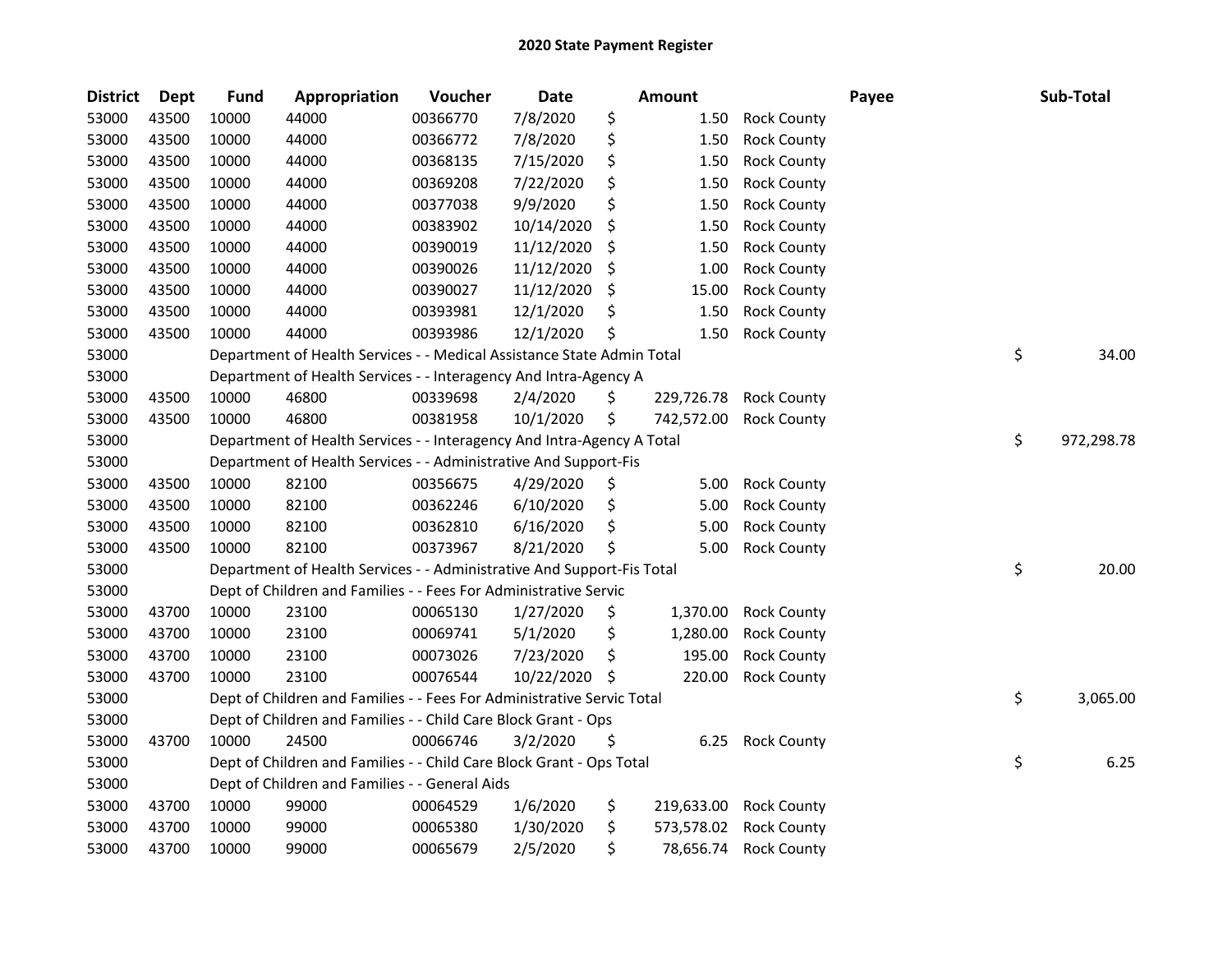| <b>District</b> | <b>Dept</b> | <b>Fund</b> | Appropriation                                              | Voucher  | <b>Date</b> | <b>Amount</b>      |                    | Payee |    | Sub-Total     |
|-----------------|-------------|-------------|------------------------------------------------------------|----------|-------------|--------------------|--------------------|-------|----|---------------|
| 53000           | 43700       | 10000       | 99000                                                      | 00066351 | 2/25/2020   | \$<br>110,431.10   | <b>Rock County</b> |       |    |               |
| 53000           | 43700       | 10000       | 99000                                                      | 00066872 | 3/5/2020    | \$<br>1,218,992.00 | <b>Rock County</b> |       |    |               |
| 53000           | 43700       | 10000       | 99000                                                      | 00066948 | 3/5/2020    | \$<br>5,504.03     | <b>Rock County</b> |       |    |               |
| 53000           | 43700       | 10000       | 99000                                                      | 00067012 | 3/9/2020    | \$<br>144.94       | <b>Rock County</b> |       |    |               |
| 53000           | 43700       | 10000       | 99000                                                      | 00068296 | 4/6/2020    | \$<br>781,077.85   | <b>Rock County</b> |       |    |               |
| 53000           | 43700       | 10000       | 99000                                                      | 00068751 | 4/10/2020   | \$<br>6,192.18     | <b>Rock County</b> |       |    |               |
| 53000           | 43700       | 10000       | 99000                                                      | 00069399 | 4/30/2020   | \$<br>796,141.58   | <b>Rock County</b> |       |    |               |
| 53000           | 43700       | 10000       | 99000                                                      | 00069928 | 5/5/2020    | \$<br>518,372.67   | <b>Rock County</b> |       |    |               |
| 53000           | 43700       | 10000       | 99000                                                      | 00070069 | 5/8/2020    | \$<br>29,640.00    | <b>Rock County</b> |       |    |               |
| 53000           | 43700       | 10000       | 99000                                                      | 00070703 | 6/1/2020    | \$<br>56,426.52    | <b>Rock County</b> |       |    |               |
| 53000           | 43700       | 10000       | 99000                                                      | 00070790 | 6/4/2020    | \$<br>2,685.32     | <b>Rock County</b> |       |    |               |
| 53000           | 43700       | 10000       | 99000                                                      | 00070889 | 6/5/2020    | \$<br>430,626.79   | <b>Rock County</b> |       |    |               |
| 53000           | 43700       | 10000       | 99000                                                      | 00072035 | 6/30/2020   | \$<br>25,403.00    | <b>Rock County</b> |       |    |               |
| 53000           | 43700       | 10000       | 99000                                                      | 00072343 | 7/6/2020    | \$<br>363,659.71   | <b>Rock County</b> |       |    |               |
| 53000           | 43700       | 10000       | 99000                                                      | 00072760 | 7/14/2020   | \$<br>203,614.00   | <b>Rock County</b> |       |    |               |
| 53000           | 43700       | 10000       | 99000                                                      | 00073351 | 7/30/2020   | \$<br>723,183.74   | <b>Rock County</b> |       |    |               |
| 53000           | 43700       | 10000       | 99000                                                      | 00073586 | 8/5/2020    | \$<br>96,225.29    | <b>Rock County</b> |       |    |               |
| 53000           | 43700       | 10000       | 99000                                                      | 00073902 | 8/12/2020   | \$<br>143,407.00   | <b>Rock County</b> |       |    |               |
| 53000           | 43700       | 10000       | 99000                                                      | 00074025 | 8/18/2020   | \$<br>18,005.37    | <b>Rock County</b> |       |    |               |
| 53000           | 43700       | 10000       | 99000                                                      | 00074693 | 9/8/2020    | \$<br>62,495.01    | <b>Rock County</b> |       |    |               |
| 53000           | 43700       | 10000       | 99000                                                      | 00075139 | 9/17/2020   | \$<br>12,244.00    | <b>Rock County</b> |       |    |               |
| 53000           | 43700       | 10000       | 99000                                                      | 00075236 | 9/18/2020   | \$<br>144,445.94   | <b>Rock County</b> |       |    |               |
| 53000           | 43700       | 10000       | 99000                                                      | 00075842 | 10/2/2020   | \$<br>3,901,931.00 | <b>Rock County</b> |       |    |               |
| 53000           | 43700       | 10000       | 99000                                                      | 00075932 | 10/5/2020   | \$<br>469,357.48   | <b>Rock County</b> |       |    |               |
| 53000           | 43700       | 10000       | 99000                                                      | 00076824 | 10/30/2020  | \$<br>561,469.42   | <b>Rock County</b> |       |    |               |
| 53000           | 43700       | 10000       | 99000                                                      | 00077052 | 11/5/2020   | \$<br>365,030.61   | <b>Rock County</b> |       |    |               |
| 53000           | 43700       | 10000       | 99000                                                      | 00077177 | 11/6/2020   | \$<br>31,868.00    | <b>Rock County</b> |       |    |               |
| 53000           | 43700       | 10000       | 99000                                                      | 00077279 | 11/10/2020  | \$<br>24,938.00    | <b>Rock County</b> |       |    |               |
| 53000           | 43700       | 10000       | 99000                                                      | 00078182 | 12/4/2020   | \$<br>24,690.00    | <b>Rock County</b> |       |    |               |
| 53000           | 43700       | 10000       | 99000                                                      | 00078271 | 12/7/2020   | \$<br>446,906.68   | <b>Rock County</b> |       |    |               |
| 53000           |             |             | Dept of Children and Families - - General Aids Total       |          |             |                    |                    |       | Ś. | 12,446,976.99 |
| 53000           |             |             | Dept of Workforce Development - - Auxiliary Services       |          |             |                    |                    |       |    |               |
| 53000           | 44500       | 10000       | 13000                                                      | 00304245 | 11/3/2020   | \$<br>200.00       | <b>Rock County</b> |       |    |               |
| 53000           | 44500       | 10000       | 13000                                                      | 00307376 | 12/2/2020   | \$<br>225.00       | <b>Rock County</b> |       |    |               |
| 53000           |             |             | Dept of Workforce Development - - Auxiliary Services Total |          |             |                    |                    |       | \$ | 425.00        |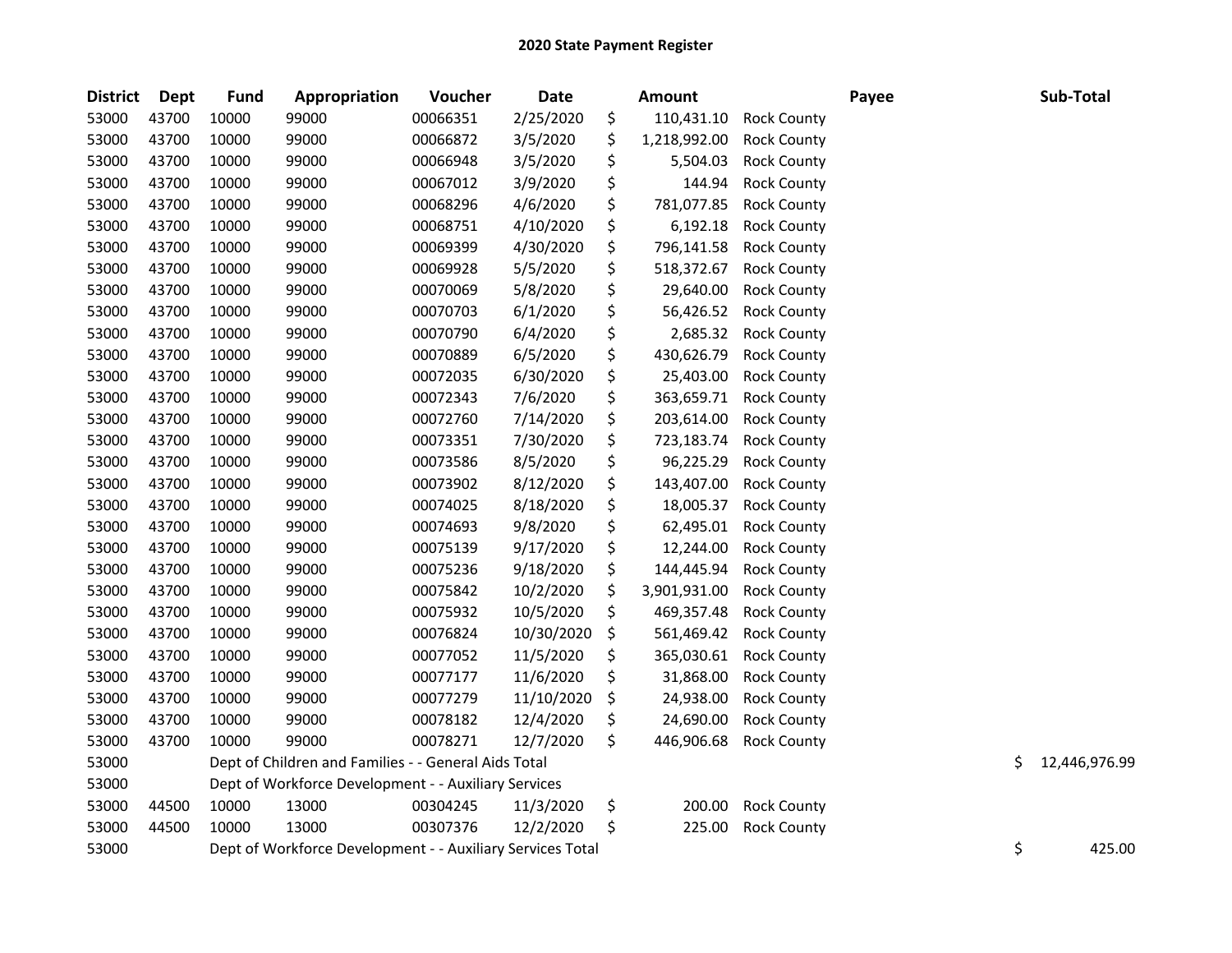| <b>District</b> | <b>Dept</b> | <b>Fund</b> | Appropriation                                                       | Voucher  | <b>Date</b> | <b>Amount</b>  |                    | Payee | Sub-Total       |
|-----------------|-------------|-------------|---------------------------------------------------------------------|----------|-------------|----------------|--------------------|-------|-----------------|
| 53000           |             |             | Dept of Workforce Development - - Workforce Invest And Assist       |          |             |                |                    |       |                 |
| 53000           | 44500       | 10000       | 14100                                                               | 00266814 | 1/8/2020    | \$<br>10.12    | <b>Rock County</b> |       |                 |
| 53000           | 44500       | 10000       | 14100                                                               | 00266829 | 1/9/2020    | \$<br>145.10   | <b>Rock County</b> |       |                 |
| 53000           | 44500       | 10000       | 14100                                                               | 00269100 | 1/24/2020   | \$<br>125.89   | <b>Rock County</b> |       |                 |
| 53000           | 44500       | 10000       | 14100                                                               | 00269135 | 1/28/2020   | \$<br>5,750.37 | <b>Rock County</b> |       |                 |
| 53000           | 44500       | 10000       | 14100                                                               | 00271090 | 2/5/2020    | \$<br>7.86     | <b>Rock County</b> |       |                 |
| 53000           | 44500       | 10000       | 14100                                                               | 00273673 | 2/21/2020   | \$<br>5,750.37 | <b>Rock County</b> |       |                 |
| 53000           | 44500       | 10000       | 14100                                                               | 00278787 | 3/24/2020   | \$<br>5,750.37 | <b>Rock County</b> |       |                 |
| 53000           | 44500       | 10000       | 14100                                                               | 00278793 | 3/24/2020   | \$<br>7.16     | <b>Rock County</b> |       |                 |
| 53000           | 44500       | 10000       | 14100                                                               | 00279573 | 3/30/2020   | \$<br>128.02   | <b>Rock County</b> |       |                 |
| 53000           | 44500       | 10000       | 14100                                                               | 00283365 | 4/27/2020   | \$<br>5,750.37 | <b>Rock County</b> |       |                 |
| 53000           | 44500       | 10000       | 14100                                                               | 00284643 | 5/4/2020    | \$<br>5.94     | <b>Rock County</b> |       |                 |
| 53000           | 44500       | 10000       | 14100                                                               | 00284679 | 5/5/2020    | \$<br>100.34   | <b>Rock County</b> |       |                 |
| 53000           | 44500       | 10000       | 14100                                                               | 00284681 | 5/5/2020    | \$<br>609.53   | <b>Rock County</b> |       |                 |
| 53000           | 44500       | 10000       | 14100                                                               | 00284747 | 5/6/2020    | \$<br>8.70     | <b>Rock County</b> |       |                 |
| 53000           | 44500       | 10000       | 14100                                                               | 00286248 | 5/21/2020   | \$<br>5,750.37 | <b>Rock County</b> |       |                 |
| 53000           | 44500       | 10000       | 14100                                                               | 00287604 | 6/5/2020    | \$<br>3.18     | <b>Rock County</b> |       |                 |
| 53000           | 44500       | 10000       | 14100                                                               | 00288380 | 6/15/2020   | \$<br>221.43   | <b>Rock County</b> |       |                 |
| 53000           | 44500       | 10000       | 14100                                                               | 00289358 | 6/24/2020   | \$<br>2.64     | <b>Rock County</b> |       |                 |
| 53000           | 44500       | 10000       | 14100                                                               | 00290309 | 7/6/2020    | \$<br>5,750.37 | <b>Rock County</b> |       |                 |
| 53000           | 44500       | 10000       | 14100                                                               | 00290940 | 7/10/2020   | \$<br>184.58   | <b>Rock County</b> |       |                 |
| 53000           | 44500       | 10000       | 14100                                                               | 00291991 | 7/21/2020   | \$<br>5,750.37 | <b>Rock County</b> |       |                 |
| 53000           | 44500       | 10000       | 14100                                                               | 00294292 | 8/13/2020   | \$<br>2.70     | <b>Rock County</b> |       |                 |
| 53000           | 44500       | 10000       | 14100                                                               | 00295113 | 8/21/2020   | \$<br>5,836.63 | <b>Rock County</b> |       |                 |
| 53000           | 44500       | 10000       | 14100                                                               | 00297488 | 9/11/2020   | \$<br>9.96     | <b>Rock County</b> |       |                 |
| 53000           | 44500       | 10000       | 14100                                                               | 00298864 | 9/25/2020   | \$<br>5,836.63 | <b>Rock County</b> |       |                 |
| 53000           | 44500       | 10000       | 14100                                                               | 00299693 | 9/28/2020   | \$<br>3.48     | <b>Rock County</b> |       |                 |
| 53000           | 44500       | 10000       | 14100                                                               | 00302626 | 10/22/2020  | \$<br>5,836.62 | <b>Rock County</b> |       |                 |
| 53000           | 44500       | 10000       | 14100                                                               | 00304034 | 10/30/2020  | \$<br>2.20     | <b>Rock County</b> |       |                 |
| 53000           | 44500       | 10000       | 14100                                                               | 00305949 | 11/20/2020  | \$<br>5,836.62 | <b>Rock County</b> |       |                 |
| 53000           | 44500       | 10000       | 14100                                                               | 00307236 | 12/1/2020   | \$<br>2.34     | <b>Rock County</b> |       |                 |
| 53000           | 44500       | 10000       | 14100                                                               | 00309140 | 12/21/2020  | \$<br>5,836.62 | <b>Rock County</b> |       |                 |
| 53000           |             |             | Dept of Workforce Development - - Workforce Invest And Assist Total |          |             |                |                    |       | \$<br>71,016.88 |
| 53000           |             |             | Dept of Workforce Development - - Ui Admin Fed                      |          |             |                |                    |       |                 |
| 53000           | 44500       | 10000       | 15100                                                               | 00267620 | 1/14/2020   | \$<br>180.00   | <b>Rock County</b> |       |                 |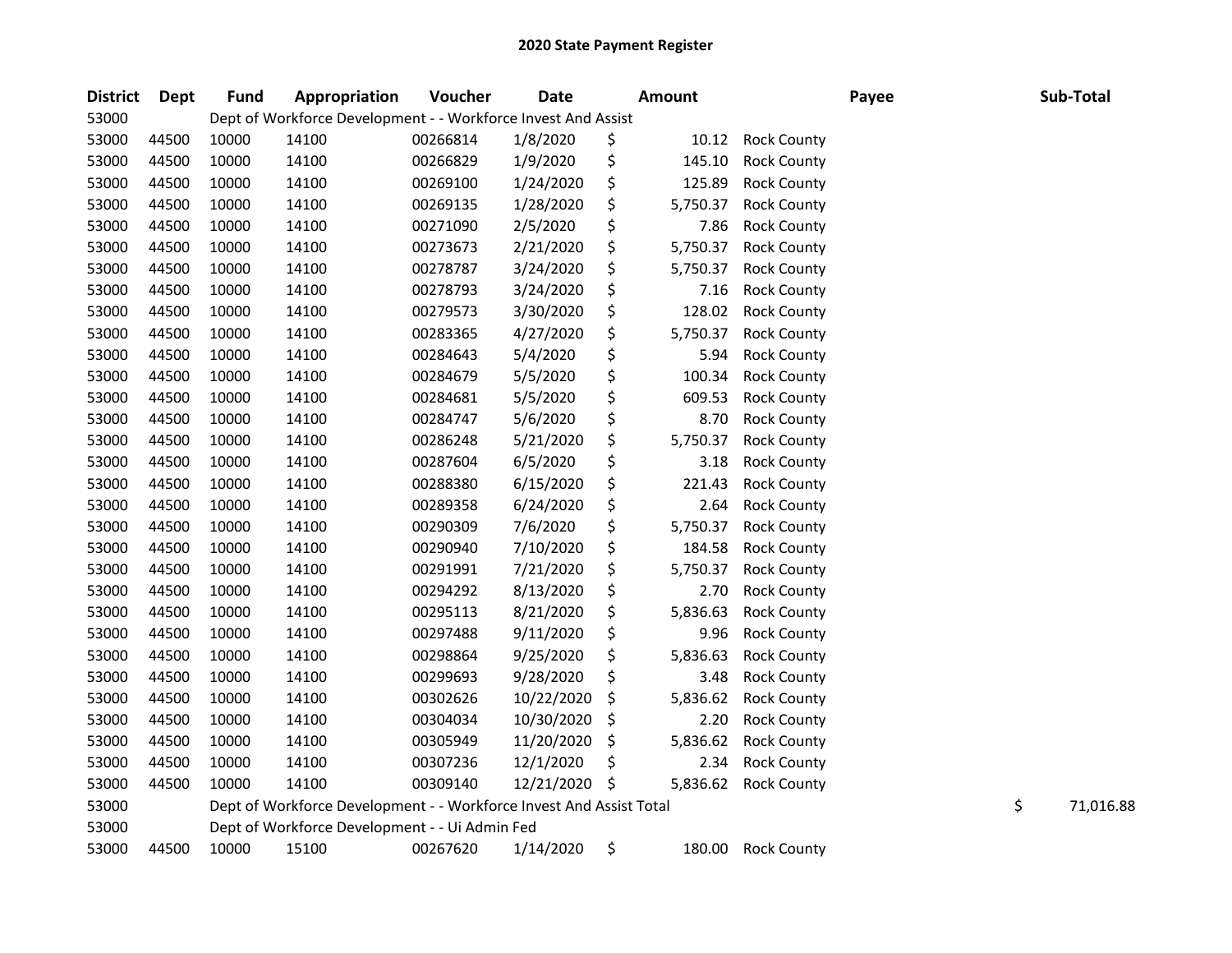| <b>District</b> | <b>Dept</b> | <b>Fund</b> | Appropriation                                             | Voucher  | <b>Date</b> | <b>Amount</b> |                    | Payee | Sub-Total      |
|-----------------|-------------|-------------|-----------------------------------------------------------|----------|-------------|---------------|--------------------|-------|----------------|
| 53000           | 44500       | 10000       | 15100                                                     | 00270861 | 2/4/2020    | \$<br>250.00  | <b>Rock County</b> |       |                |
| 53000           | 44500       | 10000       | 15100                                                     | 00275591 | 3/3/2020    | \$<br>170.00  | <b>Rock County</b> |       |                |
| 53000           | 44500       | 10000       | 15100                                                     | 00280575 | 4/2/2020    | \$<br>365.00  | <b>Rock County</b> |       |                |
| 53000           | 44500       | 10000       | 15100                                                     | 00284472 | 5/4/2020    | \$<br>195.00  | <b>Rock County</b> |       |                |
| 53000           | 44500       | 10000       | 15100                                                     | 00287321 | 6/2/2020    | \$<br>105.00  | <b>Rock County</b> |       |                |
| 53000           | 44500       | 10000       | 15100                                                     | 00290140 | 7/2/2020    | \$<br>150.00  | <b>Rock County</b> |       |                |
| 53000           | 44500       | 10000       | 15100                                                     | 00293580 | 8/4/2020    | \$<br>140.00  | <b>Rock County</b> |       |                |
| 53000           | 44500       | 10000       | 15100                                                     | 00296613 | 9/2/2020    | \$<br>100.00  | <b>Rock County</b> |       |                |
| 53000           | 44500       | 10000       | 15100                                                     | 00300284 | 10/2/2020   | \$<br>225.00  | <b>Rock County</b> |       |                |
| 53000           | 44500       | 10000       | 15100                                                     | 00303883 | 10/30/2020  | \$<br>3.00    | <b>Rock County</b> |       |                |
| 53000           |             |             | Dept of Workforce Development - - Ui Admin Fed Total      |          |             |               |                    |       | \$<br>1,883.00 |
| 53000           |             |             | Dept of Workforce Development - - General Aids            |          |             |               |                    |       |                |
| 53000           | 44500       | 10000       | 19800                                                     | 00266814 | 1/8/2020    | \$<br>70.75   | <b>Rock County</b> |       |                |
| 53000           | 44500       | 10000       | 19800                                                     | 00271090 | 2/5/2020    | \$<br>54.94   | <b>Rock County</b> |       |                |
| 53000           | 44500       | 10000       | 19800                                                     | 00278793 | 3/24/2020   | \$<br>50.07   | <b>Rock County</b> |       |                |
| 53000           | 44500       | 10000       | 19800                                                     | 00284643 | 5/4/2020    | \$<br>41.60   | <b>Rock County</b> |       |                |
| 53000           | 44500       | 10000       | 19800                                                     | 00284747 | 5/6/2020    | \$<br>60.79   | <b>Rock County</b> |       |                |
| 53000           | 44500       | 10000       | 19800                                                     | 00287604 | 6/5/2020    | \$<br>22.17   | <b>Rock County</b> |       |                |
| 53000           | 44500       | 10000       | 19800                                                     | 00289358 | 6/24/2020   | \$<br>18.53   | <b>Rock County</b> |       |                |
| 53000           | 44500       | 10000       | 19800                                                     | 00294292 | 8/13/2020   | \$<br>18.83   | <b>Rock County</b> |       |                |
| 53000           | 44500       | 10000       | 19800                                                     | 00297488 | 9/11/2020   | \$<br>69.57   | <b>Rock County</b> |       |                |
| 53000           | 44500       | 10000       | 19800                                                     | 00299693 | 9/28/2020   | \$<br>24.31   | <b>Rock County</b> |       |                |
| 53000           | 44500       | 10000       | 19800                                                     | 00304034 | 10/30/2020  | \$<br>15.35   | <b>Rock County</b> |       |                |
| 53000           | 44500       | 10000       | 19800                                                     | 00307236 | 12/1/2020   | \$<br>16.39   | <b>Rock County</b> |       |                |
| 53000           |             |             | Dept of Workforce Development - - General Aids Total      |          |             |               |                    |       | \$<br>463.30   |
| 53000           |             |             | Dept of Workforce Development - - Title Ib Aids State GPR |          |             |               |                    |       |                |
| 53000           | 44500       | 10000       | 50900                                                     | 00266204 | 1/6/2020    | \$<br>5.54    | <b>Rock County</b> |       |                |
| 53000           | 44500       | 10000       | 50900                                                     | 00266205 | 1/6/2020    | \$<br>5.54    | <b>Rock County</b> |       |                |
| 53000           | 44500       | 10000       | 50900                                                     | 00270334 | 1/31/2020   | \$<br>5.54    | <b>Rock County</b> |       |                |
| 53000           | 44500       | 10000       | 50900                                                     | 00270335 | 1/31/2020   | \$<br>5.54    | <b>Rock County</b> |       |                |
| 53000           | 44500       | 10000       | 50900                                                     | 00281231 | 4/7/2020    | \$<br>5.54    | <b>Rock County</b> |       |                |
| 53000           | 44500       | 10000       | 50900                                                     | 00281232 | 4/7/2020    | \$<br>5.54    | <b>Rock County</b> |       |                |
| 53000           | 44500       | 10000       | 50900                                                     | 00281233 | 4/7/2020    | \$<br>5.54    | <b>Rock County</b> |       |                |
| 53000           | 44500       | 10000       | 50900                                                     | 00281583 | 4/9/2020    | \$<br>5.54    | <b>Rock County</b> |       |                |
| 53000           | 44500       | 10000       | 50900                                                     | 00301122 | 10/8/2020   | \$<br>5.54    | <b>Rock County</b> |       |                |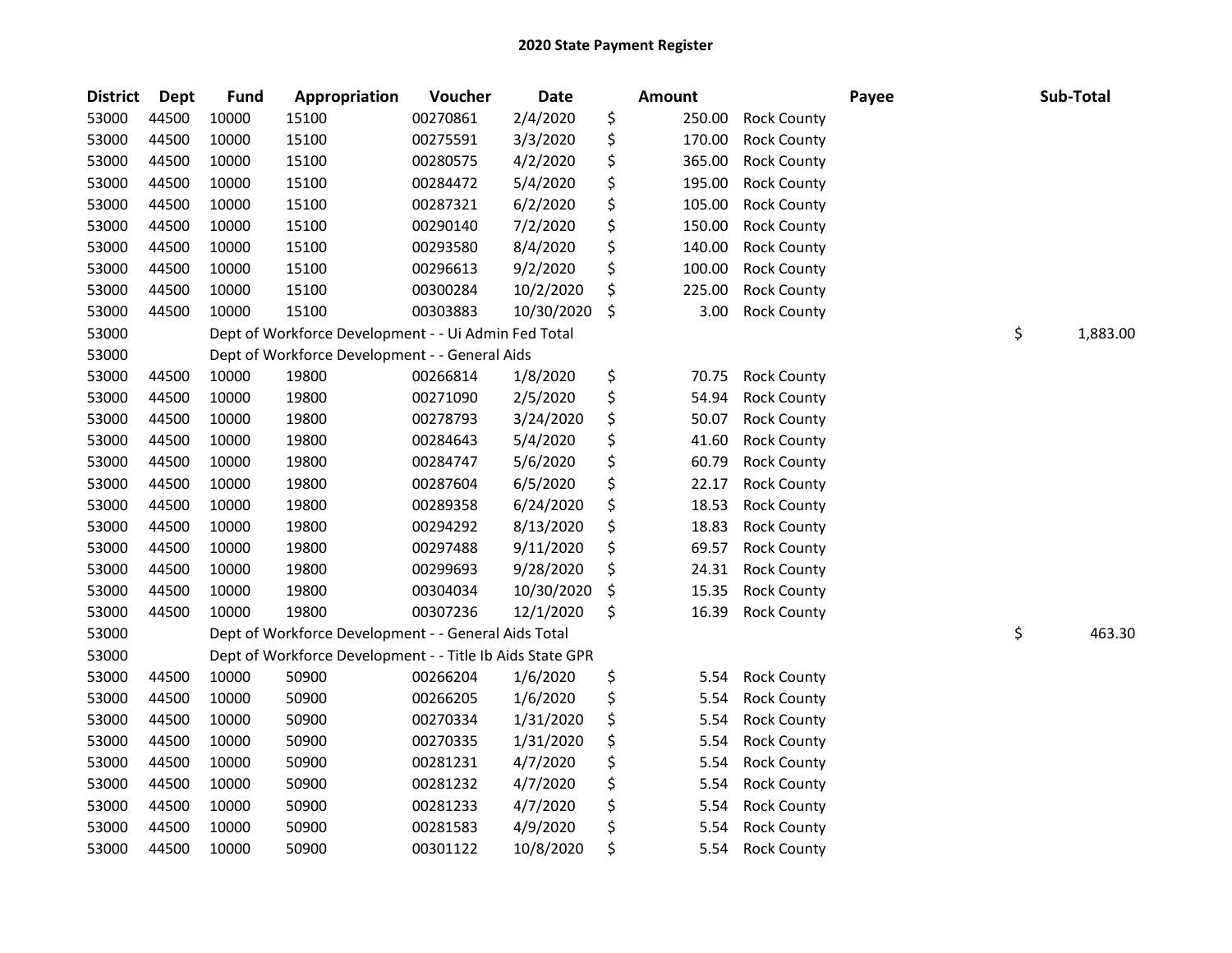| <b>District</b> | <b>Dept</b> | <b>Fund</b> | <b>Appropriation</b>                                                | Voucher  | <b>Date</b> |     | <b>Amount</b> |                    | Payee | Sub-Total       |
|-----------------|-------------|-------------|---------------------------------------------------------------------|----------|-------------|-----|---------------|--------------------|-------|-----------------|
| 53000           | 44500       | 10000       | 50900                                                               | 00302735 | 10/21/2020  | \$  | 5.54          | <b>Rock County</b> |       |                 |
| 53000           | 44500       | 10000       | 50900                                                               | 00302736 | 10/21/2020  | \$  | 5.54          | <b>Rock County</b> |       |                 |
| 53000           | 44500       | 10000       | 50900                                                               | 00307208 | 12/10/2020  | \$  | 2.56          | <b>Rock County</b> |       |                 |
| 53000           | 44500       | 10000       | 50900                                                               | 00307209 | 12/10/2020  | \$  | 2.56          | <b>Rock County</b> |       |                 |
| 53000           | 44500       | 10000       | 50900                                                               | 00309559 | 12/21/2020  | \$  | 5.54          | <b>Rock County</b> |       |                 |
| 53000           | 44500       | 10000       | 50900                                                               | 00309560 | 12/21/2020  | \$  | 5.54          | <b>Rock County</b> |       |                 |
| 53000           |             |             | Dept of Workforce Development - - Title Ib Aids State GPR Total     |          |             |     |               |                    |       | \$<br>77.14     |
| 53000           |             |             | Dept of Workforce Development - - Title Ib Operations Federal       |          |             |     |               |                    |       |                 |
| 53000           | 44500       | 10000       | 54100                                                               | 00266814 | 1/8/2020    | \$  | 75.76         | <b>Rock County</b> |       |                 |
| 53000           | 44500       | 10000       | 54100                                                               | 00269135 | 1/28/2020   | \$  | 4,179.40      | <b>Rock County</b> |       |                 |
| 53000           | 44500       | 10000       | 54100                                                               | 00271090 | 2/5/2020    | \$  | 58.83         | <b>Rock County</b> |       |                 |
| 53000           | 44500       | 10000       | 54100                                                               | 00273673 | 2/21/2020   | \$  | 4,179.40      | <b>Rock County</b> |       |                 |
| 53000           | 44500       | 10000       | 54100                                                               | 00278787 | 3/24/2020   | \$  | 4,179.40      | <b>Rock County</b> |       |                 |
| 53000           | 44500       | 10000       | 54100                                                               | 00278793 | 3/24/2020   | \$  | 53.61         | <b>Rock County</b> |       |                 |
| 53000           | 44500       | 10000       | 54100                                                               | 00283365 | 4/27/2020   | \$  | 4,179.40      | <b>Rock County</b> |       |                 |
| 53000           | 44500       | 10000       | 54100                                                               | 00284643 | 5/4/2020    | \$  | 44.54         | <b>Rock County</b> |       |                 |
| 53000           | 44500       | 10000       | 54100                                                               | 00284747 | 5/6/2020    | \$  | 65.10         | <b>Rock County</b> |       |                 |
| 53000           | 44500       | 10000       | 54100                                                               | 00286248 | 5/21/2020   | \$  | 4,179.40      | <b>Rock County</b> |       |                 |
| 53000           | 44500       | 10000       | 54100                                                               | 00287604 | 6/5/2020    | \$  | 23.77         | <b>Rock County</b> |       |                 |
| 53000           | 44500       | 10000       | 54100                                                               | 00289358 | 6/24/2020   | \$  | 19.84         | <b>Rock County</b> |       |                 |
| 53000           | 44500       | 10000       | 54100                                                               | 00290309 | 7/6/2020    | \$  | 4,179.40      | <b>Rock County</b> |       |                 |
| 53000           | 44500       | 10000       | 54100                                                               | 00291991 | 7/21/2020   | \$  | 4,179.40      | <b>Rock County</b> |       |                 |
| 53000           | 44500       | 10000       | 54100                                                               | 00294292 | 8/13/2020   | \$  | 20.18         | <b>Rock County</b> |       |                 |
| 53000           | 44500       | 10000       | 54100                                                               | 00295113 | 8/21/2020   | \$  | 4,242.09      | <b>Rock County</b> |       |                 |
| 53000           | 44500       | 10000       | 54100                                                               | 00297488 | 9/11/2020   | \$  | 74.51         | <b>Rock County</b> |       |                 |
| 53000           | 44500       | 10000       | 54100                                                               | 00298864 | 9/25/2020   | \$  | 4,242.09      | <b>Rock County</b> |       |                 |
| 53000           | 44500       | 10000       | 54100                                                               | 00299693 | 9/28/2020   | \$  | 26.01         | <b>Rock County</b> |       |                 |
| 53000           | 44500       | 10000       | 54100                                                               | 00302626 | 10/22/2020  | \$  | 4,242.10      | <b>Rock County</b> |       |                 |
| 53000           | 44500       | 10000       | 54100                                                               | 00304034 | 10/30/2020  | \$, | 16.42         | <b>Rock County</b> |       |                 |
| 53000           | 44500       | 10000       | 54100                                                               | 00305949 | 11/20/2020  | \$  | 4,242.10      | <b>Rock County</b> |       |                 |
| 53000           | 44500       | 10000       | 54100                                                               | 00307236 | 12/1/2020   | \$  | 17.55         | <b>Rock County</b> |       |                 |
| 53000           | 44500       | 10000       | 54100                                                               | 00309140 | 12/21/2020  | \$, | 4,242.10      | <b>Rock County</b> |       |                 |
| 53000           |             |             | Dept of Workforce Development - - Title Ib Operations Federal Total |          |             |     |               |                    |       | \$<br>50,962.40 |
| 53000           |             |             | Dept of Workforce Development - - Title Ib Aids Federal Prf         |          |             |     |               |                    |       |                 |
| 53000           | 44500       | 10000       | 54400                                                               | 00266204 | 1/6/2020    | \$  | 20.46         | <b>Rock County</b> |       |                 |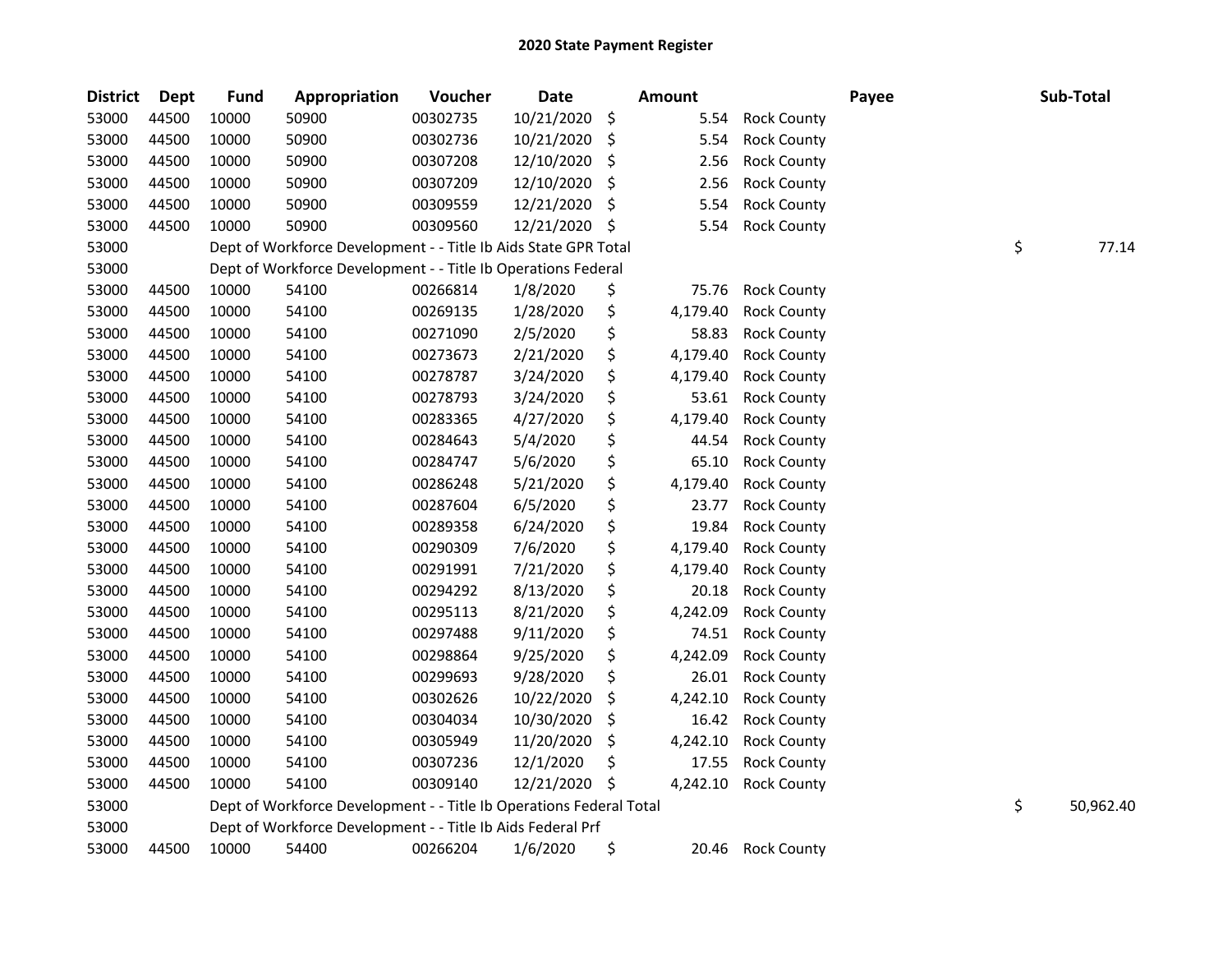| <b>District</b> | <b>Dept</b> | <b>Fund</b> | Appropriation                                                         | Voucher  | <b>Date</b> |     | Amount    |                      | Payee | Sub-Total       |
|-----------------|-------------|-------------|-----------------------------------------------------------------------|----------|-------------|-----|-----------|----------------------|-------|-----------------|
| 53000           | 44500       | 10000       | 54400                                                                 | 00266205 | 1/6/2020    | \$  | 20.46     | <b>Rock County</b>   |       |                 |
| 53000           | 44500       | 10000       | 54400                                                                 | 00270334 | 1/31/2020   | \$  | 20.46     | <b>Rock County</b>   |       |                 |
| 53000           | 44500       | 10000       | 54400                                                                 | 00270335 | 1/31/2020   | \$  | 20.46     | <b>Rock County</b>   |       |                 |
| 53000           | 44500       | 10000       | 54400                                                                 | 00281231 | 4/7/2020    | \$  | 20.46     | <b>Rock County</b>   |       |                 |
| 53000           | 44500       | 10000       | 54400                                                                 | 00281232 | 4/7/2020    | \$  | 20.46     | <b>Rock County</b>   |       |                 |
| 53000           | 44500       | 10000       | 54400                                                                 | 00281233 | 4/7/2020    | \$  | 20.46     | <b>Rock County</b>   |       |                 |
| 53000           | 44500       | 10000       | 54400                                                                 | 00281583 | 4/9/2020    | \$  | 20.46     | <b>Rock County</b>   |       |                 |
| 53000           | 44500       | 10000       | 54400                                                                 | 00301122 | 10/8/2020   | \$  | 20.46     | <b>Rock County</b>   |       |                 |
| 53000           | 44500       | 10000       | 54400                                                                 | 00302735 | 10/21/2020  | \$  | 20.46     | <b>Rock County</b>   |       |                 |
| 53000           | 44500       | 10000       | 54400                                                                 | 00302736 | 10/21/2020  | \$  | 20.46     | <b>Rock County</b>   |       |                 |
| 53000           | 44500       | 10000       | 54400                                                                 | 00307208 | 12/10/2020  | \$  | 9.44      | <b>Rock County</b>   |       |                 |
| 53000           | 44500       | 10000       | 54400                                                                 | 00307209 | 12/10/2020  | \$  | 9.44      | <b>Rock County</b>   |       |                 |
| 53000           | 44500       | 10000       | 54400                                                                 | 00309559 | 12/21/2020  | \$  | 20.46     | <b>Rock County</b>   |       |                 |
| 53000           | 44500       | 10000       | 54400                                                                 | 00309560 | 12/21/2020  | \$, | 20.46     | <b>Rock County</b>   |       |                 |
| 53000           |             |             | Dept of Workforce Development - - Title Ib Aids Federal Prf Total     |          |             |     |           |                      |       | \$<br>284.86    |
| 53000           |             |             | Dept of Workforce Development - - Wc Ops Uninsured Emplyr Admin       |          |             |     |           |                      |       |                 |
| 53000           | 44500       | 22700       | 17700                                                                 | 00288647 | 6/17/2020   | \$  | 90.00     | <b>Rock County</b>   |       |                 |
| 53000           | 44500       | 22700       | 17700                                                                 | 00288648 | 6/17/2020   | \$  | 135.00    | <b>Rock County</b>   |       |                 |
| 53000           | 44500       | 22700       | 17700                                                                 | 00291191 | 7/14/2020   | \$  | 105.00    | <b>Rock County</b>   |       |                 |
| 53000           | 44500       | 22700       | 17700                                                                 | 00296770 | 9/2/2020    | \$  | 25.00     | <b>Rock County</b>   |       |                 |
| 53000           | 44500       | 22700       | 17700                                                                 | 00296772 | 9/2/2020    | \$  | 40.00     | <b>Rock County</b>   |       |                 |
| 53000           |             |             | Dept of Workforce Development - - Wc Ops Uninsured Emplyr Admin Total |          |             |     |           |                      |       | \$<br>395.00    |
| 53000           |             |             | Department of Justice - - Officer Training Reimbursement              |          |             |     |           |                      |       |                 |
| 53000           | 45500       | 10000       | 20200                                                                 | 00080703 | 6/8/2020    | \$  |           | 2,572.21 Rock County |       |                 |
| 53000           |             |             | Department of Justice - - Officer Training Reimbursement Total        |          |             |     |           |                      |       | \$<br>2,572.21  |
| 53000           |             |             | Department of Justice - - Crime Laboratories, Dna                     |          |             |     |           |                      |       |                 |
| 53000           | 45500       | 10000       | 22100                                                                 | 00085873 | 7/16/2020   | \$  | 5,840.00  | <b>Rock County</b>   |       |                 |
| 53000           |             |             | Department of Justice - - Crime Laboratories, Dna Total               |          |             |     |           |                      |       | \$<br>5,840.00  |
| 53000           |             |             | Department of Justice - - Law Enforcement Train, Local                |          |             |     |           |                      |       |                 |
| 53000           | 45500       | 10000       | 23100                                                                 | 00080703 | 6/8/2020    | \$  | 2,643.48  | <b>Rock County</b>   |       |                 |
| 53000           | 45500       | 10000       | 23100                                                                 | 00086113 | 9/3/2020    | \$  | 5,035.68  | <b>Rock County</b>   |       |                 |
| 53000           | 45500       | 10000       | 23100                                                                 | 00091652 | 12/8/2020   | \$  | 3,840.00  | <b>Rock County</b>   |       |                 |
| 53000           | 45500       | 10000       | 23100                                                                 | 00091653 | 12/8/2020   | \$  | 160.00    | <b>Rock County</b>   |       |                 |
| 53000           | 45500       | 10000       | 23100                                                                 | 00091654 | 12/8/2020   | \$  | 25,760.00 | <b>Rock County</b>   |       |                 |
| 53000           |             |             | Department of Justice - - Law Enforcement Train, Local Total          |          |             |     |           |                      |       | \$<br>37,439.16 |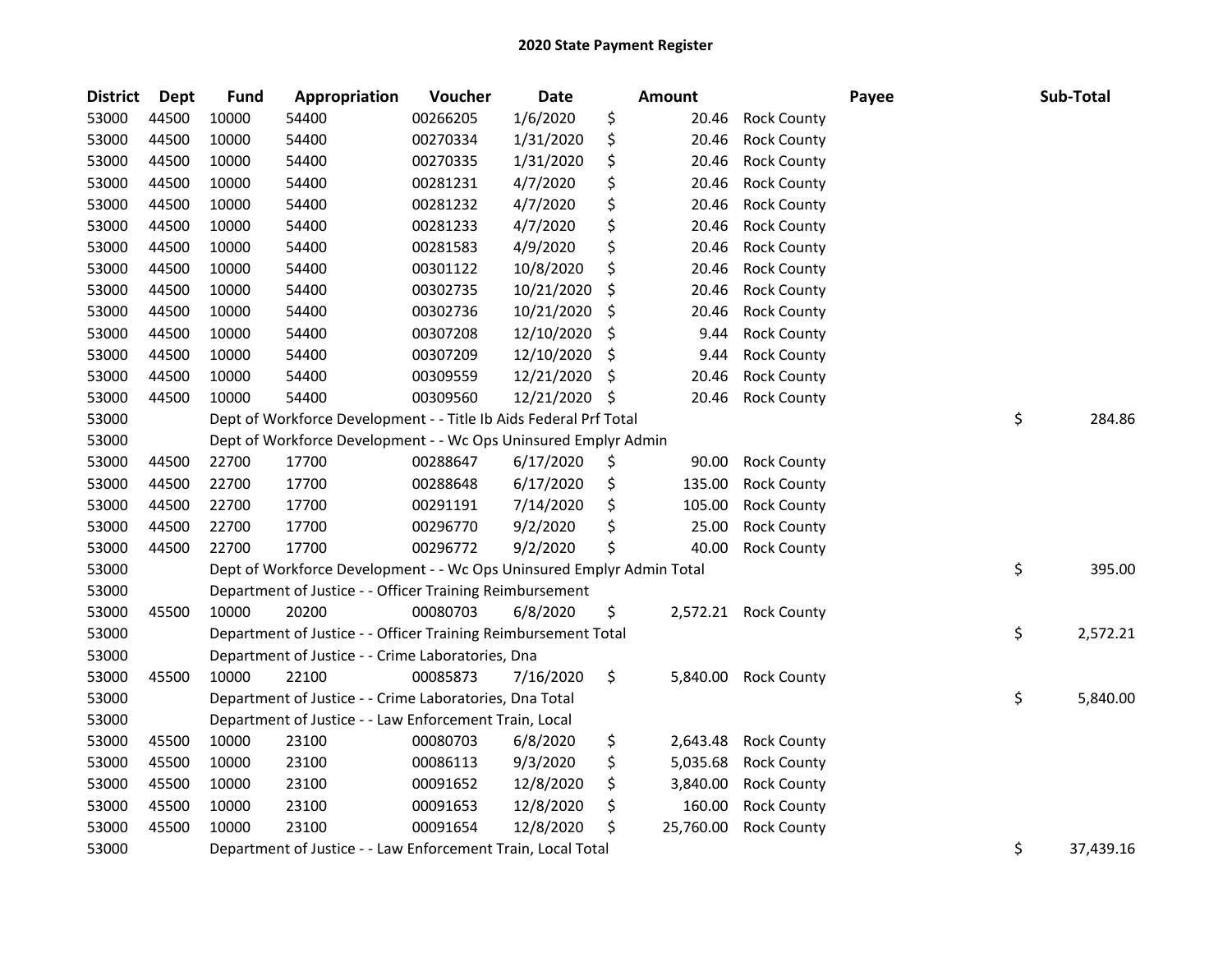| <b>District</b> | <b>Dept</b> | <b>Fund</b> | Appropriation                                                           | Voucher  | Date       | <b>Amount</b>    |                    | Payee | Sub-Total        |
|-----------------|-------------|-------------|-------------------------------------------------------------------------|----------|------------|------------------|--------------------|-------|------------------|
| 53000           |             |             | Department of Justice - - Federal Aid, State Operations                 |          |            |                  |                    |       |                  |
| 53000           | 45500       | 10000       | 24100                                                                   | 00084127 | 6/1/2020   | \$<br>589.14     | <b>Rock County</b> |       |                  |
| 53000           |             |             | Department of Justice - - Federal Aid, State Operations Total           |          |            |                  |                    |       | \$<br>589.14     |
| 53000           |             |             | Department of Justice - - Federal Aid, Local Assistance                 |          |            |                  |                    |       |                  |
| 53000           | 45500       | 10000       | 25100                                                                   | 00078430 | 1/17/2020  | \$<br>1,344.30   | <b>Rock County</b> |       |                  |
| 53000           | 45500       | 10000       | 25100                                                                   | 00079221 | 2/3/2020   | \$<br>14,000.00  | <b>Rock County</b> |       |                  |
| 53000           | 45500       | 10000       | 25100                                                                   | 00084692 | 6/15/2020  | \$<br>8,389.00   | <b>Rock County</b> |       |                  |
| 53000           | 45500       | 10000       | 25100                                                                   | 00088076 | 9/15/2020  | \$<br>20,893.00  | <b>Rock County</b> |       |                  |
| 53000           | 45500       | 10000       | 25100                                                                   | 00090308 | 11/16/2020 | \$<br>14,341.84  | <b>Rock County</b> |       |                  |
| 53000           |             |             | Department of Justice - - Federal Aid, Local Assistance Total           |          |            |                  |                    |       | \$<br>58,968.14  |
| 53000           |             |             | Department of Justice - - Alt Prosecution Alcohol Drugs                 |          |            |                  |                    |       |                  |
| 53000           | 45500       | 10000       | 27100                                                                   | 00089673 | 11/4/2020  | \$<br>1,682.33   | <b>Rock County</b> |       |                  |
| 53000           |             |             | Department of Justice - - Alt Prosecution Alcohol Drugs Total           |          |            |                  |                    |       | \$<br>1,682.33   |
| 53000           |             |             | Department of Justice - - Alt Prosecut Justice Info Fees                |          |            |                  |                    |       |                  |
| 53000           | 45500       | 10000       | 27900                                                                   | 00082846 | 4/27/2020  | \$<br>47,396.86  | <b>Rock County</b> |       |                  |
| 53000           | 45500       | 10000       | 27900                                                                   | 00086952 | 8/6/2020   | \$<br>66,177.11  | <b>Rock County</b> |       |                  |
| 53000           | 45500       | 10000       | 27900                                                                   | 00089673 | 11/4/2020  | \$<br>9,743.70   | <b>Rock County</b> |       |                  |
| 53000           |             |             | Department of Justice - - Alt Prosecut Justice Info Fees Total          |          |            |                  |                    |       | \$<br>123,317.67 |
| 53000           |             |             | Department of Justice - - Alternatives To Incarceration                 |          |            |                  |                    |       |                  |
| 53000           | 45500       | 10000       | 28700                                                                   | 00081299 | 3/20/2020  | \$<br>6,411.65   | <b>Rock County</b> |       |                  |
| 53000           |             |             | Department of Justice - - Alternatives To Incarceration Total           |          |            |                  |                    |       | \$<br>6,411.65   |
| 53000           |             |             | Department of Justice - - Crime Victim Witness Assist                   |          |            |                  |                    |       |                  |
| 53000           | 45500       | 10000       | 53200                                                                   | 00080507 | 2/26/2020  | \$<br>125,753.74 | <b>Rock County</b> |       |                  |
| 53000           | 45500       | 10000       | 53200                                                                   | 00086053 | 7/17/2020  | \$<br>88,553.83  | <b>Rock County</b> |       |                  |
| 53000           |             |             | Department of Justice - - Crime Victim Witness Assist Total             |          |            |                  |                    |       | \$<br>214,307.57 |
| 53000           |             |             | Department of Military Affairs - - Regional Emergency Response Tm       |          |            |                  |                    |       |                  |
| 53000           | 46500       | 10000       | 30600                                                                   | 00076142 | 4/6/2020   | \$<br>3,953.23   | <b>Rock County</b> |       |                  |
| 53000           | 46500       | 10000       | 30600                                                                   | 00076196 | 4/6/2020   | \$<br>3,953.23   | <b>Rock County</b> |       |                  |
| 53000           | 46500       | 10000       | 30600                                                                   | 00079015 | 6/16/2020  | \$<br>3,953.23   | <b>Rock County</b> |       |                  |
| 53000           | 46500       | 10000       | 30600                                                                   | 00085355 | 11/9/2020  | \$<br>3,953.23   | <b>Rock County</b> |       |                  |
| 53000           |             |             | Department of Military Affairs - - Regional Emergency Response Tm Total |          |            |                  |                    |       | \$<br>15,812.92  |
| 53000           |             |             | Department of Military Affairs - - Emergency Response Equipment         |          |            |                  |                    |       |                  |
| 53000           | 46500       | 10000       | 30800                                                                   | 00072850 | 1/27/2020  | \$<br>7,472.18   | <b>Rock County</b> |       |                  |
| 53000           |             |             | Department of Military Affairs - - Emergency Response Equipment Total   |          |            |                  |                    |       | \$<br>7,472.18   |
| 53000           |             |             | Department of Military Affairs - - Local Emer Planning Grants           |          |            |                  |                    |       |                  |
|                 |             |             |                                                                         |          |            |                  |                    |       |                  |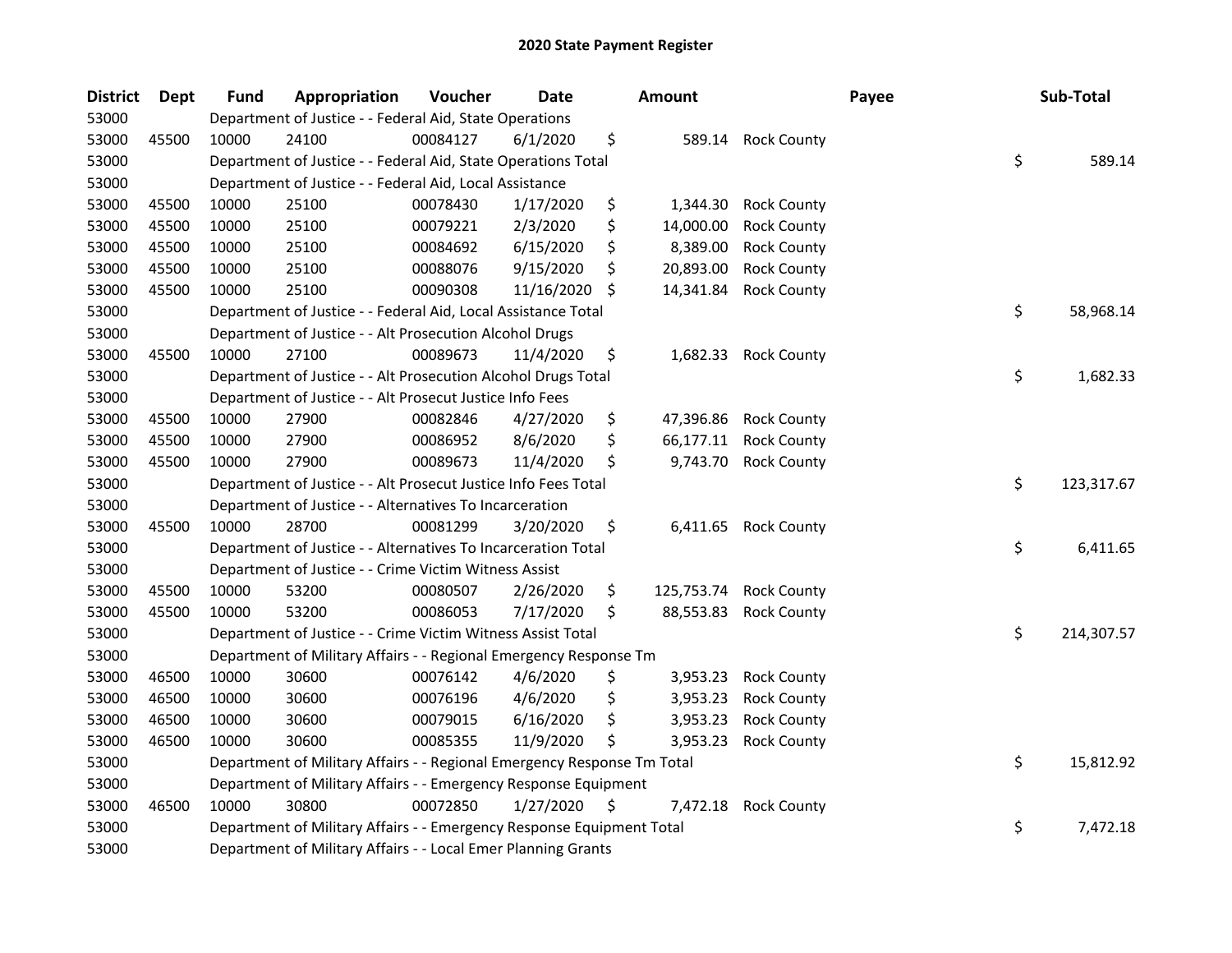| <b>District</b> | Dept  | <b>Fund</b> | Appropriation                                                          | Voucher  | Date          |     | Amount       |                    | Payee | Sub-Total          |
|-----------------|-------|-------------|------------------------------------------------------------------------|----------|---------------|-----|--------------|--------------------|-------|--------------------|
| 53000           | 46500 | 10000       | 33700                                                                  | 00074823 | 3/3/2020      | \$  | 38,082.93    | <b>Rock County</b> |       |                    |
| 53000           | 46500 | 10000       | 33700                                                                  | 00086476 | 12/9/2020     | \$  | 36,420.54    | <b>Rock County</b> |       |                    |
| 53000           |       |             | Department of Military Affairs - - Local Emer Planning Grants Total    |          |               |     |              |                    |       | \$<br>74,503.47    |
| 53000           |       |             | Department of Military Affairs - - Federal Aid, Local Assistance       |          |               |     |              |                    |       |                    |
| 53000           | 46500 | 10000       | 34200                                                                  | 00074822 | 3/3/2020      | \$  | 89,550.47    | <b>Rock County</b> |       |                    |
| 53000           | 46500 | 10000       | 34200                                                                  | 00083126 | 9/18/2020     | \$  | 411.12       | <b>Rock County</b> |       |                    |
| 53000           | 46500 | 10000       | 34200                                                                  | 00086475 | 12/9/2020     | \$  | 90,307.30    | <b>Rock County</b> |       |                    |
| 53000           |       |             | Department of Military Affairs - - Federal Aid, Local Assistance Total |          |               |     |              |                    |       | \$<br>180,268.89   |
| 53000           |       |             | Department of Military Affairs - - Next Generation 911                 |          |               |     |              |                    |       |                    |
| 53000           | 46500 | 23900       | 36800                                                                  | 00084890 | 11/25/2020 \$ |     | 525.00       | <b>Rock County</b> |       |                    |
| 53000           |       |             | Department of Military Affairs - - Next Generation 911 Total           |          |               |     |              |                    |       | \$<br>525.00       |
| 53000           |       |             | Department of Veterans Affairs - - County Grants                       |          |               |     |              |                    |       |                    |
| 53000           | 48500 | 58200       | 26700                                                                  | 00077482 | 2/24/2020     | \$  | 13,000.00    | <b>Rock County</b> |       |                    |
| 53000           |       |             | Department of Veterans Affairs - - County Grants Total                 |          |               |     |              |                    |       | \$<br>13,000.00    |
| 53000           |       |             | Department of Administration - - Federal Aid                           |          |               |     |              |                    |       |                    |
| 53000           | 50500 | 10000       | 14200                                                                  | 00125621 | 7/16/2020     | \$  | 49,864.43    | <b>Rock County</b> |       |                    |
| 53000           | 50500 | 10000       | 14200                                                                  | 00132253 | 11/12/2020    | \$  | 980,434.63   | <b>Rock County</b> |       |                    |
| 53000           | 50500 | 10000       | 14200                                                                  | 00135039 | 12/9/2020     | \$  | 1,627,992.38 | <b>Rock County</b> |       |                    |
| 53000           | 50500 | 10000       | 14200                                                                  | 00136494 | 12/16/2020    | \$  | 276,837.61   | <b>Rock County</b> |       |                    |
| 53000           |       |             | Department of Administration - - Federal Aid Total                     |          |               |     |              |                    |       | \$<br>2,935,129.05 |
| 53000           |       |             | Department of Administration - - Federal Aid, Local Assistance         |          |               |     |              |                    |       |                    |
| 53000           | 50500 | 10000       | 15500                                                                  | 00115859 | 1/15/2020     | \$  | 17,868.78    | <b>Rock County</b> |       |                    |
| 53000           | 50500 | 10000       | 15500                                                                  | 00117620 | 2/18/2020     | \$  | 25,023.73    | <b>Rock County</b> |       |                    |
| 53000           | 50500 | 10000       | 15500                                                                  | 00119368 | 3/17/2020     | \$  | 15,211.23    | <b>Rock County</b> |       |                    |
| 53000           | 50500 | 10000       | 15500                                                                  | 00120254 | 3/31/2020     | \$  | 25,838.84    | <b>Rock County</b> |       |                    |
| 53000           | 50500 | 10000       | 15500                                                                  | 00121859 | 4/29/2020     | \$  | 9,315.04     | <b>Rock County</b> |       |                    |
| 53000           | 50500 | 10000       | 15500                                                                  | 00123915 | 6/16/2020     | \$  | 25,391.94    | <b>Rock County</b> |       |                    |
| 53000           | 50500 | 10000       | 15500                                                                  | 00126075 | 7/29/2020     | \$  | 3,689.11     | <b>Rock County</b> |       |                    |
| 53000           | 50500 | 10000       | 15500                                                                  | 00127227 | 8/17/2020     | \$  | 10,142.61    | <b>Rock County</b> |       |                    |
| 53000           | 50500 | 10000       | 15500                                                                  | 00129616 | 9/29/2020     | \$  | 15,257.59    | <b>Rock County</b> |       |                    |
| 53000           | 50500 | 10000       | 15500                                                                  | 00131018 | 10/15/2020    | \$  | 9,184.34     | <b>Rock County</b> |       |                    |
| 53000           | 50500 | 10000       | 15500                                                                  | 00132887 | 11/17/2020    | \$. | 15,808.33    | <b>Rock County</b> |       |                    |
| 53000           | 50500 | 10000       | 15500                                                                  | 00136739 | 12/15/2020    | \$  | 20,745.66    | <b>Rock County</b> |       |                    |
| 53000           |       |             | Department of Administration - - Federal Aid, Local Assistance Total   |          |               |     |              |                    |       | \$<br>193,477.20   |
| 53000           |       |             | Department of Administration - - Low-Income Assistance Grants          |          |               |     |              |                    |       |                    |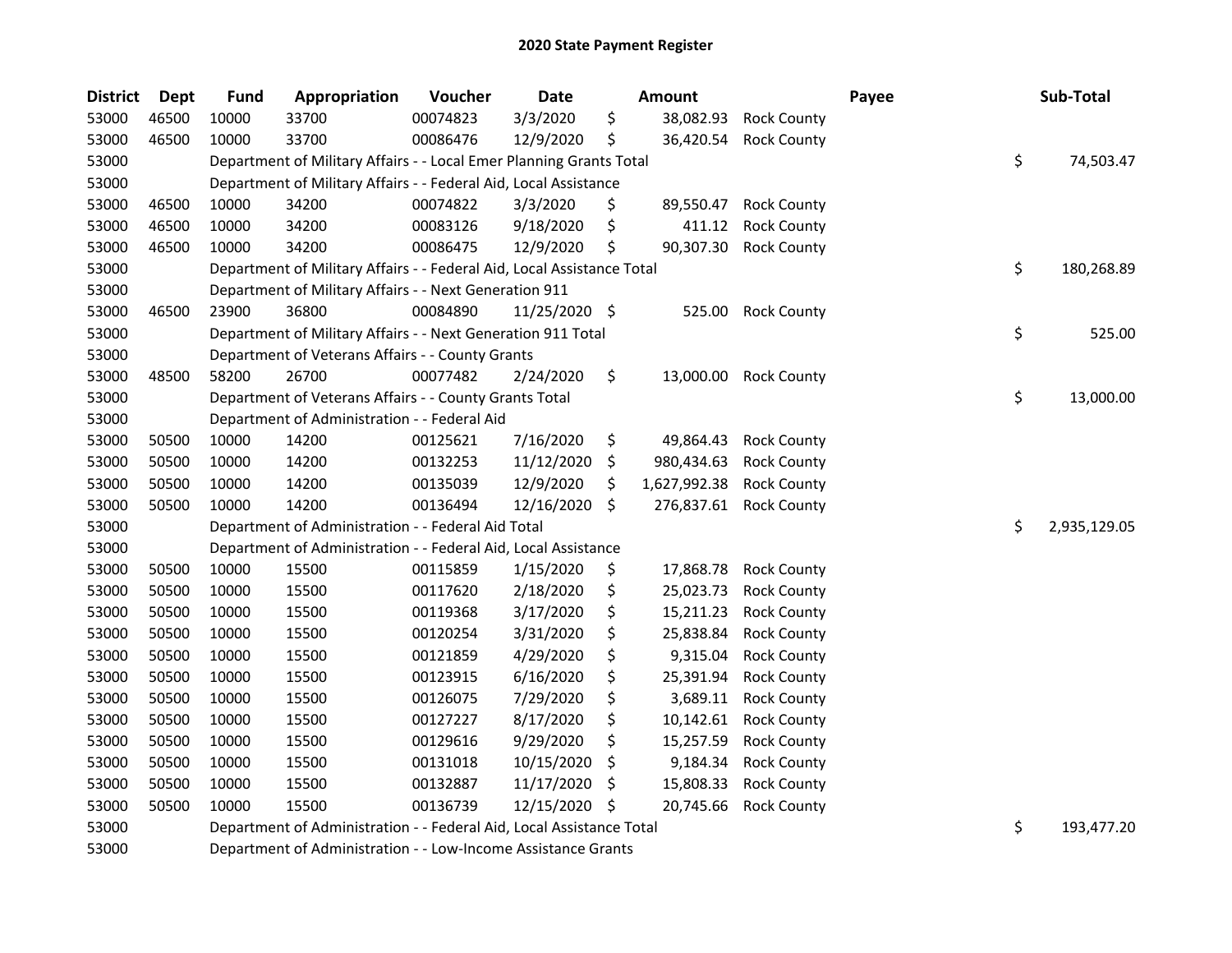| <b>District</b> | <b>Dept</b> | <b>Fund</b> | Appropriation                                                                                     | Voucher  | <b>Date</b> |     | Amount    | Payee              | Sub-Total        |
|-----------------|-------------|-------------|---------------------------------------------------------------------------------------------------|----------|-------------|-----|-----------|--------------------|------------------|
| 53000           | 50500       | 23500       | 37100                                                                                             | 00115859 | 1/15/2020   | \$  | 15,262.69 | <b>Rock County</b> |                  |
| 53000           | 50500       | 23500       | 37100                                                                                             | 00117620 | 2/18/2020   | \$  | 29,904.58 | <b>Rock County</b> |                  |
| 53000           | 50500       | 23500       | 37100                                                                                             | 00119368 | 3/17/2020   | \$  | 9,046.39  | <b>Rock County</b> |                  |
| 53000           | 50500       | 23500       | 37100                                                                                             | 00120254 | 3/31/2020   | \$  | 16,542.03 | <b>Rock County</b> |                  |
| 53000           | 50500       | 23500       | 37100                                                                                             | 00121859 | 4/29/2020   | \$  | 9,741.43  | <b>Rock County</b> |                  |
| 53000           | 50500       | 23500       | 37100                                                                                             | 00123915 | 6/16/2020   | \$  | 21,481.03 | <b>Rock County</b> |                  |
| 53000           | 50500       | 23500       | 37100                                                                                             | 00126075 | 7/29/2020   | \$  | 59,917.31 | <b>Rock County</b> |                  |
| 53000           | 50500       | 23500       | 37100                                                                                             | 00127227 | 8/17/2020   | \$  | 15,169.56 | <b>Rock County</b> |                  |
| 53000           | 50500       | 23500       | 37100                                                                                             | 00129616 | 9/29/2020   | \$  | 26,296.82 | <b>Rock County</b> |                  |
| 53000           | 50500       | 23500       | 37100                                                                                             | 00131018 | 10/15/2020  | \$  | 16,930.22 | <b>Rock County</b> |                  |
| 53000           | 50500       | 23500       | 37100                                                                                             | 00132887 | 11/17/2020  | \$  | 20,672.31 | <b>Rock County</b> |                  |
| 53000           | 50500       | 23500       | 37100                                                                                             | 00136739 | 12/15/2020  | \$  | 739.47    | <b>Rock County</b> |                  |
| 53000           |             |             | Department of Administration - - Low-Income Assistance Grants Total                               |          |             |     |           |                    | \$<br>241,703.84 |
| 53000           |             |             | Department of Administration - - Land Information Program; Loca                                   |          |             |     |           |                    |                  |
| 53000           | 50500       | 26900       | 17300                                                                                             | 00117369 | 2/13/2020   | \$, | 1,000.00  | <b>Rock County</b> |                  |
| 53000           | 50500       | 26900       | 17300                                                                                             | 00122451 | 5/14/2020   | \$  | 20,000.00 | <b>Rock County</b> |                  |
| 53000           | 50500       | 26900       | 17300                                                                                             | 00124369 | 6/23/2020   | \$  | 25,000.00 | <b>Rock County</b> |                  |
| 53000           |             |             | Department of Administration - - Land Information Program; Loca Total                             |          |             |     |           |                    | \$<br>46,000.00  |
| 53000           |             |             | Elections Commission - - 2018 Hava Election Security                                              |          |             |     |           |                    |                  |
| 53000           | 51000       | 22000       | 18200                                                                                             | 00004317 | 8/21/2020   | \$  | 71,535.80 | <b>Rock County</b> |                  |
| 53000           | 51000       | 22000       | 18200                                                                                             | 00004991 | 12/15/2020  | -\$ | 10,000.00 | <b>Rock County</b> |                  |
| 53000           |             |             | Elections Commission - - 2018 Hava Election Security Total                                        |          |             |     |           |                    | \$<br>81,535.80  |
| 53000           |             |             | Public Defender Board - - Transcript, Discovery and Records Provided to the Public Defender Board |          |             |     |           |                    |                  |
| 53000           | 55000       | 10000       | 10600                                                                                             | 00234887 | 2/14/2020   | \$  | 2,500.00  | <b>Rock County</b> |                  |
| 53000           | 55000       | 10000       | 10600                                                                                             | 00234889 | 2/14/2020   | \$  | 20.00     | <b>Rock County</b> |                  |
| 53000           | 55000       | 10000       | 10600                                                                                             | 00235714 | 2/21/2020   | \$  | 15.60     | Rock County        |                  |
| 53000           | 55000       | 10000       | 10600                                                                                             | 00235716 | 2/21/2020   | \$  | 20.00     | <b>Rock County</b> |                  |
| 53000           | 55000       | 10000       | 10600                                                                                             | 00247429 | 5/13/2020   | \$  | 2,705.00  | <b>Rock County</b> |                  |
| 53000           | 55000       | 10000       | 10600                                                                                             | 00250130 | 6/8/2020    | \$  | 16.60     | <b>Rock County</b> |                  |
| 53000           | 55000       | 10000       | 10600                                                                                             | 00253324 | 6/26/2020   | \$  | 0.45      | <b>Rock County</b> |                  |
| 53000           | 55000       | 10000       | 10600                                                                                             | 00254043 | 6/30/2020   | \$  | 5.00      | <b>Rock County</b> |                  |
| 53000           | 55000       | 10000       | 10600                                                                                             | 00254044 | 6/30/2020   | \$  | 20.00     | <b>Rock County</b> |                  |
| 53000           | 55000       | 10000       | 10600                                                                                             | 00254045 | 6/30/2020   | \$  | 15.00     | <b>Rock County</b> |                  |
| 53000           | 55000       | 10000       | 10600                                                                                             | 00255966 | 7/15/2020   | \$  | 1,315.00  | <b>Rock County</b> |                  |
| 53000           | 55000       | 10000       | 10600                                                                                             | 00265225 | 10/23/2020  | \$  | 2,290.00  | <b>Rock County</b> |                  |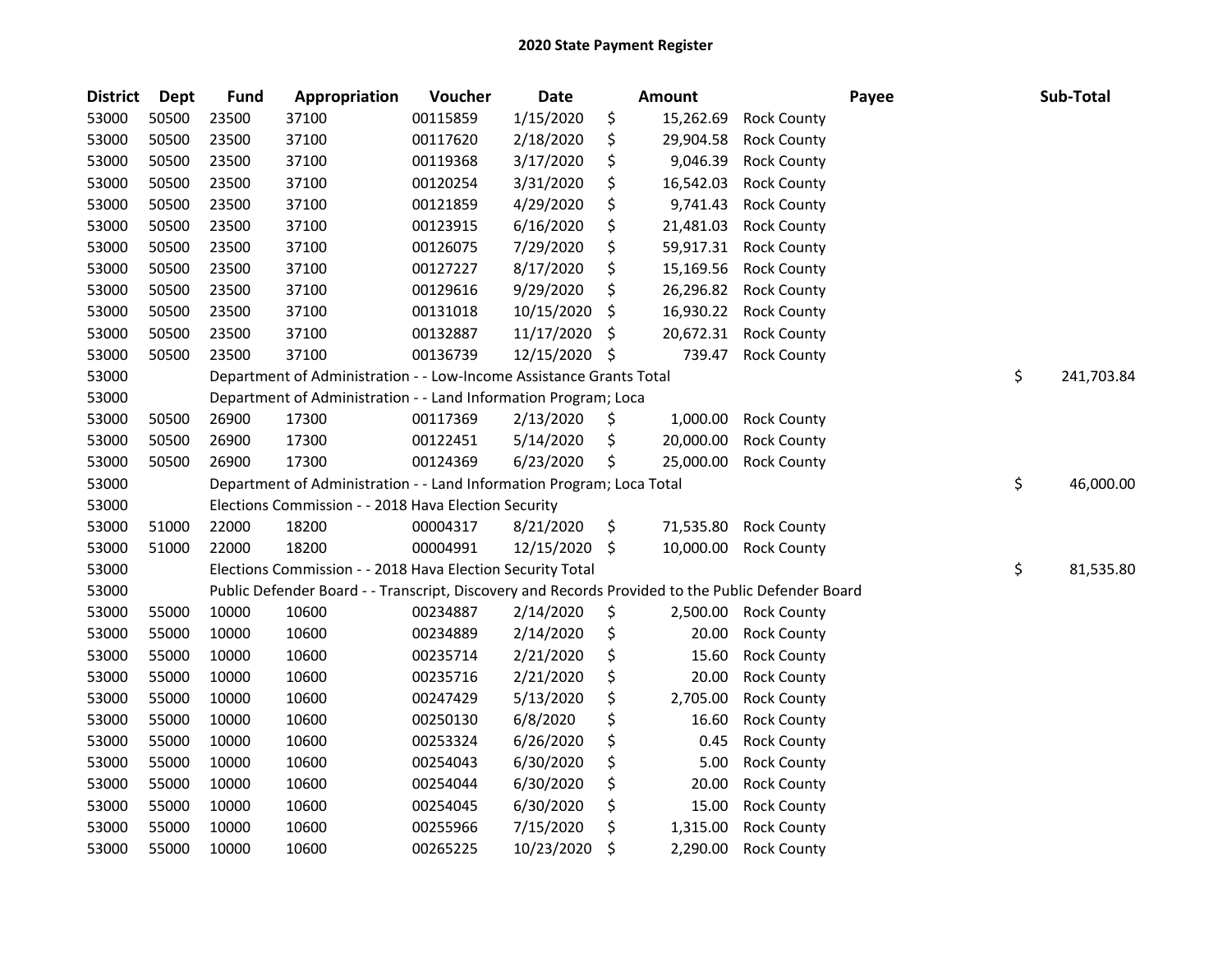| <b>District</b> | <b>Dept</b> | <b>Fund</b> | Appropriation                                                    | Voucher  | <b>Date</b>   |    | <b>Amount</b>            | Payee                                                                                                   | Sub-Total          |
|-----------------|-------------|-------------|------------------------------------------------------------------|----------|---------------|----|--------------------------|---------------------------------------------------------------------------------------------------------|--------------------|
| 53000           | 55000       | 10000       | 10600                                                            | 00270631 | 12/11/2020 \$ |    | 5.00                     | <b>Rock County</b>                                                                                      |                    |
| 53000           |             |             |                                                                  |          |               |    |                          | Public Defender Board - - Transcript, Discovery and Records Provided to the Public Defender Board Total | \$<br>8,927.65     |
| 53000           |             |             | Department of Revenue - - Warrants and Satisfactions             |          |               |    |                          |                                                                                                         |                    |
| 53000           | 56600       | 10000       | 10100                                                            | 00154143 | 1/10/2020     | \$ | 210.50                   | <b>Rock County</b>                                                                                      |                    |
| 53000           | 56600       | 10000       | 10100                                                            | 00157563 | 2/5/2020      | \$ | 210.50                   | <b>Rock County</b>                                                                                      |                    |
| 53000           | 56600       | 10000       | 10100                                                            | 00163304 | 3/19/2020     | \$ | 210.50                   | <b>Rock County</b>                                                                                      |                    |
| 53000           | 56600       | 10000       | 10100                                                            | 00167064 | 4/17/2020     | \$ | 210.50                   | <b>Rock County</b>                                                                                      |                    |
| 53000           | 56600       | 10000       | 10100                                                            | 00174856 | 6/25/2020     | \$ | 1,195.00                 | <b>Rock County</b>                                                                                      |                    |
| 53000           | 56600       | 10000       | 10100                                                            | 00174928 | 7/24/2020     | \$ | 1,395.00                 | <b>Rock County</b>                                                                                      |                    |
| 53000           | 56600       | 10000       | 10100                                                            | 00176534 | 7/31/2020     | \$ | 1,435.00                 | <b>Rock County</b>                                                                                      |                    |
| 53000           | 56600       | 10000       | 10100                                                            | 00178874 | 8/26/2020     | \$ | 210.50                   | <b>Rock County</b>                                                                                      |                    |
| 53000           |             |             | Department of Revenue - - Warrants and Satisfactions Total       |          |               |    |                          |                                                                                                         | \$<br>5,077.50     |
| 53000           |             |             | Circuit Courts - - Circuit Court Costs                           |          |               |    |                          |                                                                                                         |                    |
| 53000           | 62500       | 10000       | 10500                                                            | 00001788 | 1/17/2020     | \$ | 299,450.00               | <b>Rock County</b>                                                                                      |                    |
| 53000           | 62500       | 10000       | 10500                                                            | 00001982 | 7/17/2020     | \$ | 513,016.00               | <b>Rock County</b>                                                                                      |                    |
| 53000           |             |             | Circuit Courts - - Circuit Court Costs Total                     |          |               |    |                          |                                                                                                         | \$<br>812,466.00   |
| 53000           |             |             | Supreme Court - - Federal Aid                                    |          |               |    |                          |                                                                                                         |                    |
| 53000           | 68000       | 10000       | 24100                                                            | 00011522 | 12/2/2020     | \$ | 5,894.35                 | <b>Rock County</b>                                                                                      |                    |
| 53000           |             |             | Supreme Court - - Federal Aid Total                              |          |               |    |                          |                                                                                                         | \$<br>5,894.35     |
| 53000           |             |             | Shared Revenue and Tax Relief - - County And Municipal Aid       |          |               |    |                          |                                                                                                         |                    |
| 53000           | 83500       | 10000       | 10500                                                            | 00068823 | 7/27/2020     | \$ | 543,413.45               | <b>Rock County</b>                                                                                      |                    |
| 53000           | 83500       | 10000       | 10500                                                            | 00072791 | 11/16/2020    | S  | 3,079,342.87             | <b>Rock County</b>                                                                                      |                    |
| 53000           |             |             | Shared Revenue and Tax Relief - - County And Municipal Aid Total |          |               |    |                          |                                                                                                         | \$<br>3,622,756.32 |
| 53000           |             |             | Shared Revenue and Tax Relief - - Exempt Computer Aid            |          |               |    |                          |                                                                                                         |                    |
| 53000           | 83500       | 10000       | 10900                                                            | 00064625 | 7/27/2020     | \$ | 212,103.78               | <b>Rock County</b>                                                                                      |                    |
| 53000           |             |             | Shared Revenue and Tax Relief - - Exempt Computer Aid Total      |          |               |    |                          |                                                                                                         | \$<br>212,103.78   |
| 53000           |             |             | Shared Revenue and Tax Relief - - Utility Aid                    |          |               |    |                          |                                                                                                         |                    |
| 53000           | 83500       | 10000       | 11000                                                            | 00068823 | 7/27/2020     | \$ | 303,001.83               | <b>Rock County</b>                                                                                      |                    |
| 53000           | 83500       | 10000       | 11000                                                            | 00072791 | 11/16/2020    | \$ | 1,840,480.16             | <b>Rock County</b>                                                                                      |                    |
| 53000           |             |             | Shared Revenue and Tax Relief - - Utility Aid Total              |          |               |    |                          |                                                                                                         | \$<br>2,143,481.99 |
| 53000           |             |             | Shared Revenue and Tax Relief - - Personal Property Aid          |          |               |    |                          |                                                                                                         |                    |
| 53000           | 83500       | 10000       | 11100                                                            | 00059988 | 5/4/2020      | \$ |                          | 388,438.06 Rock County                                                                                  |                    |
| 53000           |             |             | Shared Revenue and Tax Relief - - Personal Property Aid Total    |          |               |    |                          |                                                                                                         | \$<br>388,438.06   |
| 53000           |             |             | Shared Revenue and Tax Relief - - School Lvy Tx/First Dollar Cr  |          |               |    |                          |                                                                                                         |                    |
| 53000           | 83500       | 10000       | 30200                                                            | 00064013 | 7/27/2020     | \$ | 1,788,521.02 Rock County |                                                                                                         |                    |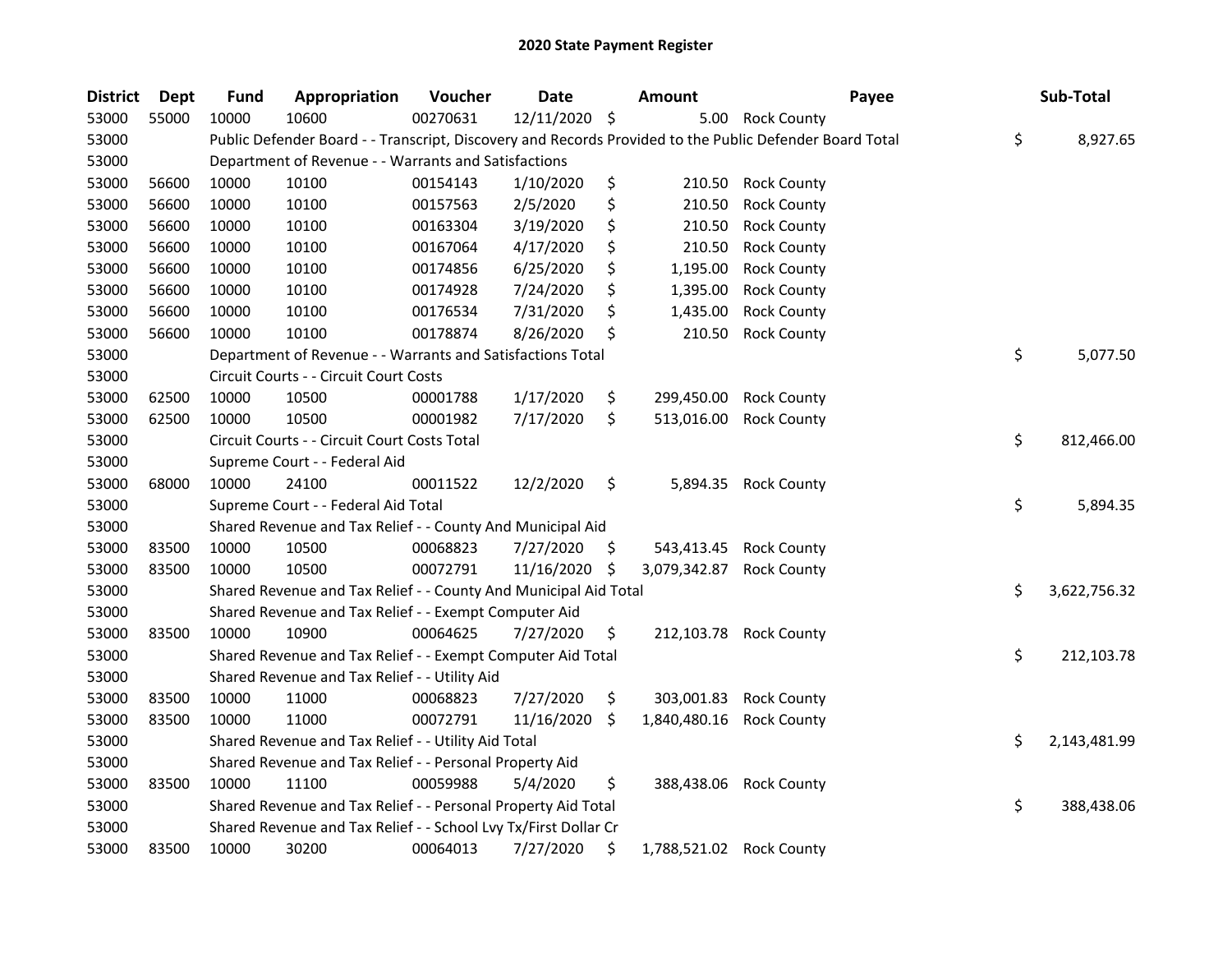| <b>District</b> | Dept  | <b>Fund</b> | Appropriation                                                         | <b>Voucher</b> | Date      |    | Amount                   |             | Payee | Sub-Total     |
|-----------------|-------|-------------|-----------------------------------------------------------------------|----------------|-----------|----|--------------------------|-------------|-------|---------------|
| 53000           | 83500 | 10000       | 30200                                                                 | 00067405       | 7/27/2020 |    | 8.937.285.30             | Rock County |       |               |
| 53000           |       |             | Shared Revenue and Tax Relief - - School Lvy Tx/First Dollar Cr Total |                |           |    |                          |             |       | 10,725,806.32 |
| 53000           |       |             | Shared Revenue and Tax Relief - - Lottery & Gaming Credit             |                |           |    |                          |             |       |               |
| 53000           | 83500 | 52100       | 36300                                                                 | 00055736       | 3/23/2020 | S. | 3,588,931.32 Rock County |             |       |               |
| 53000           |       |             | Shared Revenue and Tax Relief - - Lottery & Gaming Credit Total       |                |           |    |                          |             |       | 3,588,931.32  |
| 53000 Total     |       |             |                                                                       |                |           |    |                          |             |       | 66,387,303.50 |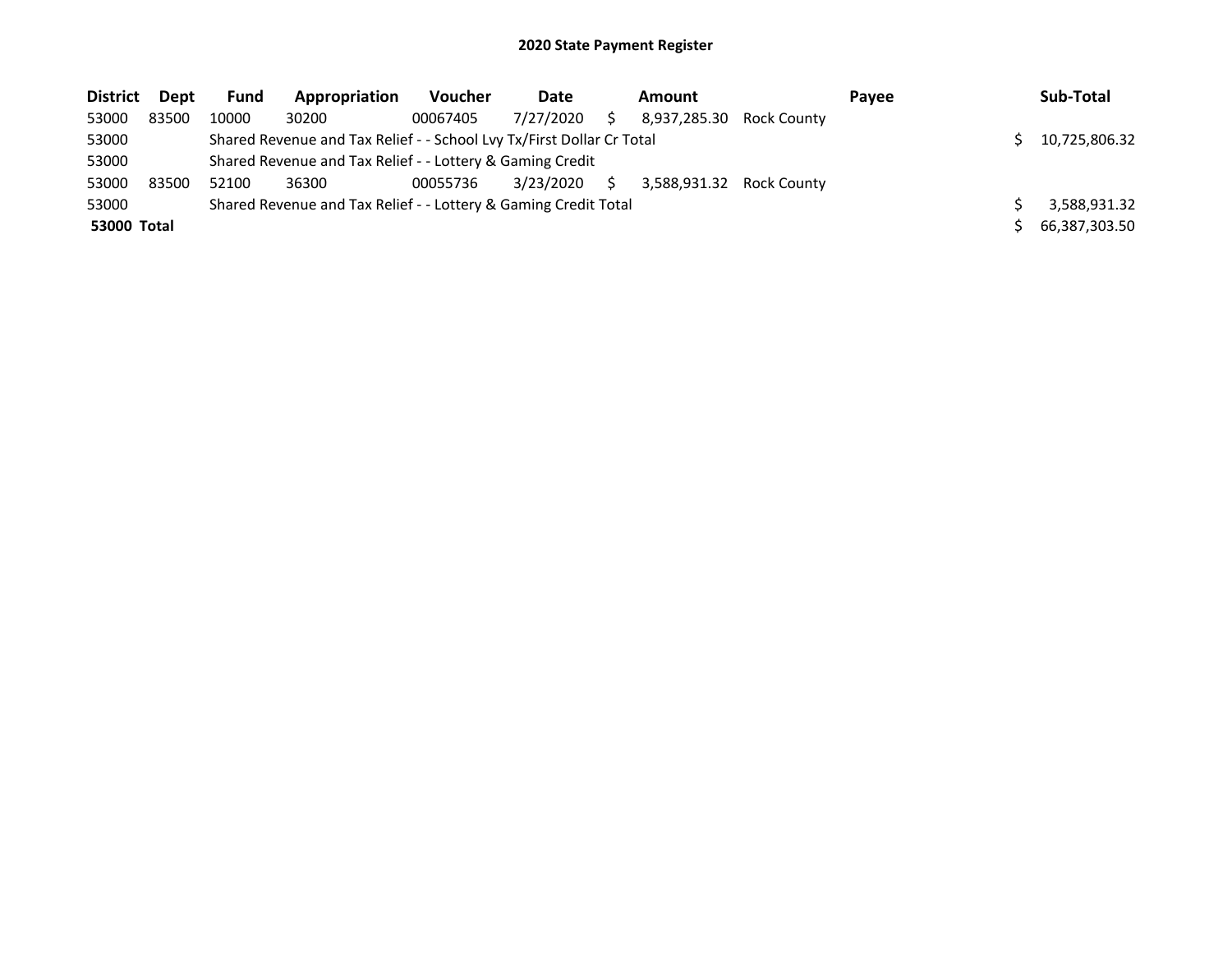| <b>District</b> | Dept  | Fund  | Appropriation                                                      | Voucher  | Date          |     | <b>Amount</b> |                        | Payee | Sub-Total        |
|-----------------|-------|-------|--------------------------------------------------------------------|----------|---------------|-----|---------------|------------------------|-------|------------------|
| 53002           |       |       | Dept of Safety & Prof Services - - Fire Dues Distribution          |          |               |     |               |                        |       |                  |
| 53002           | 16500 | 10000 | 22500                                                              | 00036858 | 7/20/2020     | \$  |               | 1,993.73 Town Of Avon  |       |                  |
| 53002           |       |       | Dept of Safety & Prof Services - - Fire Dues Distribution Total    |          |               |     |               |                        | \$    | 1,993.73         |
| 53002           |       |       | Dept of Natural Resources - - Aids In Lieu Of Taxes - Gener        |          |               |     |               |                        |       |                  |
| 53002           | 37000 | 10000 | 50300                                                              | 00386184 | 1/29/2020     | \$  |               | 42,563.49 Town Of Avon |       |                  |
| 53002           | 37000 | 10000 | 50300                                                              | 00404352 | 4/21/2020     | \$  | 1,284.66      | Town Of Avon           |       |                  |
| 53002           |       |       | Dept of Natural Resources - - Aids In Lieu Of Taxes - Gener Total  |          |               |     |               |                        | \$    | 43,848.15        |
| 53002           |       |       | Dept of Natural Resources - - Resaids - Cnty Forst, Cl & Mfl       |          |               |     |               |                        |       |                  |
| 53002           | 37000 | 21200 | 57100                                                              | 00417642 | 6/18/2020     | \$  |               | 13.20 Town Of Avon     |       |                  |
| 53002           |       |       | Dept of Natural Resources - - Resaids - Cnty Forst, Cl & Mfl Total |          |               |     |               |                        | \$    | 13.20            |
| 53002           |       |       | Dept of Natural Resources - - Aids In Lieu Of Taxes - Sum S        |          |               |     |               |                        |       |                  |
| 53002           | 37000 | 21200 | 57900                                                              | 00404353 | 4/21/2020     | \$  |               | 465.94 Town Of Avon    |       |                  |
| 53002           |       |       | Dept of Natural Resources - - Aids In Lieu Of Taxes - Sum S Total  |          |               |     |               |                        | \$    | 465.94           |
| 53002           |       |       | Dept of Natural Resources - - Fin Asst For Responsible Units       |          |               |     |               |                        |       |                  |
| 53002           | 37000 | 27400 | 67000                                                              | 00412743 | 5/29/2020     | \$  |               | 1,440.00 Town Of Avon  |       |                  |
| 53002           |       |       | Dept of Natural Resources - - Fin Asst For Responsible Units Total |          |               |     |               |                        | \$    | 1,440.00         |
| 53002           |       |       | WI Dept of Transportation - - Trns Aids To Mnc.-Sf                 |          |               |     |               |                        |       |                  |
| 53002           | 39500 | 21100 | 19100                                                              | 00476805 | 1/6/2020      | \$  |               | 28,927.71 Town Of Avon |       |                  |
| 53002           | 39500 | 21100 | 19100                                                              | 00506660 | 4/6/2020      | \$  |               | 28,927.71 Town Of Avon |       |                  |
| 53002           | 39500 | 21100 | 19100                                                              | 00543652 | 7/6/2020      | \$  |               | 28,927.71 Town Of Avon |       |                  |
| 53002           | 39500 | 21100 | 19100                                                              | 00586478 | 10/5/2020     | \$  |               | 28,927.71 Town Of Avon |       |                  |
| 53002           |       |       | WI Dept of Transportation - - Trns Aids To Mnc.-Sf Total           |          |               |     |               |                        |       | \$<br>115,710.84 |
| 53002           |       |       | Department of Administration - - Federal Aid                       |          |               |     |               |                        |       |                  |
| 53002           | 50500 | 10000 | 14200                                                              | 00135040 | 12/10/2020 \$ |     |               | 9,771.00 Town Of Avon  |       |                  |
| 53002           |       |       | Department of Administration - - Federal Aid Total                 |          |               |     |               |                        | \$    | 9,771.00         |
| 53002           |       |       | Elections Commission - - 2018 Hava Election Security               |          |               |     |               |                        |       |                  |
| 53002           | 51000 | 22000 | 18200                                                              | 00004614 | 9/18/2020     | \$  |               | 625.70 Town Of Avon    |       |                  |
| 53002           |       |       | Elections Commission - - 2018 Hava Election Security Total         |          |               |     |               |                        | \$    | 625.70           |
| 53002           |       |       | Shared Revenue and Tax Relief - - County And Municipal Aid         |          |               |     |               |                        |       |                  |
| 53002           | 83500 | 10000 | 10500                                                              | 00068795 | 7/27/2020     | \$  |               | 2,263.28 Town Of Avon  |       |                  |
| 53002           | 83500 | 10000 | 10500                                                              | 00072763 | 11/16/2020    | \$. |               | 12,825.22 Town Of Avon |       |                  |
| 53002           |       |       | Shared Revenue and Tax Relief - - County And Municipal Aid Total   |          |               |     |               |                        |       | \$<br>15,088.50  |
| 53002           |       |       | Shared Revenue and Tax Relief - - Exempt Computer Aid              |          |               |     |               |                        |       |                  |
| 53002           | 83500 | 10000 | 10900                                                              | 00065879 | 7/27/2020     | \$  |               | 596.54 Town Of Avon    |       |                  |
| 53002           |       |       | Shared Revenue and Tax Relief - - Exempt Computer Aid Total        |          |               |     |               |                        | \$    | 596.54           |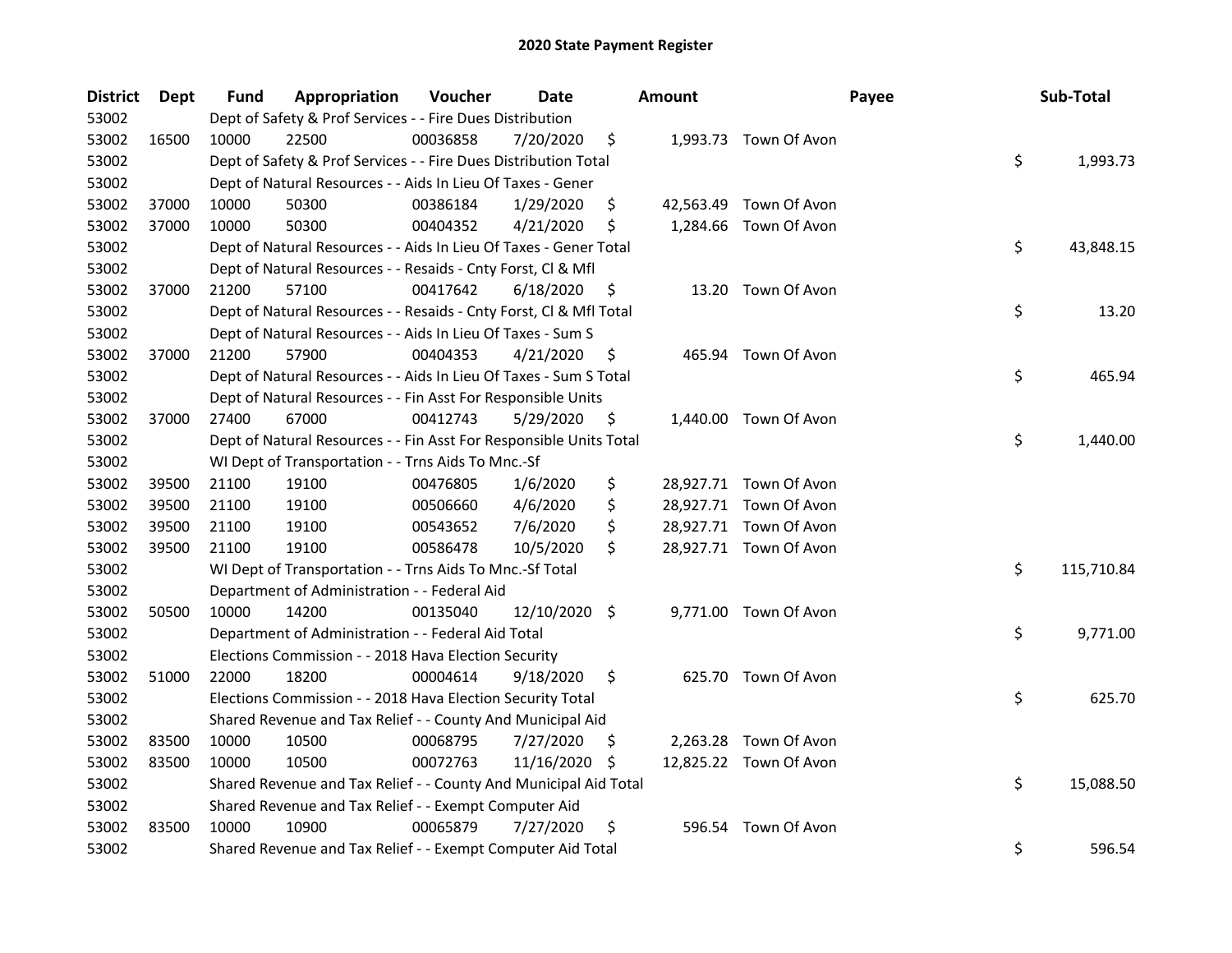| <b>District</b> | Dept  | <b>Fund</b> | Appropriation                                                 | <b>Voucher</b> | Date       | <b>Amount</b> |              | Payee | Sub-Total  |
|-----------------|-------|-------------|---------------------------------------------------------------|----------------|------------|---------------|--------------|-------|------------|
| 53002           |       |             | Shared Revenue and Tax Relief - - Utility Aid                 |                |            |               |              |       |            |
| 53002           | 83500 | 10000       | 11000                                                         | 00068795       | 7/27/2020  | 212.79        | Town Of Avon |       |            |
| 53002           | 83500 | 10000       | 11000                                                         | 00072763       | 11/16/2020 | 1.220.08      | Town Of Avon |       |            |
| 53002           |       |             | Shared Revenue and Tax Relief - - Utility Aid Total           |                |            |               |              |       | 1,432.87   |
| 53002           |       |             | Shared Revenue and Tax Relief - - Personal Property Aid       |                |            |               |              |       |            |
| 53002           | 83500 | 10000       | 11100                                                         | 00061285       | 5/4/2020   | 1.295.99      | Town Of Avon |       |            |
| 53002           |       |             | Shared Revenue and Tax Relief - - Personal Property Aid Total |                |            |               |              |       | 1.295.99   |
| 53002 Total     |       |             |                                                               |                |            |               |              |       | 192,282.46 |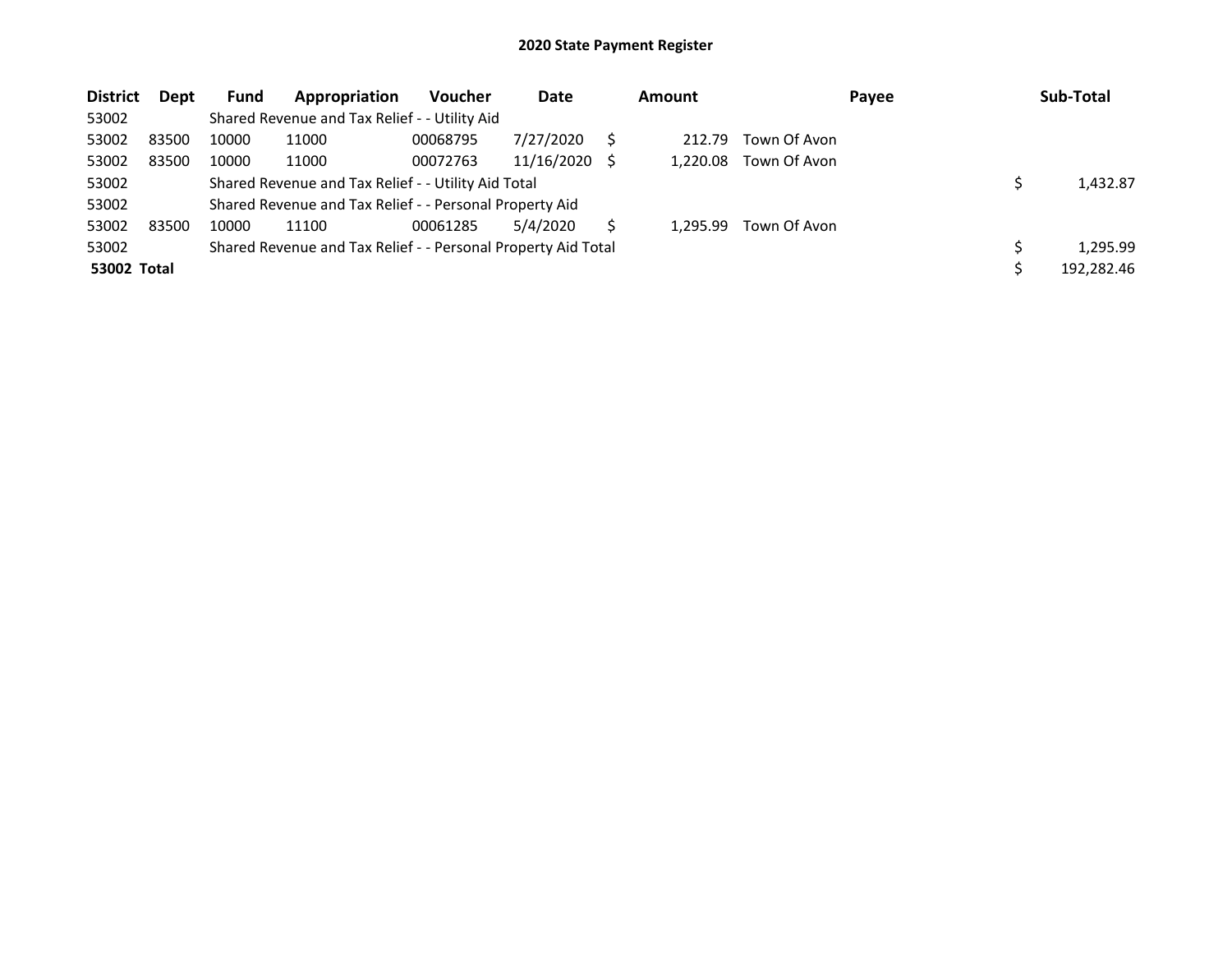| <b>District</b> | Dept  | <b>Fund</b> | Appropriation                                                                   | Voucher   | Date          |     | <b>Amount</b> | Payee                    |    | Sub-Total  |
|-----------------|-------|-------------|---------------------------------------------------------------------------------|-----------|---------------|-----|---------------|--------------------------|----|------------|
| 53004           |       |             | Dept of Safety & Prof Services - - Fire Dues Distribution                       |           |               |     |               |                          |    |            |
| 53004           | 16500 | 10000       | 22500                                                                           | 00036859  | 7/20/2020     | \$  |               | 21,615.20 Town Of Beloit |    |            |
| 53004           |       |             | Dept of Safety & Prof Services - - Fire Dues Distribution Total                 |           |               |     |               |                          | \$ | 21,615.20  |
| 53004           |       |             | Dept of Natural Resources - - Aids In Lieu Of Taxes - Gener                     |           |               |     |               |                          |    |            |
| 53004           | 37000 | 10000       | 50300                                                                           | 00386222  | 1/29/2020     | \$  |               | 7,494.48 Town Of Beloit  |    |            |
| 53004           |       |             | Dept of Natural Resources - - Aids In Lieu Of Taxes - Gener Total               |           |               |     |               |                          | \$ | 7,494.48   |
| 53004           |       |             | Dept of Natural Resources - - Resaids - Cnty Forst, Cl & Mfl                    |           |               |     |               |                          |    |            |
| 53004           | 37000 | 21200       | 57100                                                                           | 00417643  | 6/18/2020     | \$  |               | 2.20 Town Of Beloit      |    |            |
| 53004           |       |             | Dept of Natural Resources - - Resaids - Cnty Forst, Cl & Mfl Total              |           |               |     |               |                          | \$ | 2.20       |
| 53004           |       |             | Dept of Natural Resources - - Rec & Resource Aids, Fed                          |           |               |     |               |                          |    |            |
| 53004           | 37000 | 21200       | 58300                                                                           | 00421212  | 7/7/2020      | \$  |               | 1,968.47 Town Of Beloit  |    |            |
| 53004           |       |             | Dept of Natural Resources - - Rec & Resource Aids, Fed Total                    |           |               |     |               |                          | \$ | 1,968.47   |
| 53004           |       |             | Dept of Natural Resources - - Resaids - Urban Forestry Grant                    |           |               |     |               |                          |    |            |
| 53004           | 37000 | 21200       | 58700                                                                           | 00393918  | 3/4/2020      | \$  |               | 5,000.00 Town Of Beloit  |    |            |
| 53004           |       |             | Dept of Natural Resources - - Resaids - Urban Forestry Grant Total              |           |               |     |               |                          | \$ | 5,000.00   |
| 53004           |       |             | Dept of Natural Resources - - Fin Asst For Responsible Units                    |           |               |     |               |                          |    |            |
| 53004           | 37000 | 27400       | 67000                                                                           | 00412942  | 5/29/2020     | \$, |               | 7,766.68 Town Of Beloit  |    |            |
| 53004           |       |             | Dept of Natural Resources - - Fin Asst For Responsible Units Total              |           |               |     |               |                          | \$ | 7,766.68   |
| 53004           |       |             | Dept of Natural Resources - - Recycling Consolidation Grants                    |           |               |     |               |                          |    |            |
| 53004           | 37000 | 27400       | 67300                                                                           | 00412942  | 5/29/2020     | \$  |               | 1,931.88 Town Of Beloit  |    |            |
| 53004           |       |             | Dept of Natural Resources - - Recycling Consolidation Grants Total              |           |               |     |               |                          | \$ | 1,931.88   |
| 53004           |       |             | WI Dept of Transportation - - Trns Aids To Mnc.-Sf                              |           |               |     |               |                          |    |            |
| 53004           | 39500 | 21100       | 19100                                                                           | 00476806  | 1/6/2020      | \$  |               | 66,070.12 Town Of Beloit |    |            |
| 53004           | 39500 | 21100       | 19100                                                                           | 00506661  | 4/6/2020      | \$  |               | 66,070.12 Town Of Beloit |    |            |
| 53004           | 39500 | 21100       | 19100                                                                           | 00543653  | 7/6/2020      | \$  |               | 66,070.12 Town Of Beloit |    |            |
| 53004           | 39500 | 21100       | 19100                                                                           | 00586479  | 10/5/2020     | \$  |               | 66,070.15 Town Of Beloit |    |            |
| 53004           |       |             | WI Dept of Transportation - - Trns Aids To Mnc.-Sf Total                        |           |               |     |               |                          | \$ | 264,280.51 |
| 53004           |       |             | Department of Health Services - - Emergency Medical Services, Ai                |           |               |     |               |                          |    |            |
| 53004           | 43500 | 10000       | 11900                                                                           | 00378982  | 9/15/2020     | \$, |               | 5,824.54 Town Of Beloit  |    |            |
| 53004           |       |             | Department of Health Services - - Emergency Medical Services, Ai Total          |           |               |     |               |                          | \$ | 5,824.54   |
| 53004           |       |             | Department of Health Services - - Prepaid Medical Transport Reimbursement       |           |               |     |               |                          |    |            |
| 53004           | 43500 | 10000       | 16300                                                                           | AMBULANCE | 11/16/2020 \$ |     |               | 9,594.68 Town Of Beloit  |    |            |
| 53004           |       |             | Department of Health Services - - Prepaid Medical Transport Reimbursement Total |           |               |     |               |                          | \$ | 9,594.68   |
| 53004           |       |             | Department of Justice - - Law Enforcement Train, Local                          |           |               |     |               |                          |    |            |
| 53004           | 45500 | 10000       | 23100                                                                           | 00090803  | 11/27/2020 \$ |     |               | 2,240.00 Town Of Beloit  |    |            |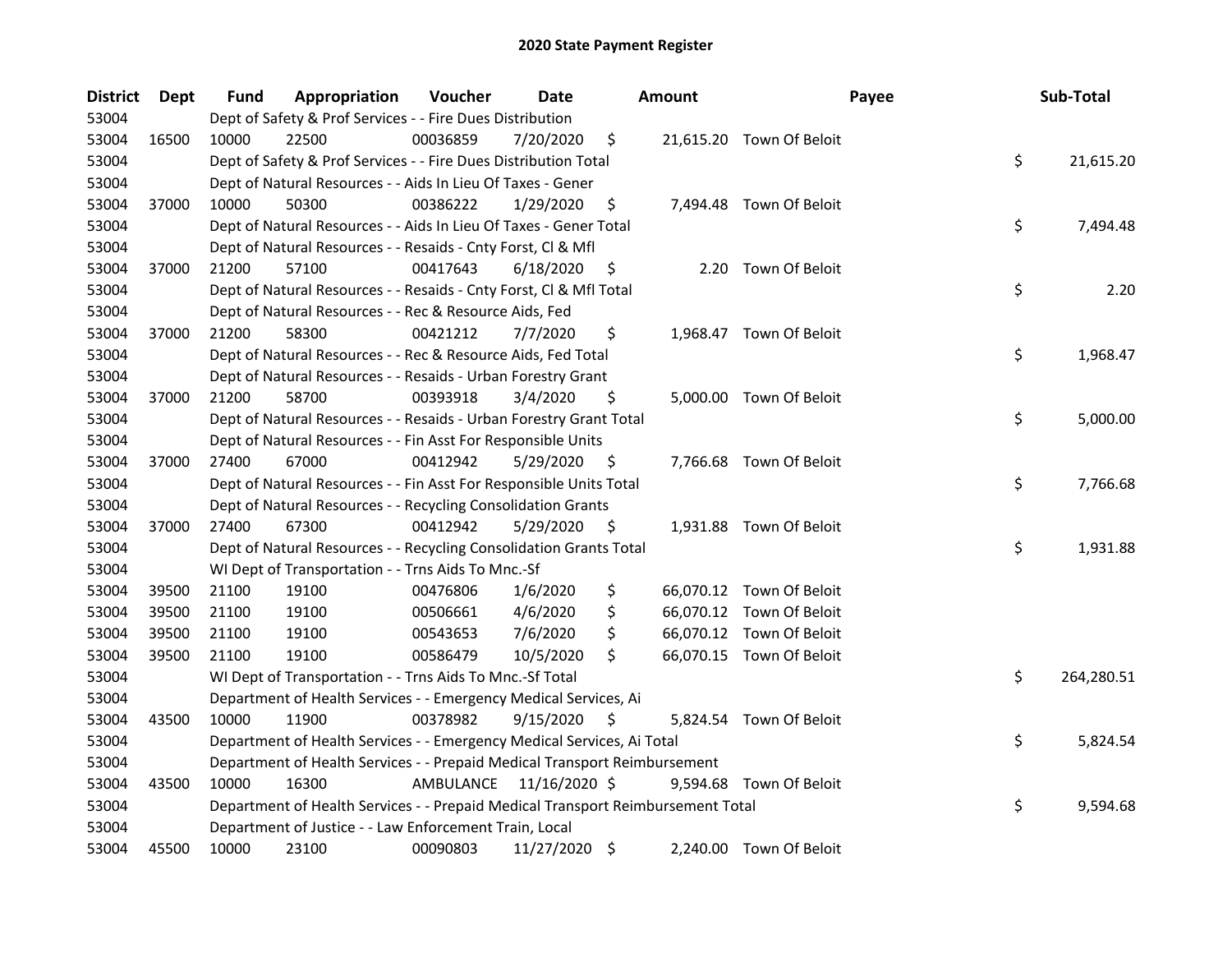| <b>District</b> | <b>Dept</b> | <b>Fund</b> | Appropriation                                                                 | Voucher  | <b>Date</b>     |                    | <b>Amount</b> | Payee                     | Sub-Total          |
|-----------------|-------------|-------------|-------------------------------------------------------------------------------|----------|-----------------|--------------------|---------------|---------------------------|--------------------|
| 53004           |             |             | Department of Justice - - Law Enforcement Train, Local Total                  |          |                 |                    |               |                           | \$<br>2,240.00     |
| 53004           |             |             | Department of Administration - - Federal Aid                                  |          |                 |                    |               |                           |                    |
| 53004           | 50500       | 10000       | 14200                                                                         | 00130143 | 10/2/2020       | \$                 |               | 29,554.06 Town Of Beloit  |                    |
| 53004           | 50500       | 10000       | 14200                                                                         | 00132254 | 11/13/2020      | S.                 |               | 17,981.88 Town Of Beloit  |                    |
| 53004           | 50500       | 10000       | 14200                                                                         | 00135041 | 12/10/2020 \$   |                    |               | 76,899.06 Town Of Beloit  |                    |
| 53004           |             |             | Department of Administration - - Federal Aid Total                            |          |                 |                    |               |                           | \$<br>124,435.00   |
| 53004           |             |             | Department of Administration - - Hv Trans Ln Annual Impact Fee                |          |                 |                    |               |                           |                    |
| 53004           | 50500       | 10000       | 17400                                                                         | 00121346 | 5/1/2020        | \$                 |               | 31,644.00 Town Of Beloit  |                    |
| 53004           | 50500       | 10000       | 17400                                                                         | 00121352 | 5/1/2020        | \$                 | 100,128.00    | Town Of Beloit            |                    |
| 53004           | 50500       | 10000       | 17400                                                                         | 00121362 | 5/1/2020        | \$                 |               | 2,912.00 Town Of Beloit   |                    |
| 53004           |             |             | Department of Administration - - Hv Trans Ln Annual Impact Fee Total          |          |                 |                    |               |                           | \$<br>134,684.00   |
| 53004           |             |             | Elections Commission - - 2018 Hava Election Security                          |          |                 |                    |               |                           |                    |
| 53004           | 51000       | 22000       | 18200                                                                         | 00004359 | 8/28/2020       | \$                 | 5,464.60      | Town Of Beloit            |                    |
| 53004           |             |             | Elections Commission - - 2018 Hava Election Security Total                    |          |                 |                    |               |                           | \$<br>5,464.60     |
| 53004           |             |             | Shared Revenue and Tax Relief - - Expenditure Restraint Program               |          |                 |                    |               |                           |                    |
| 53004           | 83500       | 10000       | 10100                                                                         | 00068796 | 7/27/2020       | \$                 |               | 58,100.53 Town Of Beloit  |                    |
| 53004           |             |             | Shared Revenue and Tax Relief - - Expenditure Restraint Program Total         |          |                 |                    |               |                           | \$<br>58,100.53    |
| 53004           |             |             | Shared Revenue and Tax Relief - - County And Municipal Aid                    |          |                 |                    |               |                           |                    |
| 53004           | 83500       | 10000       | 10500                                                                         | 00068796 | 7/27/2020       | \$                 |               | 27,950.45 Town Of Beloit  |                    |
| 53004           | 83500       | 10000       | 10500                                                                         | 00072764 | 11/16/2020 \$   |                    |               | 152,434.88 Town Of Beloit |                    |
| 53004           |             |             | Shared Revenue and Tax Relief - - County And Municipal Aid Total              |          |                 |                    |               |                           | \$<br>180,385.33   |
| 53004           |             |             | Shared Revenue and Tax Relief - - Exempt Computer Aid                         |          |                 |                    |               |                           |                    |
| 53004           | 83500       | 10000       | 10900                                                                         | 00065880 | 7/27/2020       | \$.                |               | 4,396.05 Town Of Beloit   |                    |
| 53004           |             |             | Shared Revenue and Tax Relief - - Exempt Computer Aid Total                   |          |                 |                    |               |                           | \$<br>4,396.05     |
| 53004           |             |             | Shared Revenue and Tax Relief - - Utility Aid                                 |          |                 |                    |               |                           |                    |
| 53004           | 83500       | 10000       | 11000                                                                         | 00068796 | 7/27/2020       | \$                 |               | 157,611.34 Town Of Beloit |                    |
| 53004           | 83500       | 10000       | 11000                                                                         | 00072764 | $11/16/2020$ \$ |                    |               | 920,124.67 Town Of Beloit |                    |
| 53004           |             |             | Shared Revenue and Tax Relief - - Utility Aid Total                           |          |                 |                    |               |                           | \$<br>1,077,736.01 |
| 53004           |             |             | Shared Revenue and Tax Relief - - Personal Property Aid                       |          |                 |                    |               |                           |                    |
| 53004           | 83500       | 10000       | 11100                                                                         | 00061286 | 5/4/2020        | \$                 |               | 42,653.27 Town Of Beloit  |                    |
| 53004           |             |             | Shared Revenue and Tax Relief - - Personal Property Aid Total                 |          |                 |                    |               |                           | \$<br>42,653.27    |
| 53004           |             |             | Shared Revenue and Tax Relief - - State Aid; Video Service Provider Fee       |          |                 |                    |               |                           |                    |
| 53004           | 83500       | 10000       | 11200                                                                         | 00064385 | 7/27/2020       | $\ddot{\varsigma}$ |               | 10,748.42 Town Of Beloit  |                    |
| 53004           |             |             | Shared Revenue and Tax Relief - - State Aid; Video Service Provider Fee Total |          |                 |                    |               |                           | \$<br>10,748.42    |
| 53004           |             |             | Shared Revenue and Tax Relief - - Lottery & Gaming Credit                     |          |                 |                    |               |                           |                    |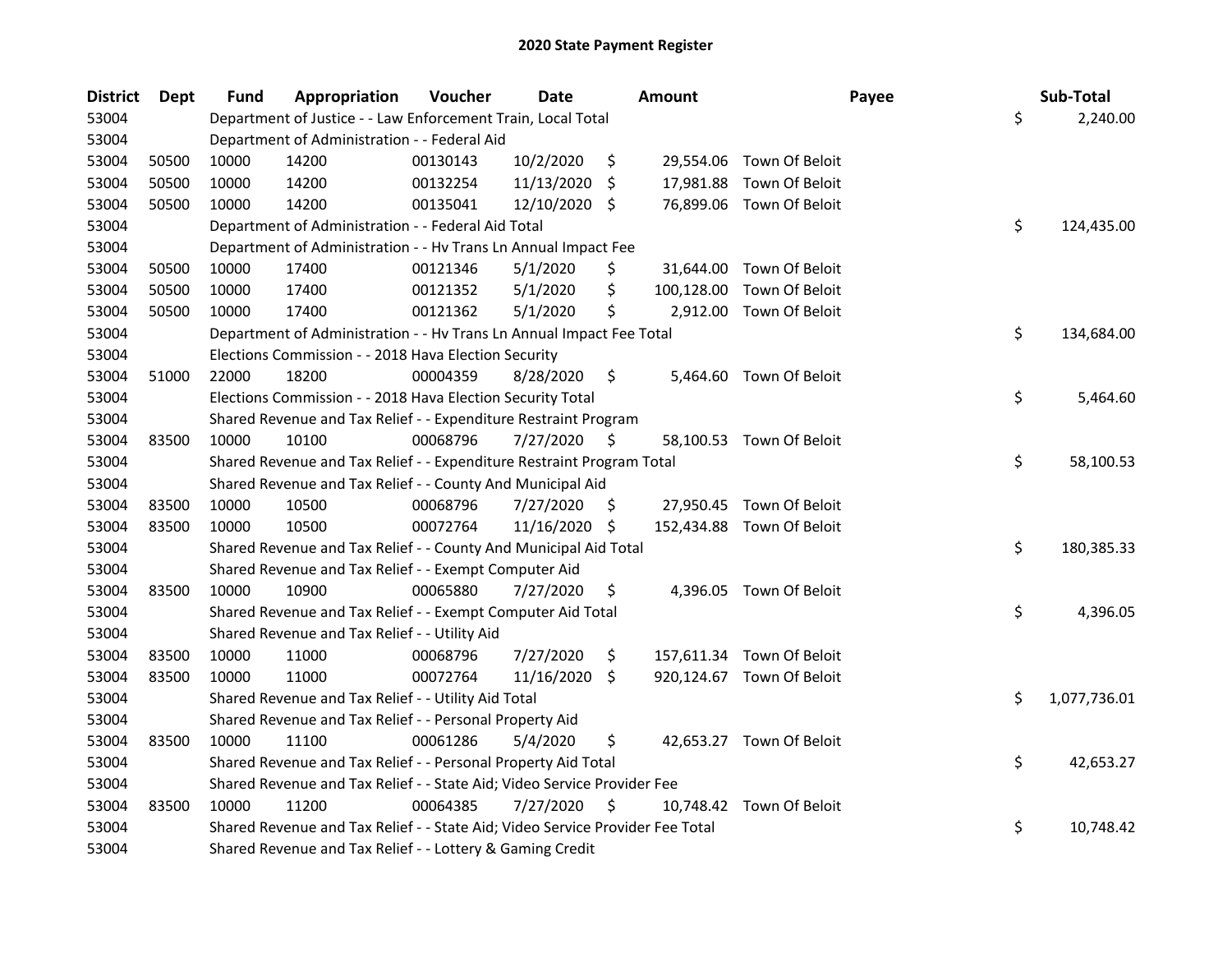| District Dept |       | Fund  | Appropriation                                                   | <b>Voucher</b> | Date         | Amount |          | <b>Pavee</b>   |  | Sub-Total    |
|---------------|-------|-------|-----------------------------------------------------------------|----------------|--------------|--------|----------|----------------|--|--------------|
| 53004         | 83500 | 52100 | 36300                                                           | 00055488       | 3/23/2020 \$ |        | 7.221.07 | Town Of Beloit |  |              |
| 53004         |       |       | Shared Revenue and Tax Relief - - Lottery & Gaming Credit Total |                |              |        |          |                |  | 7.221.07     |
| 53004 Total   |       |       |                                                                 |                |              |        |          |                |  | 1,973,542.92 |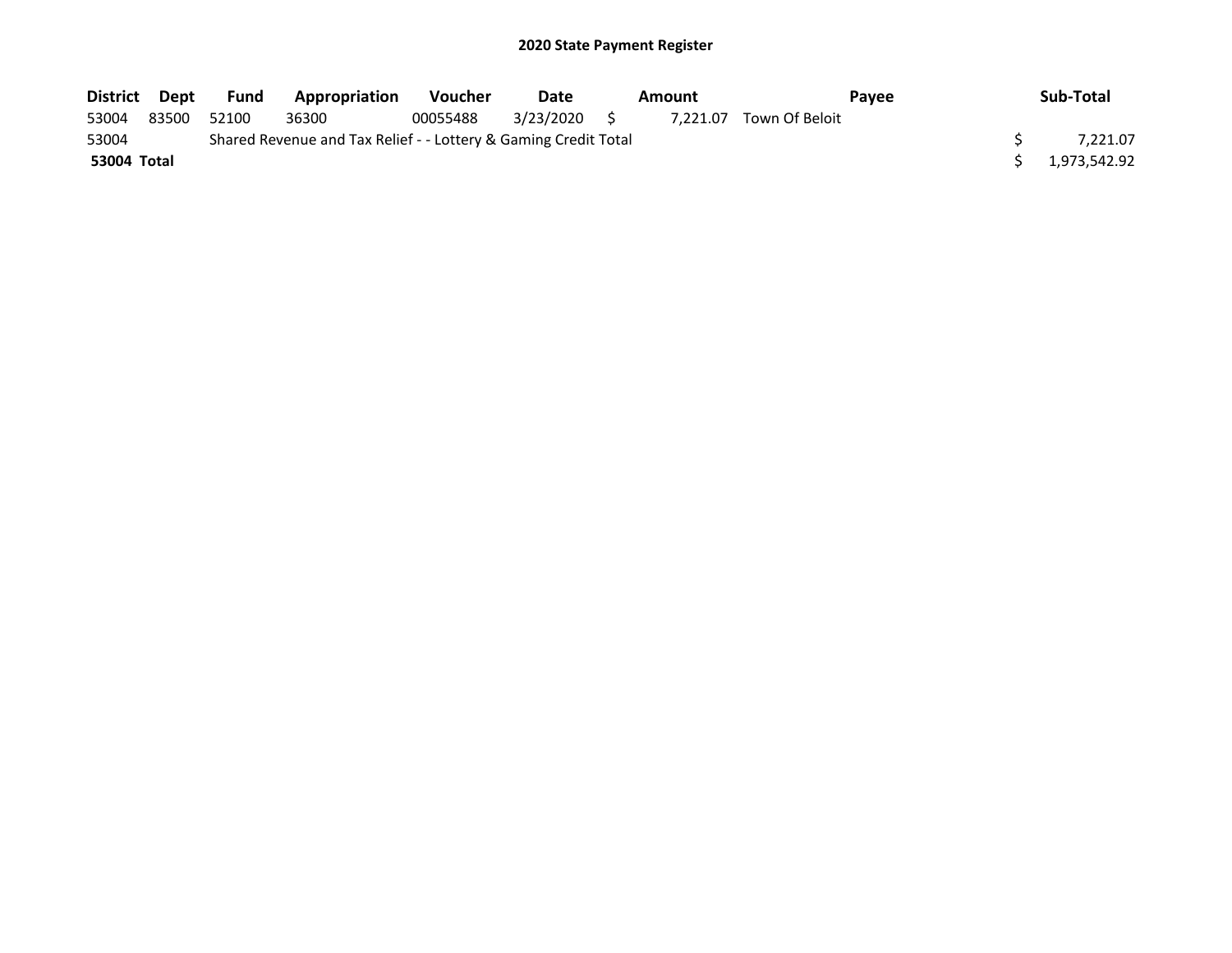| District | Dept  | Fund  | Appropriation                                                      | Voucher  | Date          | <b>Amount</b> | Payee                      | Sub-Total        |
|----------|-------|-------|--------------------------------------------------------------------|----------|---------------|---------------|----------------------------|------------------|
| 53006    |       |       | Dept of Safety & Prof Services - - Fire Dues Distribution          |          |               |               |                            |                  |
| 53006    | 16500 | 10000 | 22500                                                              | 00036860 | 7/20/2020     | \$            | 3,962.50 Town Of Bradford  |                  |
| 53006    |       |       | Dept of Safety & Prof Services - - Fire Dues Distribution Total    |          |               |               |                            | \$<br>3,962.50   |
| 53006    |       |       | Dept of Natural Resources - - Aids In Lieu Of Taxes - Gener        |          |               |               |                            |                  |
| 53006    | 37000 | 10000 | 50300                                                              | 00386166 | 1/29/2020     | \$<br>742.20  | Town Of Bradford           |                  |
| 53006    | 37000 | 10000 | 50300                                                              | 00404063 | 4/21/2020     | \$<br>67.69   | Town Of Bradford           |                  |
| 53006    |       |       | Dept of Natural Resources - - Aids In Lieu Of Taxes - Gener Total  |          |               |               |                            | \$<br>809.89     |
| 53006    |       |       | Dept of Natural Resources - - Resaids - Cnty Forst, Cl & Mfl       |          |               |               |                            |                  |
| 53006    | 37000 | 21200 | 57100                                                              | 00417644 | 6/18/2020     | \$<br>26.80   | <b>Town Of Bradford</b>    |                  |
| 53006    |       |       | Dept of Natural Resources - - Resaids - Cnty Forst, Cl & Mfl Total |          |               |               |                            | \$<br>26.80      |
| 53006    |       |       | Dept of Natural Resources - - Aids In Lieu Of Taxes - Sum S        |          |               |               |                            |                  |
| 53006    | 37000 | 21200 | 57900                                                              | 00404064 | 4/21/2020     | \$            | 204.78 Town Of Bradford    |                  |
| 53006    |       |       | Dept of Natural Resources - - Aids In Lieu Of Taxes - Sum S Total  |          |               |               |                            | \$<br>204.78     |
| 53006    |       |       | Dept of Natural Resources - - Fin Asst For Responsible Units       |          |               |               |                            |                  |
| 53006    | 37000 | 27400 | 67000                                                              | 00413017 | 5/29/2020     | \$            | 840.60 Town Of Bradford    |                  |
| 53006    |       |       | Dept of Natural Resources - - Fin Asst For Responsible Units Total |          |               |               |                            | \$<br>840.60     |
| 53006    |       |       | WI Dept of Transportation - - Trns Aids To Mnc.-Sf                 |          |               |               |                            |                  |
| 53006    | 39500 | 21100 | 19100                                                              | 00476807 | 1/6/2020      | \$            | 34,899.84 Town Of Bradford |                  |
| 53006    | 39500 | 21100 | 19100                                                              | 00506662 | 4/6/2020      | \$            | 34,899.84 Town Of Bradford |                  |
| 53006    | 39500 | 21100 | 19100                                                              | 00543654 | 7/6/2020      | \$            | 34,899.84 Town Of Bradford |                  |
| 53006    | 39500 | 21100 | 19100                                                              | 00586480 | 10/5/2020     | \$            | 34,899.84 Town Of Bradford |                  |
| 53006    |       |       | WI Dept of Transportation - - Trns Aids To Mnc.-Sf Total           |          |               |               |                            | \$<br>139,599.36 |
| 53006    |       |       | WI Dept of Transportation - - Local Rds, Grants Sf                 |          |               |               |                            |                  |
| 53006    | 39500 | 21100 | 27000                                                              | 00480782 | 1/14/2020     | \$            | 97,429.23 Town Of Bradford |                  |
| 53006    |       |       | WI Dept of Transportation - - Local Rds, Grants Sf Total           |          |               |               |                            | \$<br>97,429.23  |
| 53006    |       |       | Department of Administration - - Federal Aid                       |          |               |               |                            |                  |
| 53006    | 50500 | 10000 | 14200                                                              | 00135042 | 12/10/2020 \$ |               | 11,399.25 Town Of Bradford |                  |
| 53006    |       |       | Department of Administration - - Federal Aid Total                 |          |               |               |                            | \$<br>11,399.25  |
| 53006    |       |       | Elections Commission - - 2018 Hava Election Security               |          |               |               |                            |                  |
| 53006    | 51000 | 22000 | 18200                                                              | 00004419 | 9/9/2020      | \$<br>857.80  | Town Of Bradford           |                  |
| 53006    | 51000 | 22000 | 18200                                                              | 00004687 | 9/18/2020     | \$            | 1,100.00 Town Of Bradford  |                  |
| 53006    |       |       | Elections Commission - - 2018 Hava Election Security Total         |          |               |               |                            | \$<br>1,957.80   |
| 53006    |       |       | Shared Revenue and Tax Relief - - County And Municipal Aid         |          |               |               |                            |                  |
| 53006    | 83500 | 10000 | 10500                                                              | 00068797 | 7/27/2020     | \$            | 1,970.15 Town Of Bradford  |                  |
| 53006    | 83500 | 10000 | 10500                                                              | 00072765 | 11/16/2020    | \$            | 11,164.16 Town Of Bradford |                  |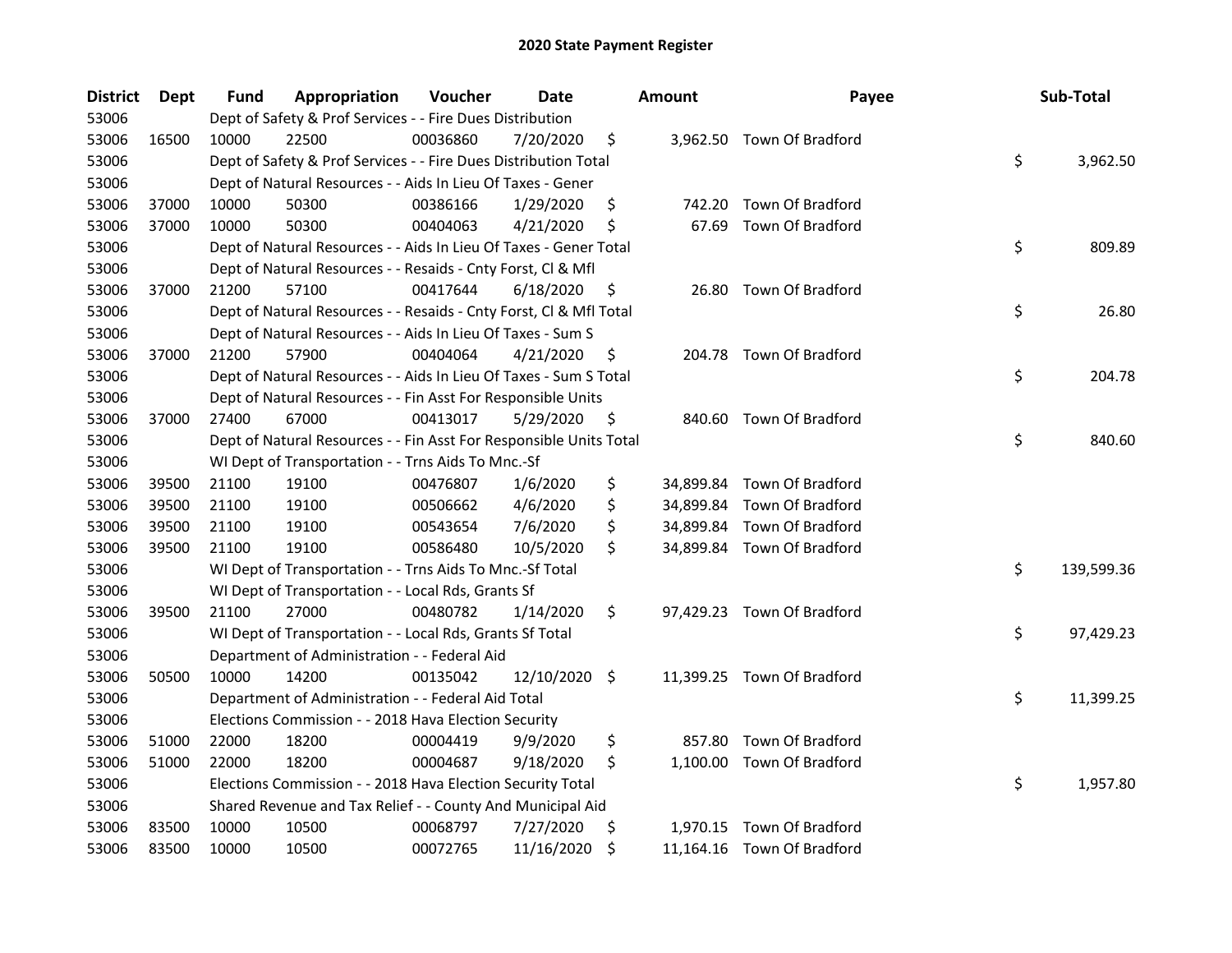| <b>District</b> | Dept  | Fund  | Appropriation                                                                 | Voucher  | Date       |              | <b>Amount</b> | Payee            | Sub-Total        |
|-----------------|-------|-------|-------------------------------------------------------------------------------|----------|------------|--------------|---------------|------------------|------------------|
| 53006           |       |       | Shared Revenue and Tax Relief - - County And Municipal Aid Total              |          |            |              |               |                  | \$<br>13,134.31  |
| 53006           |       |       | Shared Revenue and Tax Relief - - Exempt Computer Aid                         |          |            |              |               |                  |                  |
| 53006           | 83500 | 10000 | 10900                                                                         | 00065881 | 7/27/2020  | S.           | 104.96        | Town Of Bradford |                  |
| 53006           |       |       | Shared Revenue and Tax Relief - - Exempt Computer Aid Total                   |          |            |              |               |                  | \$<br>104.96     |
| 53006           |       |       | Shared Revenue and Tax Relief - - Utility Aid                                 |          |            |              |               |                  |                  |
| 53006           | 83500 | 10000 | 11000                                                                         | 00068797 | 7/27/2020  | S            | 300.53        | Town Of Bradford |                  |
| 53006           | 83500 | 10000 | 11000                                                                         | 00072765 | 11/16/2020 | S.           | 1,731.63      | Town Of Bradford |                  |
| 53006           |       |       | Shared Revenue and Tax Relief - - Utility Aid Total                           |          |            |              |               |                  | \$<br>2,032.16   |
| 53006           |       |       | Shared Revenue and Tax Relief - - Personal Property Aid                       |          |            |              |               |                  |                  |
| 53006           | 83500 | 10000 | 11100                                                                         | 00061287 | 5/4/2020   | Ŝ.           | 17,392.60     | Town Of Bradford |                  |
| 53006           |       |       | Shared Revenue and Tax Relief - - Personal Property Aid Total                 |          |            |              |               |                  | \$<br>17,392.60  |
| 53006           |       |       | Shared Revenue and Tax Relief - - State Aid; Video Service Provider Fee       |          |            |              |               |                  |                  |
| 53006           | 83500 | 10000 | 11200                                                                         | 00064386 | 7/27/2020  | <sub>S</sub> | 243.33        | Town Of Bradford |                  |
| 53006           |       |       | Shared Revenue and Tax Relief - - State Aid; Video Service Provider Fee Total |          |            |              |               |                  | \$<br>243.33     |
| 53006           |       |       | Shared Revenue and Tax Relief - - Lottery & Gaming Credit                     |          |            |              |               |                  |                  |
| 53006           | 83500 | 52100 | 36300                                                                         | 00055489 | 3/23/2020  | \$.          | 1,710.12      | Town Of Bradford |                  |
| 53006           |       |       | Shared Revenue and Tax Relief - - Lottery & Gaming Credit Total               |          |            |              |               |                  | \$<br>1,710.12   |
| 53006 Total     |       |       |                                                                               |          |            |              |               |                  | \$<br>290,847.69 |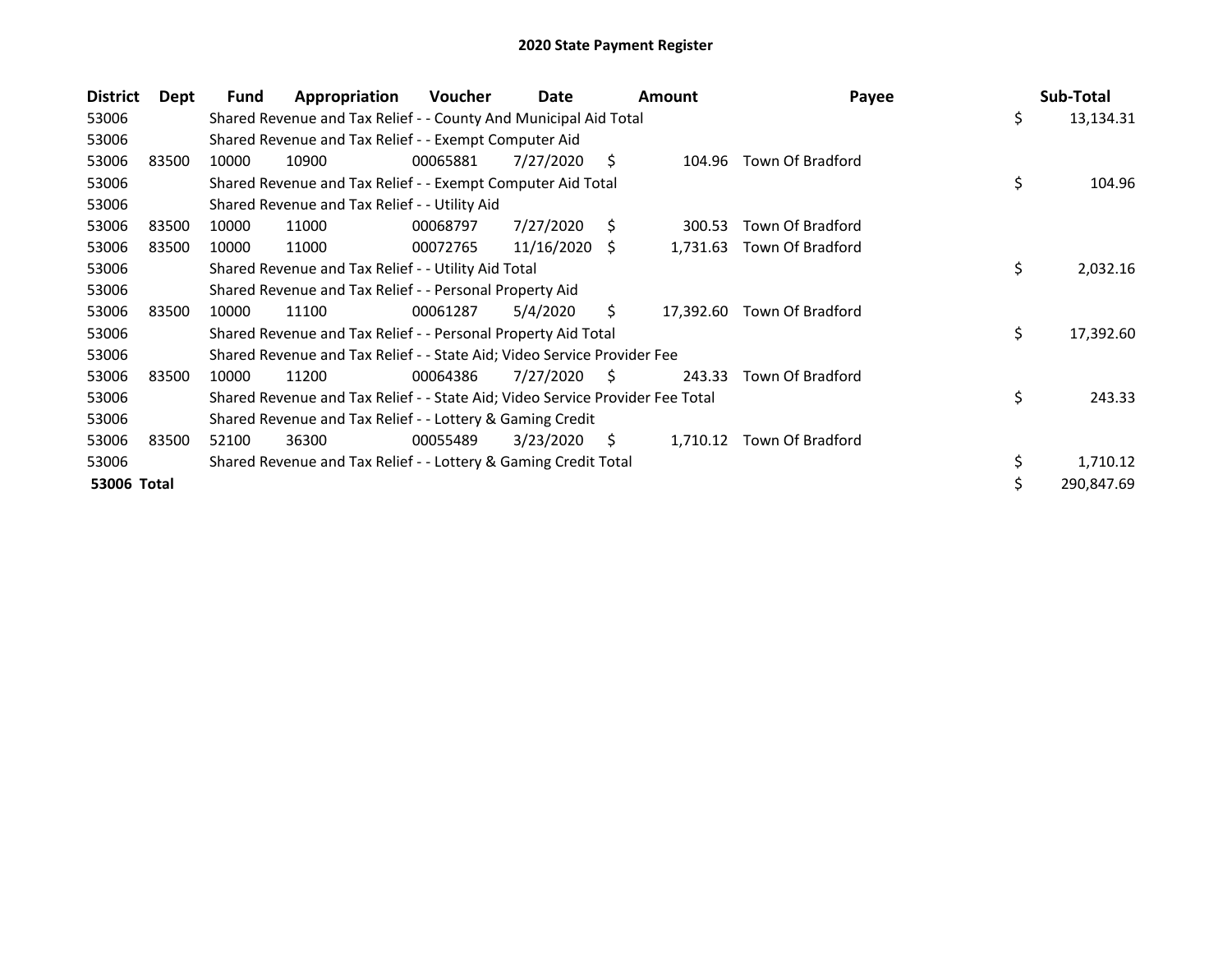| District | Dept  | Fund  | Appropriation                                                      | Voucher  | Date          |     | <b>Amount</b> | Payee                    | Sub-Total        |
|----------|-------|-------|--------------------------------------------------------------------|----------|---------------|-----|---------------|--------------------------|------------------|
| 53008    |       |       | Dept of Safety & Prof Services - - Fire Dues Distribution          |          |               |     |               |                          |                  |
| 53008    | 16500 | 10000 | 22500                                                              | 00036861 | 7/20/2020     | \$  |               | 4,385.53 Town Of Center  |                  |
| 53008    |       |       | Dept of Safety & Prof Services - - Fire Dues Distribution Total    |          |               |     |               |                          | \$<br>4,385.53   |
| 53008    |       |       | Dept of Natural Resources - - Aids In Lieu Of Taxes - Gener        |          |               |     |               |                          |                  |
| 53008    | 37000 | 10000 | 50300                                                              | 00386195 | 1/29/2020     | \$  |               | 1,395.24 Town Of Center  |                  |
| 53008    |       |       | Dept of Natural Resources - - Aids In Lieu Of Taxes - Gener Total  |          |               |     |               |                          | \$<br>1,395.24   |
| 53008    |       |       | Dept of Natural Resources - - Resaids - Cnty Forst, Cl & Mfl       |          |               |     |               |                          |                  |
| 53008    | 37000 | 21200 | 57100                                                              | 00417645 | 6/18/2020     | \$  |               | 18.80 Town Of Center     |                  |
| 53008    |       |       | Dept of Natural Resources - - Resaids - Cnty Forst, Cl & Mfl Total |          |               |     |               |                          | \$<br>18.80      |
| 53008    |       |       | Dept of Natural Resources - - Fin Asst For Responsible Units       |          |               |     |               |                          |                  |
| 53008    | 37000 | 27400 | 67000                                                              | 00412832 | 5/29/2020     | \$  |               | 6,181.02 Town Of Center  |                  |
| 53008    |       |       | Dept of Natural Resources - - Fin Asst For Responsible Units Total |          |               |     |               |                          | \$<br>6,181.02   |
| 53008    |       |       | WI Dept of Transportation - - Trns Aids To Mnc.-Sf                 |          |               |     |               |                          |                  |
| 53008    | 39500 | 21100 | 19100                                                              | 00476808 | 1/6/2020      | \$  |               | 31,693.68 Town Of Center |                  |
| 53008    | 39500 | 21100 | 19100                                                              | 00506663 | 4/6/2020      | \$  |               | 31,693.68 Town Of Center |                  |
| 53008    | 39500 | 21100 | 19100                                                              | 00543655 | 7/6/2020      | \$  |               | 31,693.68 Town Of Center |                  |
| 53008    | 39500 | 21100 | 19100                                                              | 00586481 | 10/5/2020     | \$  |               | 31,693.68 Town Of Center |                  |
| 53008    |       |       | WI Dept of Transportation - - Trns Aids To Mnc.-Sf Total           |          |               |     |               |                          | \$<br>126,774.72 |
| 53008    |       |       | Department of Administration - - Federal Aid                       |          |               |     |               |                          |                  |
| 53008    | 50500 | 10000 | 14200                                                              | 00130144 | 10/2/2020     | \$  |               | 1,214.38 Town Of Center  |                  |
| 53008    | 50500 | 10000 | 14200                                                              | 00132255 | 11/13/2020    | S   | 6,401.06      | Town Of Center           |                  |
| 53008    | 50500 | 10000 | 14200                                                              | 00135043 | 12/10/2020    | \$  | 9,617.56      | Town Of Center           |                  |
| 53008    | 50500 | 10000 | 14200                                                              | 00136495 | 12/17/2020 \$ |     |               | 1,828.98 Town Of Center  |                  |
| 53008    |       |       | Department of Administration - - Federal Aid Total                 |          |               |     |               |                          | \$<br>19,061.98  |
| 53008    |       |       | Elections Commission - - 2018 Hava Election Security               |          |               |     |               |                          |                  |
| 53008    | 51000 | 22000 | 18200                                                              | 00003512 | 6/30/2020     | \$  |               | 983.20 Town Of Center    |                  |
| 53008    |       |       | Elections Commission - - 2018 Hava Election Security Total         |          |               |     |               |                          | \$<br>983.20     |
| 53008    |       |       | Shared Revenue and Tax Relief - - County And Municipal Aid         |          |               |     |               |                          |                  |
| 53008    | 83500 | 10000 | 10500                                                              | 00068798 | 7/27/2020     | S   |               | 1,737.74 Town Of Center  |                  |
| 53008    | 83500 | 10000 | 10500                                                              | 00072766 | 11/16/2020    | \$. |               | 9,847.22 Town Of Center  |                  |
| 53008    |       |       | Shared Revenue and Tax Relief - - County And Municipal Aid Total   |          |               |     |               |                          | \$<br>11,584.96  |
| 53008    |       |       | Shared Revenue and Tax Relief - - Exempt Computer Aid              |          |               |     |               |                          |                  |
| 53008    | 83500 | 10000 | 10900                                                              | 00065882 | 7/27/2020     | \$  |               | 31.18 Town Of Center     |                  |
| 53008    |       |       | Shared Revenue and Tax Relief - - Exempt Computer Aid Total        |          |               |     |               |                          | \$<br>31.18      |
| 53008    |       |       | Shared Revenue and Tax Relief - - Utility Aid                      |          |               |     |               |                          |                  |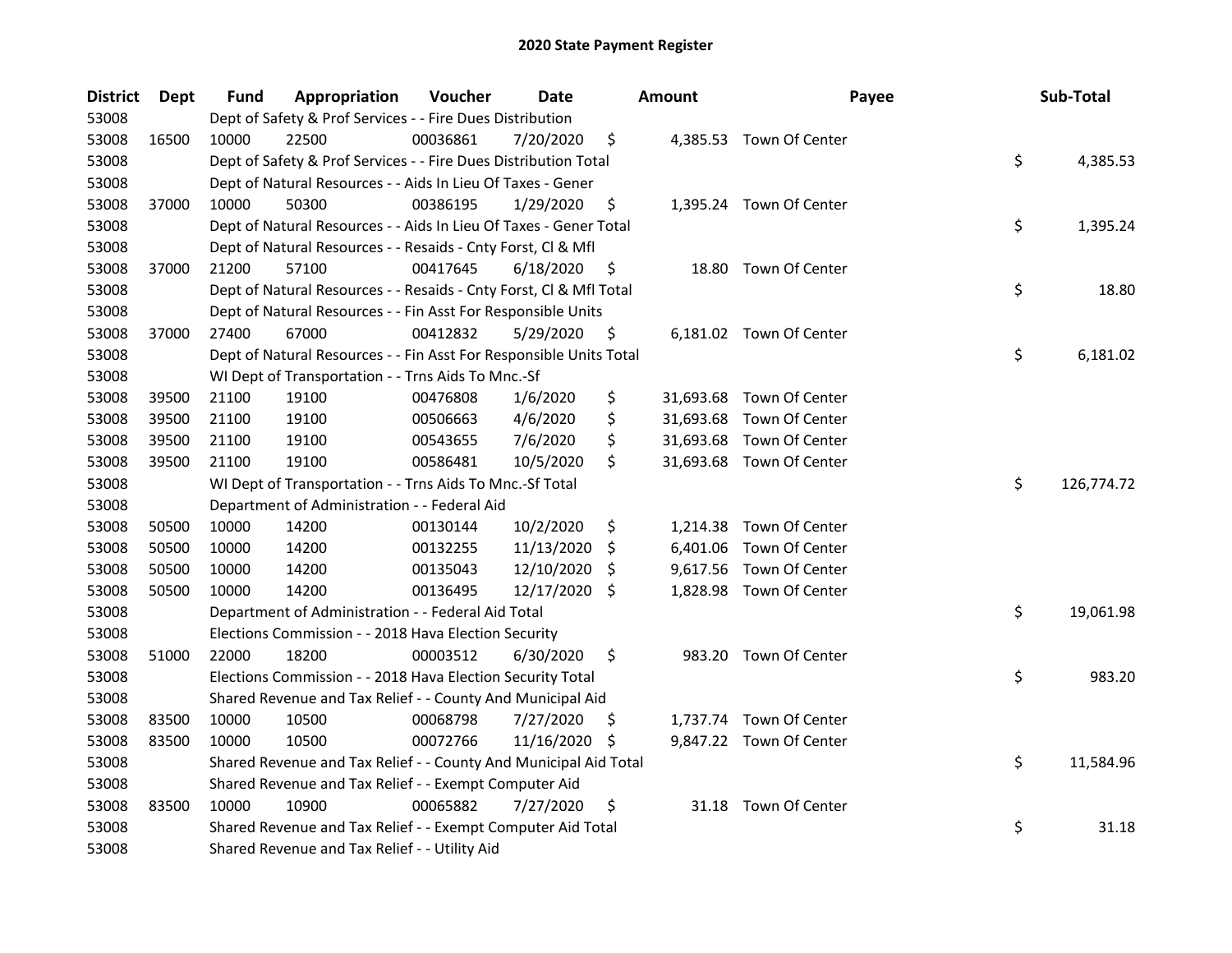| <b>District</b>    | Dept  | <b>Fund</b> | Appropriation                                                 | Voucher  | Date       |     | <b>Amount</b> | Payee          | Sub-Total  |
|--------------------|-------|-------------|---------------------------------------------------------------|----------|------------|-----|---------------|----------------|------------|
| 53008              | 83500 | 10000       | 11000                                                         | 00068798 | 7/27/2020  |     | 47.24         | Town Of Center |            |
| 53008              | 83500 | 10000       | 11000                                                         | 00072766 | 11/16/2020 | - S | 441.70        | Town Of Center |            |
| 53008              |       |             | Shared Revenue and Tax Relief - - Utility Aid Total           |          |            |     |               |                | 488.94     |
| 53008              |       |             | Shared Revenue and Tax Relief - - Personal Property Aid       |          |            |     |               |                |            |
| 53008              | 83500 | 10000       | 11100                                                         | 00061288 | 5/4/2020   |     | 57.88         | Town Of Center |            |
| 53008              |       |             | Shared Revenue and Tax Relief - - Personal Property Aid Total |          |            |     |               |                | 57.88      |
| <b>53008 Total</b> |       |             |                                                               |          |            |     |               |                | 170.963.45 |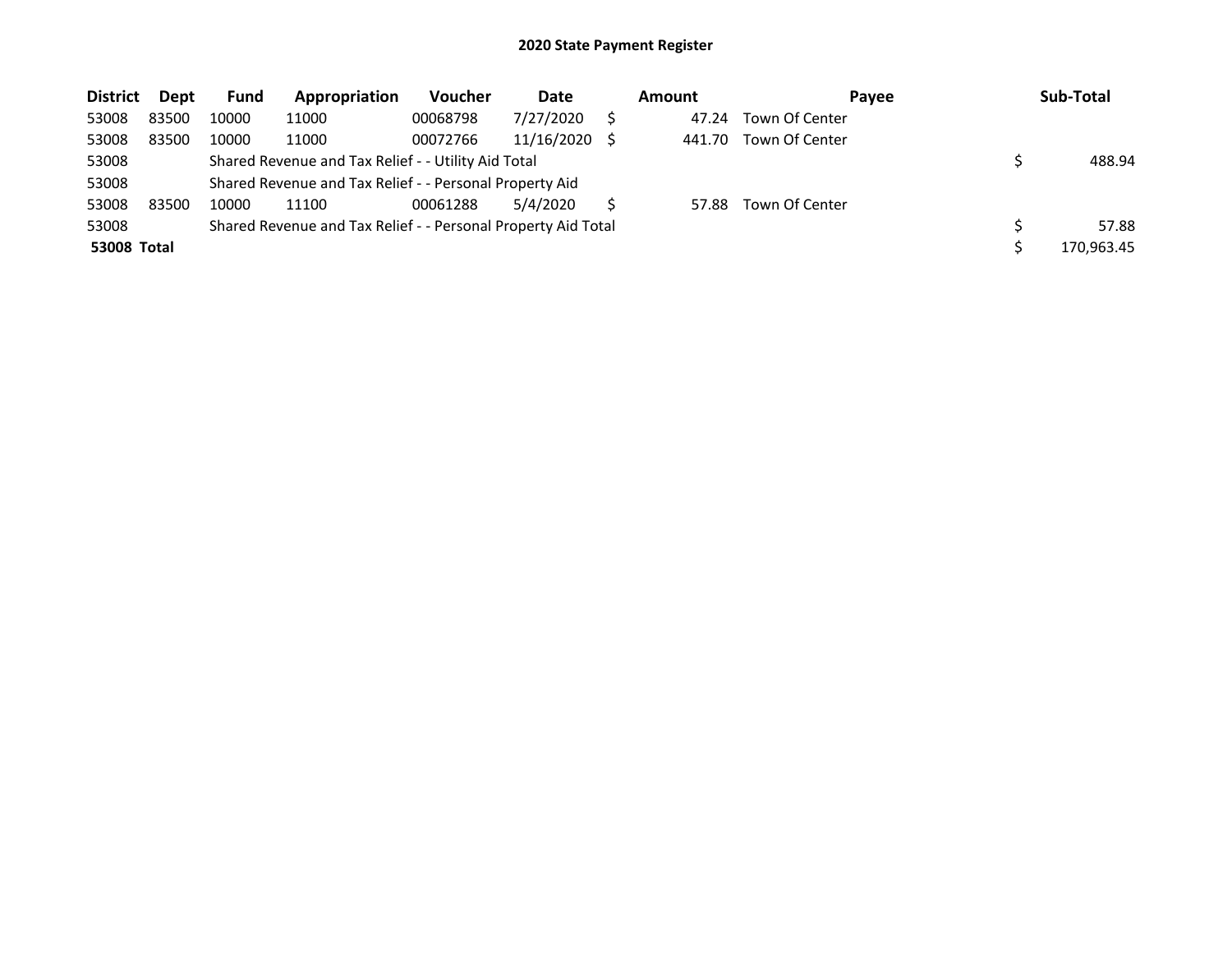| <b>District</b> | Dept  | Fund  | Appropriation                                                      | Voucher  | Date          |     | Amount   | Payee                     | Sub-Total        |
|-----------------|-------|-------|--------------------------------------------------------------------|----------|---------------|-----|----------|---------------------------|------------------|
| 53010           |       |       | Dept of Safety & Prof Services - - Fire Dues Distribution          |          |               |     |          |                           |                  |
| 53010           | 16500 | 10000 | 22500                                                              | 00036862 | 7/20/2020     | \$  |          | 2,862.76 Town Of Clinton  |                  |
| 53010           |       |       | Dept of Safety & Prof Services - - Fire Dues Distribution Total    |          |               |     |          |                           | \$<br>2,862.76   |
| 53010           |       |       | Dept of Natural Resources - - Resaids - Cnty Forst, Cl & Mfl       |          |               |     |          |                           |                  |
| 53010           | 37000 | 21200 | 57100                                                              | 00417646 | 6/18/2020     | \$  |          | 13.12 Town Of Clinton     |                  |
| 53010           |       |       | Dept of Natural Resources - - Resaids - Cnty Forst, Cl & Mfl Total |          |               |     |          |                           | \$<br>13.12      |
| 53010           |       |       | Dept of Natural Resources - - Fin Asst For Responsible Units       |          |               |     |          |                           |                  |
| 53010           | 37000 | 27400 | 67000                                                              | 00413194 | 5/29/2020     | \$  |          | 771.68 Town Of Clinton    |                  |
| 53010           |       |       | Dept of Natural Resources - - Fin Asst For Responsible Units Total |          |               |     |          |                           | \$<br>771.68     |
| 53010           |       |       | WI Dept of Transportation - - Trns Aids To Mnc.-Sf                 |          |               |     |          |                           |                  |
| 53010           | 39500 | 21100 | 19100                                                              | 00476809 | 1/6/2020      | \$  |          | 25,419.33 Town Of Clinton |                  |
| 53010           | 39500 | 21100 | 19100                                                              | 00506664 | 4/6/2020      | \$  |          | 25,419.33 Town Of Clinton |                  |
| 53010           | 39500 | 21100 | 19100                                                              | 00543656 | 7/6/2020      | \$  |          | 25,419.33 Town Of Clinton |                  |
| 53010           | 39500 | 21100 | 19100                                                              | 00586482 | 10/5/2020     | \$  |          | 25,419.33 Town Of Clinton |                  |
| 53010           |       |       | WI Dept of Transportation - - Trns Aids To Mnc.-Sf Total           |          |               |     |          |                           | \$<br>101,677.32 |
| 53010           |       |       | Department of Administration - - Federal Aid                       |          |               |     |          |                           |                  |
| 53010           | 50500 | 10000 | 14200                                                              | 00135044 | 12/10/2020 \$ |     |          | 12,801.63 Town Of Clinton |                  |
| 53010           |       |       | Department of Administration - - Federal Aid Total                 |          |               |     |          |                           | \$<br>12,801.63  |
| 53010           |       |       | Elections Commission - - 2018 Hava Election Security               |          |               |     |          |                           |                  |
| 53010           | 51000 | 22000 | 18200                                                              | 00004058 | 8/4/2020      | \$  |          | 790.70 Town Of Clinton    |                  |
| 53010           |       |       | Elections Commission - - 2018 Hava Election Security Total         |          |               |     |          |                           | \$<br>790.70     |
| 53010           |       |       | Shared Revenue and Tax Relief - - County And Municipal Aid         |          |               |     |          |                           |                  |
| 53010           | 83500 | 10000 | 10500                                                              | 00068799 | 7/27/2020     | \$. |          | 1,733.24 Town Of Clinton  |                  |
| 53010           | 83500 | 10000 | 10500                                                              | 00072767 | 11/16/2020    | -\$ |          | 9,821.68 Town Of Clinton  |                  |
| 53010           |       |       | Shared Revenue and Tax Relief - - County And Municipal Aid Total   |          |               |     |          |                           | \$<br>11,554.92  |
| 53010           |       |       | Shared Revenue and Tax Relief - - Exempt Computer Aid              |          |               |     |          |                           |                  |
| 53010           | 83500 | 10000 | 10900                                                              | 00065883 | 7/27/2020     | \$  |          | 87.29 Town Of Clinton     |                  |
| 53010           |       |       | Shared Revenue and Tax Relief - - Exempt Computer Aid Total        |          |               |     |          |                           | \$<br>87.29      |
| 53010           |       |       | Shared Revenue and Tax Relief - - Utility Aid                      |          |               |     |          |                           |                  |
| 53010           | 83500 | 10000 | 11000                                                              | 00068799 | 7/27/2020     | \$  |          | 3.53 Town Of Clinton      |                  |
| 53010           | 83500 | 10000 | 11000                                                              | 00072767 | 11/16/2020    | \$. |          | 21,788.42 Town Of Clinton |                  |
| 53010           |       |       | Shared Revenue and Tax Relief - - Utility Aid Total                |          |               |     |          |                           | \$<br>21,791.95  |
| 53010           |       |       | Shared Revenue and Tax Relief - - Personal Property Aid            |          |               |     |          |                           |                  |
| 53010           | 83500 | 10000 | 11100                                                              | 00061289 | 5/4/2020      | \$  | 2,620.80 | Town Of Clinton           |                  |
| 53010           |       |       | Shared Revenue and Tax Relief - - Personal Property Aid Total      |          |               |     |          |                           | \$<br>2,620.80   |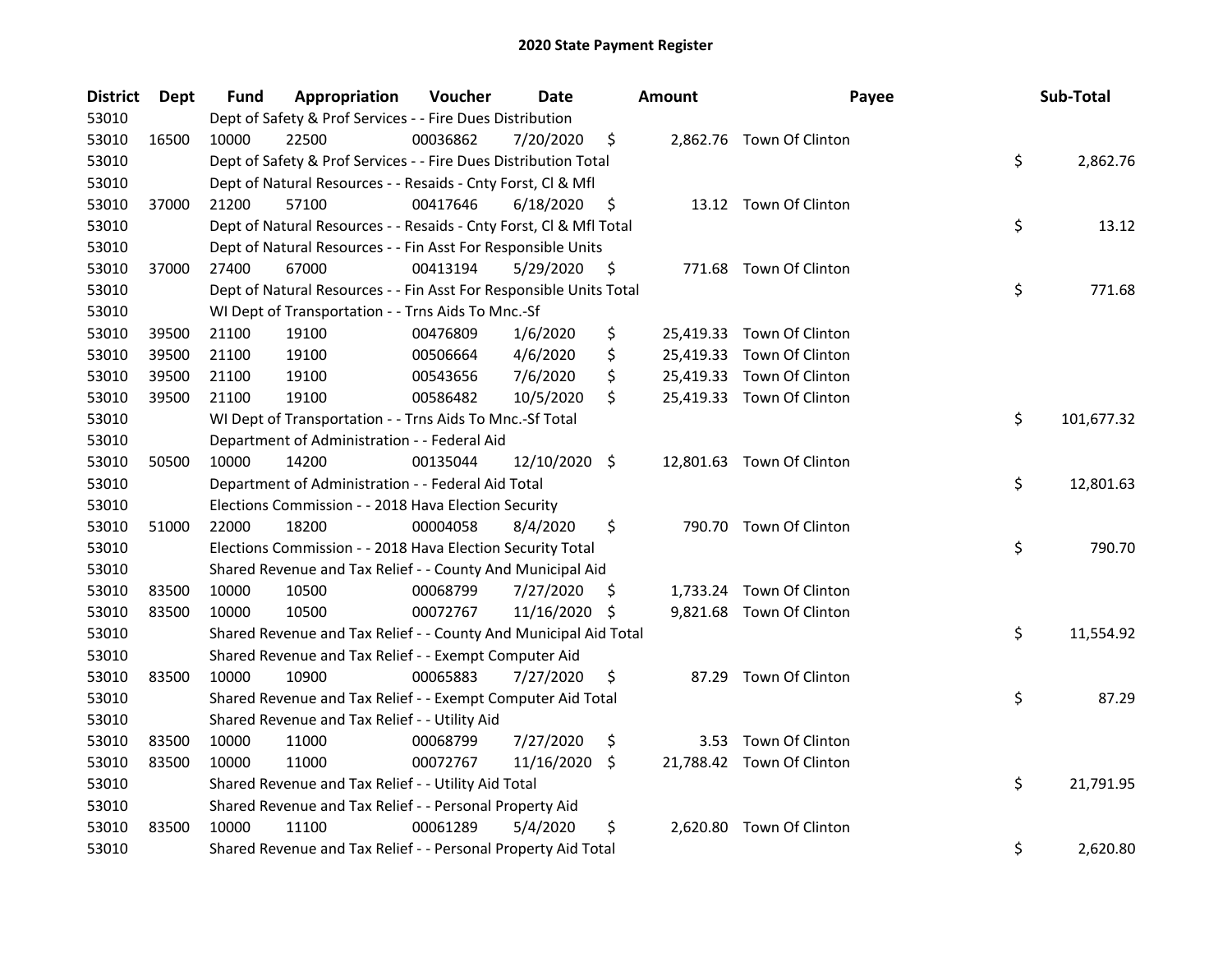|             | District Dept Fund Appropriation Voucher | Date | Amount | Payee | Sub-Total  |
|-------------|------------------------------------------|------|--------|-------|------------|
| 53010 Total |                                          |      |        |       | 154,972.17 |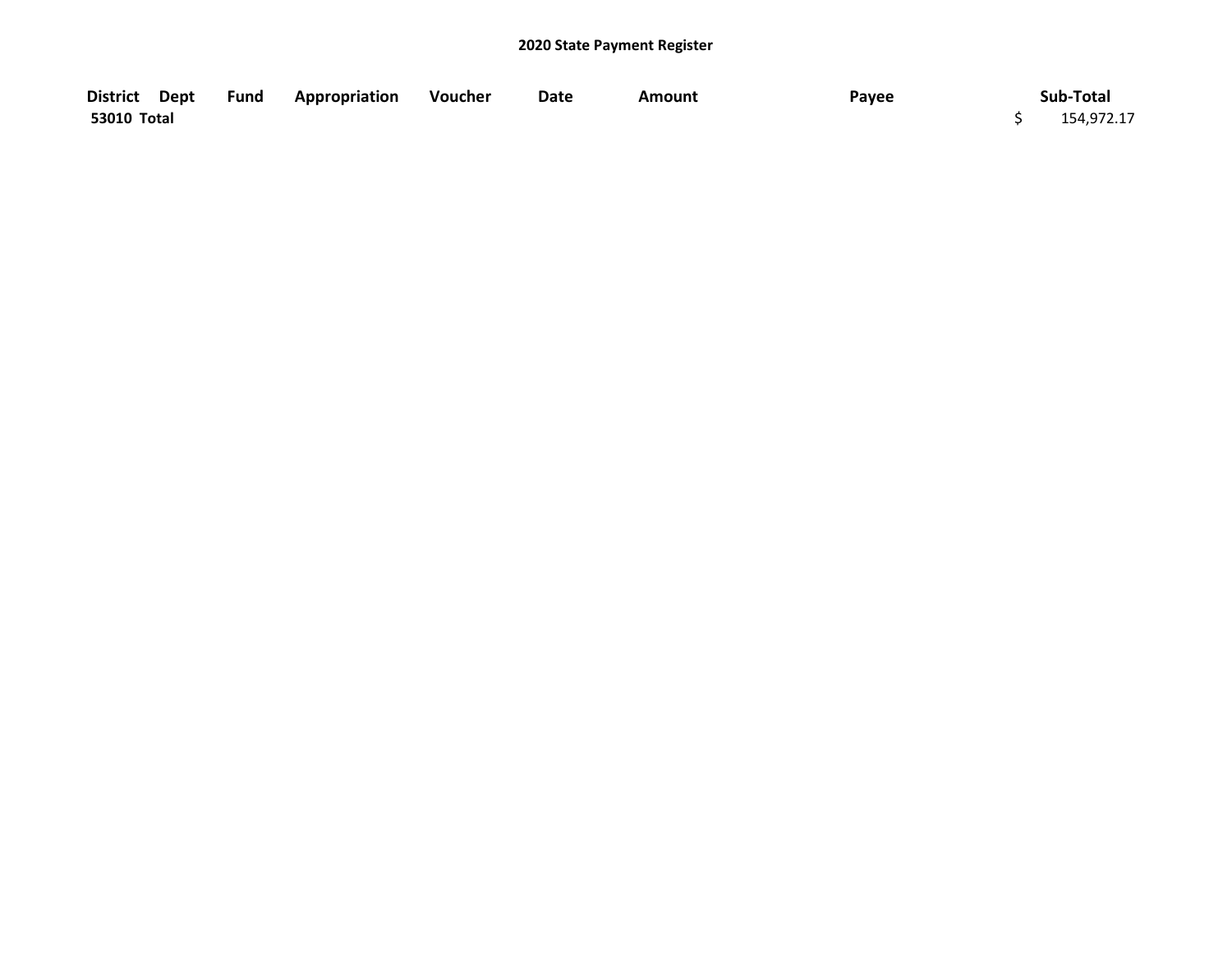| <b>District</b> | Dept  | Fund  | Appropriation                                                      | Voucher  | Date       |     | <b>Amount</b> | Payee                     | Sub-Total        |
|-----------------|-------|-------|--------------------------------------------------------------------|----------|------------|-----|---------------|---------------------------|------------------|
| 53012           |       |       | Dept of Safety & Prof Services - - Fire Dues Distribution          |          |            |     |               |                           |                  |
| 53012           | 16500 | 10000 | 22500                                                              | 00036863 | 7/20/2020  | \$  |               | 16,340.86 Town Of Fulton  |                  |
| 53012           |       |       | Dept of Safety & Prof Services - - Fire Dues Distribution Total    |          |            |     |               |                           | \$<br>16,340.86  |
| 53012           |       |       | Dept of Natural Resources - - Aids In Lieu Of Taxes - Gener        |          |            |     |               |                           |                  |
| 53012           | 37000 | 10000 | 50300                                                              | 00404281 | 4/21/2020  | \$  |               | 12.50 Town Of Fulton      |                  |
| 53012           |       |       | Dept of Natural Resources - - Aids In Lieu Of Taxes - Gener Total  |          |            |     |               |                           | \$<br>12.50      |
| 53012           |       |       | Dept of Natural Resources - - Resaids - Cnty Forst, Cl & Mfl       |          |            |     |               |                           |                  |
| 53012           | 37000 | 21200 | 57100                                                              | 00417647 | 6/18/2020  | \$  |               | 51.76 Town Of Fulton      |                  |
| 53012           |       |       | Dept of Natural Resources - - Resaids - Cnty Forst, Cl & Mfl Total |          |            |     |               |                           | \$<br>51.76      |
| 53012           |       |       | Dept of Natural Resources - - Aids In Lieu Of Taxes - Sum S        |          |            |     |               |                           |                  |
| 53012           | 37000 | 21200 | 57900                                                              | 00404282 | 4/21/2020  | \$  |               | 5.87 Town Of Fulton       |                  |
| 53012           |       |       | Dept of Natural Resources - - Aids In Lieu Of Taxes - Sum S Total  |          |            |     |               |                           | \$<br>5.87       |
| 53012           |       |       | Dept of Natural Resources - - Fin Asst For Responsible Units       |          |            |     |               |                           |                  |
| 53012           | 37000 | 27400 | 67000                                                              | 00412522 | 5/29/2020  | Ş   |               | 10,839.92 Town Of Fulton  |                  |
| 53012           |       |       | Dept of Natural Resources - - Fin Asst For Responsible Units Total |          |            |     |               |                           | \$<br>10,839.92  |
| 53012           |       |       | WI Dept of Transportation - - Trns Aids To Mnc.-Sf                 |          |            |     |               |                           |                  |
| 53012           | 39500 | 21100 | 19100                                                              | 00476810 | 1/6/2020   | \$  |               | 41,982.30 Town Of Fulton  |                  |
| 53012           | 39500 | 21100 | 19100                                                              | 00506665 | 4/6/2020   | \$  | 41,982.30     | Town Of Fulton            |                  |
| 53012           | 39500 | 21100 | 19100                                                              | 00543657 | 7/6/2020   | \$  | 41,982.30     | Town Of Fulton            |                  |
| 53012           | 39500 | 21100 | 19100                                                              | 00586483 | 10/5/2020  | \$  |               | 41,982.30 Town Of Fulton  |                  |
| 53012           |       |       | WI Dept of Transportation - - Trns Aids To Mnc.-Sf Total           |          |            |     |               |                           | \$<br>167,929.20 |
| 53012           |       |       | WI Dept of Transportation - - Local Rds, Grants Sf                 |          |            |     |               |                           |                  |
| 53012           | 39500 | 21100 | 27000                                                              | 00482107 | 1/15/2020  | \$  |               | 309,419.48 Town Of Fulton |                  |
| 53012           |       |       | WI Dept of Transportation - - Local Rds, Grants Sf Total           |          |            |     |               |                           | \$<br>309,419.48 |
| 53012           |       |       | Department of Justice - - Law Enforcement Train, Local             |          |            |     |               |                           |                  |
| 53012           | 45500 | 10000 | 23100                                                              | 00091219 | 12/2/2020  | \$  |               | 320.00 Town Of Fulton     |                  |
| 53012           |       |       | Department of Justice - - Law Enforcement Train, Local Total       |          |            |     |               |                           | \$<br>320.00     |
| 53012           |       |       | Department of Administration - - Federal Aid                       |          |            |     |               |                           |                  |
| 53012           | 50500 | 10000 | 14200                                                              | 00126730 | 8/12/2020  | \$  |               | 3,979.30 Town Of Fulton   |                  |
| 53012           | 50500 | 10000 | 14200                                                              | 00130145 | 10/2/2020  | \$. | 13,769.59     | Town Of Fulton            |                  |
| 53012           | 50500 | 10000 | 14200                                                              | 00132256 | 11/13/2020 | \$. | 15,934.86     | Town Of Fulton            |                  |
| 53012           | 50500 | 10000 | 14200                                                              | 00135045 | 12/10/2020 | \$  |               | 21,738.25 Town Of Fulton  |                  |
| 53012           |       |       | Department of Administration - - Federal Aid Total                 |          |            |     |               |                           | \$<br>55,422.00  |
| 53012           |       |       | Department of Administration - - Hv Trans Ln Annual Impact Fee     |          |            |     |               |                           |                  |
| 53012           | 50500 | 10000 | 17400                                                              | 00121348 | 5/1/2020   | \$  |               | 51,080.00 Town Of Fulton  |                  |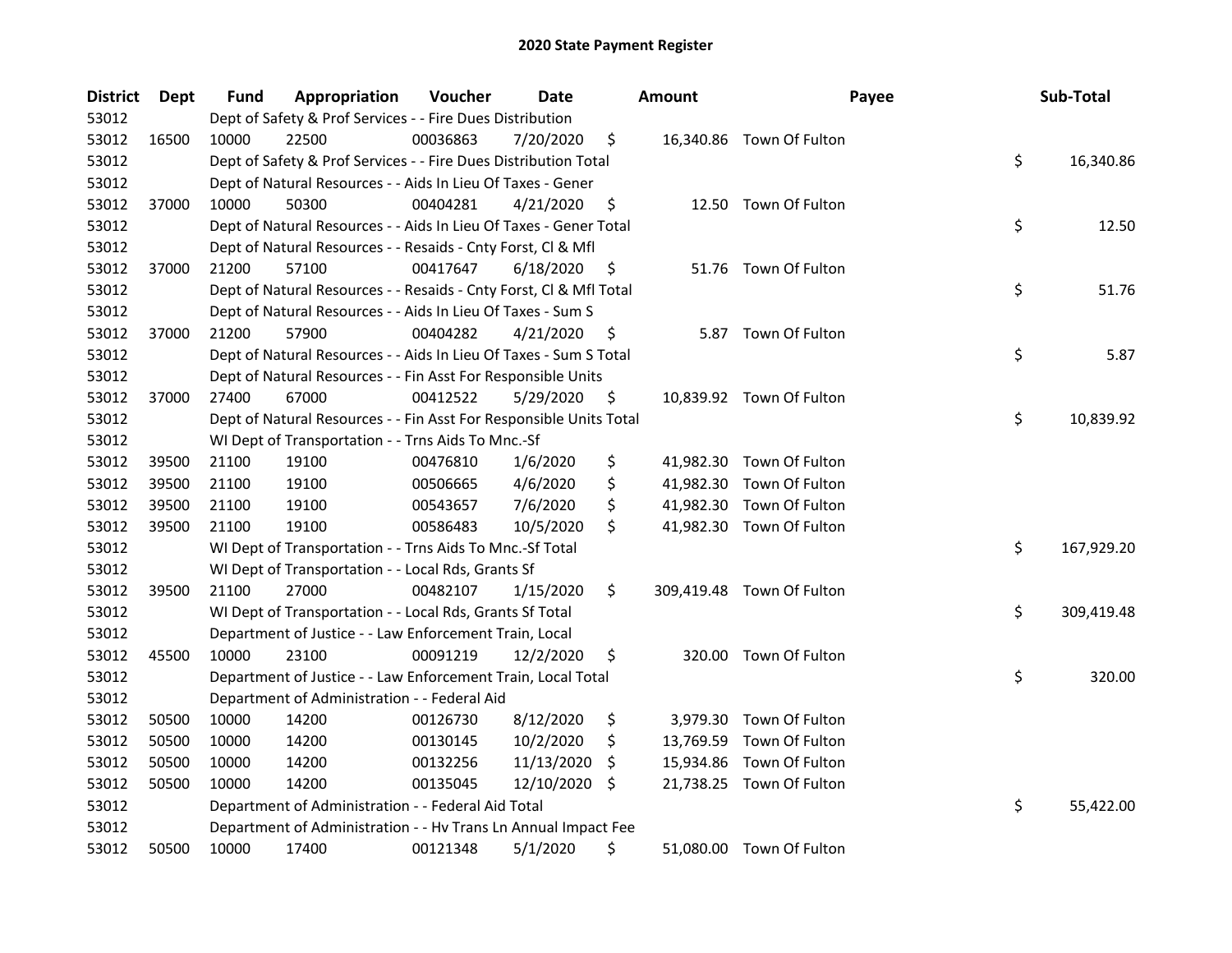| <b>District</b>    | Dept  | <b>Fund</b> | Appropriation                                                                 | Voucher  | Date       |                     | <b>Amount</b> | Payee                    | Sub-Total        |
|--------------------|-------|-------------|-------------------------------------------------------------------------------|----------|------------|---------------------|---------------|--------------------------|------------------|
| 53012              |       |             | Department of Administration - - Hv Trans Ln Annual Impact Fee Total          |          |            |                     |               |                          | \$<br>51,080.00  |
| 53012              |       |             | Elections Commission - - 2018 Hava Election Security                          |          |            |                     |               |                          |                  |
| 53012              | 51000 | 22000       | 18200                                                                         | 00003402 | 6/26/2020  | \$                  |               | 2,727.80 Town Of Fulton  |                  |
| 53012              |       |             | Elections Commission - - 2018 Hava Election Security Total                    |          |            |                     |               |                          | \$<br>2,727.80   |
| 53012              |       |             | Shared Revenue and Tax Relief - - County And Municipal Aid                    |          |            |                     |               |                          |                  |
| 53012              | 83500 | 10000       | 10500                                                                         | 00068800 | 7/27/2020  | S                   | 5,991.00      | Town Of Fulton           |                  |
| 53012              | 83500 | 10000       | 10500                                                                         | 00072768 | 11/16/2020 | -S                  |               | 33,949.00 Town Of Fulton |                  |
| 53012              |       |             | Shared Revenue and Tax Relief - - County And Municipal Aid Total              |          |            |                     |               |                          | \$<br>39,940.00  |
| 53012              |       |             | Shared Revenue and Tax Relief - - Exempt Computer Aid                         |          |            |                     |               |                          |                  |
| 53012              | 83500 | 10000       | 10900                                                                         | 00065884 | 7/27/2020  | \$                  |               | 266.05 Town Of Fulton    |                  |
| 53012              |       |             | Shared Revenue and Tax Relief - - Exempt Computer Aid Total                   |          |            |                     |               |                          | \$<br>266.05     |
| 53012              |       |             | Shared Revenue and Tax Relief - - Utility Aid                                 |          |            |                     |               |                          |                  |
| 53012              | 83500 | 10000       | 11000                                                                         | 00068800 | 7/27/2020  | \$                  | 5,391.09      | Town Of Fulton           |                  |
| 53012              | 83500 | 10000       | 11000                                                                         | 00072768 | 11/16/2020 | -S                  |               | 31,692.46 Town Of Fulton |                  |
| 53012              |       |             | Shared Revenue and Tax Relief - - Utility Aid Total                           |          |            |                     |               |                          | \$<br>37,083.55  |
| 53012              |       |             | Shared Revenue and Tax Relief - - Personal Property Aid                       |          |            |                     |               |                          |                  |
| 53012              | 83500 | 10000       | 11100                                                                         | 00061290 | 5/4/2020   | \$                  | 1,989.29      | Town Of Fulton           |                  |
| 53012              |       |             | Shared Revenue and Tax Relief - - Personal Property Aid Total                 |          |            |                     |               |                          | \$<br>1,989.29   |
| 53012              |       |             | Shared Revenue and Tax Relief - - State Aid; Video Service Provider Fee       |          |            |                     |               |                          |                  |
| 53012              | 83500 | 10000       | 11200                                                                         | 00064387 | 7/27/2020  | $\ddot{\mathsf{S}}$ |               | 3,372.55 Town Of Fulton  |                  |
| 53012              |       |             | Shared Revenue and Tax Relief - - State Aid; Video Service Provider Fee Total |          |            |                     |               |                          | \$<br>3,372.55   |
| 53012              |       |             | Shared Revenue and Tax Relief - - Payments For Municipal Svcs                 |          |            |                     |               |                          |                  |
| 53012              | 83500 | 10000       | 50100                                                                         | 00054714 | 2/3/2020   | \$                  |               | 89.35 Town Of Fulton     |                  |
| 53012              |       |             | Shared Revenue and Tax Relief - - Payments For Municipal Svcs Total           |          |            |                     |               |                          | \$<br>89.35      |
| 53012              |       |             | Shared Revenue and Tax Relief - - Lottery & Gaming Credit                     |          |            |                     |               |                          |                  |
| 53012              | 83500 | 52100       | 36300                                                                         | 00055490 | 3/23/2020  | -\$                 |               | 1,128.32 Town Of Fulton  |                  |
| 53012              |       |             | Shared Revenue and Tax Relief - - Lottery & Gaming Credit Total               |          |            |                     |               |                          | \$<br>1,128.32   |
| <b>53012 Total</b> |       |             |                                                                               |          |            |                     |               |                          | \$<br>698,018.50 |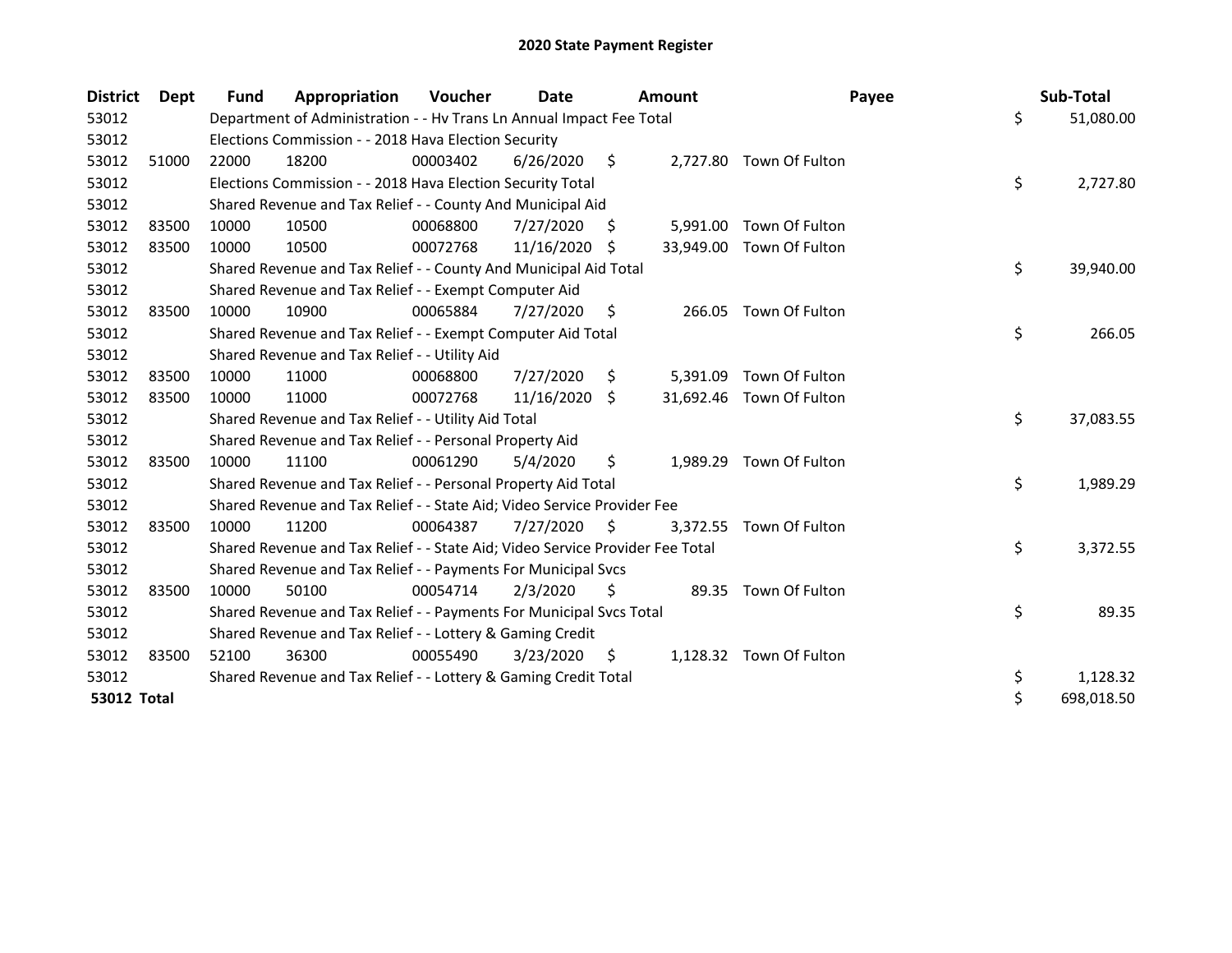| <b>District</b> | <b>Dept</b> | Fund  | Appropriation                                                      | Voucher  | Date       |     | <b>Amount</b> | Payee                     | Sub-Total        |
|-----------------|-------------|-------|--------------------------------------------------------------------|----------|------------|-----|---------------|---------------------------|------------------|
| 53014           |             |       | Dept of Safety & Prof Services - - Fire Dues Distribution          |          |            |     |               |                           |                  |
| 53014           | 16500       | 10000 | 22500                                                              | 00036864 | 7/20/2020  | \$  |               | 12,324.65 Town Of Harmony |                  |
| 53014           |             |       | Dept of Safety & Prof Services - - Fire Dues Distribution Total    |          |            |     |               |                           | \$<br>12,324.65  |
| 53014           |             |       | Dept of Natural Resources - - Resaids - Cnty Forst, Cl & Mfl       |          |            |     |               |                           |                  |
| 53014           | 37000       | 21200 | 57100                                                              | 00417648 | 6/18/2020  | \$  |               | 7.60 Town Of Harmony      |                  |
| 53014           |             |       | Dept of Natural Resources - - Resaids - Cnty Forst, Cl & Mfl Total |          |            |     |               |                           | \$<br>7.60       |
| 53014           |             |       | Dept of Natural Resources - - Fin Asst For Responsible Units       |          |            |     |               |                           |                  |
| 53014           | 37000       | 27400 | 67000                                                              | 00412691 | 5/29/2020  | \$  |               | 8,066.95 Town Of Harmony  |                  |
| 53014           |             |       | Dept of Natural Resources - - Fin Asst For Responsible Units Total |          |            |     |               |                           | \$<br>8,066.95   |
| 53014           |             |       | Dept of Natural Resources - - Recycling Consolidation Grants       |          |            |     |               |                           |                  |
| 53014           | 37000       | 27400 | 67300                                                              | 00412691 | 5/29/2020  | \$  |               | 654.48 Town Of Harmony    |                  |
| 53014           |             |       | Dept of Natural Resources - - Recycling Consolidation Grants Total |          |            |     |               |                           | \$<br>654.48     |
| 53014           |             |       | WI Dept of Transportation - - Trns Aids To Mnc.-Sf                 |          |            |     |               |                           |                  |
| 53014           | 39500       | 21100 | 19100                                                              | 00476811 | 1/6/2020   | \$  |               | 32,068.17 Town Of Harmony |                  |
| 53014           | 39500       | 21100 | 19100                                                              | 00506666 | 4/6/2020   | \$  |               | 32,068.17 Town Of Harmony |                  |
| 53014           | 39500       | 21100 | 19100                                                              | 00543658 | 7/6/2020   | \$  |               | 32,068.17 Town Of Harmony |                  |
| 53014           | 39500       | 21100 | 19100                                                              | 00586484 | 10/5/2020  | \$  |               | 32,068.17 Town Of Harmony |                  |
| 53014           |             |       | WI Dept of Transportation - - Trns Aids To Mnc.-Sf Total           |          |            |     |               |                           | \$<br>128,272.68 |
| 53014           |             |       | Department of Administration - - Federal Aid                       |          |            |     |               |                           |                  |
| 53014           | 50500       | 10000 | 14200                                                              | 00130146 | 10/2/2020  | \$  |               | 14,392.21 Town Of Harmony |                  |
| 53014           | 50500       | 10000 | 14200                                                              | 00135046 | 12/10/2020 | -S  |               | 24,391.30 Town Of Harmony |                  |
| 53014           |             |       | Department of Administration - - Federal Aid Total                 |          |            |     |               |                           | \$<br>38,783.51  |
| 53014           |             |       | Elections Commission - - 2018 Hava Election Security               |          |            |     |               |                           |                  |
| 53014           | 51000       | 22000 | 18200                                                              | 00003687 | 7/6/2020   | \$  |               | 2,153.60 Town Of Harmony  |                  |
| 53014           |             |       | Elections Commission - - 2018 Hava Election Security Total         |          |            |     |               |                           | \$<br>2,153.60   |
| 53014           |             |       | Shared Revenue and Tax Relief - - County And Municipal Aid         |          |            |     |               |                           |                  |
| 53014           | 83500       | 10000 | 10500                                                              | 00068801 | 7/27/2020  | \$. |               | 4,163.39 Town Of Harmony  |                  |
| 53014           | 83500       | 10000 | 10500                                                              | 00072769 | 11/16/2020 | S.  |               | 23,592.57 Town Of Harmony |                  |
| 53014           |             |       | Shared Revenue and Tax Relief - - County And Municipal Aid Total   |          |            |     |               |                           | \$<br>27,755.96  |
| 53014           |             |       | Shared Revenue and Tax Relief - - Exempt Computer Aid              |          |            |     |               |                           |                  |
| 53014           | 83500       | 10000 | 10900                                                              | 00065885 | 7/27/2020  | \$  |               | 282.68 Town Of Harmony    |                  |
| 53014           |             |       | Shared Revenue and Tax Relief - - Exempt Computer Aid Total        |          |            |     |               |                           | \$<br>282.68     |
| 53014           |             |       | Shared Revenue and Tax Relief - - Utility Aid                      |          |            |     |               |                           |                  |
| 53014           | 83500       | 10000 | 11000                                                              | 00068801 | 7/27/2020  | \$  |               | 1,097.17 Town Of Harmony  |                  |
| 53014           | 83500       | 10000 | 11000                                                              | 00072769 | 11/16/2020 | \$  |               | 6,438.75 Town Of Harmony  |                  |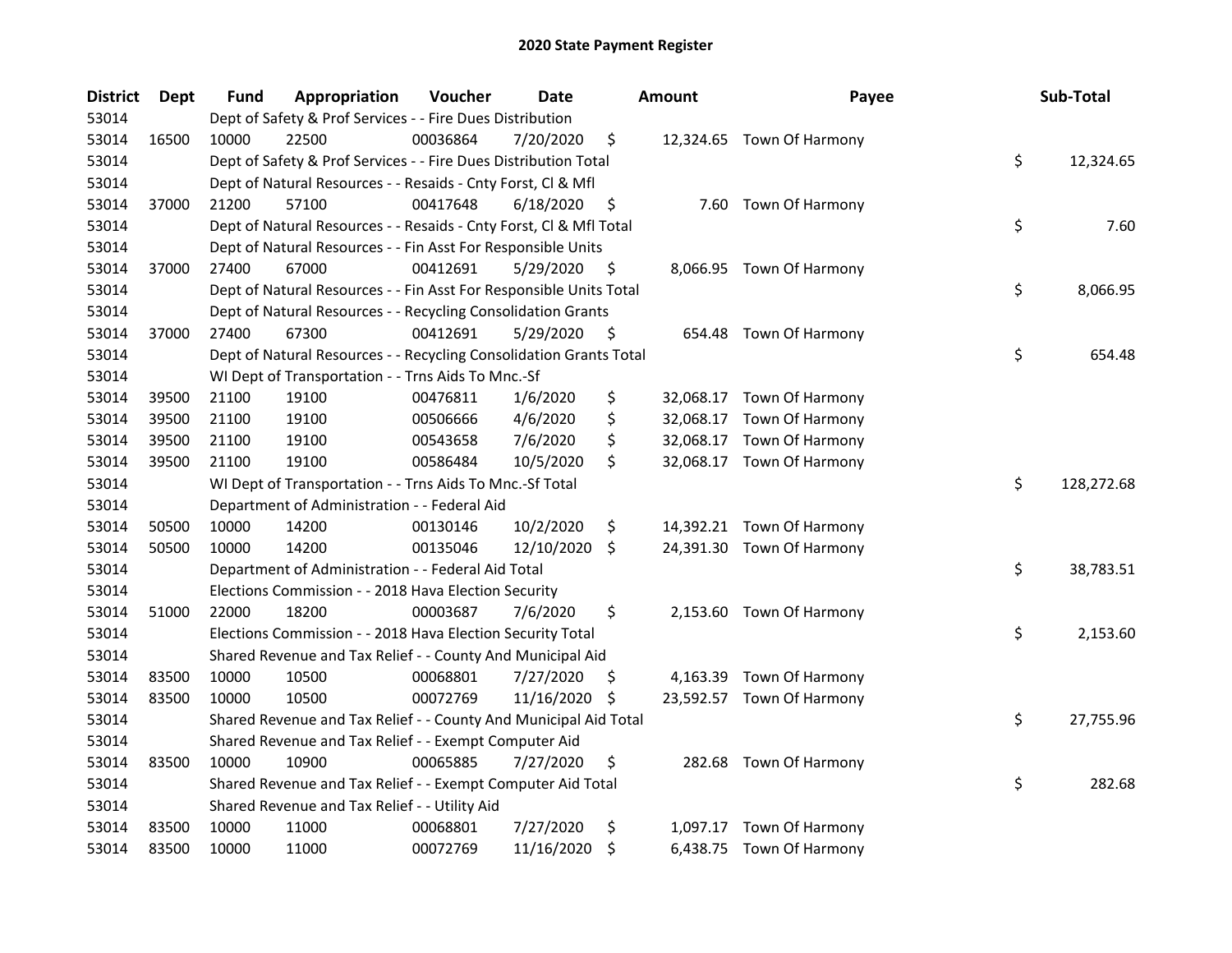| <b>District</b> | Dept  | <b>Fund</b> | Appropriation                                                                 | <b>Voucher</b> | Date      |    | <b>Amount</b> | Payee                  | Sub-Total  |
|-----------------|-------|-------------|-------------------------------------------------------------------------------|----------------|-----------|----|---------------|------------------------|------------|
| 53014           |       |             | Shared Revenue and Tax Relief - - Utility Aid Total                           |                |           |    |               |                        | 7,535.92   |
| 53014           |       |             | Shared Revenue and Tax Relief - - Personal Property Aid                       |                |           |    |               |                        |            |
| 53014           | 83500 | 10000       | 11100                                                                         | 00061291       | 5/4/2020  |    | 5.377.71      | <b>Town Of Harmony</b> |            |
| 53014           |       |             | Shared Revenue and Tax Relief - - Personal Property Aid Total                 |                |           |    |               |                        | 5,377.71   |
| 53014           |       |             | Shared Revenue and Tax Relief - - State Aid; Video Service Provider Fee       |                |           |    |               |                        |            |
| 53014           | 83500 | 10000       | 11200                                                                         | 00064388       | 7/27/2020 | S. | 2.758.75      | Town Of Harmony        |            |
| 53014           |       |             | Shared Revenue and Tax Relief - - State Aid; Video Service Provider Fee Total |                |           |    |               |                        | 2.758.75   |
| 53014 Total     |       |             |                                                                               |                |           |    |               |                        | 233,974.49 |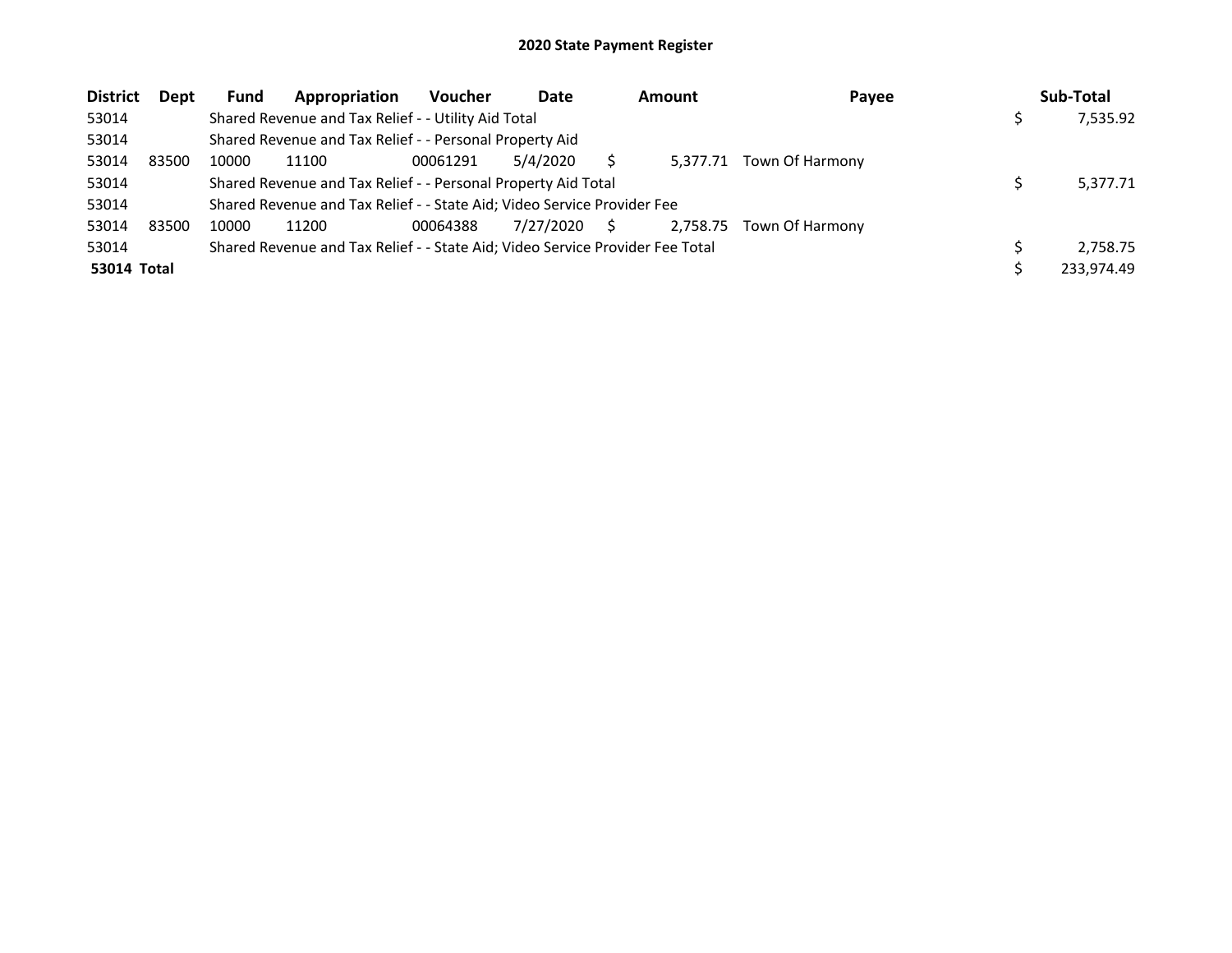| <b>District</b> | Dept  | <b>Fund</b> | Appropriation                                                        | Voucher  | Date          |     | <b>Amount</b> | Payee                        | Sub-Total        |
|-----------------|-------|-------------|----------------------------------------------------------------------|----------|---------------|-----|---------------|------------------------------|------------------|
| 53016           |       |             | Dept of Safety & Prof Services - - Fire Dues Distribution            |          |               |     |               |                              |                  |
| 53016           | 16500 | 10000       | 22500                                                                | 00036865 | 7/20/2020     | \$  |               | 17,552.92 Town Of Janesville |                  |
| 53016           |       |             | Dept of Safety & Prof Services - - Fire Dues Distribution Total      |          |               |     |               |                              | \$<br>17,552.92  |
| 53016           |       |             | Dept of Natural Resources - - Resaids - Cnty Forst, Cl & Mfl         |          |               |     |               |                              |                  |
| 53016           | 37000 | 21200       | 57100                                                                | 00417649 | 6/18/2020     | \$  |               | 56.74 Town Of Janesville     |                  |
| 53016           |       |             | Dept of Natural Resources - - Resaids - Cnty Forst, Cl & Mfl Total   |          |               |     |               |                              | \$<br>56.74      |
| 53016           |       |             | Dept of Natural Resources - - Fin Asst For Responsible Units         |          |               |     |               |                              |                  |
| 53016           | 37000 | 27400       | 67000                                                                | 00412831 | 5/29/2020     | \$  |               | 6,716.12 Town Of Janesville  |                  |
| 53016           |       |             | Dept of Natural Resources - - Fin Asst For Responsible Units Total   |          |               |     |               |                              | \$<br>6,716.12   |
| 53016           |       |             | Dept of Natural Resources - - Recycling Consolidation Grants         |          |               |     |               |                              |                  |
| 53016           | 37000 | 27400       | 67300                                                                | 00412831 | 5/29/2020     | \$  |               | 888.71 Town Of Janesville    |                  |
| 53016           |       |             | Dept of Natural Resources - - Recycling Consolidation Grants Total   |          |               |     |               |                              | \$<br>888.71     |
| 53016           |       |             | WI Dept of Transportation - - Trns Aids To Mnc.-Sf                   |          |               |     |               |                              |                  |
| 53016           | 39500 | 21100       | 19100                                                                | 00476812 | 1/6/2020      | \$  |               | 33,730.38 Town Of Janesville |                  |
| 53016           | 39500 | 21100       | 19100                                                                | 00506667 | 4/6/2020      | \$  |               | 33,730.38 Town Of Janesville |                  |
| 53016           | 39500 | 21100       | 19100                                                                | 00543659 | 7/6/2020      | \$  |               | 33,730.38 Town Of Janesville |                  |
| 53016           | 39500 | 21100       | 19100                                                                | 00586485 | 10/5/2020     | \$  |               | 33,730.38 Town Of Janesville |                  |
| 53016           |       |             | WI Dept of Transportation - - Trns Aids To Mnc.-Sf Total             |          |               |     |               |                              | \$<br>134,921.52 |
| 53016           |       |             | WI Dept of Transportation - - Loc Rd Imp Prg St Fd                   |          |               |     |               |                              |                  |
| 53016           | 39500 | 21100       | 27800                                                                | 00538402 | 6/19/2020     | \$  |               | 30,000.00 Town Of Janesville |                  |
| 53016           |       |             | WI Dept of Transportation - - Loc Rd Imp Prg St Fd Total             |          |               |     |               |                              | \$<br>30,000.00  |
| 53016           |       |             | Department of Administration - - Federal Aid                         |          |               |     |               |                              |                  |
| 53016           | 50500 | 10000       | 14200                                                                | 00135047 | 12/10/2020 \$ |     |               | 56,685.57 Town Of Janesville |                  |
| 53016           |       |             | Department of Administration - - Federal Aid Total                   |          |               |     |               |                              | \$<br>56,685.57  |
| 53016           |       |             | Department of Administration - - Hv Trans Ln Annual Impact Fee       |          |               |     |               |                              |                  |
| 53016           | 50500 | 10000       | 17400                                                                | 00121349 | 5/1/2020      | \$  |               | 53,249.00 Town Of Janesville |                  |
| 53016           |       |             | Department of Administration - - Hv Trans Ln Annual Impact Fee Total |          |               |     |               |                              | \$<br>53,249.00  |
| 53016           |       |             | Elections Commission - - 2018 Hava Election Security                 |          |               |     |               |                              |                  |
| 53016           | 51000 | 22000       | 18200                                                                | 00004270 | 8/20/2020     | \$  |               | 2,967.60 Town Of Janesville  |                  |
| 53016           |       |             | Elections Commission - - 2018 Hava Election Security Total           |          |               |     |               |                              | \$<br>2,967.60   |
| 53016           |       |             | Shared Revenue and Tax Relief - - County And Municipal Aid           |          |               |     |               |                              |                  |
| 53016           | 83500 | 10000       | 10500                                                                | 00068802 | 7/27/2020     | \$. |               | 6,055.54 Town Of Janesville  |                  |
| 53016           | 83500 | 10000       | 10500                                                                | 00072770 | 11/16/2020 \$ |     |               | 34,314.74 Town Of Janesville |                  |
| 53016           |       |             | Shared Revenue and Tax Relief - - County And Municipal Aid Total     |          |               |     |               |                              | \$<br>40,370.28  |
| 53016           |       |             | Shared Revenue and Tax Relief - - Exempt Computer Aid                |          |               |     |               |                              |                  |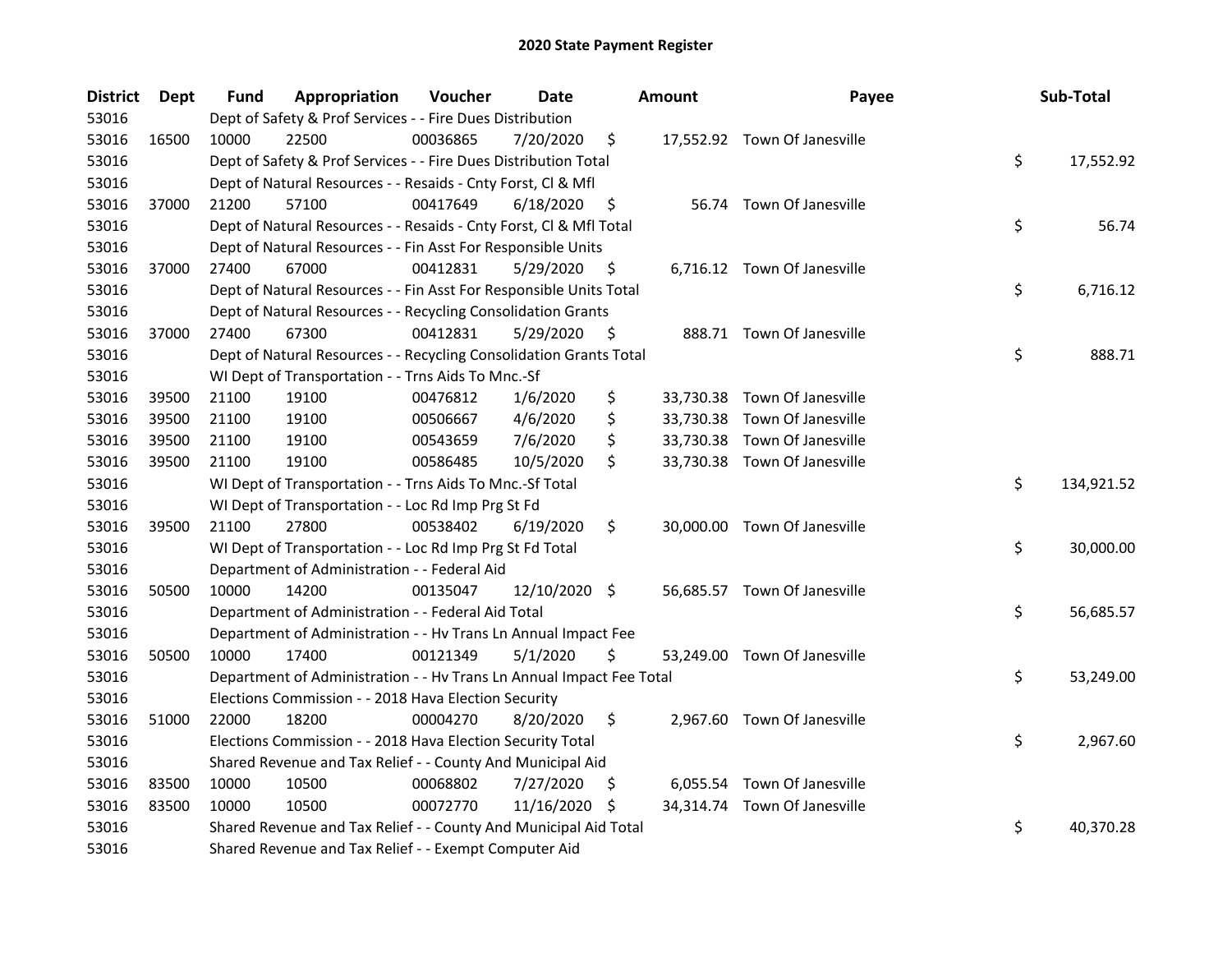| <b>District</b>    | Dept  | Fund  | Appropriation                                                 | <b>Voucher</b> | Date       | <b>Amount</b> | Payee              | Sub-Total  |
|--------------------|-------|-------|---------------------------------------------------------------|----------------|------------|---------------|--------------------|------------|
| 53016              | 83500 | 10000 | 10900                                                         | 00065886       | 7/27/2020  | 352.30        | Town Of Janesville |            |
| 53016              |       |       | Shared Revenue and Tax Relief - - Exempt Computer Aid Total   |                |            |               |                    | 352.30     |
| 53016              |       |       | Shared Revenue and Tax Relief - - Utility Aid                 |                |            |               |                    |            |
| 53016              | 83500 | 10000 | 11000                                                         | 00068802       | 7/27/2020  | 2.018.89      | Town Of Janesville |            |
| 53016              | 83500 | 10000 | 11000                                                         | 00072770       | 11/16/2020 | 22,470.58     | Town Of Janesville |            |
| 53016              |       |       | Shared Revenue and Tax Relief - - Utility Aid Total           |                |            |               |                    | 24,489.47  |
| 53016              |       |       | Shared Revenue and Tax Relief - - Personal Property Aid       |                |            |               |                    |            |
| 53016              | 83500 | 10000 | 11100                                                         | 00061292       | 5/4/2020   | 3.554.23      | Town Of Janesville |            |
| 53016              |       |       | Shared Revenue and Tax Relief - - Personal Property Aid Total |                |            |               |                    | 3,554.23   |
| <b>53016 Total</b> |       |       |                                                               |                |            |               |                    | 371.804.46 |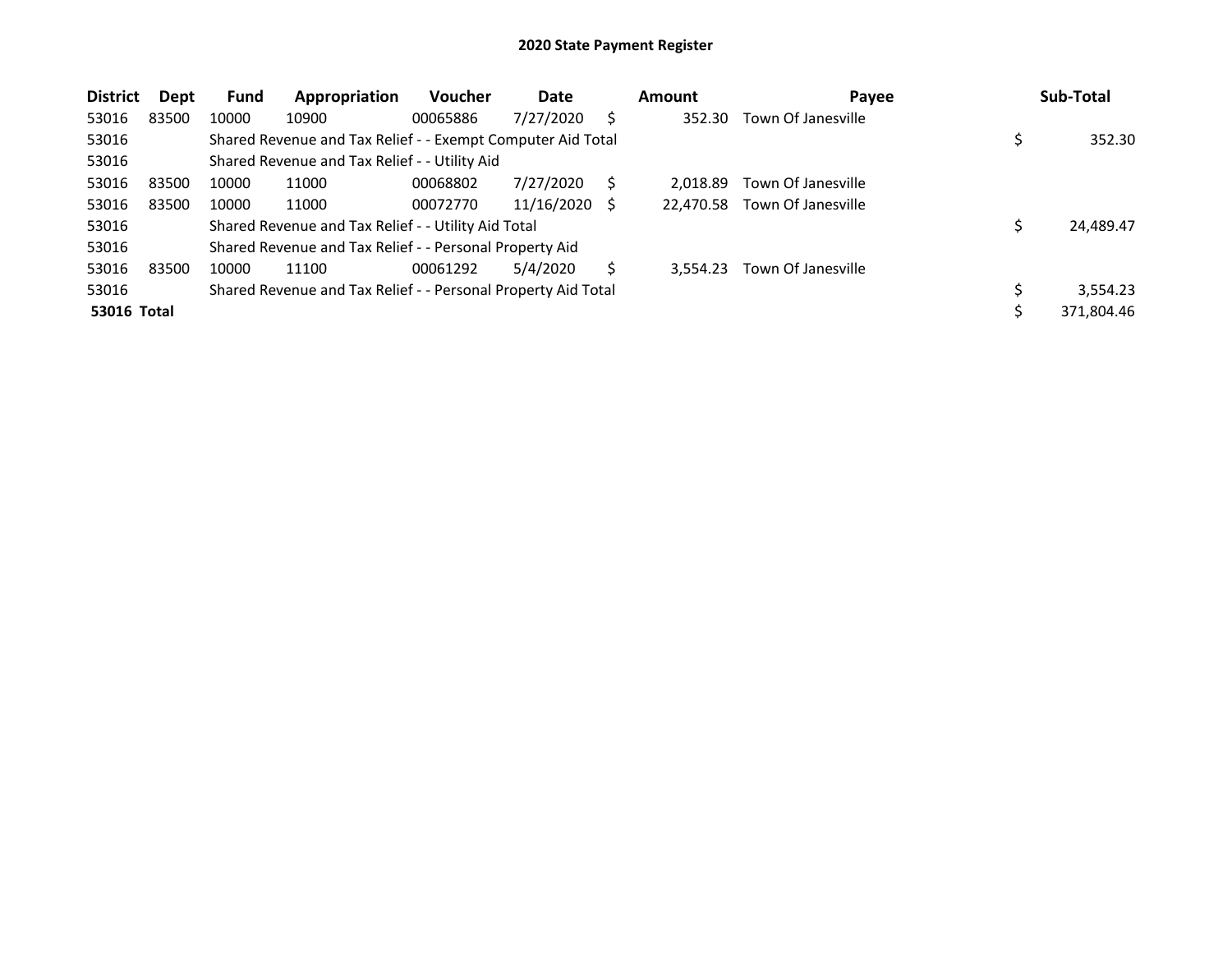| <b>District</b>    | <b>Dept</b> | Fund  | Appropriation                                                      | <b>Voucher</b> | Date       |                    | <b>Amount</b> | Payee                       | Sub-Total        |
|--------------------|-------------|-------|--------------------------------------------------------------------|----------------|------------|--------------------|---------------|-----------------------------|------------------|
| 53018              |             |       | Dept of Safety & Prof Services - - Fire Dues Distribution          |                |            |                    |               |                             |                  |
| 53018              | 16500       | 10000 | 22500                                                              | 00036866       | 7/20/2020  | \$                 | 3,196.55      | Town Of Johnstown           |                  |
| 53018              |             |       | Dept of Safety & Prof Services - - Fire Dues Distribution Total    |                |            |                    |               |                             | \$<br>3,196.55   |
| 53018              |             |       | Dept of Natural Resources - - Resaids - Cnty Forst, Cl & Mfl       |                |            |                    |               |                             |                  |
| 53018              | 37000       | 21200 | 57100                                                              | 00417650       | 6/18/2020  | $\ddot{\varsigma}$ |               | 47.51 Town Of Johnstown     |                  |
| 53018              |             |       | Dept of Natural Resources - - Resaids - Cnty Forst, Cl & Mfl Total |                |            |                    |               |                             | \$<br>47.51      |
| 53018              |             |       | Dept of Natural Resources - - Fin Asst For Responsible Units       |                |            |                    |               |                             |                  |
| 53018              | 37000       | 27400 | 67000                                                              | 00413308       | 5/29/2020  | S                  |               | 2,753.95 Town Of Johnstown  |                  |
| 53018              |             |       | Dept of Natural Resources - - Fin Asst For Responsible Units Total |                |            |                    |               |                             | \$<br>2,753.95   |
| 53018              |             |       | WI Dept of Transportation - - Trns Aids To Mnc.-Sf                 |                |            |                    |               |                             |                  |
| 53018              | 39500       | 21100 | 19100                                                              | 00476813       | 1/6/2020   | \$                 |               | 25,478.46 Town Of Johnstown |                  |
| 53018              | 39500       | 21100 | 19100                                                              | 00506668       | 4/6/2020   | \$                 |               | 25,478.46 Town Of Johnstown |                  |
| 53018              | 39500       | 21100 | 19100                                                              | 00543660       | 7/6/2020   | \$                 |               | 25,478.46 Town Of Johnstown |                  |
| 53018              | 39500       | 21100 | 19100                                                              | 00586486       | 10/5/2020  | Ś.                 |               | 25,478.46 Town Of Johnstown |                  |
| 53018              |             |       | WI Dept of Transportation - - Trns Aids To Mnc.-Sf Total           |                |            |                    |               |                             | \$<br>101,913.84 |
| 53018              |             |       | Elections Commission - - 2018 Hava Election Security               |                |            |                    |               |                             |                  |
| 53018              | 51000       | 22000 | 18200                                                              | 00003703       | 7/6/2020   | \$                 | 745.60        | Town Of Johnstown           |                  |
| 53018              |             |       | Elections Commission - - 2018 Hava Election Security Total         |                |            |                    |               |                             | \$<br>745.60     |
| 53018              |             |       | Shared Revenue and Tax Relief - - County And Municipal Aid         |                |            |                    |               |                             |                  |
| 53018              | 83500       | 10000 | 10500                                                              | 00068803       | 7/27/2020  | S                  |               | 1,783.42 Town Of Johnstown  |                  |
| 53018              | 83500       | 10000 | 10500                                                              | 00072771       | 11/16/2020 | -S                 |               | 10,106.07 Town Of Johnstown |                  |
| 53018              |             |       | Shared Revenue and Tax Relief - - County And Municipal Aid Total   |                |            |                    |               |                             | \$<br>11,889.49  |
| 53018              |             |       | Shared Revenue and Tax Relief - - Exempt Computer Aid              |                |            |                    |               |                             |                  |
| 53018              | 83500       | 10000 | 10900                                                              | 00065887       | 7/27/2020  | \$                 | 75.86         | Town Of Johnstown           |                  |
| 53018              |             |       | Shared Revenue and Tax Relief - - Exempt Computer Aid Total        |                |            |                    |               |                             | \$<br>75.86      |
| 53018              |             |       | Shared Revenue and Tax Relief - - Personal Property Aid            |                |            |                    |               |                             |                  |
| 53018              | 83500       | 10000 | 11100                                                              | 00061293       | 5/4/2020   | \$                 |               | 1,047.12 Town Of Johnstown  |                  |
| 53018              |             |       | Shared Revenue and Tax Relief - - Personal Property Aid Total      |                |            |                    |               |                             | \$<br>1,047.12   |
| <b>53018 Total</b> |             |       |                                                                    |                |            |                    |               |                             | \$<br>121,669.92 |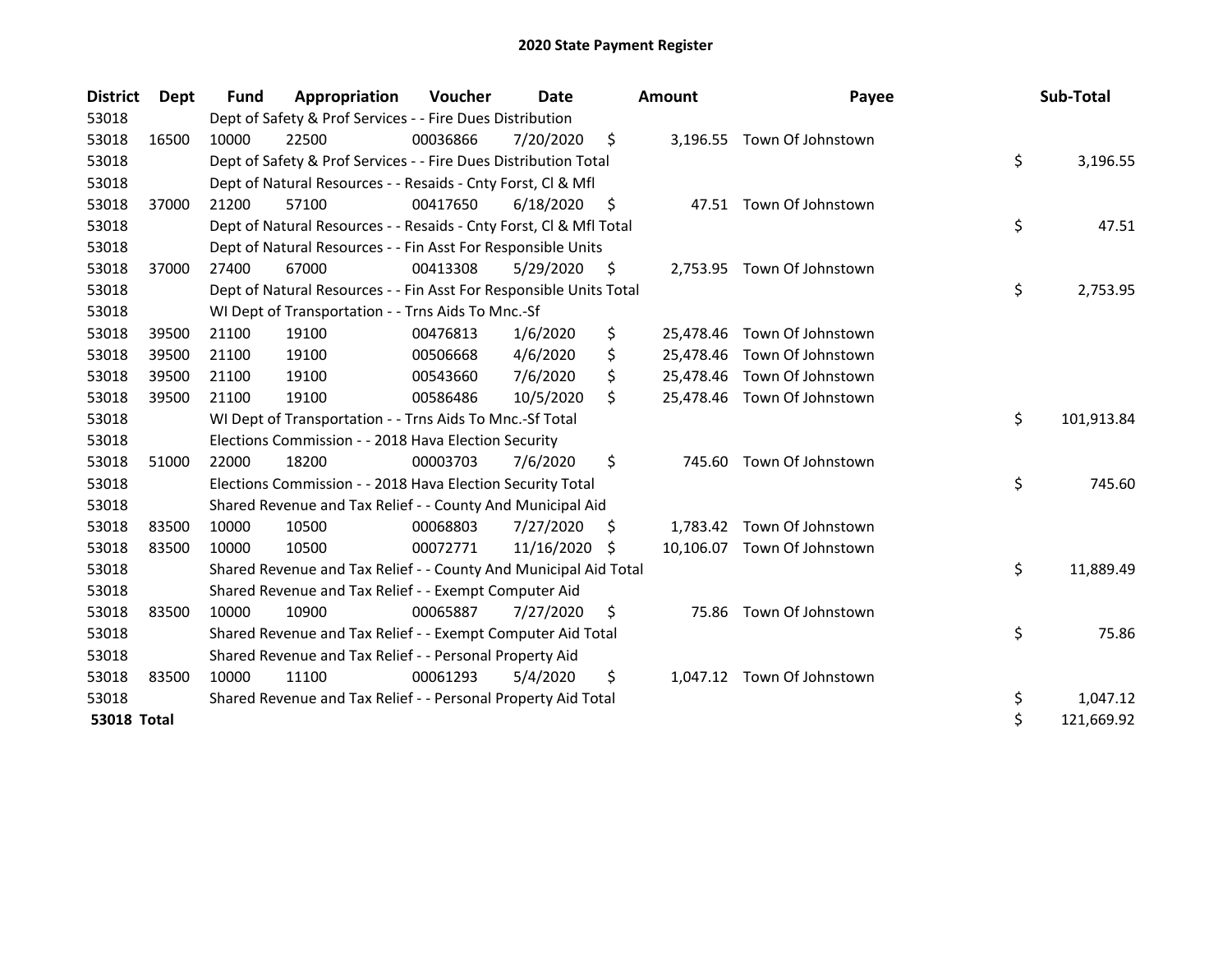| <b>District</b> | Dept  | Fund  | Appropriation                                                      | Voucher  | Date       |     | <b>Amount</b> | Payee                        | Sub-Total        |
|-----------------|-------|-------|--------------------------------------------------------------------|----------|------------|-----|---------------|------------------------------|------------------|
| 53020           |       |       | Dept of Safety & Prof Services - - Fire Dues Distribution          |          |            |     |               |                              |                  |
| 53020           | 16500 | 10000 | 22500                                                              | 00036867 | 7/20/2020  | \$  |               | 2,977.56 Town of La Prairie  |                  |
| 53020           |       |       | Dept of Safety & Prof Services - - Fire Dues Distribution Total    |          |            |     |               |                              | \$<br>2,977.56   |
| 53020           |       |       | Dept of Natural Resources - - Resaids - Cnty Forst, Cl & Mfl       |          |            |     |               |                              |                  |
| 53020           | 37000 | 21200 | 57100                                                              | 00417651 | 6/18/2020  | \$  |               | 6.40 Town of La Prairie      |                  |
| 53020           |       |       | Dept of Natural Resources - - Resaids - Cnty Forst, Cl & Mfl Total |          |            |     |               |                              | \$<br>6.40       |
| 53020           |       |       | Dept of Natural Resources - - Fin Asst For Responsible Units       |          |            |     |               |                              |                  |
| 53020           | 37000 | 27400 | 67000                                                              | 00412495 | 5/29/2020  | \$  |               | 2,385.54 Town of La Prairie  |                  |
| 53020           |       |       | Dept of Natural Resources - - Fin Asst For Responsible Units Total |          |            |     |               |                              | \$<br>2,385.54   |
| 53020           |       |       | WI Dept of Transportation - - Trns Aids To Mnc.-Sf                 |          |            |     |               |                              |                  |
| 53020           | 39500 | 21100 | 19100                                                              | 00476814 | 1/6/2020   | \$  |               | 28,540.08 Town of La Prairie |                  |
| 53020           | 39500 | 21100 | 19100                                                              | 00506669 | 4/6/2020   | \$  |               | 28,540.08 Town of La Prairie |                  |
| 53020           | 39500 | 21100 | 19100                                                              | 00543661 | 7/6/2020   | \$  |               | 28,540.08 Town of La Prairie |                  |
| 53020           | 39500 | 21100 | 19100                                                              | 00586487 | 10/5/2020  | \$  |               | 28,540.08 Town of La Prairie |                  |
| 53020           |       |       | WI Dept of Transportation - - Trns Aids To Mnc.-Sf Total           |          |            |     |               |                              | \$<br>114,160.32 |
| 53020           |       |       | Department of Administration - - Federal Aid                       |          |            |     |               |                              |                  |
| 53020           | 50500 | 10000 | 14200                                                              | 00130147 | 10/2/2020  | \$  |               | 2,301.56 Town of La Prairie  |                  |
| 53020           | 50500 | 10000 | 14200                                                              | 00135048 | 12/10/2020 | \$. |               | 11,029.44 Town of La Prairie |                  |
| 53020           | 50500 | 10000 | 14200                                                              | 00136496 | 12/17/2020 | \$  |               | 491.92 Town of La Prairie    |                  |
| 53020           |       |       | Department of Administration - - Federal Aid Total                 |          |            |     |               |                              | \$<br>13,822.92  |
| 53020           |       |       | Elections Commission - - 2018 Hava Election Security               |          |            |     |               |                              |                  |
| 53020           | 51000 | 22000 | 18200                                                              | 00004055 | 8/4/2020   | \$  |               | 774.20 Town of La Prairie    |                  |
| 53020           |       |       | Elections Commission - - 2018 Hava Election Security Total         |          |            |     |               |                              | \$<br>774.20     |
| 53020           |       |       | Shared Revenue and Tax Relief - - County And Municipal Aid         |          |            |     |               |                              |                  |
| 53020           | 83500 | 10000 | 10500                                                              | 00068804 | 7/27/2020  | \$. | 1,868.29      | Town of La Prairie           |                  |
| 53020           | 83500 | 10000 | 10500                                                              | 00072772 | 11/16/2020 | \$  |               | 10,586.99 Town of La Prairie |                  |
| 53020           |       |       | Shared Revenue and Tax Relief - - County And Municipal Aid Total   |          |            |     |               |                              | \$<br>12,455.28  |
| 53020           |       |       | Shared Revenue and Tax Relief - - Exempt Computer Aid              |          |            |     |               |                              |                  |
| 53020           | 83500 | 10000 | 10900                                                              | 00065888 | 7/27/2020  | \$  |               | 610.04 Town of La Prairie    |                  |
| 53020           |       |       | Shared Revenue and Tax Relief - - Exempt Computer Aid Total        |          |            |     |               |                              | \$<br>610.04     |
| 53020           |       |       | Shared Revenue and Tax Relief - - Utility Aid                      |          |            |     |               |                              |                  |
| 53020           | 83500 | 10000 | 11000                                                              | 00068804 | 7/27/2020  | \$  |               | 1,187.96 Town of La Prairie  |                  |
| 53020           | 83500 | 10000 | 11000                                                              | 00072772 | 11/16/2020 | \$. |               | 7,778.15 Town of La Prairie  |                  |
| 53020           |       |       | Shared Revenue and Tax Relief - - Utility Aid Total                |          |            |     |               |                              | \$<br>8,966.11   |
| 53020           |       |       | Shared Revenue and Tax Relief - - Personal Property Aid            |          |            |     |               |                              |                  |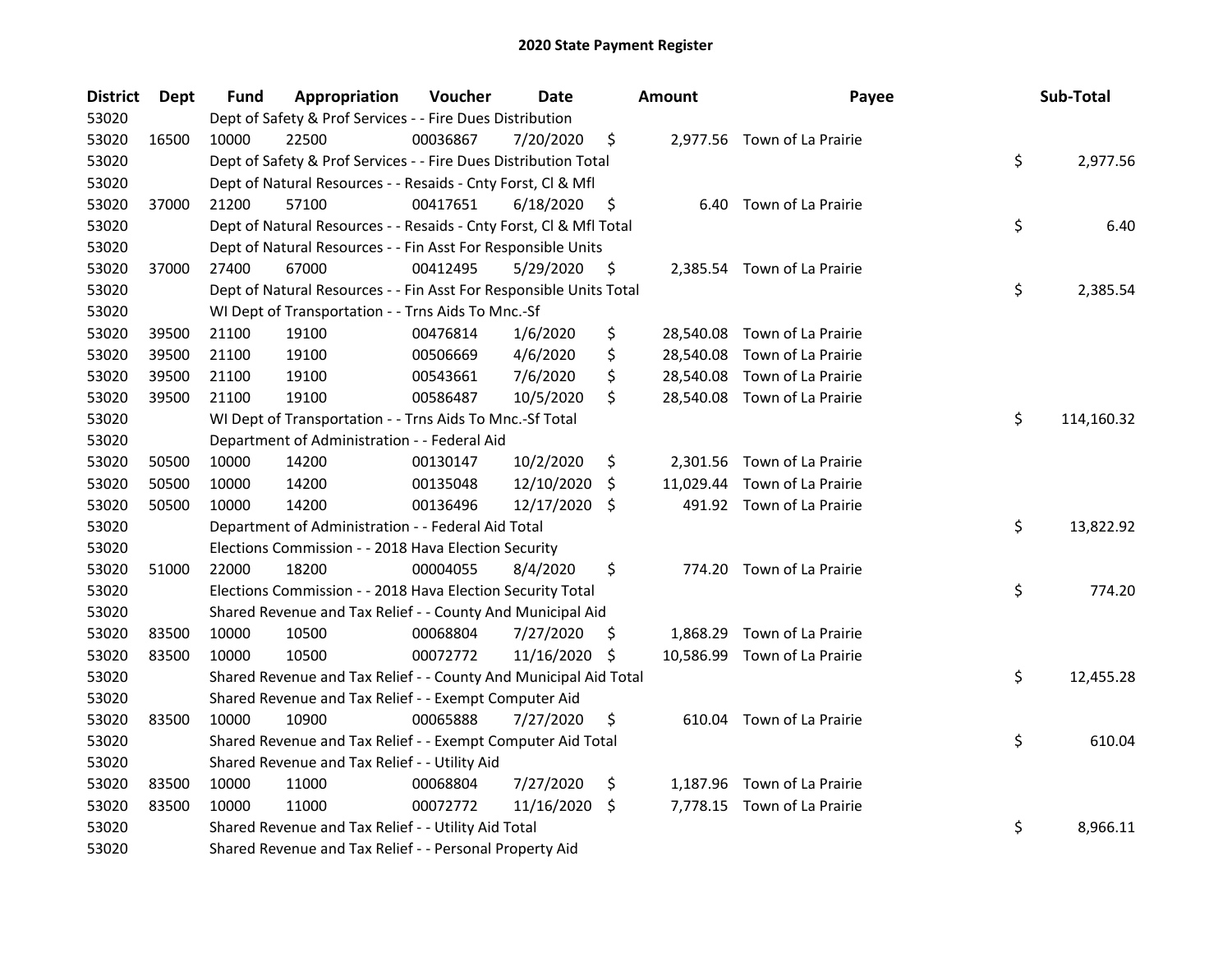| <b>District</b> | Dept  | <b>Fund</b> | Appropriation                                                       | <b>Voucher</b> | Date     | Amount   | Pavee              | Sub-Total  |
|-----------------|-------|-------------|---------------------------------------------------------------------|----------------|----------|----------|--------------------|------------|
| 53020           | 83500 | 10000       | 11100                                                               | 00061294       | 5/4/2020 | 9.910.06 | Town of La Prairie |            |
| 53020           |       |             | Shared Revenue and Tax Relief - - Personal Property Aid Total       |                |          |          |                    | 9.910.06   |
| 53020           |       |             | Shared Revenue and Tax Relief - - Payments For Municipal Svcs       |                |          |          |                    |            |
| 53020           | 83500 | 10000       | 50100                                                               | 00054725       | 2/3/2020 | 2.264.11 | Town of La Prairie |            |
| 53020           |       |             | Shared Revenue and Tax Relief - - Payments For Municipal Svcs Total |                |          |          |                    | 2.264.11   |
| 53020 Total     |       |             |                                                                     |                |          |          |                    | 168,332.54 |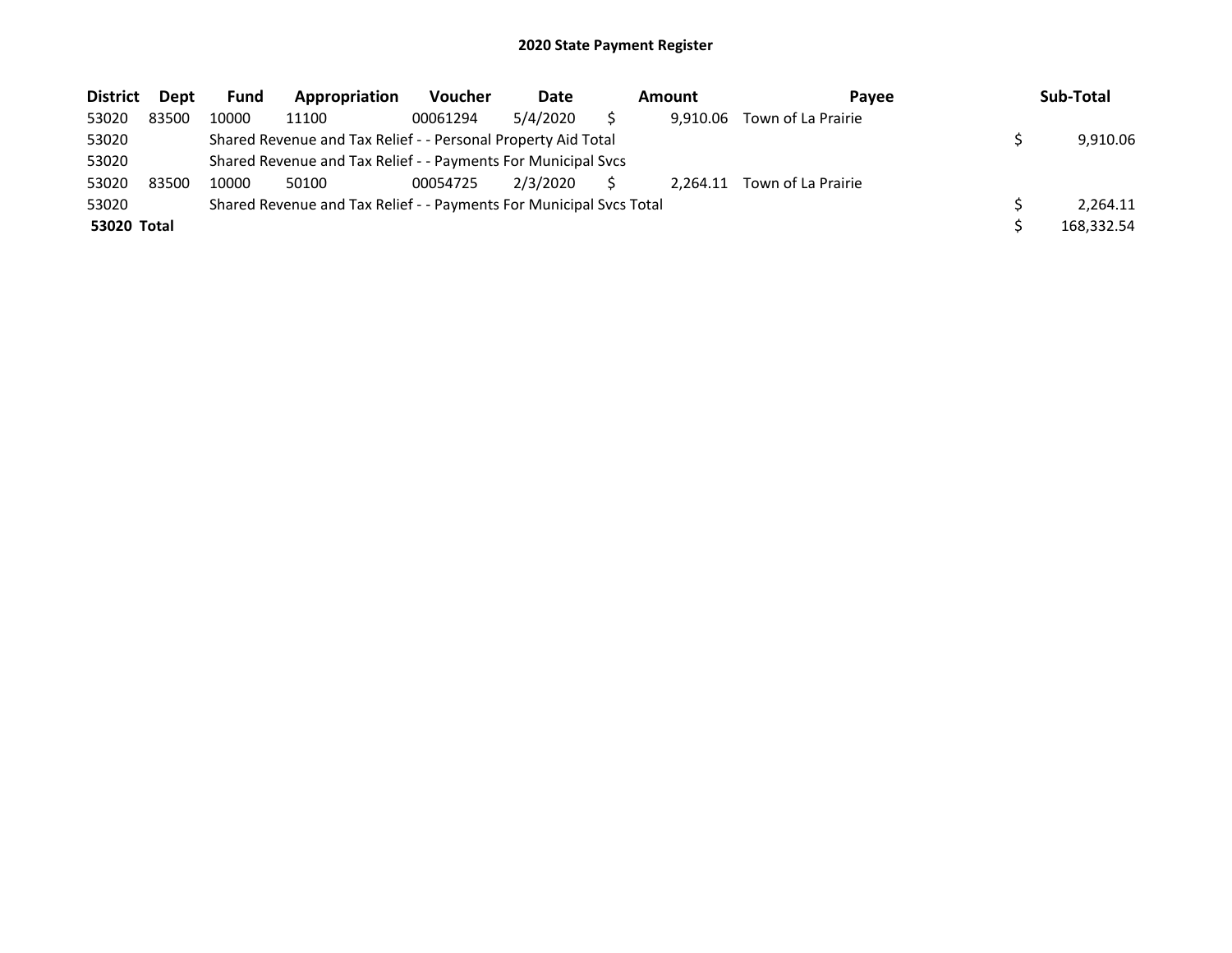| <b>District</b> | <b>Dept</b> | <b>Fund</b> | Appropriation                                                      | Voucher  | <b>Date</b> |     | <b>Amount</b> |                        | Payee | Sub-Total        |
|-----------------|-------------|-------------|--------------------------------------------------------------------|----------|-------------|-----|---------------|------------------------|-------|------------------|
| 53022           |             |             | Dept of Safety & Prof Services - - Fire Dues Distribution          |          |             |     |               |                        |       |                  |
| 53022           | 16500       | 10000       | 22500                                                              | 00036868 | 7/20/2020   | \$  |               | 3,829.36 Lima, Town of |       |                  |
| 53022           |             |             | Dept of Safety & Prof Services - - Fire Dues Distribution Total    |          |             |     |               |                        |       | \$<br>3,829.36   |
| 53022           |             |             | Dept of Natural Resources - - Aids In Lieu Of Taxes - Gener        |          |             |     |               |                        |       |                  |
| 53022           | 37000       | 10000       | 50300                                                              | 00386181 | 1/29/2020   | \$  | 115.77        | Lima, Town of          |       |                  |
| 53022           | 37000       | 10000       | 50300                                                              | 00386182 | 1/29/2020   | \$  | 7,338.08      | Lima, Town of          |       |                  |
| 53022           | 37000       | 10000       | 50300                                                              | 00404313 | 4/21/2020   | \$, | 1,332.82      | Lima, Town of          |       |                  |
| 53022           |             |             | Dept of Natural Resources - - Aids In Lieu Of Taxes - Gener Total  |          |             |     |               |                        |       | \$<br>8,786.67   |
| 53022           |             |             | Dept of Natural Resources - - Resaids - Cnty Forst, Cl & Mfl       |          |             |     |               |                        |       |                  |
| 53022           | 37000       | 21200       | 57100                                                              | 00417652 | 6/18/2020   | \$  | 29.00         | Lima, Town of          |       |                  |
| 53022           |             |             | Dept of Natural Resources - - Resaids - Cnty Forst, Cl & Mfl Total |          |             |     |               |                        |       | \$<br>29.00      |
| 53022           |             |             | Dept of Natural Resources - - Aids In Lieu Of Taxes - Sum S        |          |             |     |               |                        |       |                  |
| 53022           | 37000       | 21200       | 57900                                                              | 00404312 | 4/21/2020   | \$  | 430.75        | Lima, Town of          |       |                  |
| 53022           | 37000       | 21200       | 57900                                                              | 00404314 | 4/21/2020   | \$  | 16.76         | Lima, Town of          |       |                  |
| 53022           |             |             | Dept of Natural Resources - - Aids In Lieu Of Taxes - Sum S Total  |          |             |     |               |                        |       | \$<br>447.51     |
| 53022           |             |             | Dept of Natural Resources - - Fin Asst For Responsible Units       |          |             |     |               |                        |       |                  |
| 53022           | 37000       | 27400       | 67000                                                              | 00413458 | 5/29/2020   | \$  |               | 4,604.71 Lima, Town of |       |                  |
| 53022           |             |             | Dept of Natural Resources - - Fin Asst For Responsible Units Total |          |             |     |               |                        |       | \$<br>4,604.71   |
| 53022           |             |             | WI Dept of Transportation - - Trns Aids To Mnc.-Sf                 |          |             |     |               |                        |       |                  |
| 53022           | 39500       | 21100       | 19100                                                              | 00476815 | 1/6/2020    | \$  | 29,992.05     | Lima, Town of          |       |                  |
| 53022           | 39500       | 21100       | 19100                                                              | 00506670 | 4/6/2020    | \$  | 29,992.05     | Lima, Town of          |       |                  |
| 53022           | 39500       | 21100       | 19100                                                              | 00543662 | 7/6/2020    | \$  | 29,992.05     | Lima, Town of          |       |                  |
| 53022           | 39500       | 21100       | 19100                                                              | 00586488 | 10/5/2020   | \$  | 29,992.05     | Lima, Town of          |       |                  |
| 53022           |             |             | WI Dept of Transportation - - Trns Aids To Mnc.-Sf Total           |          |             |     |               |                        |       | \$<br>119,968.20 |
| 53022           |             |             | Elections Commission - - 2018 Hava Election Security               |          |             |     |               |                        |       |                  |
| 53022           | 51000       | 22000       | 18200                                                              | 00004615 | 9/18/2020   | \$  | 957.90        | Lima, Town of          |       |                  |
| 53022           |             |             | Elections Commission - - 2018 Hava Election Security Total         |          |             |     |               |                        |       | \$<br>957.90     |
| 53022           |             |             | Shared Revenue and Tax Relief - - County And Municipal Aid         |          |             |     |               |                        |       |                  |
| 53022           | 83500       | 10000       | 10500                                                              | 00068805 | 7/27/2020   | \$  | 3,348.70      | Lima, Town of          |       |                  |
| 53022           | 83500       | 10000       | 10500                                                              | 00072773 | 11/16/2020  | -\$ | 18,975.94     | Lima, Town of          |       |                  |
| 53022           |             |             | Shared Revenue and Tax Relief - - County And Municipal Aid Total   |          |             |     |               |                        |       | \$<br>22,324.64  |
| 53022           |             |             | Shared Revenue and Tax Relief - - Exempt Computer Aid              |          |             |     |               |                        |       |                  |
| 53022           | 83500       | 10000       | 10900                                                              | 00065889 | 7/27/2020   | \$  |               | 37.41 Lima, Town of    |       |                  |
| 53022           |             |             | Shared Revenue and Tax Relief - - Exempt Computer Aid Total        |          |             |     |               |                        |       | \$<br>37.41      |
| 53022           |             |             | Shared Revenue and Tax Relief - - Utility Aid                      |          |             |     |               |                        |       |                  |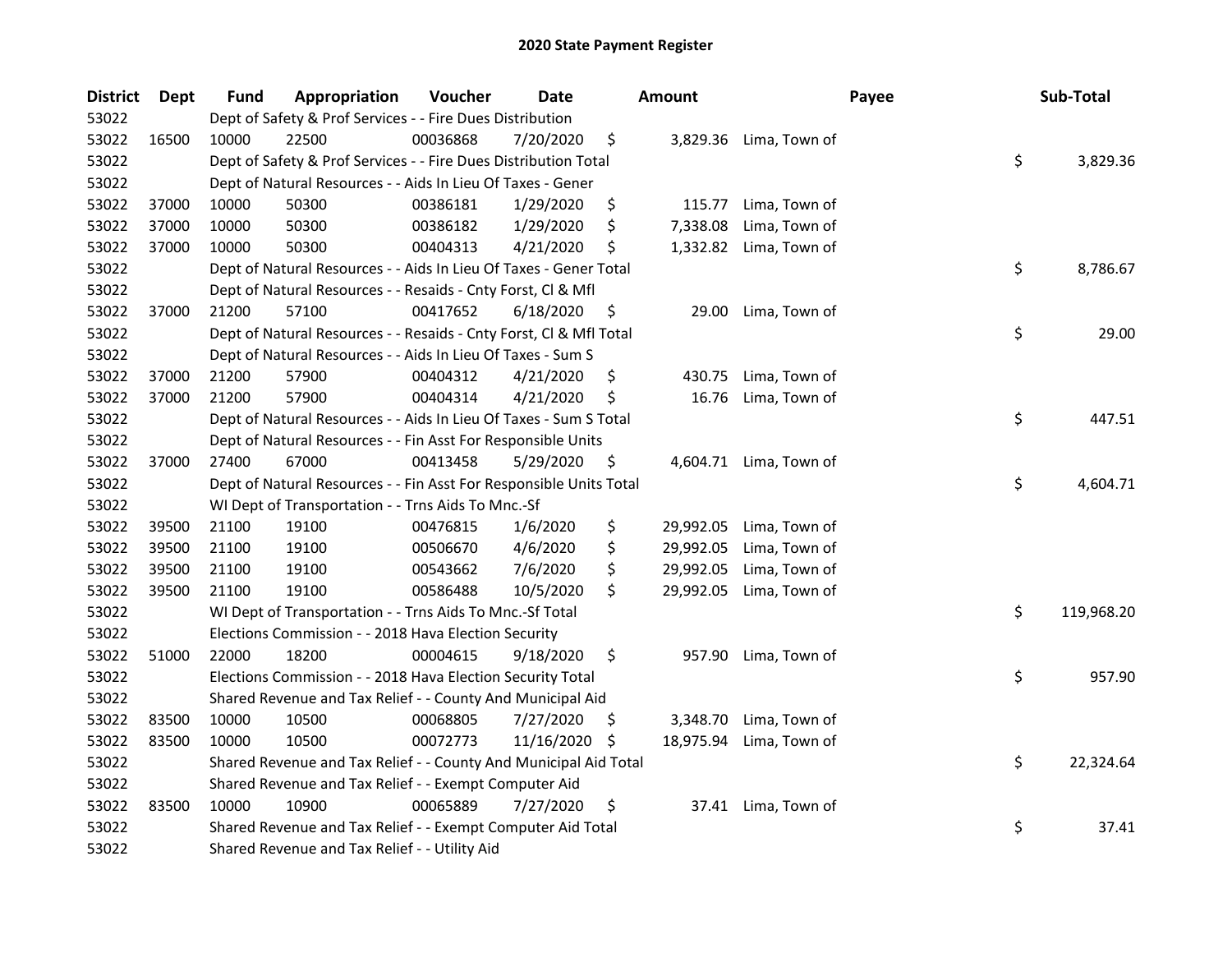| <b>District</b>    | <b>Dept</b> | <b>Fund</b> | Appropriation                                                   | <b>Voucher</b> | Date          |   | <b>Amount</b> |               | Payee | Sub-Total  |
|--------------------|-------------|-------------|-----------------------------------------------------------------|----------------|---------------|---|---------------|---------------|-------|------------|
| 53022              | 83500       | 10000       | 11000                                                           | 00072773       | 11/16/2020 \$ |   | 152.23        | Lima, Town of |       |            |
| 53022              |             |             | Shared Revenue and Tax Relief - - Utility Aid Total             |                |               |   |               |               |       | 152.23     |
| 53022              |             |             | Shared Revenue and Tax Relief - - Personal Property Aid         |                |               |   |               |               |       |            |
| 53022              | 83500       | 10000       | 11100                                                           | 00061295       | 5/4/2020      |   | 982.58        | Lima, Town of |       |            |
| 53022              |             |             | Shared Revenue and Tax Relief - - Personal Property Aid Total   |                |               |   |               |               |       | 982.58     |
| 53022              |             |             | Shared Revenue and Tax Relief - - Lottery & Gaming Credit       |                |               |   |               |               |       |            |
| 53022              | 83500       | 52100       | 36300                                                           | 00055491       | 3/23/2020     | S | 13.985.00     | Lima, Town of |       |            |
| 53022              |             |             | Shared Revenue and Tax Relief - - Lottery & Gaming Credit Total |                |               |   |               |               |       | 13.985.00  |
| <b>53022 Total</b> |             |             |                                                                 |                |               |   |               |               |       | 176,105.21 |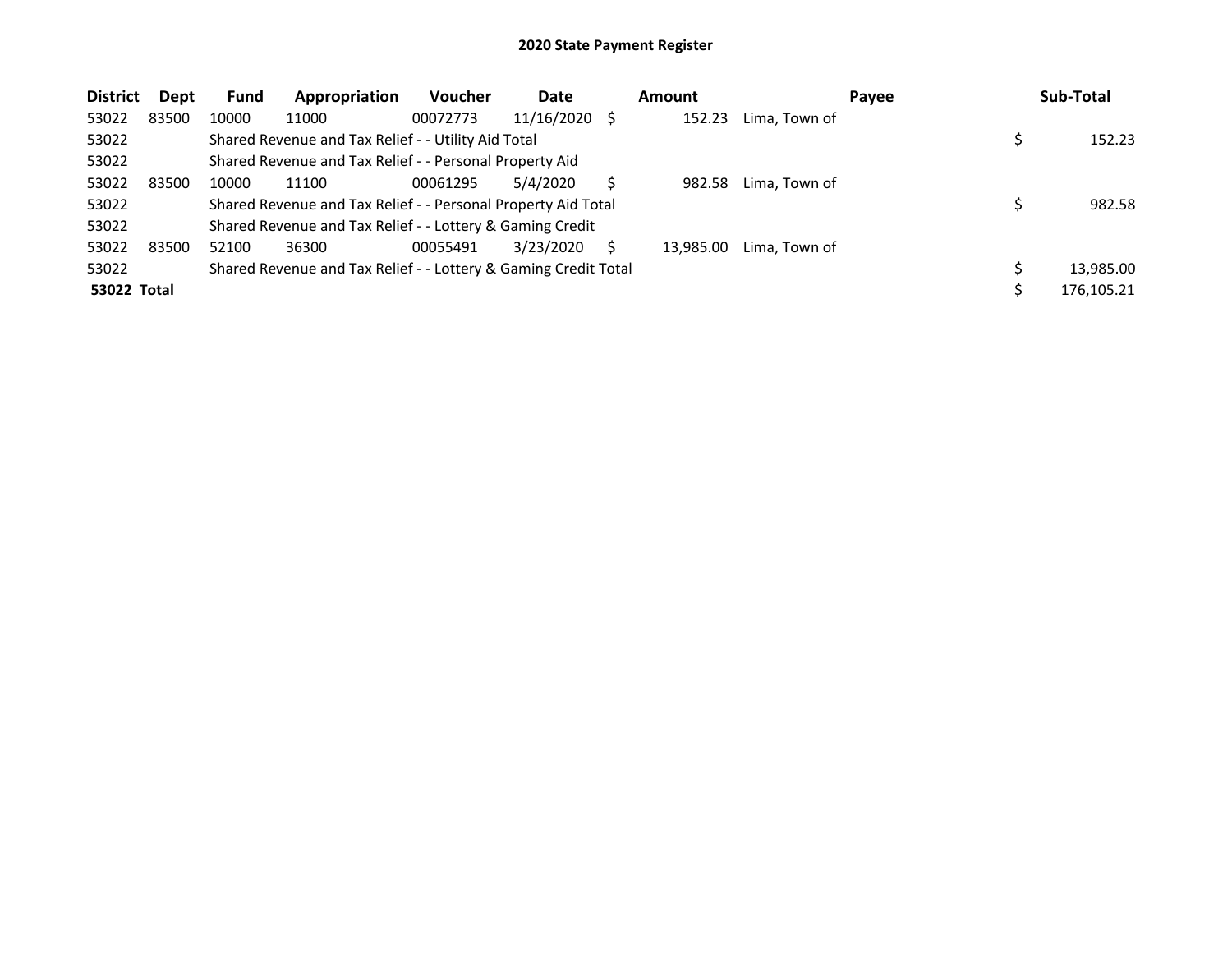| <b>District</b> | <b>Dept</b> | Fund  | Appropriation                                                        | Voucher  | Date       |     | <b>Amount</b> | Payee                      | Sub-Total        |
|-----------------|-------------|-------|----------------------------------------------------------------------|----------|------------|-----|---------------|----------------------------|------------------|
| 53024           |             |       | Dept of Safety & Prof Services - - Fire Dues Distribution            |          |            |     |               |                            |                  |
| 53024           | 16500       | 10000 | 22500                                                                | 00036869 | 7/20/2020  | \$  |               | 2,831.80 Town Of Magnolia  |                  |
| 53024           |             |       | Dept of Safety & Prof Services - - Fire Dues Distribution Total      |          |            |     |               |                            | \$<br>2,831.80   |
| 53024           |             |       | Dept of Natural Resources - - Aids In Lieu Of Taxes - Gener          |          |            |     |               |                            |                  |
| 53024           | 37000       | 10000 | 50300                                                                | 00386192 | 1/29/2020  | \$  |               | 4,397.97 Town Of Magnolia  |                  |
| 53024           | 37000       | 10000 | 50300                                                                | 00404415 | 4/21/2020  | \$  | 240.65        | Town Of Magnolia           |                  |
| 53024           |             |       | Dept of Natural Resources - - Aids In Lieu Of Taxes - Gener Total    |          |            |     |               |                            | \$<br>4,638.62   |
| 53024           |             |       | Dept of Natural Resources - - Resaids - Cnty Forst, Cl & Mfl         |          |            |     |               |                            |                  |
| 53024           | 37000       | 21200 | 57100                                                                | 00417653 | 6/18/2020  | \$, |               | 83.60 Town Of Magnolia     |                  |
| 53024           |             |       | Dept of Natural Resources - - Resaids - Cnty Forst, Cl & Mfl Total   |          |            |     |               |                            | \$<br>83.60      |
| 53024           |             |       | Dept of Natural Resources - - Aids In Lieu Of Taxes - Sum S          |          |            |     |               |                            |                  |
| 53024           | 37000       | 21200 | 57900                                                                | 00404414 | 4/21/2020  | \$  | 19.89         | Town Of Magnolia           |                  |
| 53024           |             |       | Dept of Natural Resources - - Aids In Lieu Of Taxes - Sum S Total    |          |            |     |               |                            | \$<br>19.89      |
| 53024           |             |       | Dept of Natural Resources - - Fin Asst For Responsible Units         |          |            |     |               |                            |                  |
| 53024           | 37000       | 27400 | 67000                                                                | 00412711 | 5/29/2020  | \$  |               | 992.72 Town Of Magnolia    |                  |
| 53024           |             |       | Dept of Natural Resources - - Fin Asst For Responsible Units Total   |          |            |     |               |                            | \$<br>992.72     |
| 53024           |             |       | WI Dept of Transportation - - Trns Aids To Mnc.-Sf                   |          |            |     |               |                            |                  |
| 53024           | 39500       | 21100 | 19100                                                                | 00476816 | 1/6/2020   | \$  | 26,675.69     | Town Of Magnolia           |                  |
| 53024           | 39500       | 21100 | 19100                                                                | 00506671 | 4/6/2020   | \$  | 26,675.69     | Town Of Magnolia           |                  |
| 53024           | 39500       | 21100 | 19100                                                                | 00543663 | 7/6/2020   | \$  | 26,675.69     | Town Of Magnolia           |                  |
| 53024           | 39500       | 21100 | 19100                                                                | 00586489 | 10/5/2020  | \$  |               | 26,675.70 Town Of Magnolia |                  |
| 53024           |             |       | WI Dept of Transportation - - Trns Aids To Mnc.-Sf Total             |          |            |     |               |                            | \$<br>106,702.77 |
| 53024           |             |       | WI Dept of Transportation - - Supplemental Transportation Aids       |          |            |     |               |                            |                  |
| 53024           | 39500       | 21100 | 19600                                                                | 00477559 | 1/6/2020   | \$  |               | 16,905.94 Town Of Magnolia |                  |
| 53024           |             |       | WI Dept of Transportation - - Supplemental Transportation Aids Total |          |            |     |               |                            | \$<br>16,905.94  |
| 53024           |             |       | WI Dept of Transportation - - Hwy Mgmt & Opers Sf                    |          |            |     |               |                            |                  |
| 53024           | 39500       | 21100 | 36500                                                                | 00480722 | 1/14/2020  | \$  | 500.00        | Town Of Magnolia           |                  |
| 53024           | 39500       | 21100 | 36500                                                                | 00484196 | 2/5/2020   | \$  | 500.00        | Town Of Magnolia           |                  |
| 53024           | 39500       | 21100 | 36500                                                                | 00581269 | 10/1/2020  | \$  | 500.00        | Town Of Magnolia           |                  |
| 53024           |             |       | WI Dept of Transportation - - Hwy Mgmt & Opers Sf Total              |          |            |     |               |                            | \$<br>1,500.00   |
| 53024           |             |       | Department of Administration - - Federal Aid                         |          |            |     |               |                            |                  |
| 53024           | 50500       | 10000 | 14200                                                                | 00135049 | 12/10/2020 | \$  |               | 11,182.98 Town Of Magnolia |                  |
| 53024           |             |       | Department of Administration - - Federal Aid Total                   |          |            |     |               |                            | \$<br>11,182.98  |
| 53024           |             |       | Elections Commission - - 2018 Hava Election Security                 |          |            |     |               |                            |                  |
| 53024           | 51000       | 22000 | 18200                                                                | 00004571 | 9/15/2020  | \$  |               | 708.20 Town Of Magnolia    |                  |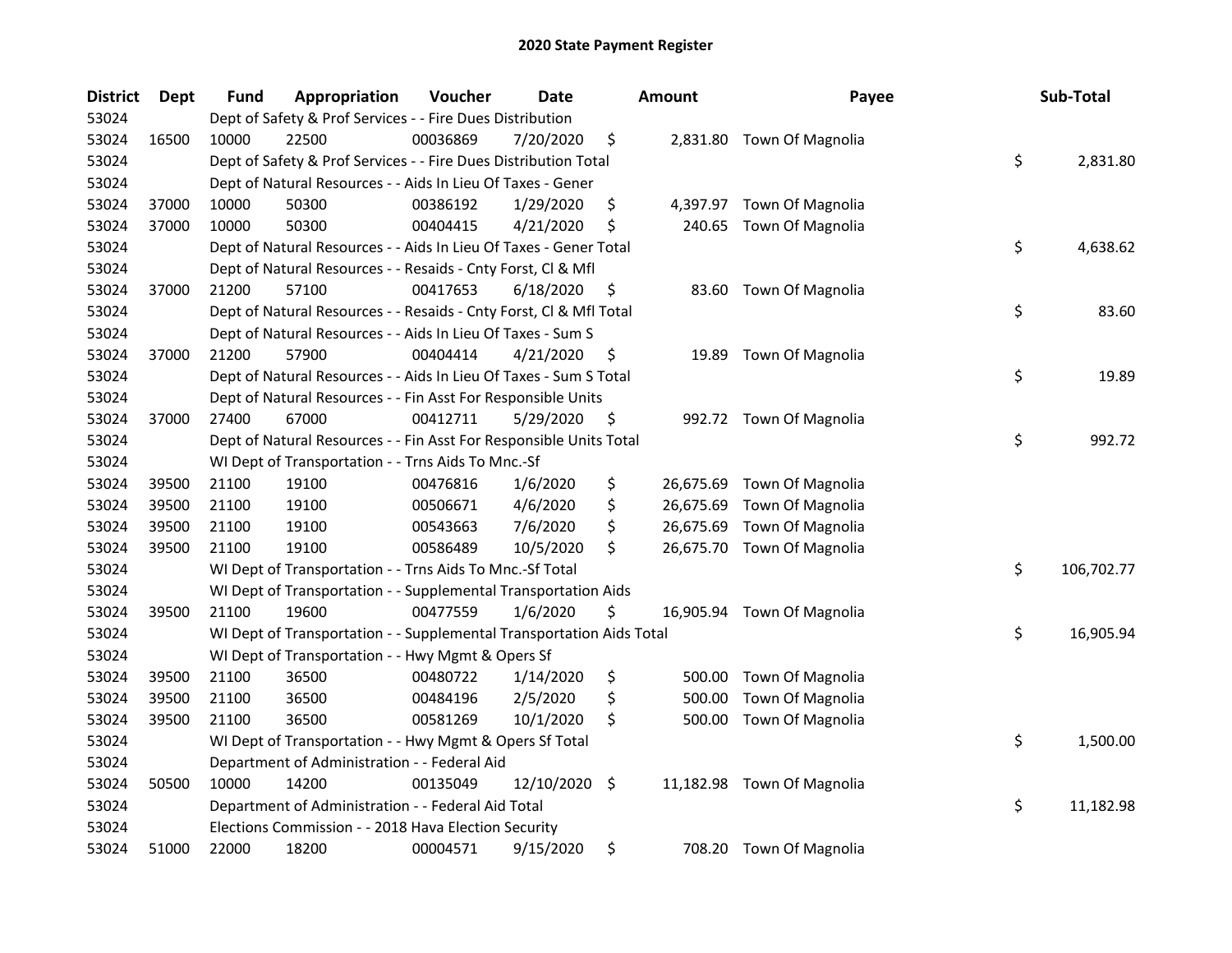| <b>District</b> | Dept  | <b>Fund</b> | Appropriation                                                    | <b>Voucher</b> | Date       |    | <b>Amount</b> | Payee            | Sub-Total        |
|-----------------|-------|-------------|------------------------------------------------------------------|----------------|------------|----|---------------|------------------|------------------|
| 53024           |       |             | Elections Commission - - 2018 Hava Election Security Total       |                |            |    |               |                  | \$<br>708.20     |
| 53024           |       |             | Shared Revenue and Tax Relief - - County And Municipal Aid       |                |            |    |               |                  |                  |
| 53024           | 83500 | 10000       | 10500                                                            | 00068806       | 7/27/2020  | S  | 1,422.53      | Town Of Magnolia |                  |
| 53024           | 83500 | 10000       | 10500                                                            | 00072774       | 11/16/2020 | -S | 8,060.97      | Town Of Magnolia |                  |
| 53024           |       |             | Shared Revenue and Tax Relief - - County And Municipal Aid Total |                |            |    |               |                  | \$<br>9,483.50   |
| 53024           |       |             | Shared Revenue and Tax Relief - - Exempt Computer Aid            |                |            |    |               |                  |                  |
| 53024           | 83500 | 10000       | 10900                                                            | 00065890       | 7/27/2020  | Ś. | 106.00        | Town Of Magnolia |                  |
| 53024           |       |             | Shared Revenue and Tax Relief - - Exempt Computer Aid Total      |                |            |    |               |                  | \$<br>106.00     |
| 53024           |       |             | Shared Revenue and Tax Relief - - Personal Property Aid          |                |            |    |               |                  |                  |
| 53024           | 83500 | 10000       | 11100                                                            | 00061296       | 5/4/2020   | Ŝ. | 766.61        | Town Of Magnolia |                  |
| 53024           |       |             | Shared Revenue and Tax Relief - - Personal Property Aid Total    |                |            |    |               |                  | \$<br>766.61     |
| 53024           |       |             | Shared Revenue and Tax Relief - - Lottery & Gaming Credit        |                |            |    |               |                  |                  |
| 53024           | 83500 | 52100       | 36300                                                            | 00055492       | 3/23/2020  | S. | 4,339.56      | Town Of Magnolia |                  |
| 53024           |       |             | Shared Revenue and Tax Relief - - Lottery & Gaming Credit Total  |                |            |    |               |                  | 4,339.56         |
| 53024 Total     |       |             |                                                                  |                |            |    |               |                  | \$<br>160,262.19 |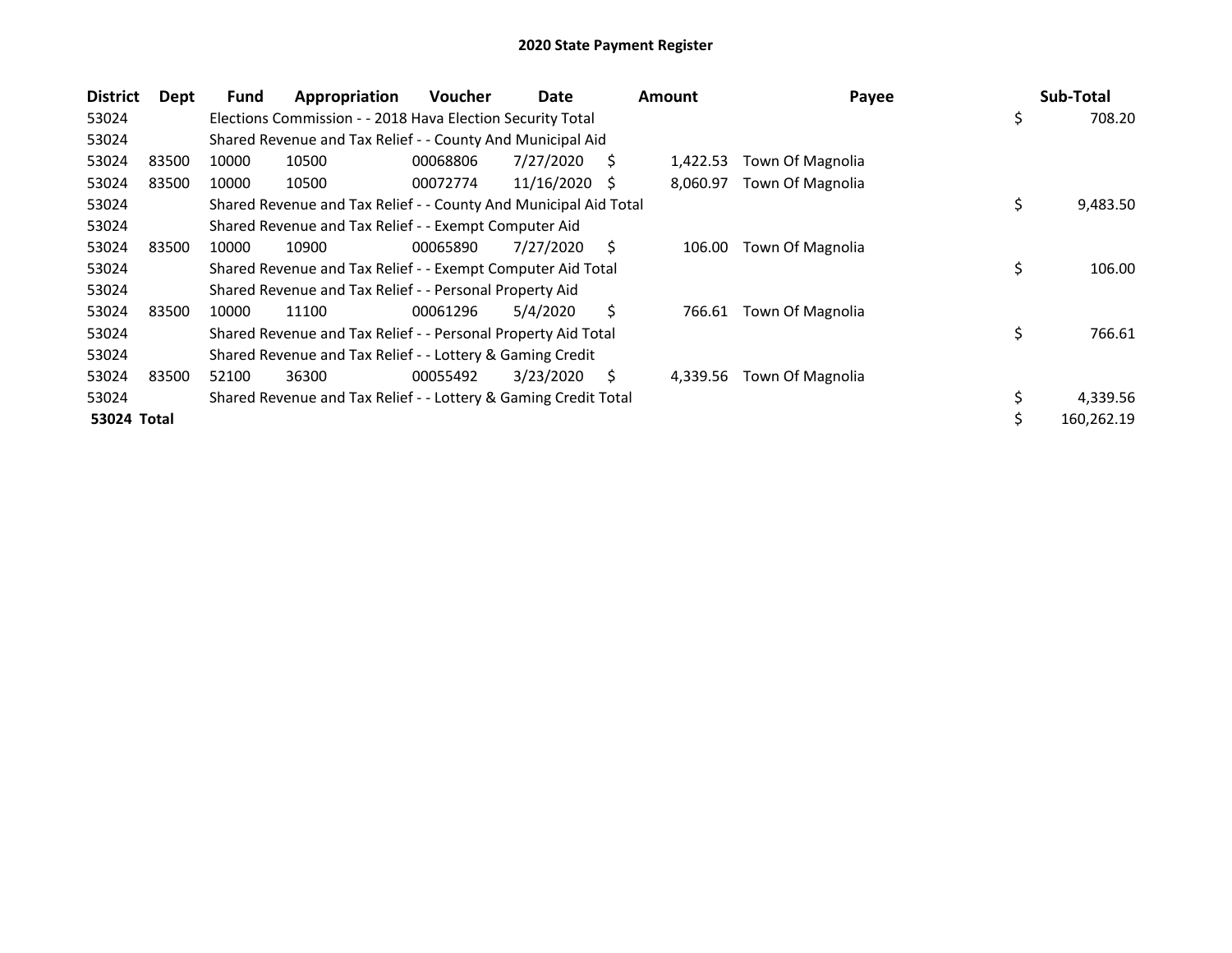| <b>District</b> | Dept  | Fund  | Appropriation                                                      | Voucher  | Date       |     | <b>Amount</b> | Payee                    | Sub-Total        |
|-----------------|-------|-------|--------------------------------------------------------------------|----------|------------|-----|---------------|--------------------------|------------------|
| 53026           |       |       | Dept of Safety & Prof Services - - Fire Dues Distribution          |          |            |     |               |                          |                  |
| 53026           | 16500 | 10000 | 22500                                                              | 00036870 | 7/20/2020  | \$  |               | 14,926.56 Town Of Milton |                  |
| 53026           |       |       | Dept of Safety & Prof Services - - Fire Dues Distribution Total    |          |            |     |               |                          | \$<br>14,926.56  |
| 53026           |       |       | Dept of Natural Resources - - Aids In Lieu Of Taxes - Gener        |          |            |     |               |                          |                  |
| 53026           | 37000 | 10000 | 50300                                                              | 00405360 | 4/21/2020  | \$  | 96.88         | Town Of Milton           |                  |
| 53026           | 37000 | 10000 | 50300                                                              | 00405362 | 4/21/2020  | \$  |               | 338.41 Town Of Milton    |                  |
| 53026           |       |       | Dept of Natural Resources - - Aids In Lieu Of Taxes - Gener Total  |          |            |     |               |                          | \$<br>435.29     |
| 53026           |       |       | Dept of Natural Resources - - Resaids - Cnty Forst, Cl & Mfl       |          |            |     |               |                          |                  |
| 53026           | 37000 | 21200 | 57100                                                              | 00417654 | 6/18/2020  | \$  |               | 84.83 Town Of Milton     |                  |
| 53026           |       |       | Dept of Natural Resources - - Resaids - Cnty Forst, Cl & Mfl Total |          |            |     |               |                          | \$<br>84.83      |
| 53026           |       |       | Dept of Natural Resources - - Aids In Lieu Of Taxes - Sum S        |          |            |     |               |                          |                  |
| 53026           | 37000 | 21200 | 57900                                                              | 00405361 | 4/21/2020  | \$  |               | 321.26 Town Of Milton    |                  |
| 53026           |       |       | Dept of Natural Resources - - Aids In Lieu Of Taxes - Sum S Total  |          |            |     |               |                          | \$<br>321.26     |
| 53026           |       |       | Dept of Natural Resources - - Fin Asst For Responsible Units       |          |            |     |               |                          |                  |
| 53026           | 37000 | 27400 | 67000                                                              | 00412492 | 5/29/2020  | \$, | 9,611.89      | Town Of Milton           |                  |
| 53026           |       |       | Dept of Natural Resources - - Fin Asst For Responsible Units Total |          |            |     |               |                          | \$<br>9,611.89   |
| 53026           |       |       | WI Dept of Transportation - - Hwy Sfty Loc Aid Ffd                 |          |            |     |               |                          |                  |
| 53026           | 39500 | 21100 | 18500                                                              | 00541845 | 6/25/2020  | \$  | 4,000.00      | Town Of Milton           |                  |
| 53026           | 39500 | 21100 | 18500                                                              | 00547968 | 7/7/2020   | \$  | 3,295.01      | Town Of Milton           |                  |
| 53026           | 39500 | 21100 | 18500                                                              | 00555729 | 7/27/2020  | \$  | 704.00        | Town Of Milton           |                  |
| 53026           | 39500 | 21100 | 18500                                                              | 00625533 | 12/10/2020 | S   | 0.99          | Town Of Milton           |                  |
| 53026           |       |       | WI Dept of Transportation - - Hwy Sfty Loc Aid Ffd Total           |          |            |     |               |                          | \$<br>8,000.00   |
| 53026           |       |       | WI Dept of Transportation - - Trns Aids To Mnc.-Sf                 |          |            |     |               |                          |                  |
| 53026           | 39500 | 21100 | 19100                                                              | 00476817 | 1/6/2020   | \$  |               | 33,539.85 Town Of Milton |                  |
| 53026           | 39500 | 21100 | 19100                                                              | 00506672 | 4/6/2020   | \$  |               | 33,539.85 Town Of Milton |                  |
| 53026           | 39500 | 21100 | 19100                                                              | 00543664 | 7/6/2020   | \$  |               | 33,539.85 Town Of Milton |                  |
| 53026           | 39500 | 21100 | 19100                                                              | 00586490 | 10/5/2020  | \$  |               | 33,539.85 Town Of Milton |                  |
| 53026           |       |       | WI Dept of Transportation - - Trns Aids To Mnc.-Sf Total           |          |            |     |               |                          | \$<br>134,159.40 |
| 53026           |       |       | Department of Justice - - Law Enforcement Train, Local             |          |            |     |               |                          |                  |
| 53026           | 45500 | 10000 | 23100                                                              | 00091555 | 12/7/2020  | \$  |               | 160.00 Town Of Milton    |                  |
| 53026           |       |       | Department of Justice - - Law Enforcement Train, Local Total       |          |            |     |               |                          | \$<br>160.00     |
| 53026           |       |       | Department of Administration - - Federal Aid                       |          |            |     |               |                          |                  |
| 53026           | 50500 | 10000 | 14200                                                              | 00126731 | 8/12/2020  | \$  |               | 9,396.27 Town Of Milton  |                  |
| 53026           | 50500 | 10000 | 14200                                                              | 00130148 | 10/2/2020  | \$  | 4,907.86      | Town Of Milton           |                  |
| 53026           | 50500 | 10000 | 14200                                                              | 00135050 | 12/10/2020 | \$  |               | 34,367.36 Town Of Milton |                  |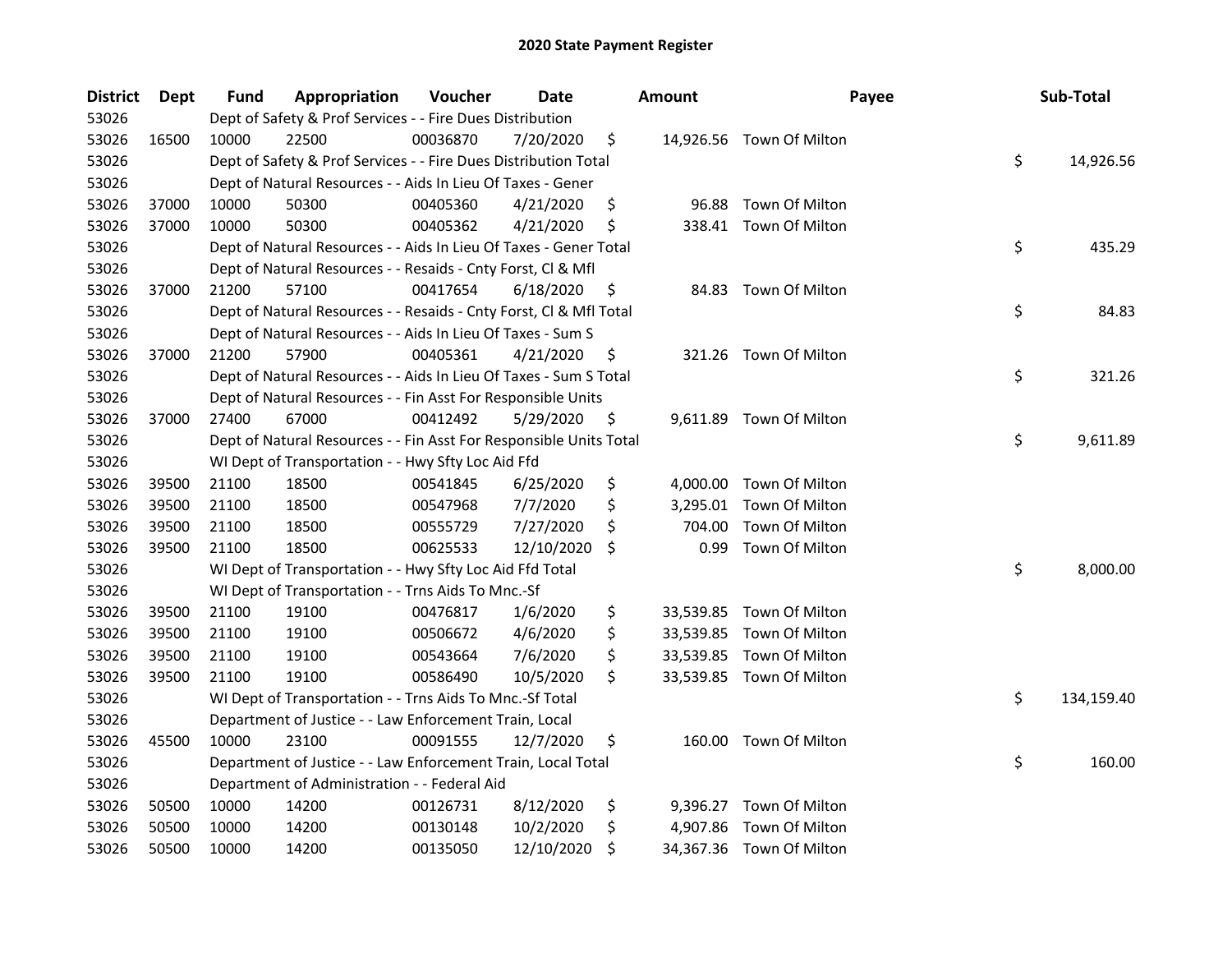| <b>District</b> | Dept  | Fund  | Appropriation                                                                 | <b>Voucher</b> | Date       |      | <b>Amount</b> | Payee                    | Sub-Total        |
|-----------------|-------|-------|-------------------------------------------------------------------------------|----------------|------------|------|---------------|--------------------------|------------------|
| 53026           |       |       | Department of Administration - - Federal Aid Total                            |                |            |      |               |                          | \$<br>48,671.49  |
| 53026           |       |       | Elections Commission - - 2018 Hava Election Security                          |                |            |      |               |                          |                  |
| 53026           | 51000 | 22000 | 18200                                                                         | 00003415       | 6/26/2020  | \$   | 2,394.50      | Town Of Milton           |                  |
| 53026           |       |       | Elections Commission - - 2018 Hava Election Security Total                    |                |            |      |               |                          | \$<br>2,394.50   |
| 53026           |       |       | Shared Revenue and Tax Relief - - County And Municipal Aid                    |                |            |      |               |                          |                  |
| 53026           | 83500 | 10000 | 10500                                                                         | 00068807       | 7/27/2020  | S    | 5,317.26      | Town Of Milton           |                  |
| 53026           | 83500 | 10000 | 10500                                                                         | 00072775       | 11/16/2020 | -S   |               | 30,131.12 Town Of Milton |                  |
| 53026           |       |       | Shared Revenue and Tax Relief - - County And Municipal Aid Total              |                |            |      |               |                          | \$<br>35,448.38  |
| 53026           |       |       | Shared Revenue and Tax Relief - - Exempt Computer Aid                         |                |            |      |               |                          |                  |
| 53026           | 83500 | 10000 | 10900                                                                         | 00065891       | 7/27/2020  | \$.  | 70.67         | Town Of Milton           |                  |
| 53026           |       |       | Shared Revenue and Tax Relief - - Exempt Computer Aid Total                   |                |            |      |               |                          | \$<br>70.67      |
| 53026           |       |       | Shared Revenue and Tax Relief - - Utility Aid                                 |                |            |      |               |                          |                  |
| 53026           | 83500 | 10000 | 11000                                                                         | 00068807       | 7/27/2020  | \$   | 479.26        | Town Of Milton           |                  |
| 53026           | 83500 | 10000 | 11000                                                                         | 00072775       | 11/16/2020 | \$   | 2,715.36      | Town Of Milton           |                  |
| 53026           |       |       | Shared Revenue and Tax Relief - - Utility Aid Total                           |                |            |      |               |                          | \$<br>3,194.62   |
| 53026           |       |       | Shared Revenue and Tax Relief - - Personal Property Aid                       |                |            |      |               |                          |                  |
| 53026           | 83500 | 10000 | 11100                                                                         | 00061297       | 5/4/2020   | \$   | 681.93        | Town Of Milton           |                  |
| 53026           |       |       | Shared Revenue and Tax Relief - - Personal Property Aid Total                 |                |            |      |               |                          | \$<br>681.93     |
| 53026           |       |       | Shared Revenue and Tax Relief - - State Aid; Video Service Provider Fee       |                |            |      |               |                          |                  |
| 53026           | 83500 | 10000 | 11200                                                                         | 00064389       | 7/27/2020  | - \$ | 3,217.10      | Town Of Milton           |                  |
| 53026           |       |       | Shared Revenue and Tax Relief - - State Aid; Video Service Provider Fee Total |                |            |      |               |                          | \$<br>3,217.10   |
| 53026           |       |       | Shared Revenue and Tax Relief - - Payments For Municipal Svcs                 |                |            |      |               |                          |                  |
| 53026           | 83500 | 10000 | 50100                                                                         | 00054965       | 2/3/2020   | \$   |               | 457.32 Town Of Milton    |                  |
| 53026           |       |       | Shared Revenue and Tax Relief - - Payments For Municipal Svcs Total           |                |            |      |               |                          | \$<br>457.32     |
| 53026 Total     |       |       |                                                                               |                |            |      |               |                          | \$<br>261,835.24 |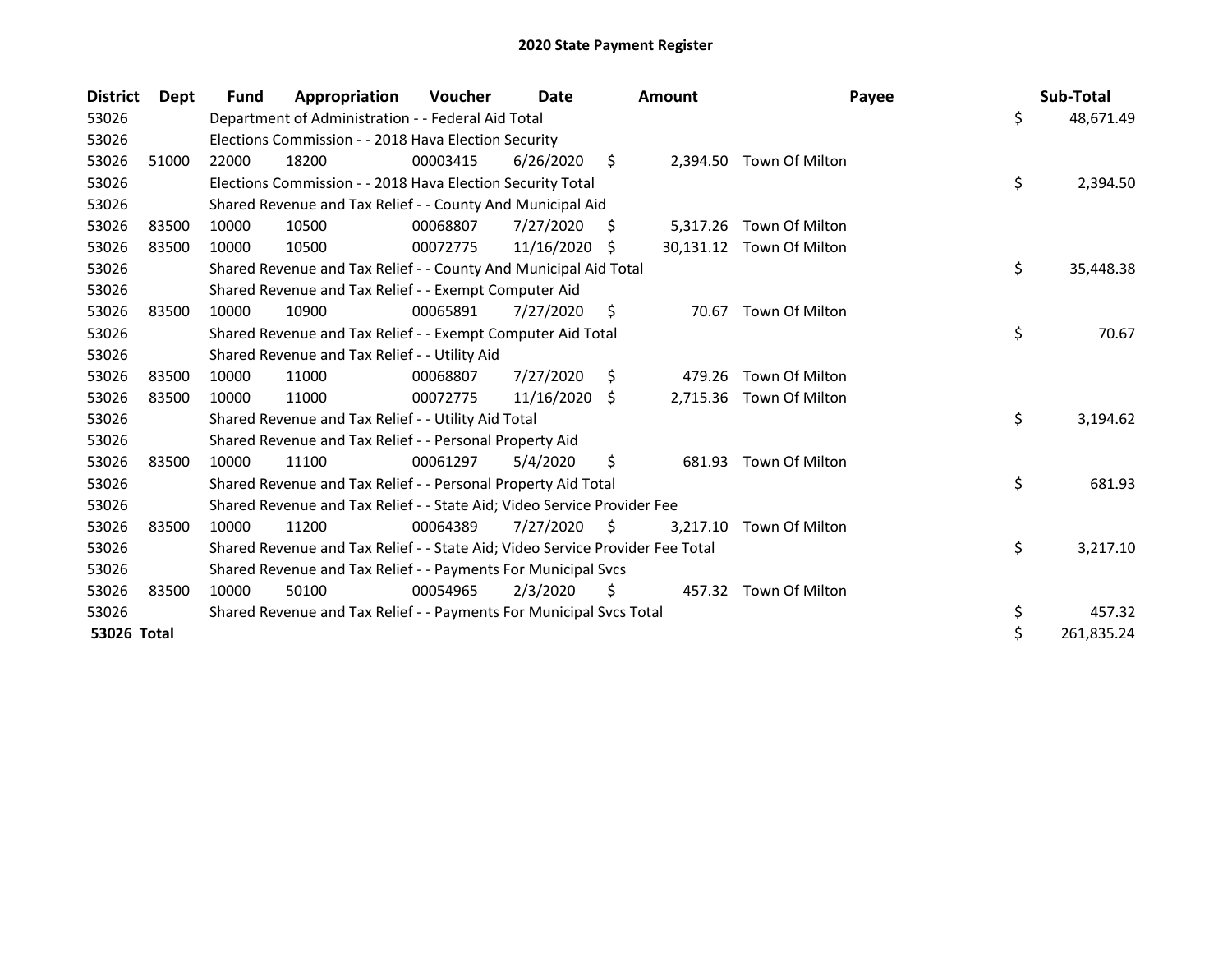| <b>District</b> | Dept  | Fund  | Appropriation                                                        | Voucher  | <b>Date</b>   |     | <b>Amount</b> | Payee                    | Sub-Total        |
|-----------------|-------|-------|----------------------------------------------------------------------|----------|---------------|-----|---------------|--------------------------|------------------|
| 53028           |       |       | Dept of Safety & Prof Services - - Fire Dues Distribution            |          |               |     |               |                          |                  |
| 53028           | 16500 | 10000 | 22500                                                                | 00036871 | 7/20/2020     | \$  |               | 5,381.53 Town Of Newark  |                  |
| 53028           |       |       | Dept of Safety & Prof Services - - Fire Dues Distribution Total      |          |               |     |               |                          | \$<br>5,381.53   |
| 53028           |       |       | Dept of Natural Resources - - Aids In Lieu Of Taxes - Gener          |          |               |     |               |                          |                  |
| 53028           | 37000 | 10000 | 50300                                                                | 00404010 | 4/21/2020     | \$  |               | 140.72 Town Of Newark    |                  |
| 53028           |       |       | Dept of Natural Resources - - Aids In Lieu Of Taxes - Gener Total    |          |               |     |               |                          | \$<br>140.72     |
| 53028           |       |       | Dept of Natural Resources - - Resaids - Cnty Forst, Cl & Mfl         |          |               |     |               |                          |                  |
| 53028           | 37000 | 21200 | 57100                                                                | 00417655 | 6/18/2020     | \$  |               | 67.40 Town Of Newark     |                  |
| 53028           |       |       | Dept of Natural Resources - - Resaids - Cnty Forst, Cl & Mfl Total   |          |               |     |               |                          | \$<br>67.40      |
| 53028           |       |       | Dept of Natural Resources - - Aids In Lieu Of Taxes - Sum S          |          |               |     |               |                          |                  |
| 53028           | 37000 | 21200 | 57900                                                                | 00404011 | 4/21/2020     | \$  |               | 33.77 Town Of Newark     |                  |
| 53028           |       |       | Dept of Natural Resources - - Aids In Lieu Of Taxes - Sum S Total    |          |               |     |               |                          | \$<br>33.77      |
| 53028           |       |       | Dept of Natural Resources - - Fin Asst For Responsible Units         |          |               |     |               |                          |                  |
| 53028           | 37000 | 27400 | 67000                                                                | 00413151 | 5/29/2020     | \$. |               | 5,531.67 Town Of Newark  |                  |
| 53028           |       |       | Dept of Natural Resources - - Fin Asst For Responsible Units Total   |          |               |     |               |                          | \$<br>5,531.67   |
| 53028           |       |       | WI Dept of Transportation - - Trns Aids To Mnc.-Sf                   |          |               |     |               |                          |                  |
| 53028           | 39500 | 21100 | 19100                                                                | 00476818 | 1/6/2020      | \$  |               | 33,474.15 Town Of Newark |                  |
| 53028           | 39500 | 21100 | 19100                                                                | 00506673 | 4/6/2020      | \$  |               | 33,474.15 Town Of Newark |                  |
| 53028           | 39500 | 21100 | 19100                                                                | 00543665 | 7/6/2020      | \$  |               | 33,474.15 Town Of Newark |                  |
| 53028           | 39500 | 21100 | 19100                                                                | 00586491 | 10/5/2020     | \$  |               | 33,474.15 Town Of Newark |                  |
| 53028           |       |       | WI Dept of Transportation - - Trns Aids To Mnc.-Sf Total             |          |               |     |               |                          | \$<br>133,896.60 |
| 53028           |       |       | Department of Administration - - Federal Aid                         |          |               |     |               |                          |                  |
| 53028           | 50500 | 10000 | 14200                                                                | 00135051 | 12/10/2020 \$ |     |               | 22,827.75 Town Of Newark |                  |
| 53028           |       |       | Department of Administration - - Federal Aid Total                   |          |               |     |               |                          | \$<br>22,827.75  |
| 53028           |       |       | Department of Administration - - Hv Trans Ln Annual Impact Fee       |          |               |     |               |                          |                  |
| 53028           | 50500 | 10000 | 17400                                                                | 00121363 | 5/1/2020      | \$  |               | 755.00 Town Of Newark    |                  |
| 53028           |       |       | Department of Administration - - Hv Trans Ln Annual Impact Fee Total |          |               |     |               |                          | \$<br>755.00     |
| 53028           |       |       | Elections Commission - - 2018 Hava Election Security                 |          |               |     |               |                          |                  |
| 53028           | 51000 | 22000 | 18200                                                                | 00004447 | 9/9/2020      | \$  |               | 1,100.00 Town Of Newark  |                  |
| 53028           | 51000 | 22000 | 18200                                                                | 00004565 | 9/15/2020     | \$  |               | 1,302.20 Town Of Newark  |                  |
| 53028           |       |       | Elections Commission - - 2018 Hava Election Security Total           |          |               |     |               |                          | \$<br>2,402.20   |
| 53028           |       |       | Shared Revenue and Tax Relief - - County And Municipal Aid           |          |               |     |               |                          |                  |
| 53028           | 83500 | 10000 | 10500                                                                | 00068808 | 7/27/2020     | \$. |               | 3,578.24 Town Of Newark  |                  |
| 53028           | 83500 | 10000 | 10500                                                                | 00072776 | 11/16/2020    | \$. |               | 20,276.68 Town Of Newark |                  |
| 53028           |       |       | Shared Revenue and Tax Relief - - County And Municipal Aid Total     |          |               |     |               |                          | \$<br>23,854.92  |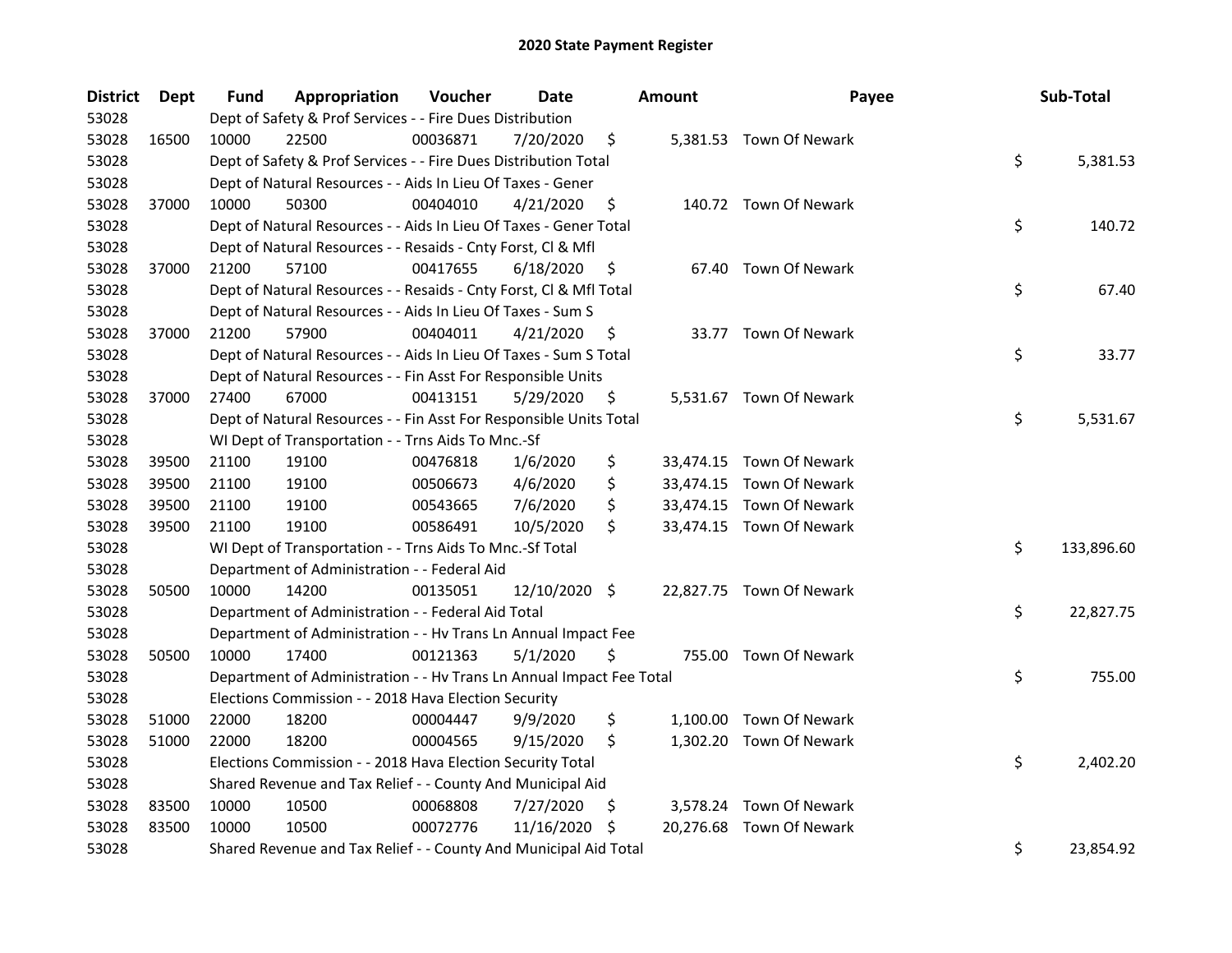| <b>District</b>    | Dept  | <b>Fund</b> | Appropriation                                                 | <b>Voucher</b> | Date       |     | <b>Amount</b> | Payee          | Sub-Total    |
|--------------------|-------|-------------|---------------------------------------------------------------|----------------|------------|-----|---------------|----------------|--------------|
| 53028              |       |             | Shared Revenue and Tax Relief - - Exempt Computer Aid         |                |            |     |               |                |              |
| 53028              | 83500 | 10000       | 10900                                                         | 00065892       | 7/27/2020  | S   | 46.76         | Town Of Newark |              |
| 53028              |       |             | Shared Revenue and Tax Relief - - Exempt Computer Aid Total   |                |            |     |               |                | 46.76        |
| 53028              |       |             | Shared Revenue and Tax Relief - - Utility Aid                 |                |            |     |               |                |              |
| 53028              | 83500 | 10000       | 11000                                                         | 00068808       | 7/27/2020  | S   | 20.61         | Town Of Newark |              |
| 53028              | 83500 | 10000       | 11000                                                         | 00072776       | 11/16/2020 | - S | 317.43        | Town Of Newark |              |
| 53028              |       |             | Shared Revenue and Tax Relief - - Utility Aid Total           |                |            |     |               |                | 338.04       |
| 53028              |       |             | Shared Revenue and Tax Relief - - Personal Property Aid       |                |            |     |               |                |              |
| 53028              | 83500 | 10000       | 11100                                                         | 00061298       | 5/4/2020   | Ś   | 236.48        | Town Of Newark |              |
| 53028              |       |             | Shared Revenue and Tax Relief - - Personal Property Aid Total |                |            |     |               |                | \$<br>236.48 |
| <b>53028 Total</b> |       |             |                                                               |                |            |     |               |                | 195.512.84   |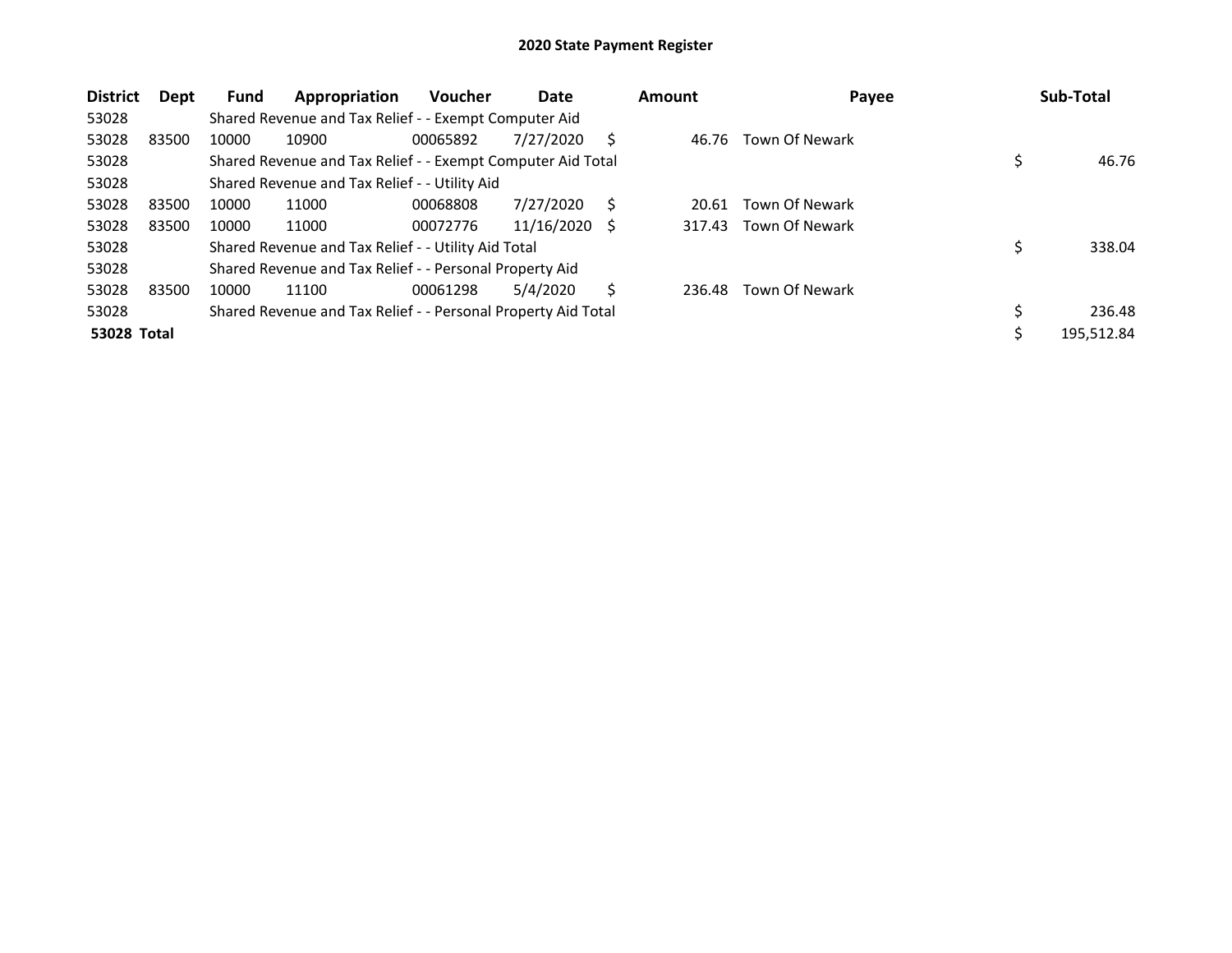| <b>District</b> | <b>Dept</b> | Fund  | Appropriation                                                      | Voucher  | <b>Date</b> | <b>Amount</b>   | Payee                      | Sub-Total        |
|-----------------|-------------|-------|--------------------------------------------------------------------|----------|-------------|-----------------|----------------------------|------------------|
| 53030           |             |       | Dept of Safety & Prof Services - - Fire Dues Distribution          |          |             |                 |                            |                  |
| 53030           | 16500       | 10000 | 22500                                                              | 00036872 | 7/20/2020   | \$              | 4,112.56 Town Of Plymouth  |                  |
| 53030           |             |       | Dept of Safety & Prof Services - - Fire Dues Distribution Total    |          |             |                 |                            | \$<br>4,112.56   |
| 53030           |             |       | Dept of Natural Resources - - Aids In Lieu Of Taxes - Gener        |          |             |                 |                            |                  |
| 53030           | 37000       | 10000 | 50300                                                              | 00386138 | 1/29/2020   | \$<br>1,475.02  | Town Of Plymouth           |                  |
| 53030           | 37000       | 10000 | 50300                                                              | 00403669 | 4/21/2020   | \$<br>15.73     | Town Of Plymouth           |                  |
| 53030           | 37000       | 10000 | 50300                                                              | 00403670 | 4/21/2020   | \$<br>136.29    | Town Of Plymouth           |                  |
| 53030           |             |       | Dept of Natural Resources - - Aids In Lieu Of Taxes - Gener Total  |          |             |                 |                            | \$<br>1,627.04   |
| 53030           |             |       | Dept of Natural Resources - - Resaids - Cnty Forst, Cl & Mfl       |          |             |                 |                            |                  |
| 53030           | 37000       | 21200 | 57100                                                              | 00417656 | 6/18/2020   | \$<br>78.60     | Town Of Plymouth           |                  |
| 53030           |             |       | Dept of Natural Resources - - Resaids - Cnty Forst, Cl & Mfl Total |          |             |                 |                            | \$<br>78.60      |
| 53030           |             |       | Dept of Natural Resources - - Fin Asst For Responsible Units       |          |             |                 |                            |                  |
| 53030           | 37000       | 27400 | 67000                                                              | 00412581 | 5/29/2020   | \$              | 3,821.15 Town Of Plymouth  |                  |
| 53030           |             |       | Dept of Natural Resources - - Fin Asst For Responsible Units Total |          |             |                 |                            | \$<br>3,821.15   |
| 53030           |             |       | WI Dept of Transportation - - Trns Aids To Mnc.-Sf                 |          |             |                 |                            |                  |
| 53030           | 39500       | 21100 | 19100                                                              | 00476819 | 1/6/2020    | \$<br>32,436.09 | Town Of Plymouth           |                  |
| 53030           | 39500       | 21100 | 19100                                                              | 00506674 | 4/6/2020    | \$<br>32,436.09 | Town Of Plymouth           |                  |
| 53030           | 39500       | 21100 | 19100                                                              | 00543666 | 7/6/2020    | \$<br>32,436.09 | Town Of Plymouth           |                  |
| 53030           | 39500       | 21100 | 19100                                                              | 00586492 | 10/5/2020   | \$<br>32,436.09 | Town Of Plymouth           |                  |
| 53030           |             |       | WI Dept of Transportation - - Trns Aids To Mnc.-Sf Total           |          |             |                 |                            | \$<br>129,744.36 |
| 53030           |             |       | Department of Administration - - Federal Aid                       |          |             |                 |                            |                  |
| 53030           | 50500       | 10000 | 14200                                                              | 00130149 | 10/2/2020   | \$<br>12,004.90 | Town Of Plymouth           |                  |
| 53030           | 50500       | 10000 | 14200                                                              | 00135052 | 12/10/2020  | \$<br>6,984.10  | Town Of Plymouth           |                  |
| 53030           | 50500       | 10000 | 14200                                                              | 00136497 | 12/17/2020  | \$<br>253.96    | Town Of Plymouth           |                  |
| 53030           |             |       | Department of Administration - - Federal Aid Total                 |          |             |                 |                            | \$<br>19,242.96  |
| 53030           |             |       | Elections Commission - - 2018 Hava Election Security               |          |             |                 |                            |                  |
| 53030           | 51000       | 22000 | 18200                                                              | 00003331 | 6/24/2020   | \$              | 1,060.20 Town Of Plymouth  |                  |
| 53030           |             |       | Elections Commission - - 2018 Hava Election Security Total         |          |             |                 |                            | \$<br>1,060.20   |
| 53030           |             |       | Shared Revenue and Tax Relief - - County And Municipal Aid         |          |             |                 |                            |                  |
| 53030           | 83500       | 10000 | 10500                                                              | 00068809 | 7/27/2020   | \$<br>3,238.08  | Town Of Plymouth           |                  |
| 53030           | 83500       | 10000 | 10500                                                              | 00072777 | 11/16/2020  | \$              | 18,349.11 Town Of Plymouth |                  |
| 53030           |             |       | Shared Revenue and Tax Relief - - County And Municipal Aid Total   |          |             |                 |                            | \$<br>21,587.19  |
| 53030           |             |       | Shared Revenue and Tax Relief - - Exempt Computer Aid              |          |             |                 |                            |                  |
| 53030           | 83500       | 10000 | 10900                                                              | 00065893 | 7/27/2020   | \$<br>6.24      | Town Of Plymouth           |                  |
| 53030           |             |       | Shared Revenue and Tax Relief - - Exempt Computer Aid Total        |          |             |                 |                            | \$<br>6.24       |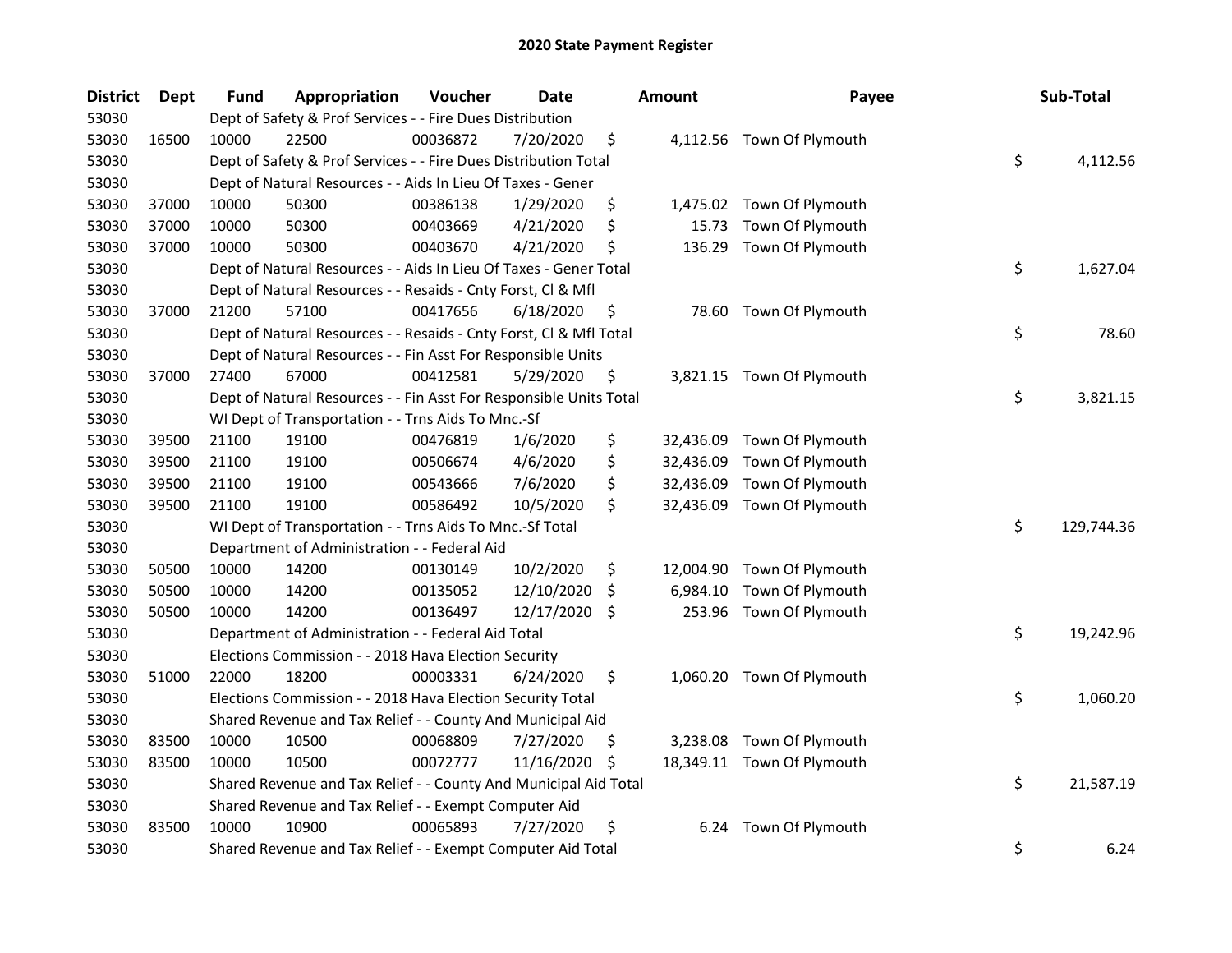| <b>District</b> | Dept  | <b>Fund</b> | Appropriation                                                 | <b>Voucher</b> | Date       | <b>Amount</b> | Payee            | Sub-Total  |
|-----------------|-------|-------------|---------------------------------------------------------------|----------------|------------|---------------|------------------|------------|
| 53030           |       |             | Shared Revenue and Tax Relief - - Utility Aid                 |                |            |               |                  |            |
| 53030           | 83500 | 10000       | 11000                                                         | 00068809       | 7/27/2020  | 9.95          | Town Of Plymouth |            |
| 53030           | 83500 | 10000       | 11000                                                         | 00072777       | 11/16/2020 | 58.28         | Town Of Plymouth |            |
| 53030           |       |             | Shared Revenue and Tax Relief - - Utility Aid Total           |                |            |               |                  | 68.23      |
| 53030           |       |             | Shared Revenue and Tax Relief - - Personal Property Aid       |                |            |               |                  |            |
| 53030           | 83500 | 10000       | 11100                                                         | 00061299       | 5/4/2020   | 654.41        | Town Of Plymouth |            |
| 53030           |       |             | Shared Revenue and Tax Relief - - Personal Property Aid Total |                |            |               |                  | 654.41     |
| 53030 Total     |       |             |                                                               |                |            |               |                  | 182,002.94 |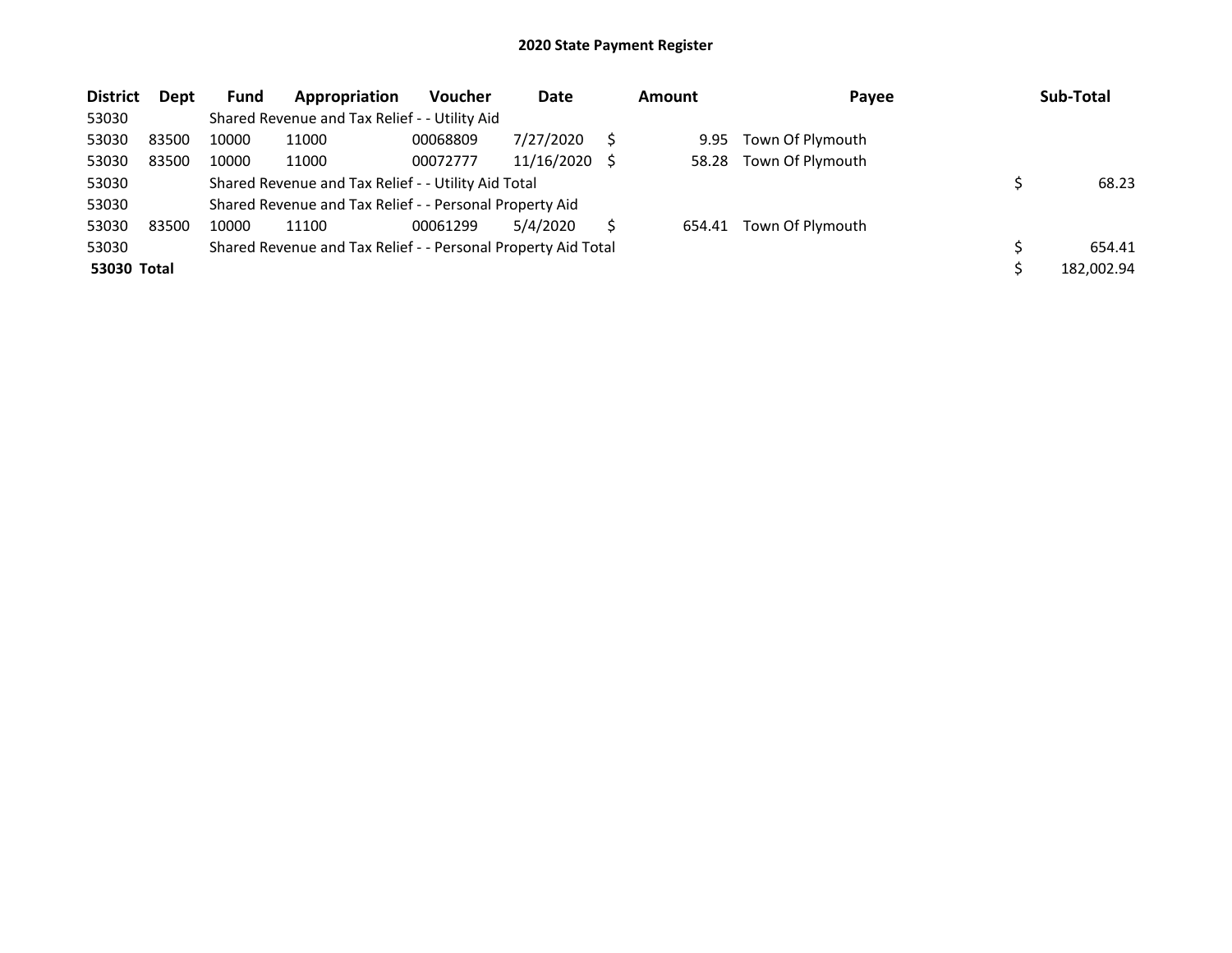| <b>District</b> | Dept  | Fund  | Appropriation                                                      | Voucher  | Date          |     | <b>Amount</b> | Payee                    | Sub-Total        |
|-----------------|-------|-------|--------------------------------------------------------------------|----------|---------------|-----|---------------|--------------------------|------------------|
| 53032           |       |       | Dept of Safety & Prof Services - - Fire Dues Distribution          |          |               |     |               |                          |                  |
| 53032           | 16500 | 10000 | 22500                                                              | 00036873 | 7/20/2020     | \$  |               | 4,615.58 Town Of Porter  |                  |
| 53032           |       |       | Dept of Safety & Prof Services - - Fire Dues Distribution Total    |          |               |     |               |                          | \$<br>4,615.58   |
| 53032           |       |       | Dept of Natural Resources - - Resaids - Cnty Forst, Cl & Mfl       |          |               |     |               |                          |                  |
| 53032           | 37000 | 21200 | 57100                                                              | 00417657 | 6/18/2020     | \$  |               | 53.00 Town Of Porter     |                  |
| 53032           |       |       | Dept of Natural Resources - - Resaids - Cnty Forst, Cl & Mfl Total |          |               |     |               |                          | \$<br>53.00      |
| 53032           |       |       | Dept of Natural Resources - - Fin Asst For Responsible Units       |          |               |     |               |                          |                  |
| 53032           | 37000 | 27400 | 67000                                                              | 00413401 | 5/29/2020     | \$  |               | 4,394.47 Town Of Porter  |                  |
| 53032           |       |       | Dept of Natural Resources - - Fin Asst For Responsible Units Total |          |               |     |               |                          | \$<br>4,394.47   |
| 53032           |       |       | WI Dept of Transportation - - Trns Aids To Mnc.-Sf                 |          |               |     |               |                          |                  |
| 53032           | 39500 | 21100 | 19100                                                              | 00476820 | 1/6/2020      | \$  |               | 35,891.91 Town Of Porter |                  |
| 53032           | 39500 | 21100 | 19100                                                              | 00506675 | 4/6/2020      | \$  |               | 35,891.91 Town Of Porter |                  |
| 53032           | 39500 | 21100 | 19100                                                              | 00543667 | 7/6/2020      | \$  |               | 35,891.91 Town Of Porter |                  |
| 53032           | 39500 | 21100 | 19100                                                              | 00586493 | 10/5/2020     | \$  |               | 35,891.91 Town Of Porter |                  |
| 53032           |       |       | WI Dept of Transportation - - Trns Aids To Mnc.-Sf Total           |          |               |     |               |                          | \$<br>143,567.64 |
| 53032           |       |       | WI Dept of Transportation - - Hwy Mgmt & Opers Sf                  |          |               |     |               |                          |                  |
| 53032           | 39500 | 21100 | 36500                                                              | 00516723 | 4/17/2020     | \$  | 500.00        | Town Of Porter           |                  |
| 53032           | 39500 | 21100 | 36500                                                              | 00571149 | 9/9/2020      | \$  | 500.00        | Town Of Porter           |                  |
| 53032           | 39500 | 21100 | 36500                                                              | 00620652 | 12/23/2020    | \$  | 500.00        | Town Of Porter           |                  |
| 53032           |       |       | WI Dept of Transportation - - Hwy Mgmt & Opers Sf Total            |          |               |     |               |                          | \$<br>1,500.00   |
| 53032           |       |       | Department of Administration - - Federal Aid                       |          |               |     |               |                          |                  |
| 53032           | 50500 | 10000 | 14200                                                              | 00135053 | 12/10/2020 \$ |     |               | 15,549.12 Town Of Porter |                  |
| 53032           |       |       | Department of Administration - - Federal Aid Total                 |          |               |     |               |                          | \$<br>15,549.12  |
| 53032           |       |       | Elections Commission - - 2018 Hava Election Security               |          |               |     |               |                          |                  |
| 53032           | 51000 | 22000 | 18200                                                              | 00004617 | 9/18/2020     | \$  |               | 941.40 Town Of Porter    |                  |
| 53032           |       |       | Elections Commission - - 2018 Hava Election Security Total         |          |               |     |               |                          | \$<br>941.40     |
| 53032           |       |       | Shared Revenue and Tax Relief - - County And Municipal Aid         |          |               |     |               |                          |                  |
| 53032           | 83500 | 10000 | 10500                                                              | 00068810 | 7/27/2020     | \$. |               | 1,872.63 Town Of Porter  |                  |
| 53032           | 83500 | 10000 | 10500                                                              | 00072778 | 11/16/2020    | \$. |               | 10,611.55 Town Of Porter |                  |
| 53032           |       |       | Shared Revenue and Tax Relief - - County And Municipal Aid Total   |          |               |     |               |                          | \$<br>12,484.18  |
| 53032           |       |       | Shared Revenue and Tax Relief - - Exempt Computer Aid              |          |               |     |               |                          |                  |
| 53032           | 83500 | 10000 | 10900                                                              | 00065894 | 7/27/2020     | \$  |               | 6.24 Town Of Porter      |                  |
| 53032           |       |       | Shared Revenue and Tax Relief - - Exempt Computer Aid Total        |          |               |     |               |                          | \$<br>6.24       |
| 53032           |       |       | Shared Revenue and Tax Relief - - Personal Property Aid            |          |               |     |               |                          |                  |
| 53032           | 83500 | 10000 | 11100                                                              | 00061300 | 5/4/2020      | \$  |               | 817.78 Town Of Porter    |                  |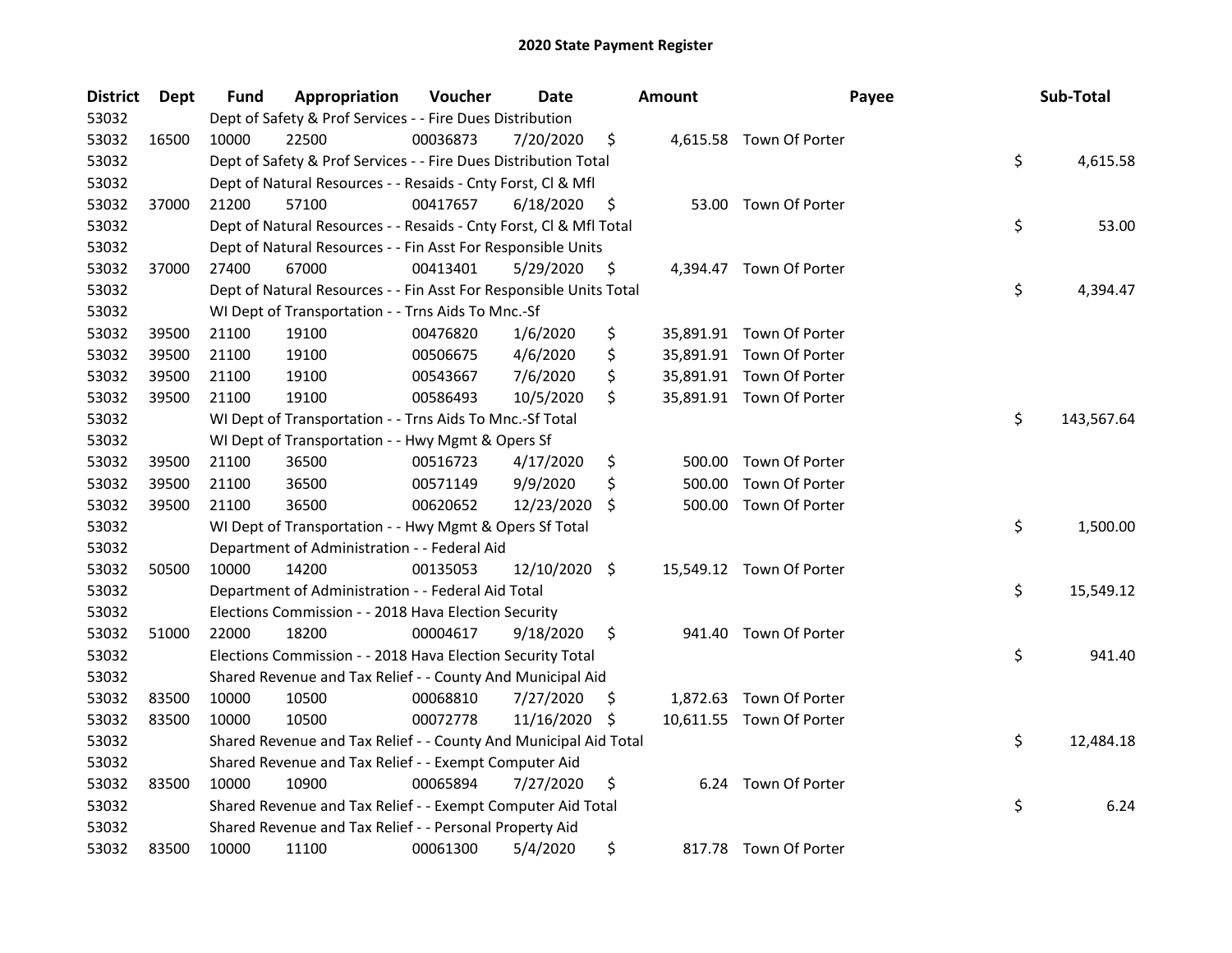| District Dept | Fund | <b>Appropriation</b>                                          | <b>Voucher</b> | Date | Amount | Payee | Sub-Total  |
|---------------|------|---------------------------------------------------------------|----------------|------|--------|-------|------------|
| 53032         |      | Shared Revenue and Tax Relief - - Personal Property Aid Total |                |      |        |       | 817.78     |
| 53032 Total   |      |                                                               |                |      |        |       | 183.929.41 |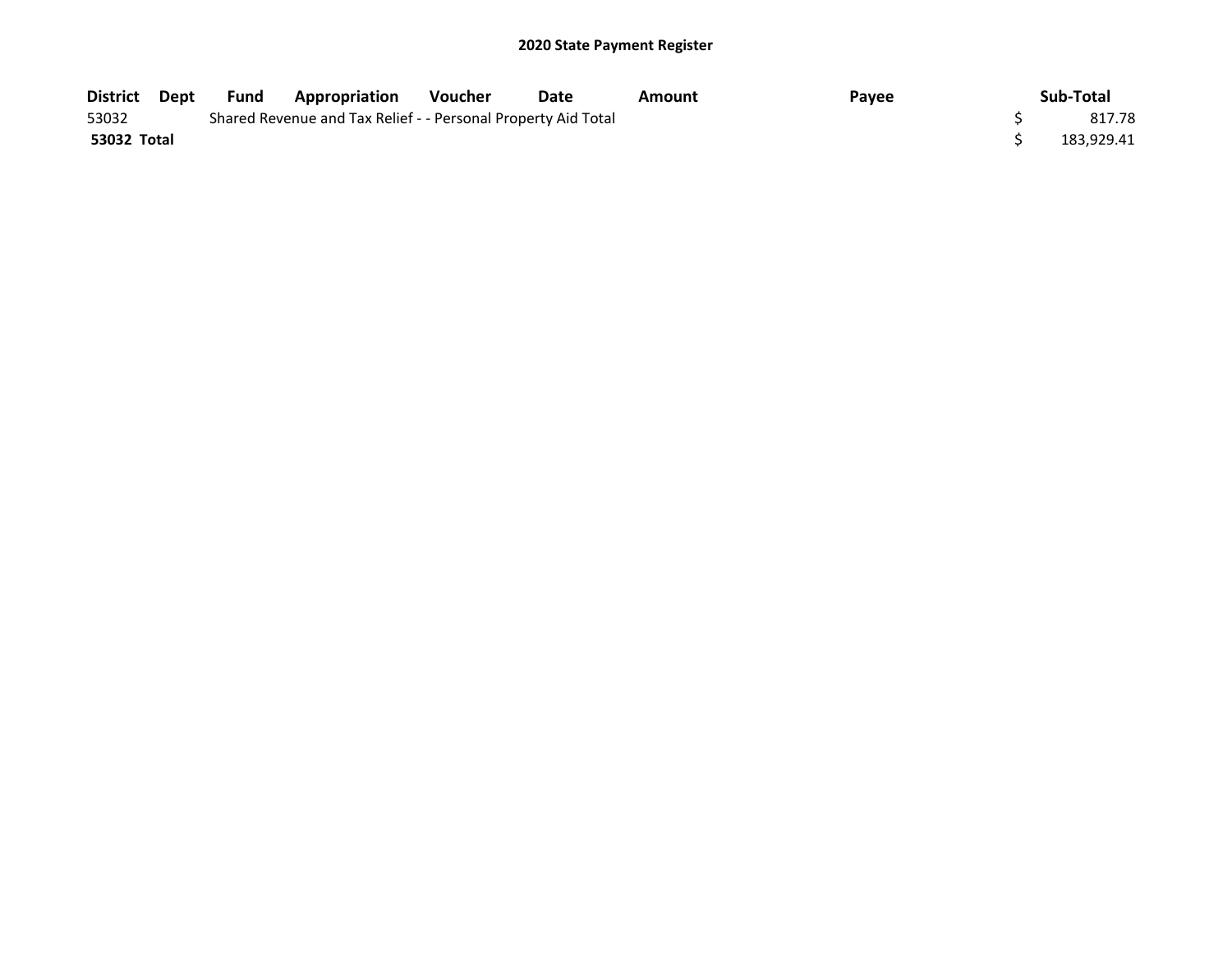| <b>District</b> | Dept  | Fund  | Appropriation                                                        | Voucher  | Date          |      | <b>Amount</b> |                        | Payee | Sub-Total        |
|-----------------|-------|-------|----------------------------------------------------------------------|----------|---------------|------|---------------|------------------------|-------|------------------|
| 53034           |       |       | Dept of Safety & Prof Services - - Fire Dues Distribution            |          |               |      |               |                        |       |                  |
| 53034           | 16500 | 10000 | 22500                                                                | 00036874 | 7/20/2020     | \$   |               | 8,379.99 Town Of Rock  |       |                  |
| 53034           |       |       | Dept of Safety & Prof Services - - Fire Dues Distribution Total      |          |               |      |               |                        |       | \$<br>8,379.99   |
| 53034           |       |       | Dept of Natural Resources - - Aids In Lieu Of Taxes - Gener          |          |               |      |               |                        |       |                  |
| 53034           | 37000 | 10000 | 50300                                                                | 00386224 | 1/29/2020     | \$   |               | 1,539.82 Town Of Rock  |       |                  |
| 53034           |       |       | Dept of Natural Resources - - Aids In Lieu Of Taxes - Gener Total    |          |               |      |               |                        |       | \$<br>1,539.82   |
| 53034           |       |       | Dept of Natural Resources - - Resaids - Cnty Forst, Cl & Mfl         |          |               |      |               |                        |       |                  |
| 53034           | 37000 | 21200 | 57100                                                                | 00417658 | 6/18/2020     | \$   |               | 31.20 Town Of Rock     |       |                  |
| 53034           |       |       | Dept of Natural Resources - - Resaids - Cnty Forst, Cl & Mfl Total   |          |               |      |               |                        |       | \$<br>31.20      |
| 53034           |       |       | Dept of Natural Resources - - Fin Asst For Responsible Units         |          |               |      |               |                        |       |                  |
| 53034           | 37000 | 27400 | 67000                                                                | 00412750 | 5/29/2020     | \$   |               | 10,133.21 Town Of Rock |       |                  |
| 53034           |       |       | Dept of Natural Resources - - Fin Asst For Responsible Units Total   |          |               |      |               |                        |       | \$<br>10,133.21  |
| 53034           |       |       | WI Dept of Transportation - - Trns Aids To Mnc.-Sf                   |          |               |      |               |                        |       |                  |
| 53034           | 39500 | 21100 | 19100                                                                | 00476821 | 1/6/2020      | \$   |               | 33,461.01 Town Of Rock |       |                  |
| 53034           | 39500 | 21100 | 19100                                                                | 00506676 | 4/6/2020      | \$   |               | 33,461.01 Town Of Rock |       |                  |
| 53034           | 39500 | 21100 | 19100                                                                | 00543668 | 7/6/2020      | \$   |               | 33,461.01 Town Of Rock |       |                  |
| 53034           | 39500 | 21100 | 19100                                                                | 00586494 | 10/5/2020     | \$   |               | 33,461.01 Town Of Rock |       |                  |
| 53034           |       |       | WI Dept of Transportation - - Trns Aids To Mnc.-Sf Total             |          |               |      |               |                        |       | \$<br>133,844.04 |
| 53034           |       |       | WI Dept of Transportation - - Loc Rd Imp Prg St Fd                   |          |               |      |               |                        |       |                  |
| 53034           | 39500 | 21100 | 27800                                                                | 00495847 | 2/24/2020     | \$   |               | 60,000.00 Town Of Rock |       |                  |
| 53034           |       |       | WI Dept of Transportation - - Loc Rd Imp Prg St Fd Total             |          |               |      |               |                        |       | \$<br>60,000.00  |
| 53034           |       |       | Department of Administration - - Federal Aid                         |          |               |      |               |                        |       |                  |
| 53034           | 50500 | 10000 | 14200                                                                | 00132257 | 11/13/2020    | - \$ |               | 47,708.62 Town Of Rock |       |                  |
| 53034           | 50500 | 10000 | 14200                                                                | 00135054 | 12/10/2020    | \$   | 3,502.38      | Town Of Rock           |       |                  |
| 53034           | 50500 | 10000 | 14200                                                                | 00136498 | 12/17/2020 \$ |      |               | 571.98 Town Of Rock    |       |                  |
| 53034           |       |       | Department of Administration - - Federal Aid Total                   |          |               |      |               |                        |       | \$<br>51,782.98  |
| 53034           |       |       | Department of Administration - - Hv Trans Ln Annual Impact Fee       |          |               |      |               |                        |       |                  |
| 53034           | 50500 | 10000 | 17400                                                                | 00121350 | 5/1/2020      | \$   |               | 53,775.00 Town Of Rock |       |                  |
| 53034           |       |       | Department of Administration - - Hv Trans Ln Annual Impact Fee Total |          |               |      |               |                        |       | \$<br>53,775.00  |
| 53034           |       |       | Elections Commission - - 2018 Hava Election Security                 |          |               |      |               |                        |       |                  |
| 53034           | 51000 | 22000 | 18200                                                                | 00004015 | 7/30/2020     | \$   |               | 1,957.80 Town Of Rock  |       |                  |
| 53034           |       |       | Elections Commission - - 2018 Hava Election Security Total           |          |               |      |               |                        |       | \$<br>1,957.80   |
| 53034           |       |       | Shared Revenue and Tax Relief - - County And Municipal Aid           |          |               |      |               |                        |       |                  |
| 53034           | 83500 | 10000 | 10500                                                                | 00068811 | 7/27/2020     | \$.  | 15,211.03     | Town Of Rock           |       |                  |
| 53034           | 83500 | 10000 | 10500                                                                | 00072779 | 11/16/2020    | \$   |               | 86,195.86 Town Of Rock |       |                  |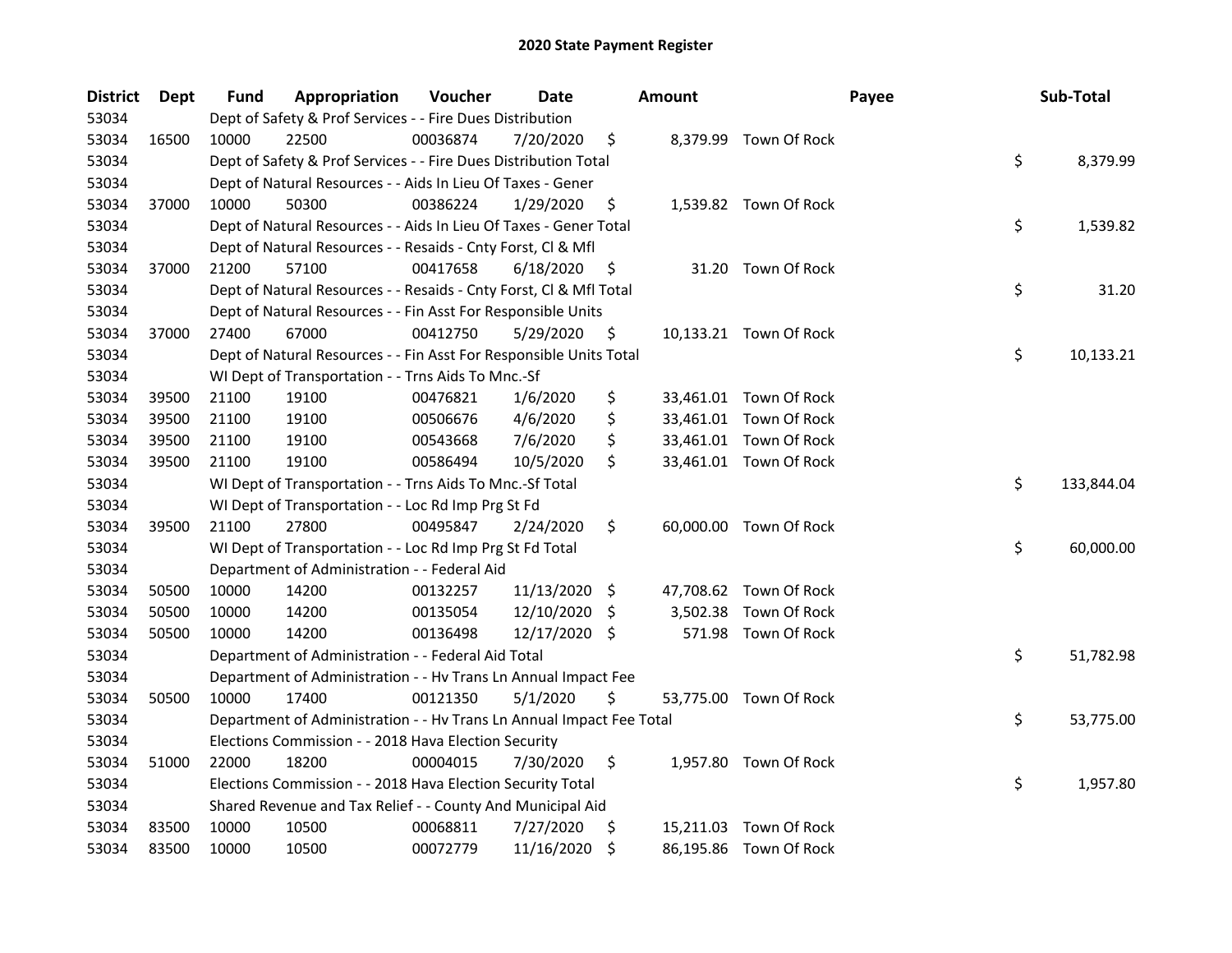| <b>District</b> | Dept  | Fund  | Appropriation                                                                 | <b>Voucher</b> | Date       |    | <b>Amount</b> |                       | Payee | Sub-Total        |
|-----------------|-------|-------|-------------------------------------------------------------------------------|----------------|------------|----|---------------|-----------------------|-------|------------------|
| 53034           |       |       | Shared Revenue and Tax Relief - - County And Municipal Aid Total              |                |            |    |               |                       |       | \$<br>101,406.89 |
| 53034           |       |       | Shared Revenue and Tax Relief - - Exempt Computer Aid                         |                |            |    |               |                       |       |                  |
| 53034           | 83500 | 10000 | 10900                                                                         | 00065895       | 7/27/2020  | S  | 407.39        | Town Of Rock          |       |                  |
| 53034           |       |       | Shared Revenue and Tax Relief - - Exempt Computer Aid Total                   |                |            |    |               |                       |       | \$<br>407.39     |
| 53034           |       |       | Shared Revenue and Tax Relief - - Utility Aid                                 |                |            |    |               |                       |       |                  |
| 53034           | 83500 | 10000 | 11000                                                                         | 00068811       | 7/27/2020  | S  | 145.03        | Town Of Rock          |       |                  |
| 53034           | 83500 | 10000 | 11000                                                                         | 00072779       | 11/16/2020 | -S |               | 848.84 Town Of Rock   |       |                  |
| 53034           |       |       | Shared Revenue and Tax Relief - - Utility Aid Total                           |                |            |    |               |                       |       | \$<br>993.87     |
| 53034           |       |       | Shared Revenue and Tax Relief - - Personal Property Aid                       |                |            |    |               |                       |       |                  |
| 53034           | 83500 | 10000 | 11100                                                                         | 00061301       | 5/4/2020   | \$ |               | 2,553.45 Town Of Rock |       |                  |
| 53034           |       |       | Shared Revenue and Tax Relief - - Personal Property Aid Total                 |                |            |    |               |                       |       | \$<br>2,553.45   |
| 53034           |       |       | Shared Revenue and Tax Relief - - State Aid; Video Service Provider Fee       |                |            |    |               |                       |       |                  |
| 53034           | 83500 | 10000 | 11200                                                                         | 00064390       | 7/27/2020  | S. | 3,296.20      | Town Of Rock          |       |                  |
| 53034           |       |       | Shared Revenue and Tax Relief - - State Aid; Video Service Provider Fee Total |                |            |    |               |                       |       | \$<br>3,296.20   |
| 53034           |       |       | Shared Revenue and Tax Relief - - Lottery & Gaming Credit                     |                |            |    |               |                       |       |                  |
| 53034           | 83500 | 52100 | 36300                                                                         | 00055493       | 3/23/2020  | S. | 26,099.16     | Town Of Rock          |       |                  |
| 53034           |       |       | Shared Revenue and Tax Relief - - Lottery & Gaming Credit Total               |                |            |    |               |                       |       | \$<br>26,099.16  |
| 53034 Total     |       |       |                                                                               |                |            |    |               |                       |       | 456,201.00       |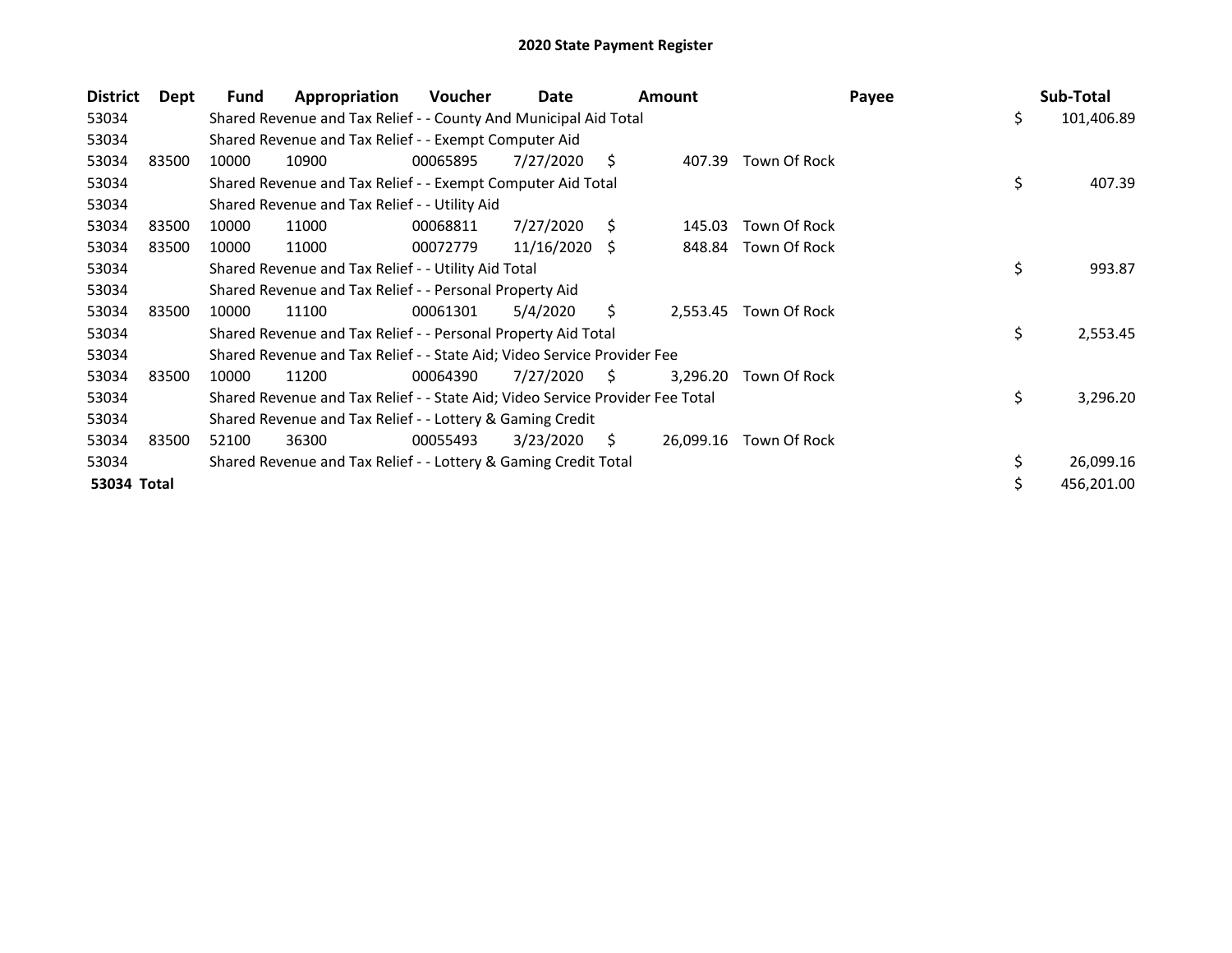| <b>District</b> | Dept  | Fund  | Appropriation                                                      | Voucher  | <b>Date</b>   |     | <b>Amount</b> | Payee                           | Sub-Total        |
|-----------------|-------|-------|--------------------------------------------------------------------|----------|---------------|-----|---------------|---------------------------------|------------------|
| 53036           |       |       | Dept of Safety & Prof Services - - Fire Dues Distribution          |          |               |     |               |                                 |                  |
| 53036           | 16500 | 10000 | 22500                                                              | 00036875 | 7/20/2020     | \$  |               | 2,925.38 Town Of Spring Valley  |                  |
| 53036           |       |       | Dept of Safety & Prof Services - - Fire Dues Distribution Total    |          |               |     |               |                                 | \$<br>2,925.38   |
| 53036           |       |       | Dept of Natural Resources - - Aids In Lieu Of Taxes - Gener        |          |               |     |               |                                 |                  |
| 53036           | 37000 | 10000 | 50300                                                              | 00386173 | 1/29/2020     | \$  |               | 594.26 Town Of Spring Valley    |                  |
| 53036           |       |       | Dept of Natural Resources - - Aids In Lieu Of Taxes - Gener Total  |          |               |     |               |                                 | \$<br>594.26     |
| 53036           |       |       | Dept of Natural Resources - - Resaids - Cnty Forst, Cl & Mfl       |          |               |     |               |                                 |                  |
| 53036           | 37000 | 21200 | 57100                                                              | 00417659 | 6/18/2020     | \$  |               | 122.40 Town Of Spring Valley    |                  |
| 53036           |       |       | Dept of Natural Resources - - Resaids - Cnty Forst, Cl & Mfl Total |          |               |     |               |                                 | \$<br>122.40     |
| 53036           |       |       | Dept of Natural Resources - - Fin Asst For Responsible Units       |          |               |     |               |                                 |                  |
| 53036           | 37000 | 27400 | 67000                                                              | 00413388 | 5/29/2020     | \$  |               | 866.75 Town Of Spring Valley    |                  |
| 53036           |       |       | Dept of Natural Resources - - Fin Asst For Responsible Units Total |          |               |     |               |                                 | \$<br>866.75     |
| 53036           |       |       | WI Dept of Transportation - - Trns Aids To Mnc.-Sf                 |          |               |     |               |                                 |                  |
| 53036           | 39500 | 21100 | 19100                                                              | 00476822 | 1/6/2020      | \$  |               | 38,381.94 Town Of Spring Valley |                  |
| 53036           | 39500 | 21100 | 19100                                                              | 00506677 | 4/6/2020      | \$  |               | 38,381.94 Town Of Spring Valley |                  |
| 53036           | 39500 | 21100 | 19100                                                              | 00543669 | 7/6/2020      | \$  |               | 38,381.94 Town Of Spring Valley |                  |
| 53036           | 39500 | 21100 | 19100                                                              | 00586495 | 10/5/2020     | \$  |               | 38,381.94 Town Of Spring Valley |                  |
| 53036           |       |       | WI Dept of Transportation - - Trns Aids To Mnc.-Sf Total           |          |               |     |               |                                 | \$<br>153,527.76 |
| 53036           |       |       | WI Dept of Transportation - - Loc Rd Imp Prg St Fd                 |          |               |     |               |                                 |                  |
| 53036           | 39500 | 21100 | 27800                                                              | 00533903 | 6/4/2020      | \$  |               | 40,000.00 Town Of Spring Valley |                  |
| 53036           |       |       | WI Dept of Transportation - - Loc Rd Imp Prg St Fd Total           |          |               |     |               |                                 | \$<br>40,000.00  |
| 53036           |       |       | Department of Administration - - Federal Aid                       |          |               |     |               |                                 |                  |
| 53036           | 50500 | 10000 | 14200                                                              | 00132258 | 11/13/2020 \$ |     |               | 7,579.10 Town Of Spring Valley  |                  |
| 53036           | 50500 | 10000 | 14200                                                              | 00135055 | 12/10/2020 \$ |     |               | 1,334.56 Town Of Spring Valley  |                  |
| 53036           |       |       | Department of Administration - - Federal Aid Total                 |          |               |     |               |                                 | \$<br>8,913.66   |
| 53036           |       |       | Elections Commission - - 2018 Hava Election Security               |          |               |     |               |                                 |                  |
| 53036           | 51000 | 22000 | 18200                                                              | 00003357 | 6/24/2020     | \$  |               | 691.70 Town Of Spring Valley    |                  |
| 53036           |       |       | Elections Commission - - 2018 Hava Election Security Total         |          |               |     |               |                                 | \$<br>691.70     |
| 53036           |       |       | Shared Revenue and Tax Relief - - County And Municipal Aid         |          |               |     |               |                                 |                  |
| 53036           | 83500 | 10000 | 10500                                                              | 00068812 | 7/27/2020     | \$. | 1,795.09      | Town Of Spring Valley           |                  |
| 53036           | 83500 | 10000 | 10500                                                              | 00072780 | 11/16/2020    | S   |               | 10,172.20 Town Of Spring Valley |                  |
| 53036           |       |       | Shared Revenue and Tax Relief - - County And Municipal Aid Total   |          |               |     |               |                                 | \$<br>11,967.29  |
| 53036           |       |       | Shared Revenue and Tax Relief - - Exempt Computer Aid              |          |               |     |               |                                 |                  |
| 53036           | 83500 | 10000 | 10900                                                              | 00065896 | 7/27/2020     | \$  | 7.27          | Town Of Spring Valley           |                  |
| 53036           |       |       | Shared Revenue and Tax Relief - - Exempt Computer Aid Total        |          |               |     |               |                                 | \$<br>7.27       |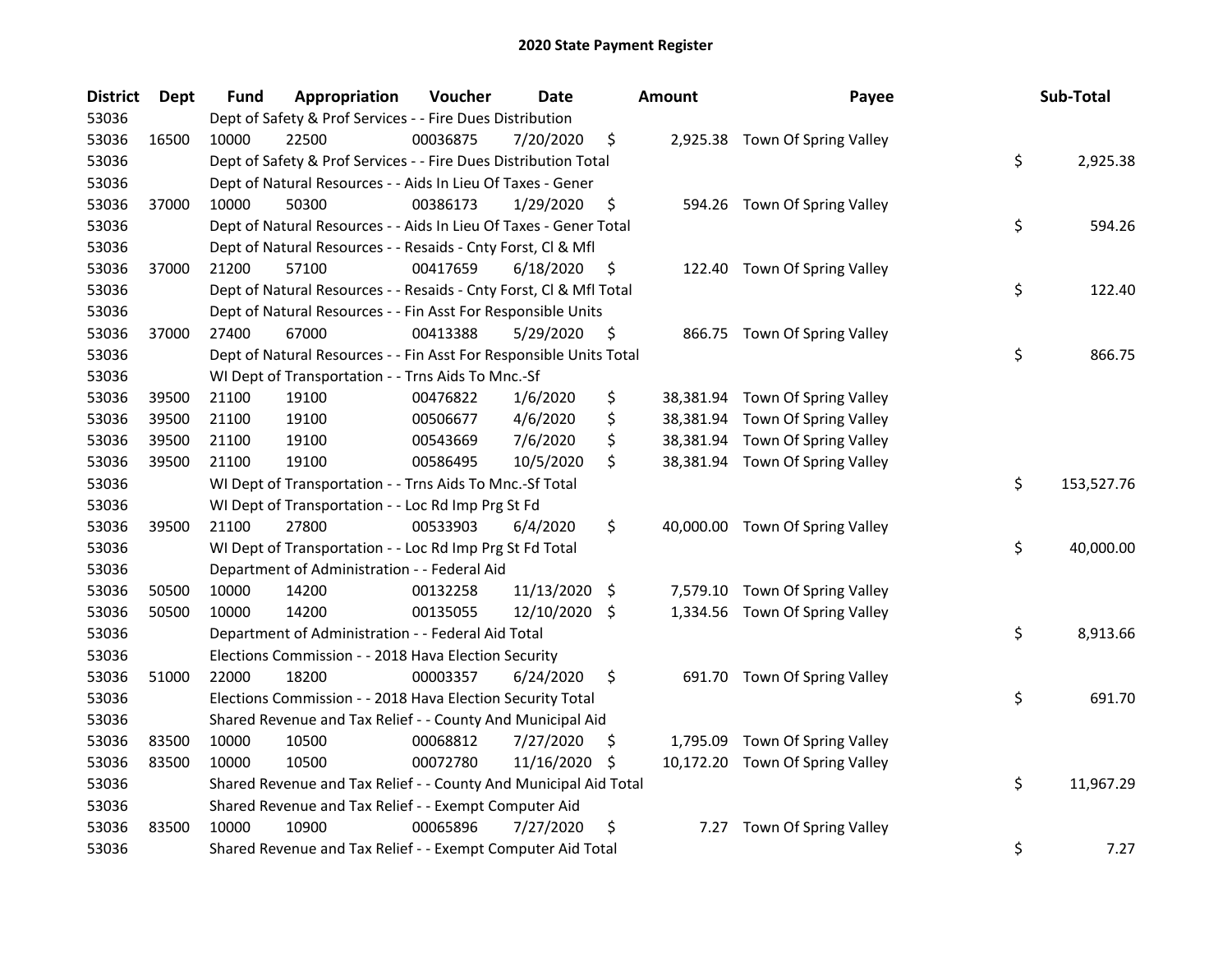| <b>District</b> | Dept  | Fund  | Appropriation                                                 | <b>Voucher</b> | Date       | <b>Amount</b> | Payee                 | Sub-Total  |
|-----------------|-------|-------|---------------------------------------------------------------|----------------|------------|---------------|-----------------------|------------|
| 53036           |       |       | Shared Revenue and Tax Relief - - Utility Aid                 |                |            |               |                       |            |
| 53036           | 83500 | 10000 | 11000                                                         | 00068812       | 7/27/2020  | 26.11         | Town Of Spring Valley |            |
| 53036           | 83500 | 10000 | 11000                                                         | 00072780       | 11/16/2020 | 151.53        | Town Of Spring Valley |            |
| 53036           |       |       | Shared Revenue and Tax Relief - - Utility Aid Total           |                |            |               |                       | 177.64     |
| 53036           |       |       | Shared Revenue and Tax Relief - - Personal Property Aid       |                |            |               |                       |            |
| 53036           | 83500 | 10000 | 11100                                                         | 00061302       | 5/4/2020   | 438.19        | Town Of Spring Valley |            |
| 53036           |       |       | Shared Revenue and Tax Relief - - Personal Property Aid Total |                |            |               |                       | 438.19     |
| 53036 Total     |       |       |                                                               |                |            |               |                       | 220,232.30 |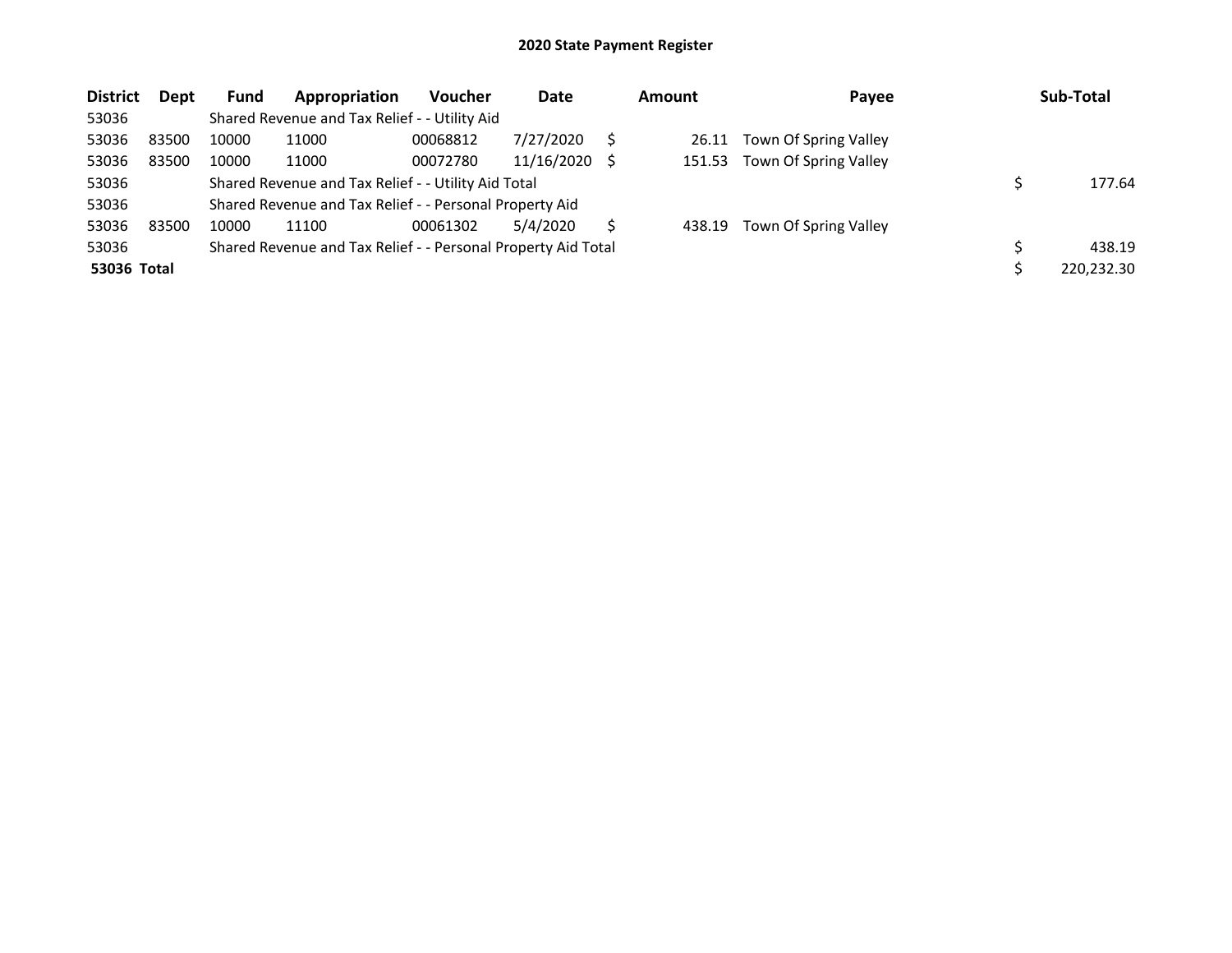| <b>District</b> | Dept  | <b>Fund</b> | Appropriation                                                      | Voucher  | Date            |     | <b>Amount</b> | Payee                    | Sub-Total        |
|-----------------|-------|-------------|--------------------------------------------------------------------|----------|-----------------|-----|---------------|--------------------------|------------------|
| 53038           |       |             | Dept of Safety & Prof Services - - Fire Dues Distribution          |          |                 |     |               |                          |                  |
| 53038           | 16500 | 10000       | 22500                                                              | 00036876 | 7/20/2020       | \$  |               | 8,650.56 Town Of Turtle  |                  |
| 53038           |       |             | Dept of Safety & Prof Services - - Fire Dues Distribution Total    |          |                 |     |               |                          | \$<br>8,650.56   |
| 53038           |       |             | Dept of Natural Resources - - Resaids - Cnty Forst, Cl & Mfl       |          |                 |     |               |                          |                  |
| 53038           | 37000 | 21200       | 57100                                                              | 00417660 | 6/18/2020       | \$  |               | 56.99 Town Of Turtle     |                  |
| 53038           |       |             | Dept of Natural Resources - - Resaids - Cnty Forst, Cl & Mfl Total |          |                 |     |               |                          | \$<br>56.99      |
| 53038           |       |             | Dept of Natural Resources - - Fin Asst For Responsible Units       |          |                 |     |               |                          |                  |
| 53038           | 37000 | 27400       | 67000                                                              | 00412526 | 5/29/2020       | \$  |               | 8,812.48 Town Of Turtle  |                  |
| 53038           |       |             | Dept of Natural Resources - - Fin Asst For Responsible Units Total |          |                 |     |               |                          | \$<br>8,812.48   |
| 53038           |       |             | Dept of Natural Resources - - Recycling Consolidation Grants       |          |                 |     |               |                          |                  |
| 53038           | 37000 | 27400       | 67300                                                              | 00412526 | 5/29/2020       | \$  |               | 594.66 Town Of Turtle    |                  |
| 53038           |       |             | Dept of Natural Resources - - Recycling Consolidation Grants Total |          |                 |     |               |                          | \$<br>594.66     |
| 53038           |       |             | WI Dept of Transportation - - Trns Aids To Mnc.-Sf                 |          |                 |     |               |                          |                  |
| 53038           | 39500 | 21100       | 19100                                                              | 00476823 | 1/6/2020        | \$  |               | 31,010.40 Town Of Turtle |                  |
| 53038           | 39500 | 21100       | 19100                                                              | 00506678 | 4/6/2020        | \$  | 31,010.40     | Town Of Turtle           |                  |
| 53038           | 39500 | 21100       | 19100                                                              | 00543670 | 7/6/2020        | \$  | 31,010.40     | Town Of Turtle           |                  |
| 53038           | 39500 | 21100       | 19100                                                              | 00586496 | 10/5/2020       | \$  |               | 31,010.40 Town Of Turtle |                  |
| 53038           |       |             | WI Dept of Transportation - - Trns Aids To Mnc.-Sf Total           |          |                 |     |               |                          | \$<br>124,041.60 |
| 53038           |       |             | Department of Justice - - Law Enforcement Train, Local             |          |                 |     |               |                          |                  |
| 53038           | 45500 | 10000       | 23100                                                              | 00092056 | 12/11/2020      | \$  | 320.00        | Town Of Turtle           |                  |
| 53038           |       |             | Department of Justice - - Law Enforcement Train, Local Total       |          |                 |     |               |                          | \$<br>320.00     |
| 53038           |       |             | Department of Administration - - Federal Aid                       |          |                 |     |               |                          |                  |
| 53038           | 50500 | 10000       | 14200                                                              | 00132259 | $11/13/2020$ \$ |     |               | 38,303.00 Town Of Turtle |                  |
| 53038           | 50500 | 10000       | 14200                                                              | 00136499 | 12/17/2020 \$   |     |               | 1,500.00 Town Of Turtle  |                  |
| 53038           |       |             | Department of Administration - - Federal Aid Total                 |          |                 |     |               |                          | \$<br>39,803.00  |
| 53038           |       |             | Elections Commission - - 2018 Hava Election Security               |          |                 |     |               |                          |                  |
| 53038           | 51000 | 22000       | 18200                                                              | 00004001 | 7/30/2020       | \$  |               | 1,939.10 Town Of Turtle  |                  |
| 53038           |       |             | Elections Commission - - 2018 Hava Election Security Total         |          |                 |     |               |                          | \$<br>1,939.10   |
| 53038           |       |             | Shared Revenue and Tax Relief - - County And Municipal Aid         |          |                 |     |               |                          |                  |
| 53038           | 83500 | 10000       | 10500                                                              | 00068813 | 7/27/2020       | \$. |               | 5,772.27 Town Of Turtle  |                  |
| 53038           | 83500 | 10000       | 10500                                                              | 00072781 | 11/16/2020      | -S  |               | 32,709.52 Town Of Turtle |                  |
| 53038           |       |             | Shared Revenue and Tax Relief - - County And Municipal Aid Total   |          |                 |     |               |                          | \$<br>38,481.79  |
| 53038           |       |             | Shared Revenue and Tax Relief - - Exempt Computer Aid              |          |                 |     |               |                          |                  |
| 53038           | 83500 | 10000       | 10900                                                              | 00065897 | 7/27/2020       | \$  | 60.27         | Town Of Turtle           |                  |
| 53038           |       |             | Shared Revenue and Tax Relief - - Exempt Computer Aid Total        |          |                 |     |               |                          | \$<br>60.27      |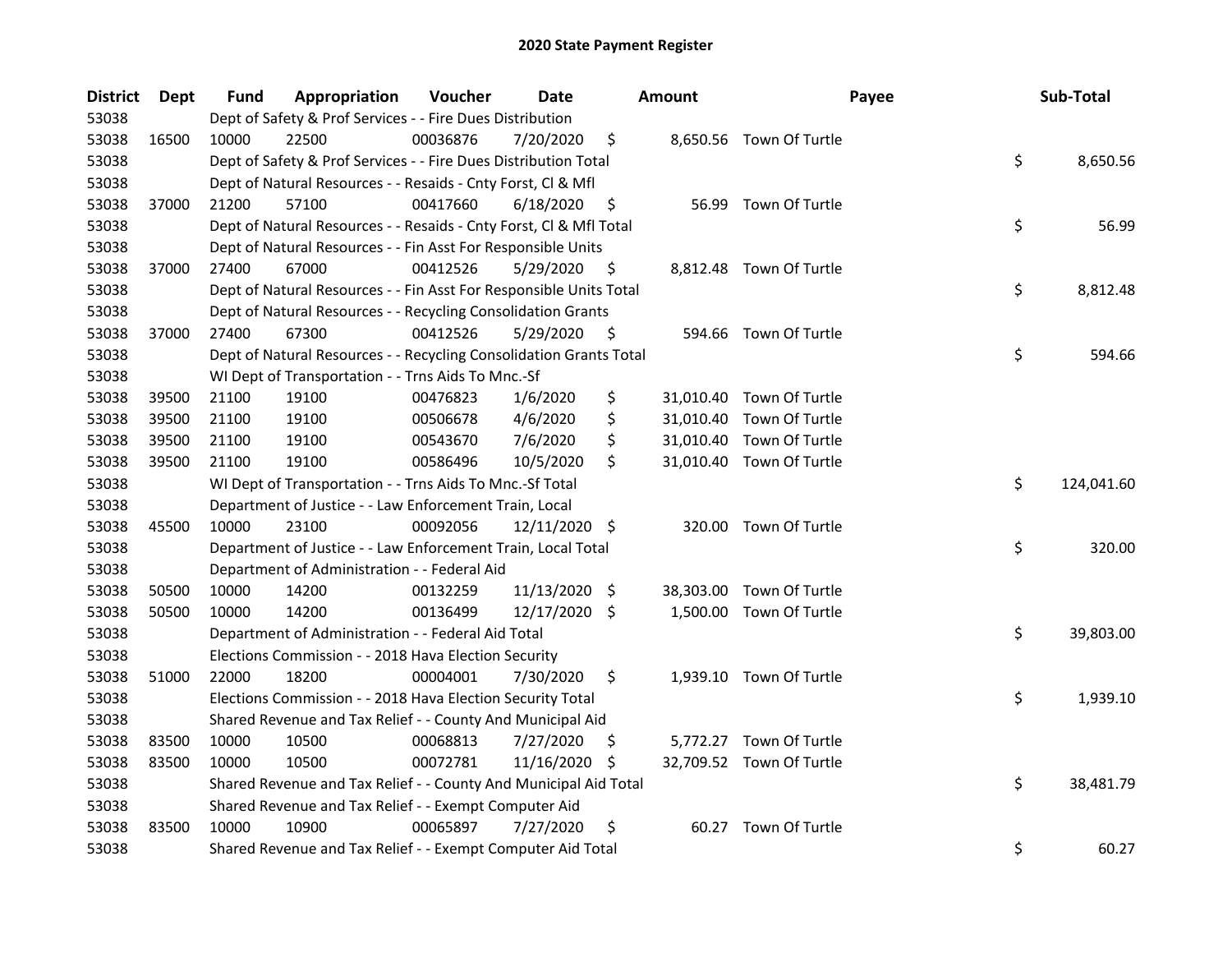| <b>District</b>    | Dept  | <b>Fund</b> | Appropriation                                                                 | Voucher  | Date       |    | <b>Amount</b> | Payee          | Sub-Total      |
|--------------------|-------|-------------|-------------------------------------------------------------------------------|----------|------------|----|---------------|----------------|----------------|
| 53038              |       |             | Shared Revenue and Tax Relief - - Utility Aid                                 |          |            |    |               |                |                |
| 53038              | 83500 | 10000       | 11000                                                                         | 00068813 | 7/27/2020  |    | 2.533.99      | Town Of Turtle |                |
| 53038              | 83500 | 10000       | 11000                                                                         | 00072781 | 11/16/2020 | -S | 16,097.85     | Town Of Turtle |                |
| 53038              |       |             | Shared Revenue and Tax Relief - - Utility Aid Total                           |          |            |    |               |                | 18,631.84      |
| 53038              |       |             | Shared Revenue and Tax Relief - - Personal Property Aid                       |          |            |    |               |                |                |
| 53038              | 83500 | 10000       | 11100                                                                         | 00061303 | 5/4/2020   |    | 731.34        | Town Of Turtle |                |
| 53038              |       |             | Shared Revenue and Tax Relief - - Personal Property Aid Total                 |          |            |    |               |                | 731.34         |
| 53038              |       |             | Shared Revenue and Tax Relief - - State Aid; Video Service Provider Fee       |          |            |    |               |                |                |
| 53038              | 83500 | 10000       | 11200                                                                         | 00064391 | 7/27/2020  | S  | 2,577.63      | Town Of Turtle |                |
| 53038              |       |             | Shared Revenue and Tax Relief - - State Aid; Video Service Provider Fee Total |          |            |    |               |                | \$<br>2,577.63 |
| <b>53038 Total</b> |       |             |                                                                               |          |            |    |               |                | 244,701.26     |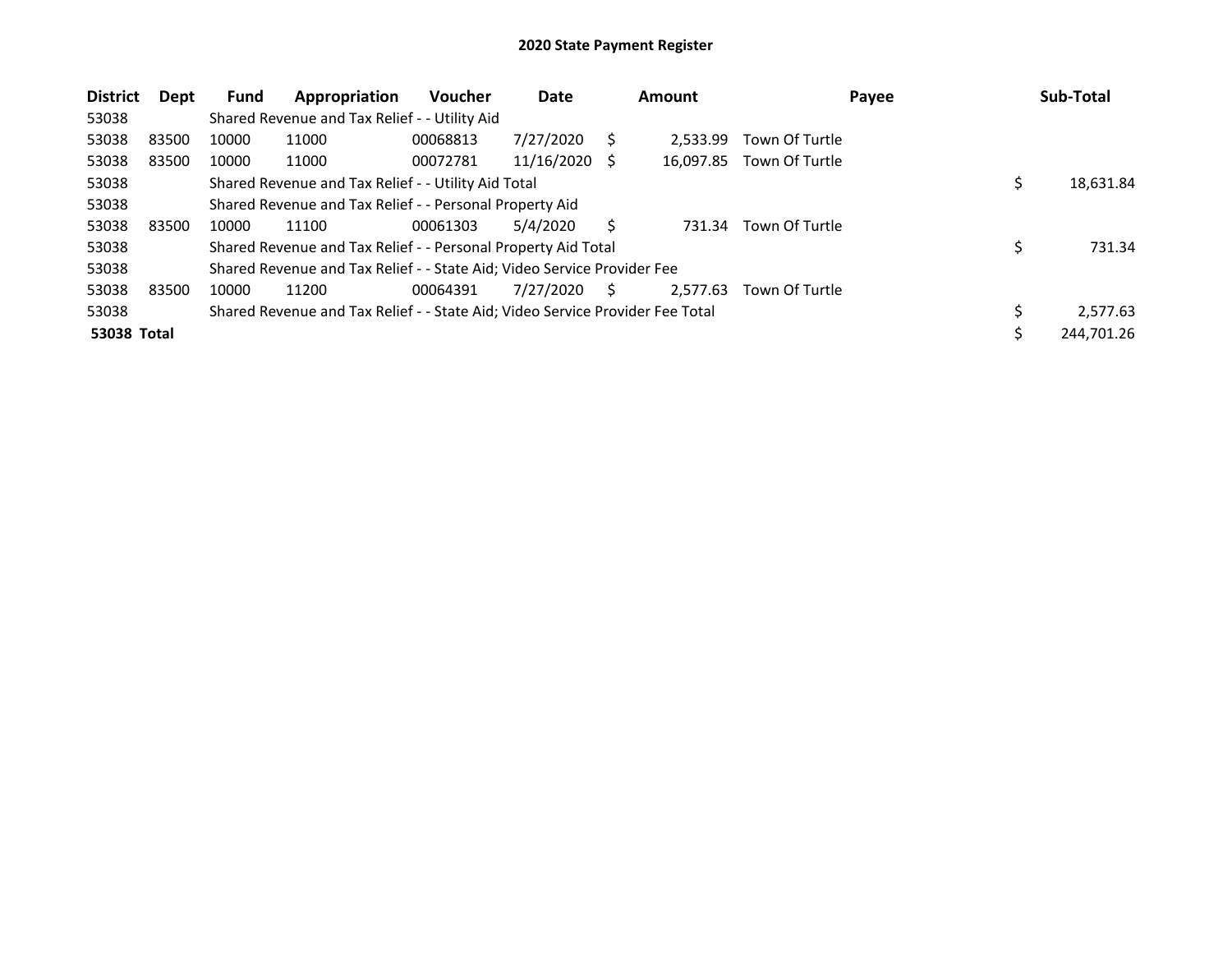| <b>District</b> | <b>Dept</b> | Fund  | Appropriation                                                      | Voucher  | Date       |     | <b>Amount</b> | Payee                   | Sub-Total        |
|-----------------|-------------|-------|--------------------------------------------------------------------|----------|------------|-----|---------------|-------------------------|------------------|
| 53040           |             |       | Dept of Safety & Prof Services - - Fire Dues Distribution          |          |            |     |               |                         |                  |
| 53040           | 16500       | 10000 | 22500                                                              | 00036877 | 7/20/2020  | \$  |               | 7,751.32 Town Of Union  |                  |
| 53040           |             |       | Dept of Safety & Prof Services - - Fire Dues Distribution Total    |          |            |     |               |                         | \$<br>7,751.32   |
| 53040           |             |       | Dept of Natural Resources - - Aids In Lieu Of Taxes - Gener        |          |            |     |               |                         |                  |
| 53040           | 37000       | 10000 | 50300                                                              | 00386199 | 1/29/2020  | \$  |               | 11,574.00 Town Of Union |                  |
| 53040           | 37000       | 10000 | 50300                                                              | 00404497 | 4/21/2020  | \$  | 165.40        | Town Of Union           |                  |
| 53040           | 37000       | 10000 | 50300                                                              | 00404498 | 4/21/2020  | \$  | 2.46          | Town Of Union           |                  |
| 53040           |             |       | Dept of Natural Resources - - Aids In Lieu Of Taxes - Gener Total  |          |            |     |               |                         | \$<br>11,741.86  |
| 53040           |             |       | Dept of Natural Resources - - Resaids - Cnty Forst, Cl & Mfl       |          |            |     |               |                         |                  |
| 53040           | 37000       | 21200 | 57100                                                              | 00417661 | 6/18/2020  | \$  |               | 10.00 Town Of Union     |                  |
| 53040           |             |       | Dept of Natural Resources - - Resaids - Cnty Forst, Cl & Mfl Total |          |            |     |               |                         | \$<br>10.00      |
| 53040           |             |       | Dept of Natural Resources - - Aids In Lieu Of Taxes - Sum S        |          |            |     |               |                         |                  |
| 53040           | 37000       | 21200 | 57900                                                              | 00404499 | 4/21/2020  | \$. | 44.56         | Town Of Union           |                  |
| 53040           |             |       | Dept of Natural Resources - - Aids In Lieu Of Taxes - Sum S Total  |          |            |     |               |                         | \$<br>44.56      |
| 53040           |             |       | Dept of Natural Resources - - Fin Asst For Responsible Units       |          |            |     |               |                         |                  |
| 53040           | 37000       | 27400 | 67000                                                              | 00413355 | 5/29/2020  | \$  | 4,268.84      | Town Of Union           |                  |
| 53040           |             |       | Dept of Natural Resources - - Fin Asst For Responsible Units Total |          |            |     |               |                         | \$<br>4,268.84   |
| 53040           |             |       | WI Dept of Transportation - - Trns Aids To Mnc.-Sf                 |          |            |     |               |                         |                  |
| 53040           | 39500       | 21100 | 19100                                                              | 00476824 | 1/6/2020   | \$  |               | 35,353.17 Town Of Union |                  |
| 53040           | 39500       | 21100 | 19100                                                              | 00506679 | 4/6/2020   | \$  |               | 35,353.17 Town Of Union |                  |
| 53040           | 39500       | 21100 | 19100                                                              | 00543671 | 7/6/2020   | \$  |               | 35,353.17 Town Of Union |                  |
| 53040           | 39500       | 21100 | 19100                                                              | 00586497 | 10/5/2020  | \$  |               | 35,353.17 Town Of Union |                  |
| 53040           |             |       | WI Dept of Transportation - - Trns Aids To Mnc.-Sf Total           |          |            |     |               |                         | \$<br>141,412.68 |
| 53040           |             |       | Department of Administration - - Federal Aid                       |          |            |     |               |                         |                  |
| 53040           | 50500       | 10000 | 14200                                                              | 00130150 | 10/2/2020  | \$  |               | 12,219.16 Town Of Union |                  |
| 53040           | 50500       | 10000 | 14200                                                              | 00135056 | 12/10/2020 | \$  |               | 22,132.84 Town Of Union |                  |
| 53040           | 50500       | 10000 | 14200                                                              | 00136500 | 12/17/2020 | \$  |               | 3,645.85 Town Of Union  |                  |
| 53040           |             |       | Department of Administration - - Federal Aid Total                 |          |            |     |               |                         | \$<br>37,997.85  |
| 53040           |             |       | Elections Commission - - 2018 Hava Election Security               |          |            |     |               |                         |                  |
| 53040           | 51000       | 22000 | 18200                                                              | 00004510 | 9/9/2020   | \$  |               | 1,606.90 Town Of Union  |                  |
| 53040           |             |       | Elections Commission - - 2018 Hava Election Security Total         |          |            |     |               |                         | \$<br>1,606.90   |
| 53040           |             |       | Shared Revenue and Tax Relief - - County And Municipal Aid         |          |            |     |               |                         |                  |
| 53040           | 83500       | 10000 | 10500                                                              | 00068814 | 7/27/2020  | \$  |               | 2,402.64 Town Of Union  |                  |
| 53040           | 83500       | 10000 | 10500                                                              | 00072782 | 11/16/2020 | S   | 19,287.29     | Town Of Union           |                  |
| 53040           |             |       | Shared Revenue and Tax Relief - - County And Municipal Aid Total   |          |            |     |               |                         | \$<br>21,689.93  |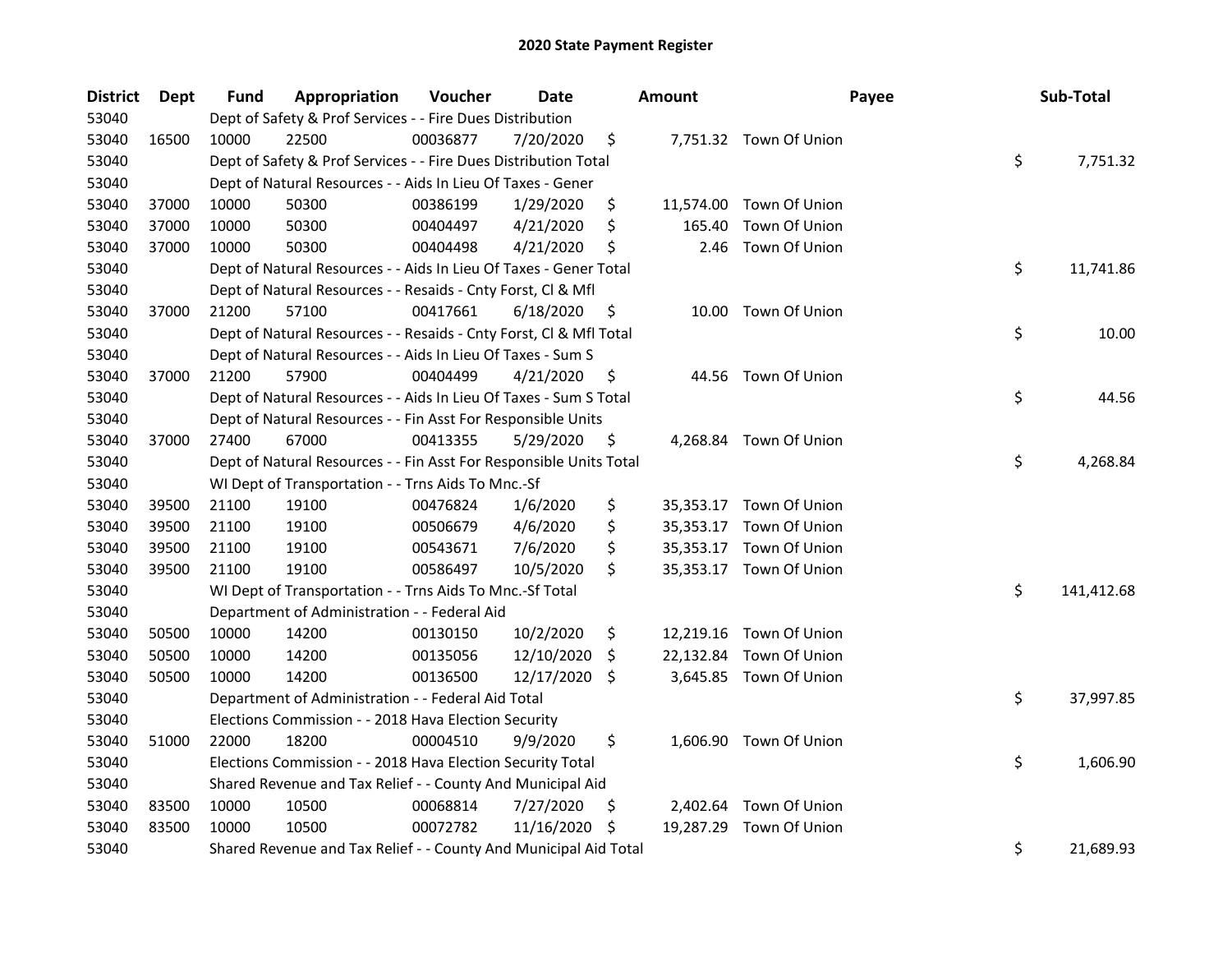| <b>District</b> | Dept  | Fund  | Appropriation                                                                 | <b>Voucher</b> | Date       |    | <b>Amount</b> | Payee         | Sub-Total      |
|-----------------|-------|-------|-------------------------------------------------------------------------------|----------------|------------|----|---------------|---------------|----------------|
| 53040           |       |       | Shared Revenue and Tax Relief - - Exempt Computer Aid                         |                |            |    |               |               |                |
| 53040           | 83500 | 10000 | 10900                                                                         | 00065898       | 7/27/2020  | Ś. | 66.51         | Town Of Union |                |
| 53040           |       |       | Shared Revenue and Tax Relief - - Exempt Computer Aid Total                   |                |            |    |               |               | \$<br>66.51    |
| 53040           |       |       | Shared Revenue and Tax Relief - - Utility Aid                                 |                |            |    |               |               |                |
| 53040           | 83500 | 10000 | 11000                                                                         | 00068814       | 7/27/2020  | Ś  | 0.26          | Town Of Union |                |
| 53040           | 83500 | 10000 | 11000                                                                         | 00072782       | 11/16/2020 | -S | 8.54          | Town Of Union |                |
| 53040           |       |       | Shared Revenue and Tax Relief - - Utility Aid Total                           |                |            |    |               |               | \$<br>8.80     |
| 53040           |       |       | Shared Revenue and Tax Relief - - Personal Property Aid                       |                |            |    |               |               |                |
| 53040           | 83500 | 10000 | 11100                                                                         | 00061304       | 5/4/2020   | S. | 3,382.83      | Town Of Union |                |
| 53040           |       |       | Shared Revenue and Tax Relief - - Personal Property Aid Total                 |                |            |    |               |               | \$<br>3,382.83 |
| 53040           |       |       | Shared Revenue and Tax Relief - - State Aid; Video Service Provider Fee       |                |            |    |               |               |                |
| 53040           | 83500 | 10000 | 11200                                                                         | 00064392       | 7/27/2020  | S  | 884.87        | Town Of Union |                |
| 53040           |       |       | Shared Revenue and Tax Relief - - State Aid; Video Service Provider Fee Total |                |            |    |               |               | \$<br>884.87   |
| 53040           |       |       | Shared Revenue and Tax Relief - - Lottery & Gaming Credit                     |                |            |    |               |               |                |
| 53040           | 83500 | 52100 | 36300                                                                         | 00055494       | 3/23/2020  | \$ | 5,999.93      | Town Of Union |                |
| 53040           |       |       | Shared Revenue and Tax Relief - - Lottery & Gaming Credit Total               |                |            |    |               |               | \$<br>5,999.93 |
| 53040 Total     |       |       |                                                                               |                |            |    |               |               | 236,866.88     |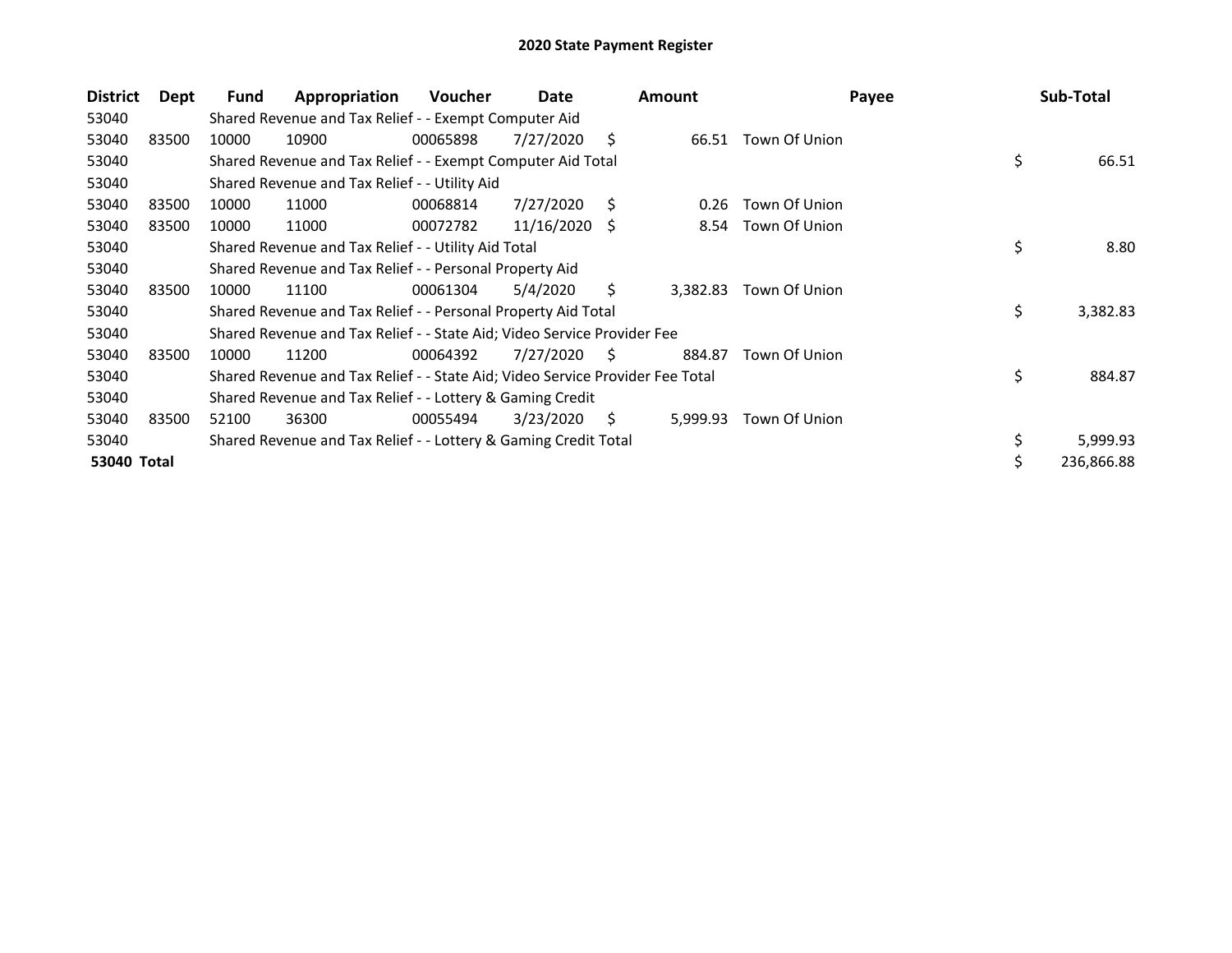| <b>District</b> | Dept  | <b>Fund</b> | Appropriation                                                                   | Voucher   | Date          | <b>Amount</b> | Payee                         | Sub-Total        |
|-----------------|-------|-------------|---------------------------------------------------------------------------------|-----------|---------------|---------------|-------------------------------|------------------|
| 53111           |       |             | Dept of Safety & Prof Services - - Fire Dues Distribution                       |           |               |               |                               |                  |
| 53111           | 16500 | 10000       | 22500                                                                           | 00036878  | 7/17/2020     | \$            | 5,710.57 Village Of Clinton   |                  |
| 53111           |       |             | Dept of Safety & Prof Services - - Fire Dues Distribution Total                 |           |               |               |                               | \$<br>5,710.57   |
| 53111           |       |             | Dept of Natural Resources - - Fin Asst For Responsible Units                    |           |               |               |                               |                  |
| 53111           | 37000 | 27400       | 67000                                                                           | 00413487  | 5/29/2020     | \$            | 6,740.84 Village Of Clinton   |                  |
| 53111           |       |             | Dept of Natural Resources - - Fin Asst For Responsible Units Total              |           |               |               |                               | \$<br>6,740.84   |
| 53111           |       |             | WI Dept of Transportation - - Trns Aids To Mnc.-Sf                              |           |               |               |                               |                  |
| 53111           | 39500 | 21100       | 19100                                                                           | 00476825  | 1/6/2020      | \$            | 33,249.63 Village Of Clinton  |                  |
| 53111           | 39500 | 21100       | 19100                                                                           | 00506680  | 4/6/2020      | \$            | 33,249.63 Village Of Clinton  |                  |
| 53111           | 39500 | 21100       | 19100                                                                           | 00543672  | 7/6/2020      | \$            | 33,249.63 Village Of Clinton  |                  |
| 53111           | 39500 | 21100       | 19100                                                                           | 00586498  | 10/5/2020     | \$            | 33,249.65 Village Of Clinton  |                  |
| 53111           |       |             | WI Dept of Transportation - - Trns Aids To Mnc.-Sf Total                        |           |               |               |                               | \$<br>132,998.54 |
| 53111           |       |             | Department of Health Services - - Prepaid Medical Transport Reimbursement       |           |               |               |                               |                  |
| 53111           | 43500 | 10000       | 16300                                                                           | AMBULANCE | 11/16/2020 \$ |               | 7,260.84 Village Of Clinton   |                  |
| 53111           |       |             | Department of Health Services - - Prepaid Medical Transport Reimbursement Total |           |               |               |                               | \$<br>7,260.84   |
| 53111           |       |             | Department of Justice - - Crime Laboratories, Dna                               |           |               |               |                               |                  |
| 53111           | 45500 | 10000       | 22100                                                                           | 00085807  | 7/15/2020     | \$            | 10.00 Village Of Clinton      |                  |
| 53111           |       |             | Department of Justice - - Crime Laboratories, Dna Total                         |           |               |               |                               | \$<br>10.00      |
| 53111           |       |             | Department of Justice - - Law Enforcement Train, Local                          |           |               |               |                               |                  |
| 53111           | 45500 | 10000       | 23100                                                                           | 00091355  | 12/3/2020     | \$            | 1,440.00 Village Of Clinton   |                  |
| 53111           |       |             | Department of Justice - - Law Enforcement Train, Local Total                    |           |               |               |                               | \$<br>1,440.00   |
| 53111           |       |             | Department of Administration - - Federal Aid                                    |           |               |               |                               |                  |
| 53111           | 50500 | 10000       | 14200                                                                           | 00126732  | 8/11/2020     | \$            | 14,630.03 Village Of Clinton  |                  |
| 53111           | 50500 | 10000       | 14200                                                                           | 00130151  | 10/1/2020     | \$            | 15,154.19 Village Of Clinton  |                  |
| 53111           | 50500 | 10000       | 14200                                                                           | 00135057  | 12/9/2020     | \$            | 10,304.53 Village Of Clinton  |                  |
| 53111           |       |             | Department of Administration - - Federal Aid Total                              |           |               |               |                               | \$<br>40,088.75  |
| 53111           |       |             | Department of Administration - - Telecom Access; School Dist                    |           |               |               |                               |                  |
| 53111           | 50500 | 25500       | 46600                                                                           | 00129254  | 10/8/2020     | \$            | 440.00 Village Of Clinton     |                  |
| 53111           |       |             | Department of Administration - - Telecom Access; School Dist Total              |           |               |               |                               | \$<br>440.00     |
| 53111           |       |             | Elections Commission - - 2018 Hava Election Security                            |           |               |               |                               |                  |
| 53111           | 51000 | 22000       | 18200                                                                           | 00004032  | 7/31/2020     | \$            | 1,468.30 Village Of Clinton   |                  |
| 53111           |       |             | Elections Commission - - 2018 Hava Election Security Total                      |           |               |               |                               | \$<br>1,468.30   |
| 53111           |       |             | Shared Revenue and Tax Relief - - County And Municipal Aid                      |           |               |               |                               |                  |
| 53111           | 83500 | 10000       | 10500                                                                           | 00068815  | 7/27/2020     | \$            | 45,898.31 Village Of Clinton  |                  |
| 53111           | 83500 | 10000       | 10500                                                                           | 00072783  | 11/16/2020    | \$            | 252,829.60 Village Of Clinton |                  |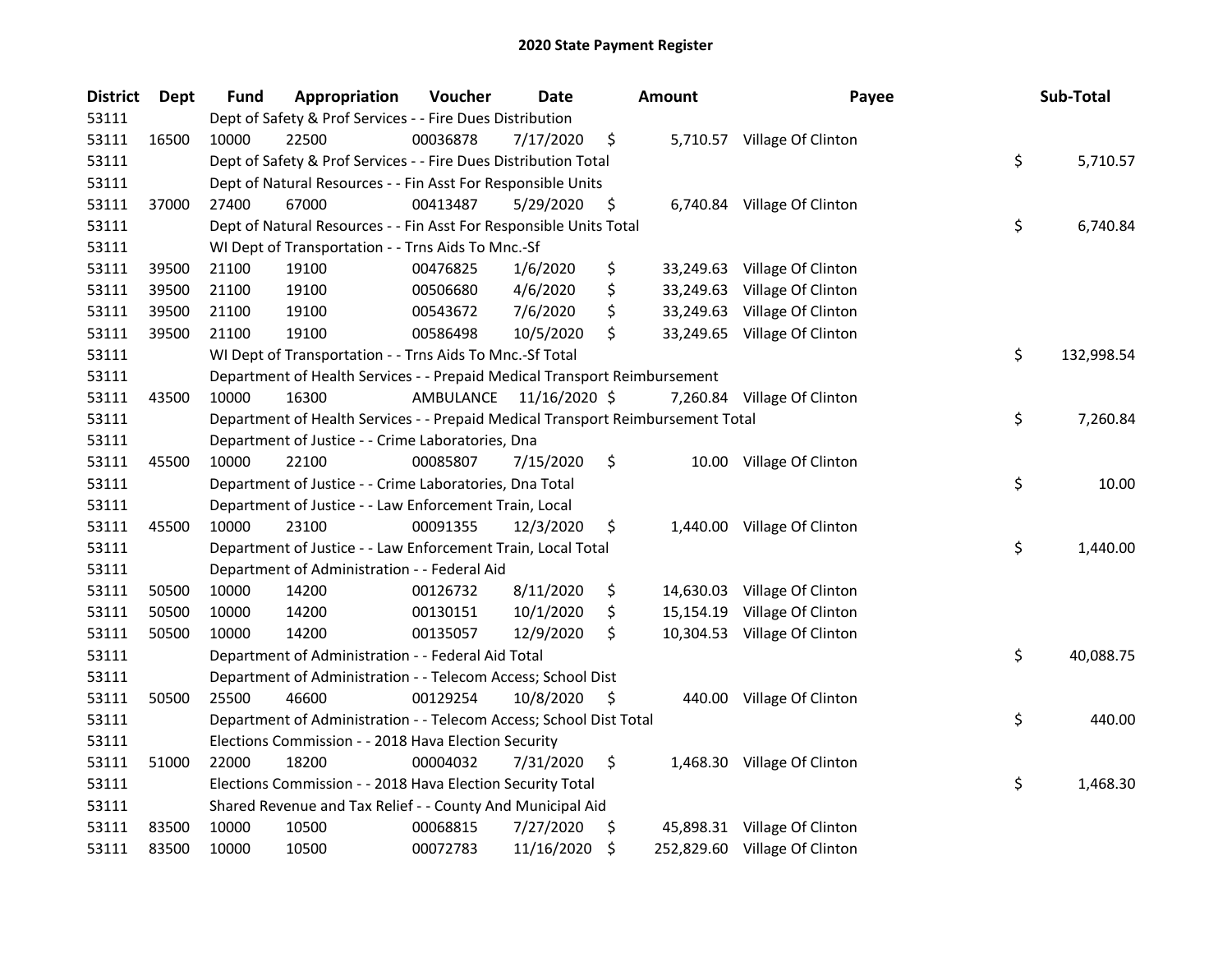| <b>District</b> | Dept  | Fund  | Appropriation                                                                 | Voucher  | Date      |    | <b>Amount</b> | Payee              | Sub-Total        |
|-----------------|-------|-------|-------------------------------------------------------------------------------|----------|-----------|----|---------------|--------------------|------------------|
| 53111           |       |       | Shared Revenue and Tax Relief - - County And Municipal Aid Total              |          |           |    |               |                    | \$<br>298,727.91 |
| 53111           |       |       | Shared Revenue and Tax Relief - - Exempt Computer Aid                         |          |           |    |               |                    |                  |
| 53111           | 83500 | 10000 | 10900                                                                         | 00065899 | 7/27/2020 | Ŝ. | 672.40        | Village Of Clinton |                  |
| 53111           | 83500 | 10000 | 10900                                                                         | 00067168 | 7/27/2020 | S  | 3,866.55      | Village Of Clinton |                  |
| 53111           |       |       | Shared Revenue and Tax Relief - - Exempt Computer Aid Total                   |          |           |    |               |                    | \$<br>4,538.95   |
| 53111           |       |       | Shared Revenue and Tax Relief - - Utility Aid                                 |          |           |    |               |                    |                  |
| 53111           | 83500 | 10000 | 11000                                                                         | 00068815 | 7/27/2020 | \$ | 3,278.37      | Village Of Clinton |                  |
| 53111           |       |       | Shared Revenue and Tax Relief - - Utility Aid Total                           |          |           |    |               |                    | \$<br>3,278.37   |
| 53111           |       |       | Shared Revenue and Tax Relief - - Personal Property Aid                       |          |           |    |               |                    |                  |
| 53111           | 83500 | 10000 | 11100                                                                         | 00061305 | 5/4/2020  | Ś. | 4,417.64      | Village Of Clinton |                  |
| 53111           | 83500 | 10000 | 11100                                                                         | 00062611 | 5/4/2020  | S. | 25,971.52     | Village Of Clinton |                  |
| 53111           |       |       | Shared Revenue and Tax Relief - - Personal Property Aid Total                 |          |           |    |               |                    | \$<br>30,389.16  |
| 53111           |       |       | Shared Revenue and Tax Relief - - State Aid; Video Service Provider Fee       |          |           |    |               |                    |                  |
| 53111           | 83500 | 10000 | 11200                                                                         | 00064393 | 7/27/2020 | S. | 2,788.08      | Village Of Clinton |                  |
| 53111           |       |       | Shared Revenue and Tax Relief - - State Aid; Video Service Provider Fee Total |          |           |    |               |                    | \$<br>2,788.08   |
| 53111           |       |       | Shared Revenue and Tax Relief - - Lottery & Gaming Credit                     |          |           |    |               |                    |                  |
| 53111           | 83500 | 52100 | 36300                                                                         | 00055495 | 3/23/2020 | S. | 1,027.44      | Village Of Clinton |                  |
| 53111           |       |       | Shared Revenue and Tax Relief - - Lottery & Gaming Credit Total               |          |           |    |               |                    | \$<br>1,027.44   |
| 53111 Total     |       |       |                                                                               |          |           |    |               |                    | \$<br>536,907.75 |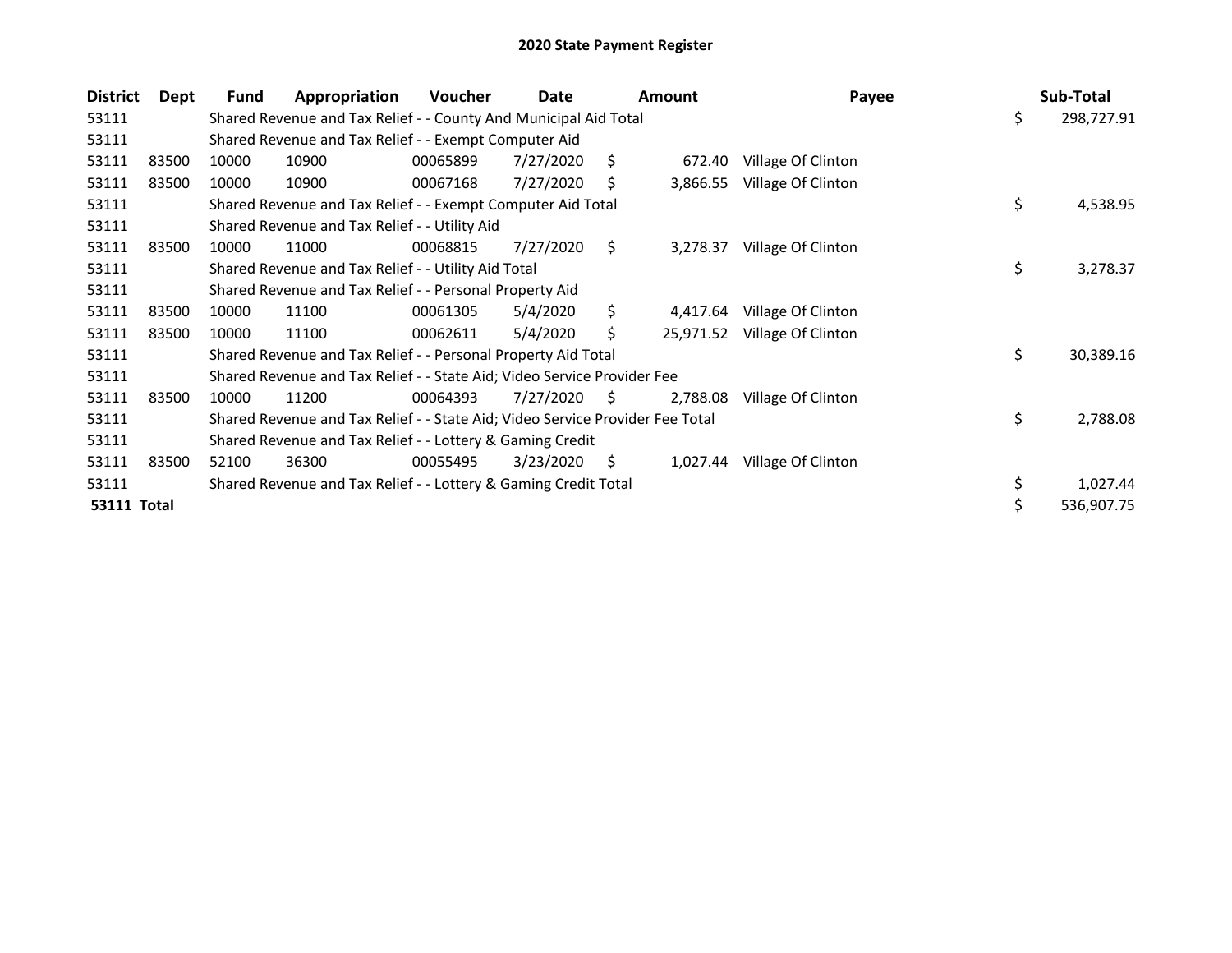| <b>District</b> | Dept  | <b>Fund</b> | Appropriation                                                                   | Voucher   | Date          |     | Amount   | Payee                          | Sub-Total        |
|-----------------|-------|-------------|---------------------------------------------------------------------------------|-----------|---------------|-----|----------|--------------------------------|------------------|
| 53126           |       |             | Dept of Safety & Prof Services - - Fire Dues Distribution                       |           |               |     |          |                                |                  |
| 53126           | 16500 | 10000       | 22500                                                                           | 00036879  | 7/20/2020     | \$  |          | 2,164.00 Village Of Footville  |                  |
| 53126           |       |             | Dept of Safety & Prof Services - - Fire Dues Distribution Total                 |           |               |     |          |                                | \$<br>2,164.00   |
| 53126           |       |             | Dept of Natural Resources - - Fin Asst For Responsible Units                    |           |               |     |          |                                |                  |
| 53126           | 37000 | 27400       | 67000                                                                           | 00412576  | 5/29/2020     | \$  |          | 3,263.38 Village Of Footville  |                  |
| 53126           |       |             | Dept of Natural Resources - - Fin Asst For Responsible Units Total              |           |               |     |          |                                | \$<br>3,263.38   |
| 53126           |       |             | WI Dept of Transportation - - Trns Aids To Mnc.-Sf                              |           |               |     |          |                                |                  |
| 53126           | 39500 | 21100       | 19100                                                                           | 00476826  | 1/6/2020      | \$  |          | 10,191.37 Village Of Footville |                  |
| 53126           | 39500 | 21100       | 19100                                                                           | 00506681  | 4/6/2020      | \$  |          | 10,191.37 Village Of Footville |                  |
| 53126           | 39500 | 21100       | 19100                                                                           | 00543673  | 7/6/2020      | \$  |          | 10,191.37 Village Of Footville |                  |
| 53126           | 39500 | 21100       | 19100                                                                           | 00586499  | 10/5/2020     | \$  |          | 10,191.40 Village Of Footville |                  |
| 53126           |       |             | WI Dept of Transportation - - Trns Aids To Mnc.-Sf Total                        |           |               |     |          |                                | \$<br>40,765.51  |
| 53126           |       |             | Department of Health Services - - Prepaid Medical Transport Reimbursement       |           |               |     |          |                                |                  |
| 53126           | 43500 | 10000       | 16300                                                                           | AMBULANCE | 11/16/2020 \$ |     |          | 5,186.31 Village Of Footville  |                  |
| 53126           |       |             | Department of Health Services - - Prepaid Medical Transport Reimbursement Total |           |               |     |          |                                | \$<br>5,186.31   |
| 53126           |       |             | Department of Administration - - Federal Aid                                    |           |               |     |          |                                |                  |
| 53126           | 50500 | 10000       | 14200                                                                           | 00126733  | 8/12/2020     | \$  | 1,285.50 | Village Of Footville           |                  |
| 53126           | 50500 | 10000       | 14200                                                                           | 00130152  | 10/2/2020     | \$  | 4,032.95 | Village Of Footville           |                  |
| 53126           | 50500 | 10000       | 14200                                                                           | 00132260  | 11/13/2020    | S.  |          | 7,994.54 Village Of Footville  |                  |
| 53126           |       |             | Department of Administration - - Federal Aid Total                              |           |               |     |          |                                | \$<br>13,312.99  |
| 53126           |       |             | Elections Commission - - 2018 Hava Election Security                            |           |               |     |          |                                |                  |
| 53126           | 51000 | 22000       | 18200                                                                           | 00004616  | 9/18/2020     | \$  |          | 732.40 Village Of Footville    |                  |
| 53126           |       |             | Elections Commission - - 2018 Hava Election Security Total                      |           |               |     |          |                                | \$<br>732.40     |
| 53126           |       |             | Shared Revenue and Tax Relief - - Expenditure Restraint Program                 |           |               |     |          |                                |                  |
| 53126           | 83500 | 10000       | 10100                                                                           | 00068816  | 7/27/2020     | \$, |          | 11,539.65 Village Of Footville |                  |
| 53126           |       |             | Shared Revenue and Tax Relief - - Expenditure Restraint Program Total           |           |               |     |          |                                | \$<br>11,539.65  |
| 53126           |       |             | Shared Revenue and Tax Relief - - County And Municipal Aid                      |           |               |     |          |                                |                  |
| 53126           | 83500 | 10000       | 10500                                                                           | 00068816  | 7/27/2020     | \$  |          | 16,071.23 Village Of Footville |                  |
| 53126           | 83500 | 10000       | 10500                                                                           | 00072784  | 11/16/2020    | -S  |          | 85,884.01 Village Of Footville |                  |
| 53126           |       |             | Shared Revenue and Tax Relief - - County And Municipal Aid Total                |           |               |     |          |                                | \$<br>101,955.24 |
| 53126           |       |             | Shared Revenue and Tax Relief - - Exempt Computer Aid                           |           |               |     |          |                                |                  |
| 53126           | 83500 | 10000       | 10900                                                                           | 00065900  | 7/27/2020     | \$  |          | 112.24 Village Of Footville    |                  |
| 53126           | 83500 | 10000       | 10900                                                                           | 00067169  | 7/27/2020     | \$  | 81.59    | Village Of Footville           |                  |
| 53126           |       |             | Shared Revenue and Tax Relief - - Exempt Computer Aid Total                     |           |               |     |          |                                | \$<br>193.83     |
| 53126           |       |             | Shared Revenue and Tax Relief - - Utility Aid                                   |           |               |     |          |                                |                  |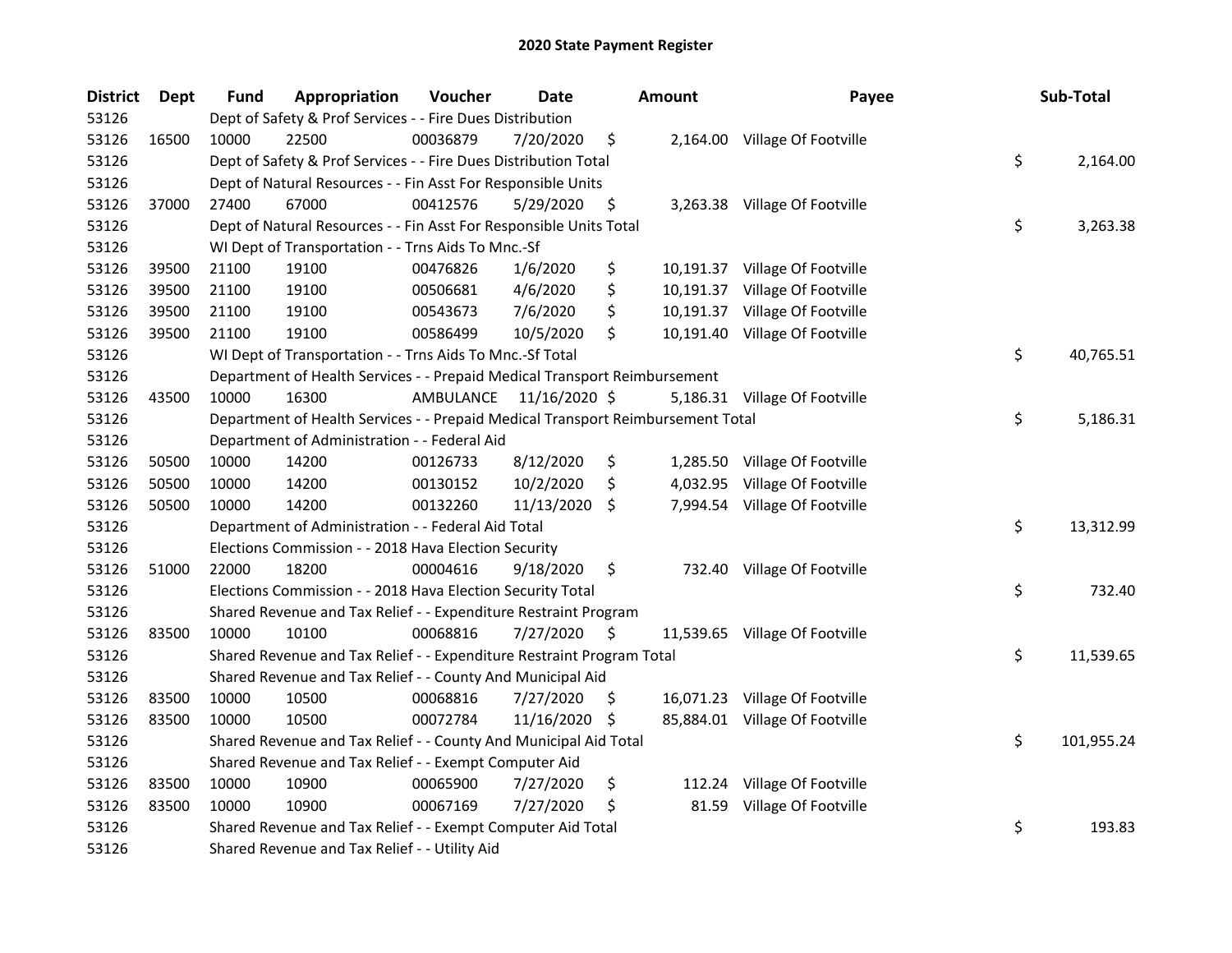| <b>District</b>    | Dept  | <b>Fund</b> | Appropriation                                                                 | <b>Voucher</b> | Date       |   | <b>Amount</b> | Payee                | Sub-Total   |
|--------------------|-------|-------------|-------------------------------------------------------------------------------|----------------|------------|---|---------------|----------------------|-------------|
| 53126              | 83500 | 10000       | 11000                                                                         | 00068816       | 7/27/2020  |   | 1,505.28      | Village Of Footville |             |
| 53126              | 83500 | 10000       | 11000                                                                         | 00072784       | 11/16/2020 | S | 8,737.69      | Village Of Footville |             |
| 53126              |       |             | Shared Revenue and Tax Relief - - Utility Aid Total                           |                |            |   |               |                      | 10,242.97   |
| 53126              |       |             | Shared Revenue and Tax Relief - - Personal Property Aid                       |                |            |   |               |                      |             |
| 53126              | 83500 | 10000       | 11100                                                                         | 00061306       | 5/4/2020   |   | 870.19        | Village Of Footville |             |
| 53126              | 83500 | 10000       | 11100                                                                         | 00062612       | 5/4/2020   |   | 2.919.62      | Village Of Footville |             |
| 53126              |       |             | Shared Revenue and Tax Relief - - Personal Property Aid Total                 |                |            |   |               |                      | 3,789.81    |
| 53126              |       |             | Shared Revenue and Tax Relief - - State Aid; Video Service Provider Fee       |                |            |   |               |                      |             |
| 53126              | 83500 | 10000       | 11200                                                                         | 00064394       | 7/27/2020  | S | 38.28         | Village Of Footville |             |
| 53126              |       |             | Shared Revenue and Tax Relief - - State Aid; Video Service Provider Fee Total |                |            |   |               |                      | \$<br>38.28 |
| <b>53126 Total</b> |       |             |                                                                               |                |            |   |               |                      | 193.184.37  |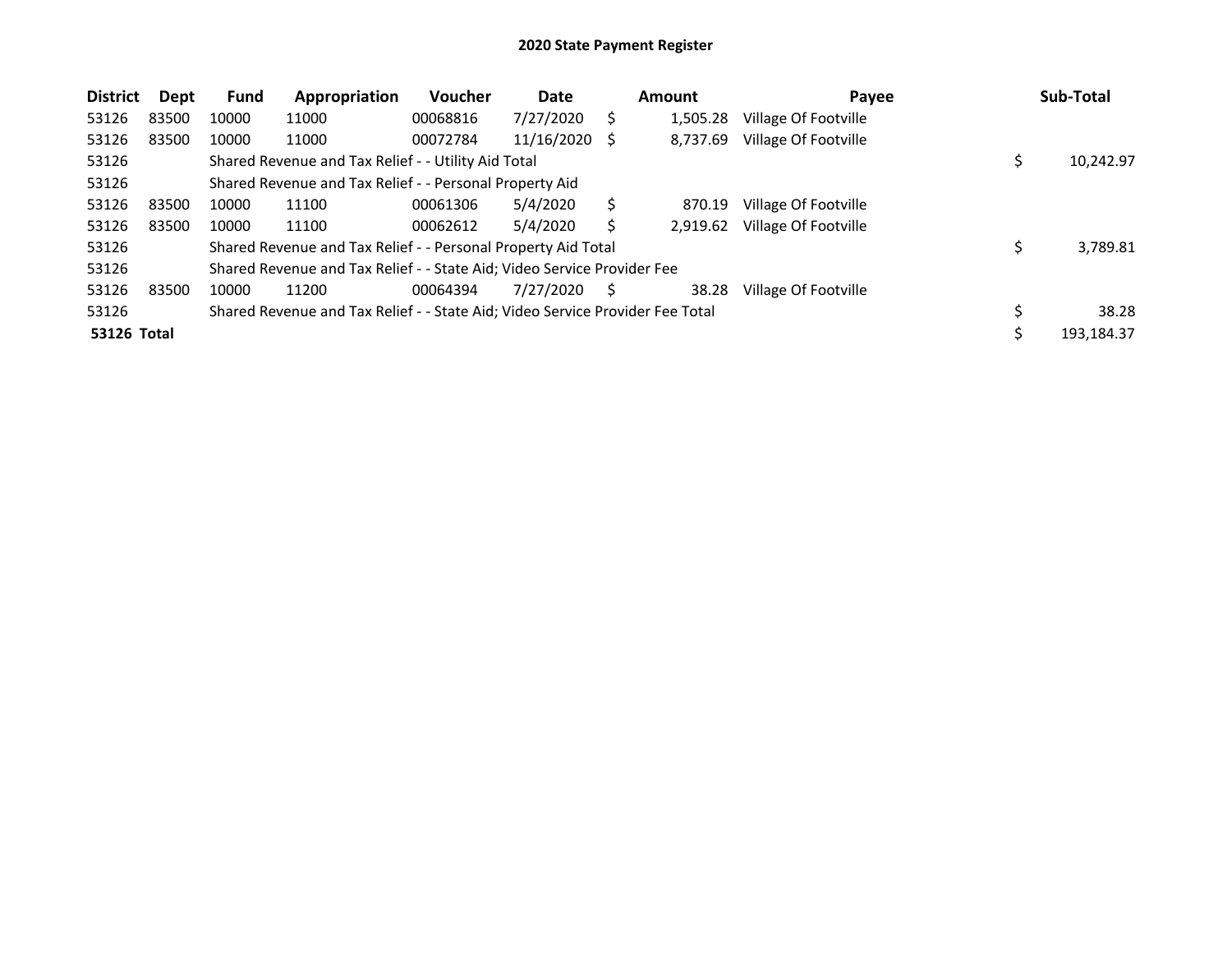| <b>District</b> | Dept  | <b>Fund</b> | Appropriation                                                                   | Voucher   | Date          |     | <b>Amount</b> | Payee                             | Sub-Total        |
|-----------------|-------|-------------|---------------------------------------------------------------------------------|-----------|---------------|-----|---------------|-----------------------------------|------------------|
| 53165           |       |             | Dept of Safety & Prof Services - - Fire Dues Distribution                       |           |               |     |               |                                   |                  |
| 53165           | 16500 | 10000       | 22500                                                                           | 00036880  | 7/20/2020     | \$  |               | 3,505.19 Village Of Orfordville   |                  |
| 53165           |       |             | Dept of Safety & Prof Services - - Fire Dues Distribution Total                 |           |               |     |               |                                   | \$<br>3,505.19   |
| 53165           |       |             | Dept of Natural Resources - - Fin Asst For Responsible Units                    |           |               |     |               |                                   |                  |
| 53165           | 37000 | 27400       | 67000                                                                           | 00413188  | 5/29/2020     | \$  |               | 4,441.50 Village Of Orfordville   |                  |
| 53165           |       |             | Dept of Natural Resources - - Fin Asst For Responsible Units Total              |           |               |     |               |                                   | \$<br>4,441.50   |
| 53165           |       |             | WI Dept of Transportation - - Trns Aids To Mnc.-Sf                              |           |               |     |               |                                   |                  |
| 53165           | 39500 | 21100       | 19100                                                                           | 00476827  | 1/6/2020      | \$  |               | 20,735.16 Village Of Orfordville  |                  |
| 53165           | 39500 | 21100       | 19100                                                                           | 00506682  | 4/6/2020      | \$  |               | 20,735.16 Village Of Orfordville  |                  |
| 53165           | 39500 | 21100       | 19100                                                                           | 00543674  | 7/6/2020      | \$  |               | 20,735.16 Village Of Orfordville  |                  |
| 53165           | 39500 | 21100       | 19100                                                                           | 00586500  | 10/5/2020     | \$  |               | 20,735.17 Village Of Orfordville  |                  |
| 53165           |       |             | WI Dept of Transportation - - Trns Aids To Mnc.-Sf Total                        |           |               |     |               |                                   | \$<br>82,940.65  |
| 53165           |       |             | Department of Health Services - - Prepaid Medical Transport Reimbursement       |           |               |     |               |                                   |                  |
| 53165           | 43500 | 10000       | 16300                                                                           | AMBULANCE | 11/16/2020 \$ |     |               | 3,954.56 Village Of Orfordville   |                  |
| 53165           |       |             | Department of Health Services - - Prepaid Medical Transport Reimbursement Total |           |               |     |               |                                   | \$<br>3,954.56   |
| 53165           |       |             | Department of Justice - - Law Enforcement Train, Local                          |           |               |     |               |                                   |                  |
| 53165           | 45500 | 10000       | 23100                                                                           | 00091597  | 12/8/2020     | \$  |               | 640.00 Village Of Orfordville     |                  |
| 53165           |       |             | Department of Justice - - Law Enforcement Train, Local Total                    |           |               |     |               |                                   | \$<br>640.00     |
| 53165           |       |             | Department of Administration - - Federal Aid                                    |           |               |     |               |                                   |                  |
| 53165           | 50500 | 10000       | 14200                                                                           | 00130153  | 10/2/2020     | \$  | 7,524.27      | Village Of Orfordville            |                  |
| 53165           | 50500 | 10000       | 14200                                                                           | 00135058  | 12/10/2020    | -\$ |               | 19,751.07 Village Of Orfordville  |                  |
| 53165           | 50500 | 10000       | 14200                                                                           | 00136501  | 12/17/2020 \$ |     |               | 2,539.84 Village Of Orfordville   |                  |
| 53165           |       |             | Department of Administration - - Federal Aid Total                              |           |               |     |               |                                   | \$<br>29,815.18  |
| 53165           |       |             | Elections Commission - - 2018 Hava Election Security                            |           |               |     |               |                                   |                  |
| 53165           | 51000 | 22000       | 18200                                                                           | 00004613  | 9/18/2020     | \$  |               | 1,072.30 Village Of Orfordville   |                  |
| 53165           |       |             | Elections Commission - - 2018 Hava Election Security Total                      |           |               |     |               |                                   | \$<br>1,072.30   |
| 53165           |       |             | Shared Revenue and Tax Relief - - Expenditure Restraint Program                 |           |               |     |               |                                   |                  |
| 53165           | 83500 | 10000       | 10100                                                                           | 00068817  | 7/27/2020     | \$  |               | 19,593.90 Village Of Orfordville  |                  |
| 53165           |       |             | Shared Revenue and Tax Relief - - Expenditure Restraint Program Total           |           |               |     |               |                                   | \$<br>19,593.90  |
| 53165           |       |             | Shared Revenue and Tax Relief - - County And Municipal Aid                      |           |               |     |               |                                   |                  |
| 53165           | 83500 | 10000       | 10500                                                                           | 00068817  | 7/27/2020     | \$  |               | 43,312.11 Village Of Orfordville  |                  |
| 53165           | 83500 | 10000       | 10500                                                                           | 00072785  | 11/16/2020    | \$  |               | 241,480.74 Village Of Orfordville |                  |
| 53165           |       |             | Shared Revenue and Tax Relief - - County And Municipal Aid Total                |           |               |     |               |                                   | \$<br>284,792.85 |
| 53165           |       |             | Shared Revenue and Tax Relief - - Exempt Computer Aid                           |           |               |     |               |                                   |                  |
| 53165           | 83500 | 10000       | 10900                                                                           | 00065901  | 7/27/2020     | \$  |               | 516.51 Village Of Orfordville     |                  |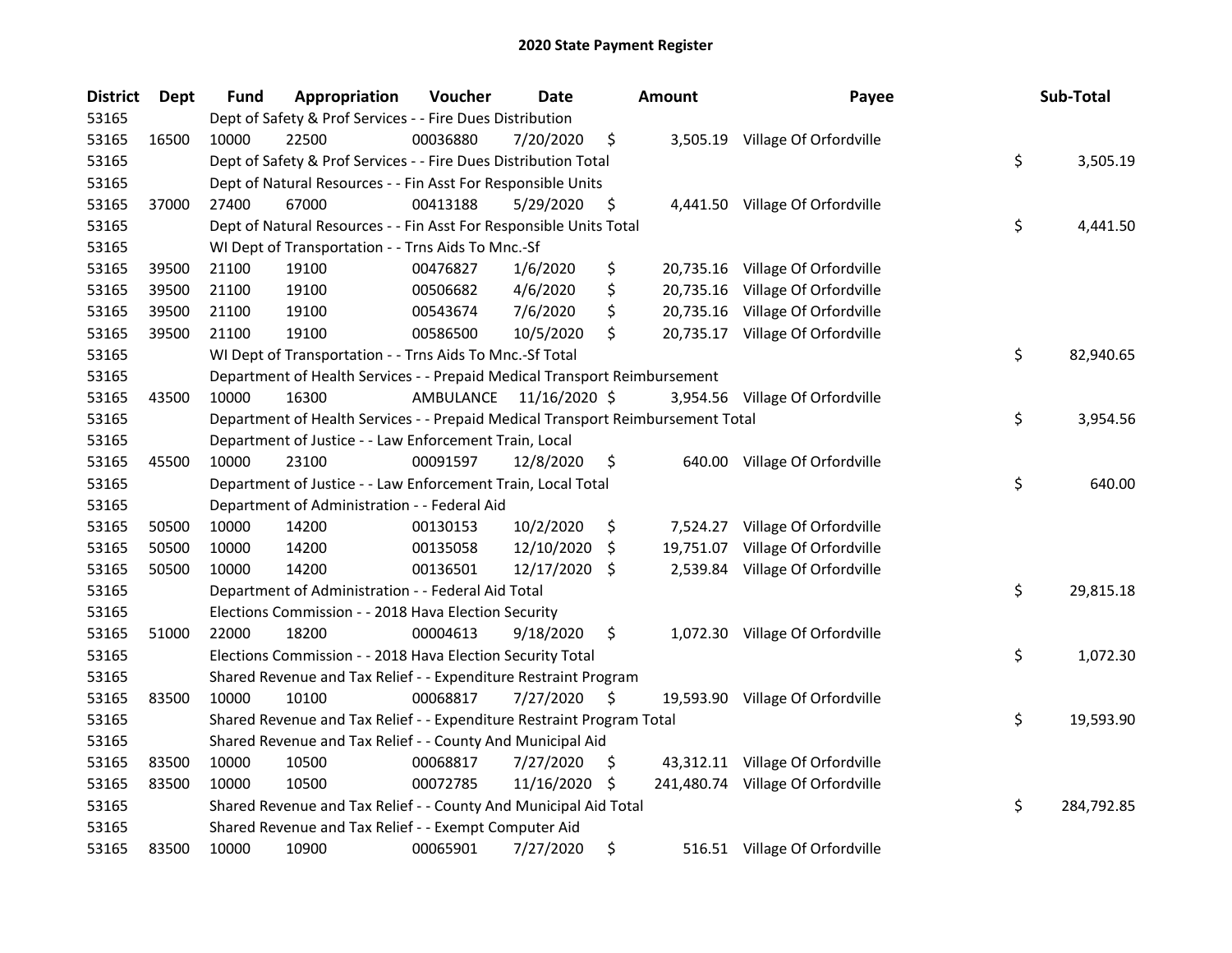| <b>District</b>    | Dept  | Fund  | Appropriation                                                                 | <b>Voucher</b> | Date      |   | Amount   | Payee                  | Sub-Total  |
|--------------------|-------|-------|-------------------------------------------------------------------------------|----------------|-----------|---|----------|------------------------|------------|
| 53165              | 83500 | 10000 | 10900                                                                         | 00067170       | 7/27/2020 | S | 464.16   | Village Of Orfordville |            |
| 53165              |       |       | Shared Revenue and Tax Relief - - Exempt Computer Aid Total                   |                |           |   |          |                        | 980.67     |
| 53165              |       |       | Shared Revenue and Tax Relief - - Personal Property Aid                       |                |           |   |          |                        |            |
| 53165              | 83500 | 10000 | 11100                                                                         | 00061307       | 5/4/2020  |   | 2.602.64 | Village Of Orfordville |            |
| 53165              | 83500 | 10000 | 11100                                                                         | 00062613       | 5/4/2020  |   | 670.61   | Village Of Orfordville |            |
| 53165              |       |       | Shared Revenue and Tax Relief - - Personal Property Aid Total                 |                |           |   |          |                        | 3,273.25   |
| 53165              |       |       | Shared Revenue and Tax Relief - - State Aid; Video Service Provider Fee       |                |           |   |          |                        |            |
| 53165              | 83500 | 10000 | 11200                                                                         | 00064395       | 7/27/2020 | S | 79.90    | Village Of Orfordville |            |
| 53165              |       |       | Shared Revenue and Tax Relief - - State Aid; Video Service Provider Fee Total |                |           |   |          |                        | 79.90      |
| <b>53165 Total</b> |       |       |                                                                               |                |           |   |          |                        | 435.089.95 |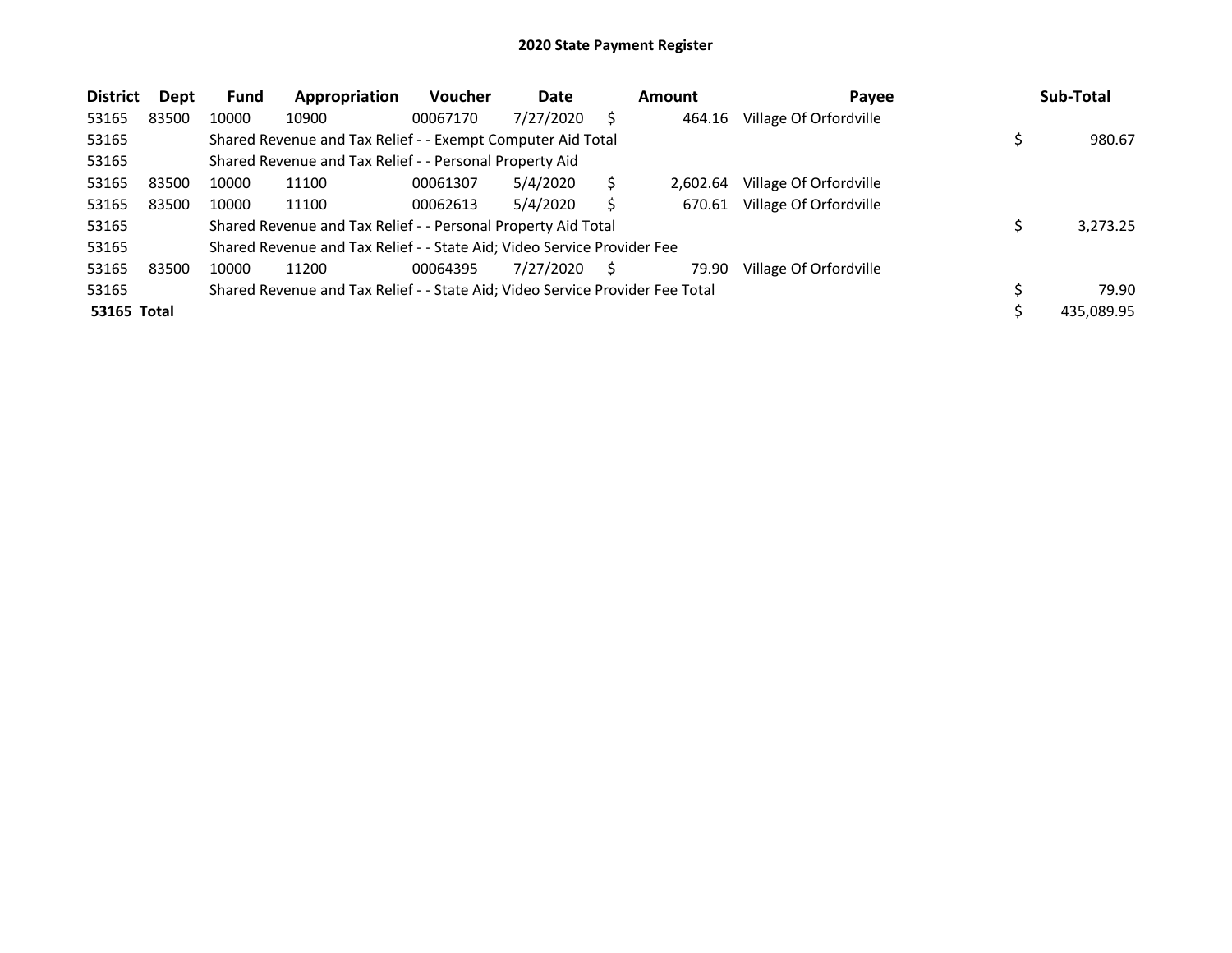| <b>District</b> | Dept  | <b>Fund</b> | Appropriation                                                      | Voucher  | <b>Date</b> |    | <b>Amount</b> |                            | Payee | Sub-Total        |
|-----------------|-------|-------------|--------------------------------------------------------------------|----------|-------------|----|---------------|----------------------------|-------|------------------|
| 53206           |       |             | Dept of Ag, Trade & Cons Protc - - Retail Petroleum                |          |             |    |               |                            |       |                  |
| 53206           | 11500 | 27200       | 16100                                                              | 00055529 | 1/16/2020   | \$ | 609.00        | Beloit, City of            |       |                  |
| 53206           | 11500 | 27200       | 16100                                                              | 00056881 | 2/20/2020   | \$ | 342.00        | Beloit, City of            |       |                  |
| 53206           | 11500 | 27200       | 16100                                                              | 00060080 | 7/14/2020   | \$ | 2,208.00      | Beloit, City of            |       |                  |
| 53206           | 11500 | 27200       | 16100                                                              | 00060099 | 7/14/2020   | \$ | 165.60        | Beloit, City of            |       |                  |
| 53206           | 11500 | 27200       | 16100                                                              | 00062522 | 10/14/2020  | S  | 531.00        | Beloit, City of            |       |                  |
| 53206           | 11500 | 27200       | 16100                                                              | 00064580 | 11/25/2020  | \$ | 96.00         | Beloit, City of            |       |                  |
| 53206           |       |             | Dept of Ag, Trade & Cons Protc - - Retail Petroleum Total          |          |             |    |               |                            |       | \$<br>3,951.60   |
| 53206           |       |             | Dept of Safety & Prof Services - - Fire Dues Distribution          |          |             |    |               |                            |       |                  |
| 53206           | 16500 | 10000       | 22500                                                              | 00036881 | 7/17/2020   | \$ |               | 77,919.07 Beloit, City of  |       |                  |
| 53206           |       |             | Dept of Safety & Prof Services - - Fire Dues Distribution Total    |          |             |    |               |                            |       | \$<br>77,919.07  |
| 53206           |       |             | Dept of Natural Resources - - Fin Asst For Responsible Units       |          |             |    |               |                            |       |                  |
| 53206           | 37000 | 27400       | 67000                                                              | 00412777 | 5/29/2020   | \$ |               | 128,128.40 Beloit, City of |       |                  |
| 53206           |       |             | Dept of Natural Resources - - Fin Asst For Responsible Units Total |          |             |    |               |                            |       | \$<br>128,128.40 |
| 53206           |       |             | Dept of Natural Resources - - Recycling Consolidation Grants       |          |             |    |               |                            |       |                  |
| 53206           | 37000 | 27400       | 67300                                                              | 00412777 | 5/29/2020   | \$ |               | 9,224.78 Beloit, City of   |       |                  |
| 53206           |       |             | Dept of Natural Resources - - Recycling Consolidation Grants Total |          |             |    |               |                            |       | \$<br>9,224.78   |
| 53206           |       |             | Department of Tourism - - Revenue, Gifts/Grants/Proceed            |          |             |    |               |                            |       |                  |
| 53206           | 38000 | 10000       | 12000                                                              | 00009533 | 12/28/2020  | \$ | 15,000.00     | Beloit, City of            |       |                  |
| 53206           |       |             | Department of Tourism - - Revenue, Gifts/Grants/Proceed Total      |          |             |    |               |                            |       | \$<br>15,000.00  |
| 53206           |       |             | WI Dept of Transportation - - Conn Hwy Aids St Fds                 |          |             |    |               |                            |       |                  |
| 53206           | 39500 | 21100       | 16200                                                              | 00477429 | 1/6/2020    | \$ | 66,232.76     | Beloit, City of            |       |                  |
| 53206           | 39500 | 21100       | 16200                                                              | 00507284 | 4/6/2020    | \$ | 66,232.76     | Beloit, City of            |       |                  |
| 53206           | 39500 | 21100       | 16200                                                              | 00544276 | 7/6/2020    | \$ | 66,232.76     | Beloit, City of            |       |                  |
| 53206           | 39500 | 21100       | 16200                                                              | 00587102 | 10/5/2020   | \$ | 66,232.77     | Beloit, City of            |       |                  |
| 53206           |       |             | WI Dept of Transportation - - Conn Hwy Aids St Fds Total           |          |             |    |               |                            |       | \$<br>264,931.05 |
| 53206           |       |             | WI Dept of Transportation - - Paratransit Aids, Sf                 |          |             |    |               |                            |       |                  |
| 53206           | 39500 | 21100       | 17500                                                              | 00489520 | 2/6/2020    | \$ |               | 21,718.00 Beloit, City of  |       |                  |
| 53206           |       |             | WI Dept of Transportation - - Paratransit Aids, Sf Total           |          |             |    |               |                            |       | \$<br>21,718.00  |
| 53206           |       |             | WI Dept of Transportation - - Tb, Trns Oper Aid Sf                 |          |             |    |               |                            |       |                  |
| 53206           | 39500 | 21100       | 17600                                                              | 00525175 | 5/12/2020   | \$ | 120,513.00    | Beloit, City of            |       |                  |
| 53206           | 39500 | 21100       | 17600                                                              | 00574150 | 8/27/2020   | \$ | 361,537.00    | Beloit, City of            |       |                  |
| 53206           |       |             | WI Dept of Transportation - - Tb, Trns Oper Aid Sf Total           |          |             |    |               |                            |       | \$<br>482,050.00 |
| 53206           |       |             | WI Dept of Transportation - - Hwy Sfty Loc Aid Ffd                 |          |             |    |               |                            |       |                  |
| 53206           | 39500 | 21100       | 18500                                                              | 00486384 | 1/29/2020   | \$ | 9,128.57      | Beloit, City of            |       |                  |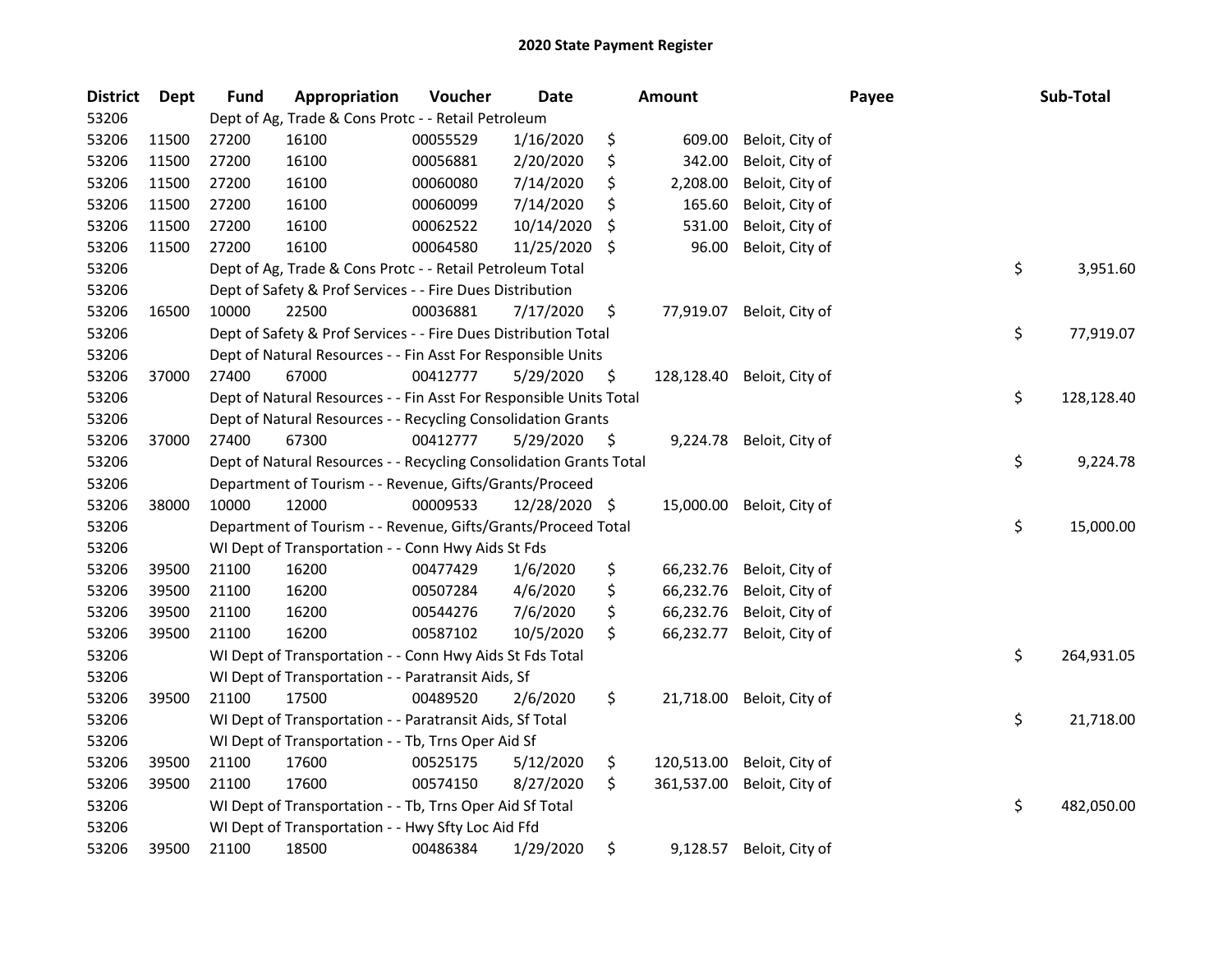| <b>District</b> | <b>Dept</b> | <b>Fund</b> | Appropriation                                            | Voucher  | <b>Date</b> |                    | <b>Amount</b> |                 | Payee | Sub-Total          |
|-----------------|-------------|-------------|----------------------------------------------------------|----------|-------------|--------------------|---------------|-----------------|-------|--------------------|
| 53206           | 39500       | 21100       | 18500                                                    | 00486385 | 1/29/2020   | \$                 | 3,459.24      | Beloit, City of |       |                    |
| 53206           | 39500       | 21100       | 18500                                                    | 00502275 | 3/13/2020   | \$                 | 6,041.66      | Beloit, City of |       |                    |
| 53206           | 39500       | 21100       | 18500                                                    | 00508231 | 3/26/2020   | \$                 | 3,547.79      | Beloit, City of |       |                    |
| 53206           | 39500       | 21100       | 18500                                                    | 00522923 | 5/5/2020    | \$                 | 2,227.63      | Beloit, City of |       |                    |
| 53206           | 39500       | 21100       | 18500                                                    | 00567500 | 8/17/2020   | \$                 | 4,000.00      | Beloit, City of |       |                    |
| 53206           | 39500       | 21100       | 18500                                                    | 00591156 | 9/28/2020   | \$                 | 8,039.55      | Beloit, City of |       |                    |
| 53206           | 39500       | 21100       | 18500                                                    | 00591157 | 9/28/2020   | \$                 | 9,394.87      | Beloit, City of |       |                    |
| 53206           | 39500       | 21100       | 18500                                                    | 00606842 | 10/29/2020  | \$,                | 8,617.59      | Beloit, City of |       |                    |
| 53206           | 39500       | 21100       | 18500                                                    | 00634706 | 12/30/2020  | \$                 | 4,685.43      | Beloit, City of |       |                    |
| 53206           |             |             | WI Dept of Transportation - - Hwy Sfty Loc Aid Ffd Total |          |             |                    |               |                 |       | \$<br>59,142.33    |
| 53206           |             |             | WI Dept of Transportation - - Trns Aids To Mnc.-Sf       |          |             |                    |               |                 |       |                    |
| 53206           | 39500       | 21100       | 19100                                                    | 00476828 | 1/6/2020    | \$                 | 419,214.55    | Beloit, City of |       |                    |
| 53206           | 39500       | 21100       | 19100                                                    | 00506683 | 4/6/2020    | \$                 | 419,214.55    | Beloit, City of |       |                    |
| 53206           | 39500       | 21100       | 19100                                                    | 00543675 | 7/6/2020    | \$                 | 419,214.55    | Beloit, City of |       |                    |
| 53206           | 39500       | 21100       | 19100                                                    | 00586501 | 10/5/2020   | \$                 | 419,214.58    | Beloit, City of |       |                    |
| 53206           |             |             | WI Dept of Transportation - - Trns Aids To Mnc.-Sf Total |          |             |                    |               |                 |       | \$<br>1,676,858.23 |
| 53206           |             |             | WI Dept of Transportation - - Hwy Mgmt & Opers Sf        |          |             |                    |               |                 |       |                    |
| 53206           | 39500       | 21100       | 36500                                                    | 00484269 | 1/23/2020   | \$                 | 454.17        | Beloit, City of |       |                    |
| 53206           | 39500       | 21100       | 36500                                                    | 00496550 | 2/25/2020   | \$                 | 422.99        | Beloit, City of |       |                    |
| 53206           | 39500       | 21100       | 36500                                                    | 00505008 | 3/25/2020   | \$                 | 409.08        | Beloit, City of |       |                    |
| 53206           | 39500       | 21100       | 36500                                                    | 00517342 | 4/21/2020   | \$                 | 386.36        | Beloit, City of |       |                    |
| 53206           | 39500       | 21100       | 36500                                                    | 00529091 | 5/21/2020   | \$                 | 390.10        | Beloit, City of |       |                    |
| 53206           | 39500       | 21100       | 36500                                                    | 00539383 | 6/19/2020   | \$                 | 412.29        | Beloit, City of |       |                    |
| 53206           | 39500       | 21100       | 36500                                                    | 00555901 | 7/27/2020   | \$                 | 412.69        | Beloit, City of |       |                    |
| 53206           | 39500       | 21100       | 36500                                                    | 00571224 | 8/20/2020   | \$                 | 533.95        | Beloit, City of |       |                    |
| 53206           | 39500       | 21100       | 36500                                                    | 00588337 | 9/22/2020   | \$                 | 353.56        | Beloit, City of |       |                    |
| 53206           | 39500       | 21100       | 36500                                                    | 00604795 | 10/23/2020  | \$,                | 335.02        | Beloit, City of |       |                    |
| 53206           | 39500       | 21100       | 36500                                                    | 00617769 | 11/19/2020  | \$                 | 349.17        | Beloit, City of |       |                    |
| 53206           | 39500       | 21100       | 36500                                                    | 00631264 | 12/23/2020  | \$                 | 412.13        | Beloit, City of |       |                    |
| 53206           |             |             | WI Dept of Transportation - - Hwy Mgmt & Opers Sf Total  |          |             |                    |               |                 |       | \$<br>4,871.51     |
| 53206           |             |             | WI Dept of Transportation - - Maj Hwy Dev Bond Fnd       |          |             |                    |               |                 |       |                    |
| 53206           | 39500       | 21100       | 39200                                                    | 00626207 | 12/14/2020  | $\ddot{\varsigma}$ | 42,440.00     | Beloit, City of |       |                    |
| 53206           | 39500       | 21100       | 39200                                                    | 00626583 | 12/14/2020  | \$                 | 268,943.79    | Beloit, City of |       |                    |
| 53206           |             |             | WI Dept of Transportation - - Maj Hwy Dev Bond Fnd Total |          |             |                    |               |                 |       | \$<br>311,383.79   |
| 53206           |             |             | WI Dept of Transportation - - Dept Mgt & Oper St Fd      |          |             |                    |               |                 |       |                    |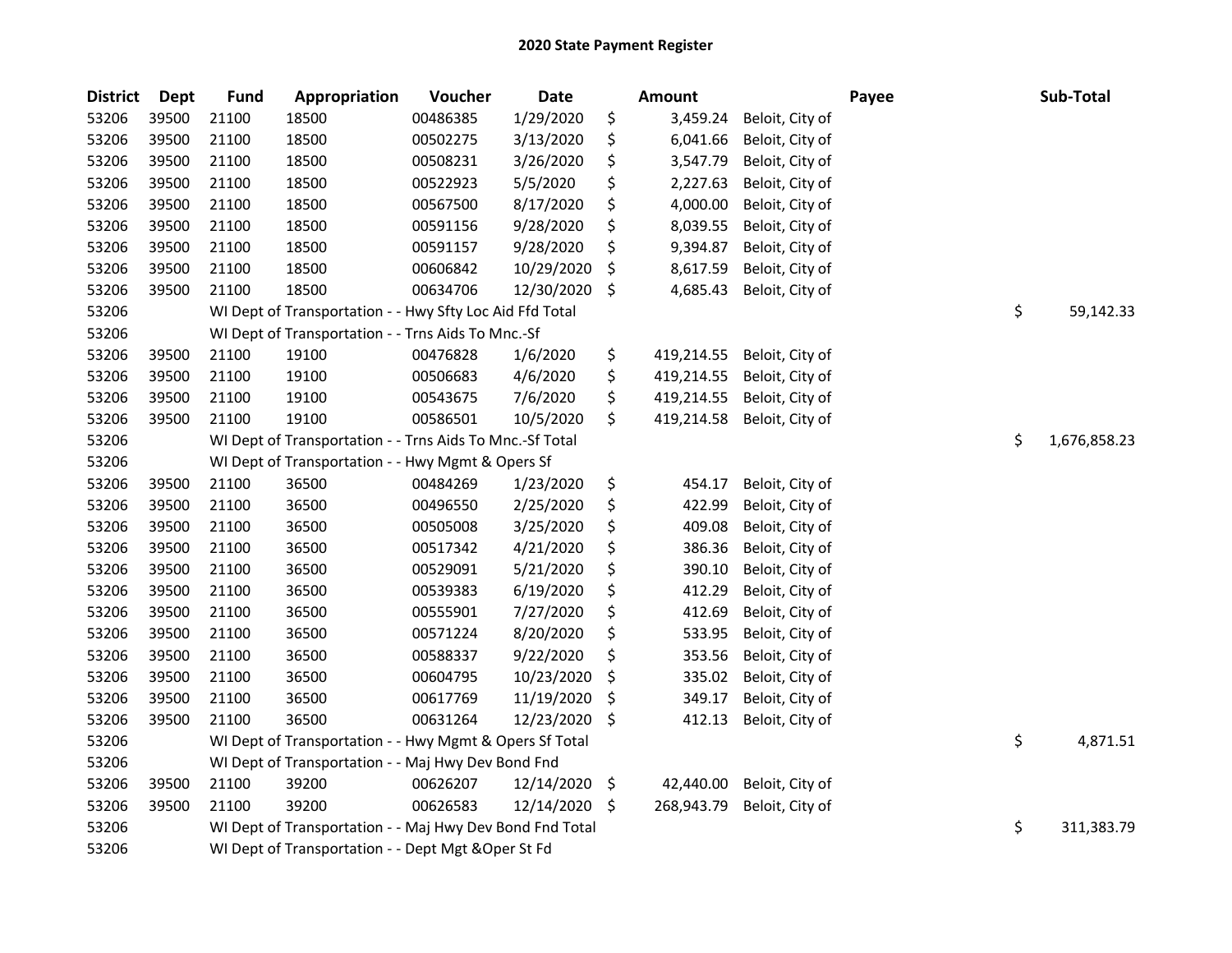| <b>District</b> | Dept  | <b>Fund</b> | Appropriation                                                                   | Voucher   | <b>Date</b>   |     | <b>Amount</b> |                 | Payee | Sub-Total       |
|-----------------|-------|-------------|---------------------------------------------------------------------------------|-----------|---------------|-----|---------------|-----------------|-------|-----------------|
| 53206           | 39500 | 21100       | 46100                                                                           | 00487396  | 1/31/2020     | \$  | 1,762.18      | Beloit, City of |       |                 |
| 53206           | 39500 | 21100       | 46100                                                                           | 00523412  | 5/8/2020      | \$  | 707.94        | Beloit, City of |       |                 |
| 53206           | 39500 | 21100       | 46100                                                                           | 00559334  | 8/3/2020      | \$  | 930.10        | Beloit, City of |       |                 |
| 53206           | 39500 | 21100       | 46100                                                                           | 00605512  | 10/27/2020    | \$  | 778.04        | Beloit, City of |       |                 |
| 53206           |       |             | WI Dept of Transportation - - Dept Mgt & Oper St Fd Total                       |           |               |     |               |                 |       | \$<br>4,178.26  |
| 53206           |       |             | WI Dept of Transportation - - Dept Mgt & Opr Fed Fd                             |           |               |     |               |                 |       |                 |
| 53206           | 39500 | 21100       | 48100                                                                           | 00487396  | 1/31/2020     | \$  | 39,618.49     | Beloit, City of |       |                 |
| 53206           | 39500 | 21100       | 48100                                                                           | 00523412  | 5/8/2020      | \$  | 15,915.53     | Beloit, City of |       |                 |
| 53206           | 39500 | 21100       | 48100                                                                           | 00559334  | 8/3/2020      | \$  | 20,910.02     | Beloit, City of |       |                 |
| 53206           | 39500 | 21100       | 48100                                                                           | 00605512  | 10/27/2020    | \$  | 17,491.35     | Beloit, City of |       |                 |
| 53206           |       |             | WI Dept of Transportation - - Dept Mgt & Opr Fed Fd Total                       |           |               |     |               |                 |       | \$<br>93,935.38 |
| 53206           |       |             | Department of Health Services - - Emergency Medical Services, Ai                |           |               |     |               |                 |       |                 |
| 53206           | 43500 | 10000       | 11900                                                                           | 00378981  | 9/15/2020     | \$. | 7,288.59      | Beloit, City of |       |                 |
| 53206           |       |             | Department of Health Services - - Emergency Medical Services, Ai Total          |           |               |     |               |                 |       | \$<br>7,288.59  |
| 53206           |       |             | Department of Health Services - - Prepaid Medical Transport Reimbursement       |           |               |     |               |                 |       |                 |
| 53206           | 43500 | 10000       | 16300                                                                           | AMBULANCE | 11/16/2020 \$ |     | 73,710.49     | Beloit, City of |       |                 |
| 53206           |       |             | Department of Health Services - - Prepaid Medical Transport Reimbursement Total |           |               |     |               |                 |       | \$<br>73,710.49 |
| 53206           |       |             | Department of Health Services - - Cemetery, Funeral, And Burial                 |           |               |     |               |                 |       |                 |
| 53206           | 43500 | 10000       | 41000                                                                           | 00335180  | 1/24/2020     | \$  | 1,000.00      | Beloit, City of |       |                 |
| 53206           | 43500 | 10000       | 41000                                                                           | 00353064  | 4/21/2020     | \$  | 1,000.00      | Beloit, City of |       |                 |
| 53206           | 43500 | 10000       | 41000                                                                           | 00355417  | 5/5/2020      | \$  | 1,000.00      | Beloit, City of |       |                 |
| 53206           | 43500 | 10000       | 41000                                                                           | 00395105  | 12/8/2020     | \$  | 1,000.00      | Beloit, City of |       |                 |
| 53206           | 43500 | 10000       | 41000                                                                           | 00395106  | 12/8/2020     | \$  | 1,000.00      | Beloit, City of |       |                 |
| 53206           |       |             | Department of Health Services - - Cemetery, Funeral, And Burial Total           |           |               |     |               |                 |       | \$<br>5,000.00  |
| 53206           |       |             | Dept of Workforce Development - - Title Ib Aids State GPR                       |           |               |     |               |                 |       |                 |
| 53206           | 44500 | 10000       | 50900                                                                           | 00267340  | 1/15/2020     | \$  | 4.90          | Beloit, City of |       |                 |
| 53206           | 44500 | 10000       | 50900                                                                           | 00271245  | 2/19/2020     | \$  | 2.56          | Beloit, City of |       |                 |
| 53206           | 44500 | 10000       | 50900                                                                           | 00271246  | 2/19/2020     | \$  | 5.11          | Beloit, City of |       |                 |
| 53206           | 44500 | 10000       | 50900                                                                           | 00274152  | 3/4/2020      | \$  | 6.39          | Beloit, City of |       |                 |
| 53206           | 44500 | 10000       | 50900                                                                           | 00275438  | 3/11/2020     | \$  | 2.56          | Beloit, City of |       |                 |
| 53206           | 44500 | 10000       | 50900                                                                           | 00276763  | 3/23/2020     | \$  | 2.56          | Beloit, City of |       |                 |
| 53206           | 44500 | 10000       | 50900                                                                           | 00276989  | 3/23/2020     | \$  | 9.80          | Beloit, City of |       |                 |
| 53206           | 44500 | 10000       | 50900                                                                           | 00290000  | 7/15/2020     | \$  | 2.56          | Beloit, City of |       |                 |
| 53206           | 44500 | 10000       | 50900                                                                           | 00304155  | 11/12/2020    | S   | 9.80          | Beloit, City of |       |                 |
| 53206           |       |             | Dept of Workforce Development - - Title Ib Aids State GPR Total                 |           |               |     |               |                 |       | \$<br>46.24     |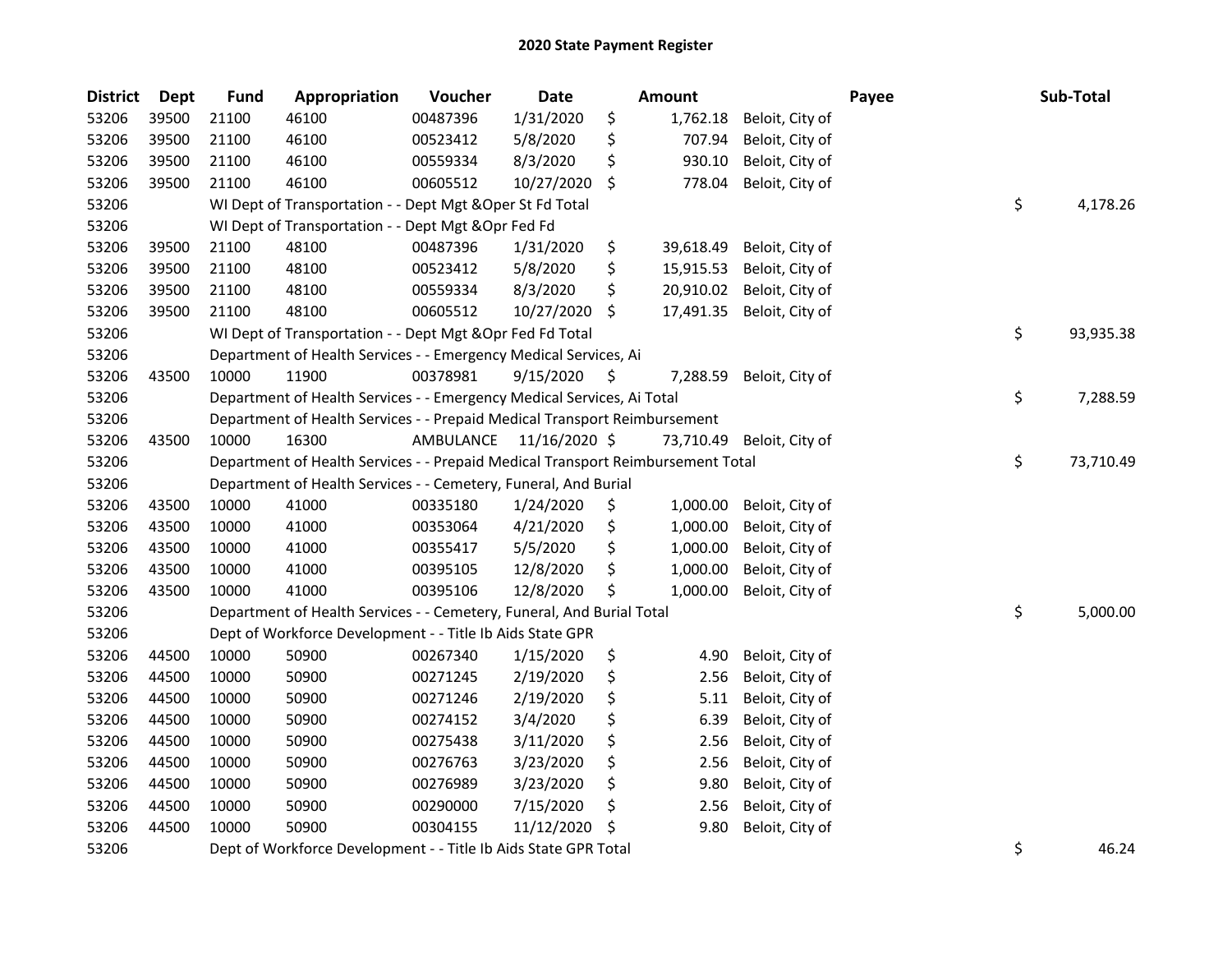| <b>District</b> | <b>Dept</b> | <b>Fund</b> | Appropriation                                                      | Voucher  | <b>Date</b> |     | Amount     |                 | Payee | Sub-Total        |
|-----------------|-------------|-------------|--------------------------------------------------------------------|----------|-------------|-----|------------|-----------------|-------|------------------|
| 53206           |             |             | Dept of Workforce Development - - Title Ib Aids Federal Prf        |          |             |     |            |                 |       |                  |
| 53206           | 44500       | 10000       | 54400                                                              | 00267340 | 1/15/2020   | \$  | 18.10      | Beloit, City of |       |                  |
| 53206           | 44500       | 10000       | 54400                                                              | 00271245 | 2/19/2020   | \$  | 9.44       | Beloit, City of |       |                  |
| 53206           | 44500       | 10000       | 54400                                                              | 00271246 | 2/19/2020   | \$  | 18.89      | Beloit, City of |       |                  |
| 53206           | 44500       | 10000       | 54400                                                              | 00274152 | 3/4/2020    | \$  | 23.61      | Beloit, City of |       |                  |
| 53206           | 44500       | 10000       | 54400                                                              | 00275438 | 3/11/2020   | \$  | 9.44       | Beloit, City of |       |                  |
| 53206           | 44500       | 10000       | 54400                                                              | 00276763 | 3/23/2020   | \$  | 9.44       | Beloit, City of |       |                  |
| 53206           | 44500       | 10000       | 54400                                                              | 00276989 | 3/23/2020   | \$  | 36.20      | Beloit, City of |       |                  |
| 53206           | 44500       | 10000       | 54400                                                              | 00290000 | 7/15/2020   | \$  | 9.44       | Beloit, City of |       |                  |
| 53206           | 44500       | 10000       | 54400                                                              | 00304155 | 11/12/2020  | \$. | 36.20      | Beloit, City of |       |                  |
| 53206           |             |             | Dept of Workforce Development - - Title Ib Aids Federal Prf Total  |          |             |     |            |                 |       | \$<br>170.76     |
| 53206           |             |             | Department of Justice - - Drug Trafficking Resp Grants             |          |             |     |            |                 |       |                  |
| 53206           | 45500       | 10000       | 20800                                                              | 00089689 | 11/4/2020   | \$  | 25,000.00  | Beloit, City of |       |                  |
| 53206           |             |             | Department of Justice - - Drug Trafficking Resp Grants Total       |          |             |     |            |                 |       | \$<br>25,000.00  |
| 53206           |             |             | Department of Justice - - Law Enforcement Officer Supplement       |          |             |     |            |                 |       |                  |
| 53206           | 45500       | 10000       | 21100                                                              | 00083292 | 5/8/2020    | \$  | 42,254.27  | Beloit, City of |       |                  |
| 53206           | 45500       | 10000       | 21100                                                              | 00086982 | 8/7/2020    | \$  | 38,959.39  | Beloit, City of |       |                  |
| 53206           | 45500       | 10000       | 21100                                                              | 00091758 | 12/8/2020   | \$  | 40,220.34  | Beloit, City of |       |                  |
| 53206           |             |             | Department of Justice - - Law Enforcement Officer Supplement Total |          |             |     |            |                 |       | \$<br>121,434.00 |
| 53206           |             |             | Department of Justice - - Crime Laboratories, Dna                  |          |             |     |            |                 |       |                  |
| 53206           | 45500       | 10000       | 22100                                                              | 00085800 | 7/16/2020   | \$  | 210.00     | Beloit, City of |       |                  |
| 53206           |             |             | Department of Justice - - Crime Laboratories, Dna Total            |          |             |     |            |                 |       | \$<br>210.00     |
| 53206           |             |             | Department of Justice - - Law Enforcement Train, Local             |          |             |     |            |                 |       |                  |
| 53206           | 45500       | 10000       | 23100                                                              | 00090802 | 11/27/2020  | \$  | 10,400.00  | Beloit, City of |       |                  |
| 53206           |             |             | Department of Justice - - Law Enforcement Train, Local Total       |          |             |     |            |                 |       | \$<br>10,400.00  |
| 53206           |             |             | Department of Justice - - Law Enf Officer Suplmnt Grants           |          |             |     |            |                 |       |                  |
| 53206           | 45500       | 10000       | 27500                                                              | 00078873 | 1/28/2020   | \$  | 10,200.32  | Beloit, City of |       |                  |
| 53206           |             |             | Department of Justice - - Law Enf Officer Suplmnt Grants Total     |          |             |     |            |                 |       | \$<br>10,200.32  |
| 53206           |             |             | Department of Justice - - Law Enforcement Overtime Grant           |          |             |     |            |                 |       |                  |
| 53206           | 45500       | 10000       | 28600                                                              | 00079764 | 2/7/2020    | \$  | 69,209.56  | Beloit, City of |       |                  |
| 53206           | 45500       | 10000       | 28600                                                              | 00082537 | 4/24/2020   | \$  | 2,930.80   | Beloit, City of |       |                  |
| 53206           | 45500       | 10000       | 28600                                                              | 00085436 | 7/2/2020    | \$  | 7,039.59   | Beloit, City of |       |                  |
| 53206           |             |             | Department of Justice - - Law Enforcement Overtime Grant Total     |          |             |     |            |                 |       | \$<br>79,179.95  |
| 53206           |             |             | Department of Administration - - Federal Aid                       |          |             |     |            |                 |       |                  |
| 53206           | 50500       | 10000       | 14200                                                              | 00126727 | 8/11/2020   | \$  | 409,854.55 | Beloit, City of |       |                  |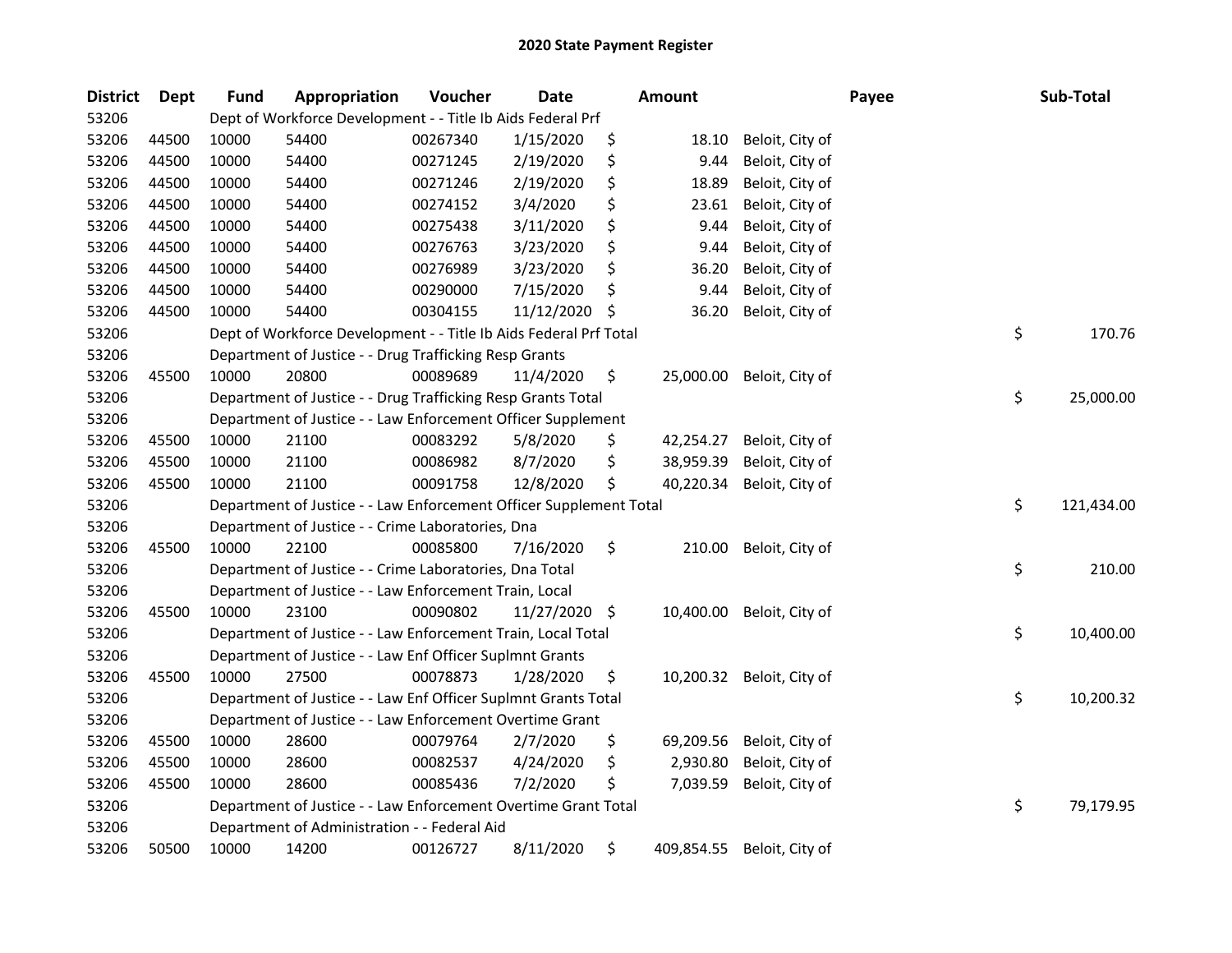| <b>District</b> | <b>Dept</b> | <b>Fund</b> | Appropriation                                                                                     | Voucher  | Date          | Amount              | Payee                                                                                                   |    | Sub-Total     |
|-----------------|-------------|-------------|---------------------------------------------------------------------------------------------------|----------|---------------|---------------------|---------------------------------------------------------------------------------------------------------|----|---------------|
| 53206           | 50500       | 10000       | 14200                                                                                             | 00130139 | 10/1/2020     | \$<br>184,326.45    | Beloit, City of                                                                                         |    |               |
| 53206           | 50500       | 10000       | 14200                                                                                             | 00136489 | 12/16/2020 \$ | 63,061.67           | Beloit, City of                                                                                         |    |               |
| 53206           |             |             | Department of Administration - - Federal Aid Total                                                |          |               |                     |                                                                                                         | \$ | 657,242.67    |
| 53206           |             |             | Elections Commission - - General Program Ops, GPR                                                 |          |               |                     |                                                                                                         |    |               |
| 53206           | 51000       | 10000       | 10100                                                                                             | 00005018 | 12/23/2020 \$ | 237.60              | Beloit, City of                                                                                         |    |               |
| 53206           |             |             | Elections Commission - - General Program Ops, GPR Total                                           |          |               |                     |                                                                                                         | \$ | 237.60        |
| 53206           |             |             | Elections Commission - - 2018 Hava Election Security                                              |          |               |                     |                                                                                                         |    |               |
| 53206           | 51000       | 22000       | 18200                                                                                             | 00004036 | 8/3/2020      | \$                  | 17,631.70 Beloit, City of                                                                               |    |               |
| 53206           |             |             | Elections Commission - - 2018 Hava Election Security Total                                        |          |               |                     |                                                                                                         | \$ | 17,631.70     |
| 53206           |             |             | Public Defender Board - - Transcript, Discovery and Records Provided to the Public Defender Board |          |               |                     |                                                                                                         |    |               |
| 53206           | 55000       | 10000       | 10600                                                                                             | 00235633 | 2/21/2020     | \$                  | 3.25 Beloit, City of                                                                                    |    |               |
| 53206           |             |             |                                                                                                   |          |               |                     | Public Defender Board - - Transcript, Discovery and Records Provided to the Public Defender Board Total | \$ | 3.25          |
| 53206           |             |             | Shared Revenue and Tax Relief - - Expenditure Restraint Program                                   |          |               |                     |                                                                                                         |    |               |
| 53206           | 83500       | 10000       | 10100                                                                                             | 00068818 | 7/27/2020     | \$                  | 642,764.16 Beloit, City of                                                                              |    |               |
| 53206           |             |             | Shared Revenue and Tax Relief - - Expenditure Restraint Program Total                             |          |               |                     |                                                                                                         | \$ | 642,764.16    |
| 53206           |             |             | Shared Revenue and Tax Relief - - County And Municipal Aid                                        |          |               |                     |                                                                                                         |    |               |
| 53206           | 83500       | 10000       | 10500                                                                                             | 00068818 | 7/27/2020     | \$<br>2,405,837.28  | Beloit, City of                                                                                         |    |               |
| 53206           | 83500       | 10000       | 10500                                                                                             | 00072786 | 11/16/2020    | \$<br>13,559,367.40 | Beloit, City of                                                                                         |    |               |
| 53206           |             |             | Shared Revenue and Tax Relief - - County And Municipal Aid Total                                  |          |               |                     |                                                                                                         | Ś. | 15,965,204.68 |
| 53206           |             |             | Shared Revenue and Tax Relief - - Exempt Computer Aid                                             |          |               |                     |                                                                                                         |    |               |
| 53206           | 83500       | 10000       | 10900                                                                                             | 00065902 | 7/27/2020     | \$<br>572,879.44    | Beloit, City of                                                                                         |    |               |
| 53206           | 83500       | 10000       | 10900                                                                                             | 00067171 | 7/27/2020     | \$<br>189,356.98    | Beloit, City of                                                                                         |    |               |
| 53206           |             |             | Shared Revenue and Tax Relief - - Exempt Computer Aid Total                                       |          |               |                     |                                                                                                         | \$ | 762,236.42    |
| 53206           |             |             | Shared Revenue and Tax Relief - - Utility Aid                                                     |          |               |                     |                                                                                                         |    |               |
| 53206           | 83500       | 10000       | 11000                                                                                             | 00068818 | 7/27/2020     | \$<br>16,387.27     | Beloit, City of                                                                                         |    |               |
| 53206           | 83500       | 10000       | 11000                                                                                             | 00072786 | 11/16/2020    | \$<br>95,182.91     | Beloit, City of                                                                                         |    |               |
| 53206           |             |             | Shared Revenue and Tax Relief - - Utility Aid Total                                               |          |               |                     |                                                                                                         | \$ | 111,570.18    |
| 53206           |             |             | Shared Revenue and Tax Relief - - Personal Property Aid                                           |          |               |                     |                                                                                                         |    |               |
| 53206           | 83500       | 10000       | 11100                                                                                             | 00061308 | 5/4/2020      | \$<br>105,650.30    | Beloit, City of                                                                                         |    |               |
| 53206           | 83500       | 10000       | 11100                                                                                             | 00062614 | 5/4/2020      | \$<br>228,346.46    | Beloit, City of                                                                                         |    |               |
| 53206           |             |             | Shared Revenue and Tax Relief - - Personal Property Aid Total                                     |          |               |                     |                                                                                                         | \$ | 333,996.76    |
| 53206           |             |             | Shared Revenue and Tax Relief - - State Aid; Video Service Provider Fee                           |          |               |                     |                                                                                                         |    |               |
| 53206           | 83500       | 10000       | 11200                                                                                             | 00064396 | 7/27/2020     | \$<br>39,860.92     | Beloit, City of                                                                                         |    |               |
| 53206           |             |             | Shared Revenue and Tax Relief - - State Aid; Video Service Provider Fee Total                     |          |               |                     |                                                                                                         | \$ | 39,860.92     |
| 53206           |             |             | Shared Revenue and Tax Relief - - School Lvy Tx/First Dollar Cr                                   |          |               |                     |                                                                                                         |    |               |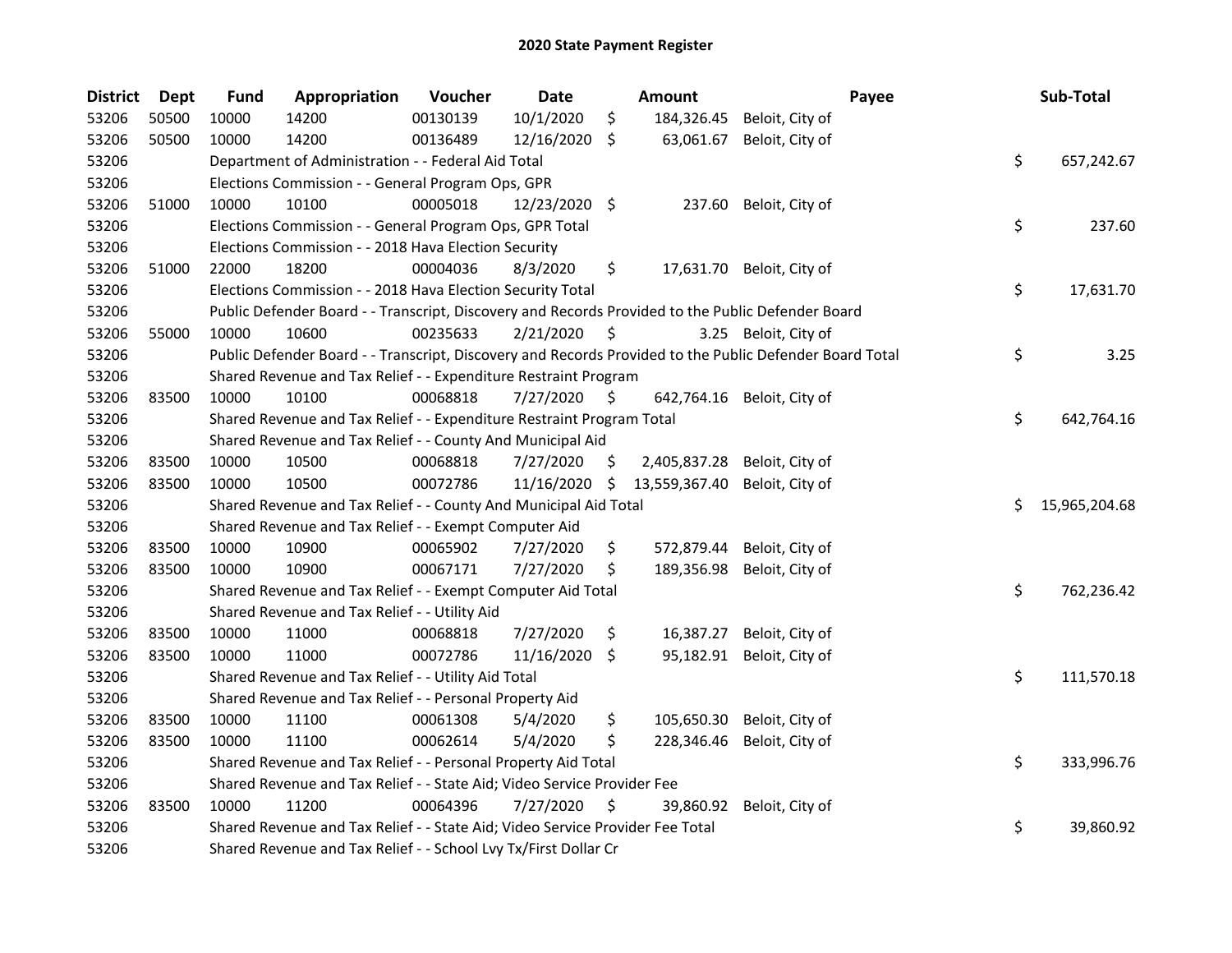| <b>District</b>    | Dept  | <b>Fund</b> | Appropriation                                                         | Voucher  | Date      |    | Amount       |                 | Payee | Sub-Total     |
|--------------------|-------|-------------|-----------------------------------------------------------------------|----------|-----------|----|--------------|-----------------|-------|---------------|
| 53206              | 83500 | 10000       | 30200                                                                 | 00064011 | 7/27/2020 | Ś. | 893,795.20   | Beloit, City of |       |               |
| 53206              | 83500 | 10000       | 30200                                                                 | 00067403 | 7/27/2020 |    | 2,842,129.33 | Beloit, City of |       |               |
| 53206              |       |             | Shared Revenue and Tax Relief - - School Lvy Tx/First Dollar Cr Total |          |           |    |              |                 |       | 3,735,924.53  |
| 53206              |       |             | Shared Revenue and Tax Relief - - Payments For Municipal Svcs         |          |           |    |              |                 |       |               |
| 53206              | 83500 | 10000       | 50100                                                                 | 00054747 | 2/3/2020  | S  | 14.360.57    | Beloit, City of |       |               |
| 53206              |       |             | Shared Revenue and Tax Relief - - Payments For Municipal Svcs Total   |          |           |    |              |                 |       | 14,360.57     |
| 53206              |       |             | Shared Revenue and Tax Relief - - Lottery & Gaming Credit             |          |           |    |              |                 |       |               |
| 53206              | 83500 | 52100       | 36300                                                                 | 00055496 | 3/23/2020 |    | 1.230.24     | Beloit, City of |       |               |
| 53206              | 83500 | 52100       | 36300                                                                 | 00055734 | 3/23/2020 | S  | 1,440,393.75 | Beloit, City of |       |               |
| 53206              |       |             | Shared Revenue and Tax Relief - - Lottery & Gaming Credit Total       |          |           |    |              |                 |       | 1,441,623.99  |
| <b>53206 Total</b> |       |             |                                                                       |          |           |    |              |                 |       | 27,208,590.19 |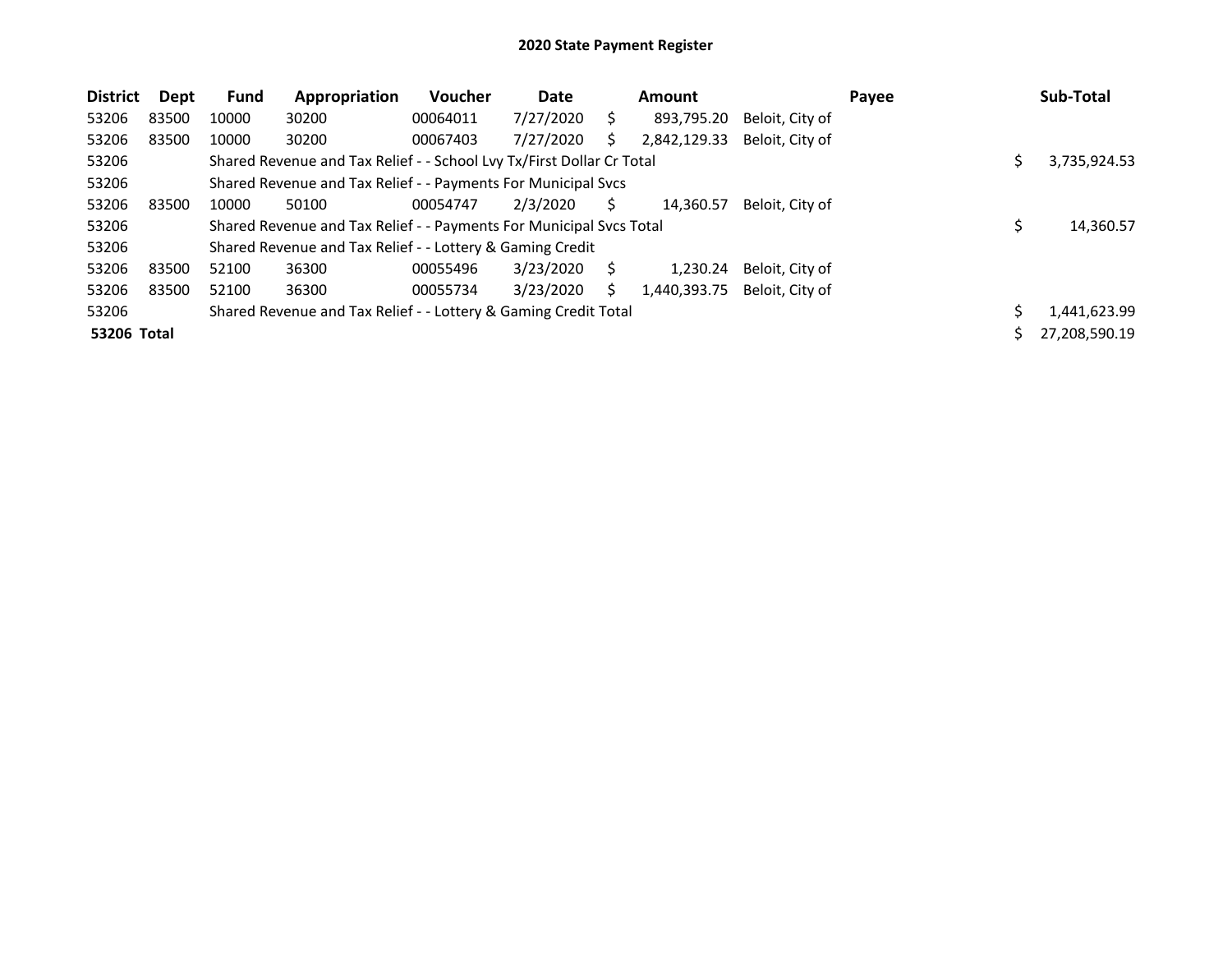| <b>District</b> | Dept  | <b>Fund</b> | Appropriation                                               | <b>Voucher</b> | Date      | Amount | Pavee                  | Sub-Total |
|-----------------|-------|-------------|-------------------------------------------------------------|----------------|-----------|--------|------------------------|-----------|
| 53210           |       |             | Shared Revenue and Tax Relief - - Exempt Computer Aid       |                |           |        |                        |           |
| 53210           | 83500 | 10000       | 10900                                                       | 00065903       | 7/27/2020 |        | 92.50 CITY OF BRODHEAD |           |
| 53210           |       |             | Shared Revenue and Tax Relief - - Exempt Computer Aid Total |                |           |        |                        | 92.50     |
| 53210 Total     |       |             |                                                             |                |           |        |                        | 92.50     |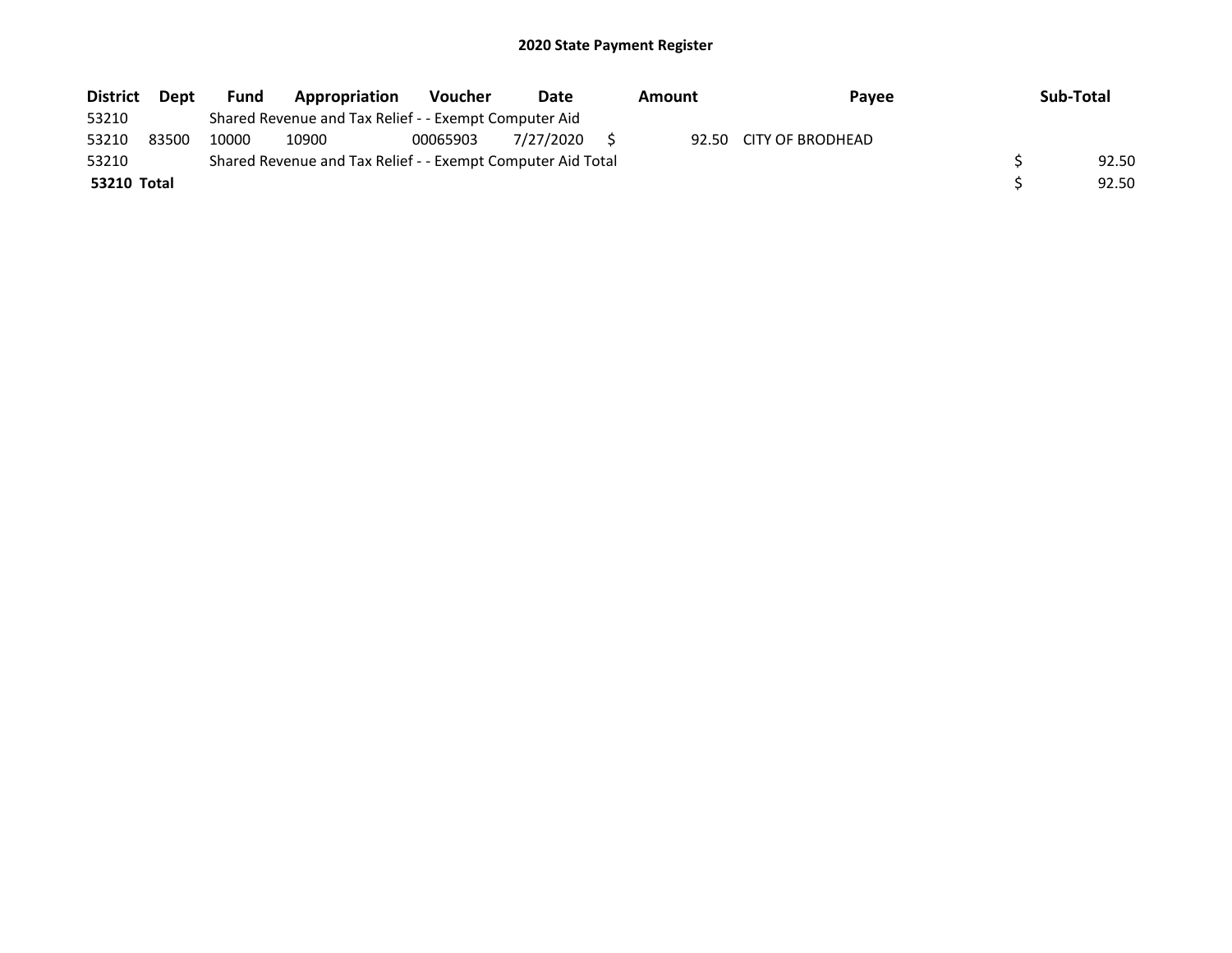| <b>District</b> | <b>Dept</b> | <b>Fund</b> | Appropriation                                                   | Voucher  | <b>Date</b> |     | <b>Amount</b> | Payee                      | Sub-Total        |
|-----------------|-------------|-------------|-----------------------------------------------------------------|----------|-------------|-----|---------------|----------------------------|------------------|
| 53221           |             |             | Dept of Safety & Prof Services - - Fire Dues Distribution       |          |             |     |               |                            |                  |
| 53221           | 16500       | 10000       | 22500                                                           | 00036882 | 7/17/2020   | \$  |               | 18,177.78 City of Edgerton |                  |
| 53221           |             |             | Dept of Safety & Prof Services - - Fire Dues Distribution Total |          |             |     |               |                            | \$<br>18,177.78  |
| 53221           |             |             | WI Dept of Transportation - - Conn Hwy Aids St Fds              |          |             |     |               |                            |                  |
| 53221           | 39500       | 21100       | 16200                                                           | 00477430 | 1/6/2020    | \$  | 15,410.77     | City of Edgerton           |                  |
| 53221           | 39500       | 21100       | 16200                                                           | 00507285 | 4/6/2020    | \$  | 15,410.77     | City of Edgerton           |                  |
| 53221           | 39500       | 21100       | 16200                                                           | 00544277 | 7/6/2020    | \$  | 15,410.77     | City of Edgerton           |                  |
| 53221           | 39500       | 21100       | 16200                                                           | 00587103 | 10/5/2020   | \$  | 15,410.77     | City of Edgerton           |                  |
| 53221           |             |             | WI Dept of Transportation - - Conn Hwy Aids St Fds Total        |          |             |     |               |                            | \$<br>61,643.08  |
| 53221           |             |             | WI Dept of Transportation - - Tc, Trns Oper Aid Sf              |          |             |     |               |                            |                  |
| 53221           | 39500       | 21100       | 17700                                                           | 00525218 | 5/12/2020   | \$  | 2,761.00      | City of Edgerton           |                  |
| 53221           | 39500       | 21100       | 17700                                                           | 00574248 | 8/27/2020   | \$  | 8,284.00      | City of Edgerton           |                  |
| 53221           |             |             | WI Dept of Transportation - - Tc, Trns Oper Aid Sf Total        |          |             |     |               |                            | \$<br>11,045.00  |
| 53221           |             |             | WI Dept of Transportation - - Trnst/Trns-Rel Aid F              |          |             |     |               |                            |                  |
| 53221           | 39500       | 21100       | 18200                                                           | 00493958 | 2/18/2020   | \$  | 6,360.26      | City of Edgerton           |                  |
| 53221           | 39500       | 21100       | 18200                                                           | 00533047 | 6/2/2020    | \$  | 11,310.97     | City of Edgerton           |                  |
| 53221           | 39500       | 21100       | 18200                                                           | 00578303 | 9/4/2020    | \$  | 13,589.16     | City of Edgerton           |                  |
| 53221           |             |             | WI Dept of Transportation - - Trnst/Trns-Rel Aid F Total        |          |             |     |               |                            | \$<br>31,260.39  |
| 53221           |             |             | WI Dept of Transportation - - Trns Aids To Mnc.-Sf              |          |             |     |               |                            |                  |
| 53221           | 39500       | 21100       | 19100                                                           | 00476829 | 1/6/2020    | \$  | 59,694.08     | City of Edgerton           |                  |
| 53221           | 39500       | 21100       | 19100                                                           | 00506684 | 4/6/2020    | \$  | 59,694.08     | City of Edgerton           |                  |
| 53221           | 39500       | 21100       | 19100                                                           | 00543676 | 7/6/2020    | \$  | 59,694.08     | City of Edgerton           |                  |
| 53221           | 39500       | 21100       | 19100                                                           | 00586502 | 10/5/2020   | \$  | 59,694.10     | City of Edgerton           |                  |
| 53221           |             |             | WI Dept of Transportation - - Trns Aids To Mnc.-Sf Total        |          |             |     |               |                            | \$<br>238,776.34 |
| 53221           |             |             | WI Dept of Transportation - - Loc Rd Imp Prg St Fd              |          |             |     |               |                            |                  |
| 53221           | 39500       | 21100       | 27800                                                           | 00590261 | 9/25/2020   | \$  | 21,844.85     | City of Edgerton           |                  |
| 53221           |             |             | WI Dept of Transportation - - Loc Rd Imp Prg St Fd Total        |          |             |     |               |                            | \$<br>21,844.85  |
| 53221           |             |             | Department of Administration - - Federal Aid                    |          |             |     |               |                            |                  |
| 53221           | 50500       | 10000       | 14200                                                           | 00130140 | 10/1/2020   | \$  | 22,098.28     | City of Edgerton           |                  |
| 53221           | 50500       | 10000       | 14200                                                           | 00135036 | 12/9/2020   | \$  | 69,594.72     | City of Edgerton           |                  |
| 53221           | 50500       | 10000       | 14200                                                           | 00136490 | 12/16/2020  | \$, | 9,731.57      | City of Edgerton           |                  |
| 53221           |             |             | Department of Administration - - Federal Aid Total              |          |             |     |               |                            | \$<br>101,424.57 |
| 53221           |             |             | Department of Administration - - Federal Aid, Local Assistance  |          |             |     |               |                            |                  |
| 53221           | 50500       | 10000       | 74300                                                           | 00132024 | 11/6/2020   | \$  | 614,450.06    | City of Edgerton           |                  |
| 53221           | 50500       | 10000       | 74300                                                           | 00137163 | 12/30/2020  | \$  | 243,970.53    | City of Edgerton           |                  |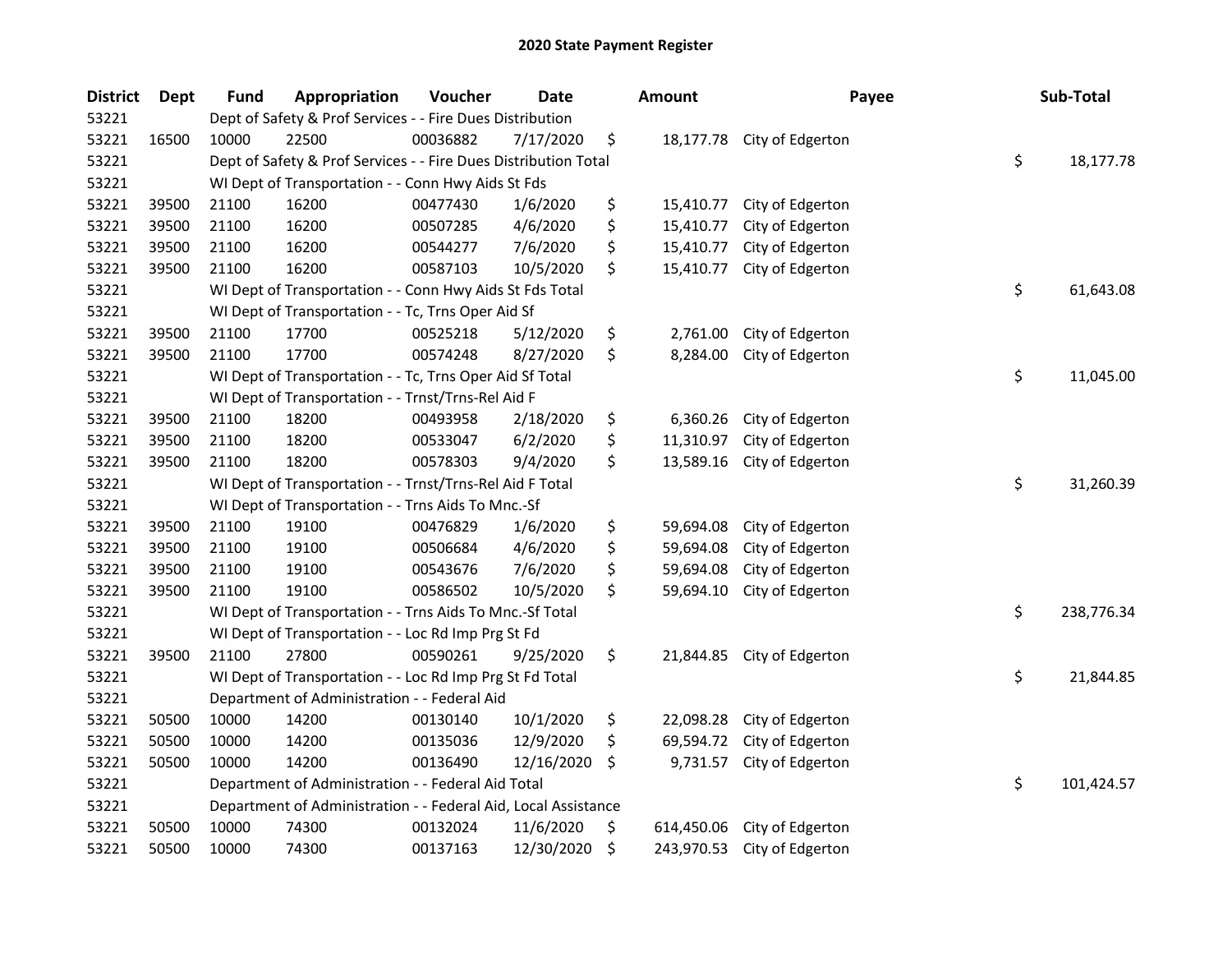| <b>District</b>    | Dept  | Fund  | Appropriation                                                                 | Voucher  | <b>Date</b> |     | <b>Amount</b> | Payee            | Sub-Total          |
|--------------------|-------|-------|-------------------------------------------------------------------------------|----------|-------------|-----|---------------|------------------|--------------------|
| 53221              |       |       | Department of Administration - - Federal Aid, Local Assistance Total          |          |             |     |               |                  | \$<br>858,420.59   |
| 53221              |       |       | Elections Commission - - 2018 Hava Election Security                          |          |             |     |               |                  |                    |
| 53221              | 51000 | 22000 | 18200                                                                         | 00003774 | 7/8/2020    | \$  | 4,023.40      | City of Edgerton |                    |
| 53221              |       |       | Elections Commission - - 2018 Hava Election Security Total                    |          |             |     |               |                  | \$<br>4,023.40     |
| 53221              |       |       | Shared Revenue and Tax Relief - - County And Municipal Aid                    |          |             |     |               |                  |                    |
| 53221              | 83500 | 10000 | 10500                                                                         | 00068819 | 7/27/2020   | S.  | 112,523.94    | City of Edgerton |                    |
| 53221              | 83500 | 10000 | 10500                                                                         | 00072787 | 11/16/2020  | -\$ | 637,635.64    | City of Edgerton |                    |
| 53221              |       |       | Shared Revenue and Tax Relief - - County And Municipal Aid Total              |          |             |     |               |                  | \$<br>750,159.58   |
| 53221              |       |       | Shared Revenue and Tax Relief - - Exempt Computer Aid                         |          |             |     |               |                  |                    |
| 53221              | 83500 | 10000 | 10900                                                                         | 00065904 | 7/27/2020   | \$  | 2,789.36      | City of Edgerton |                    |
| 53221              | 83500 | 10000 | 10900                                                                         | 00067172 | 7/27/2020   | \$  | 3,723.71      | City of Edgerton |                    |
| 53221              |       |       | Shared Revenue and Tax Relief - - Exempt Computer Aid Total                   |          |             |     |               |                  | \$<br>6,513.07     |
| 53221              |       |       | Shared Revenue and Tax Relief - - Utility Aid                                 |          |             |     |               |                  |                    |
| 53221              | 83500 | 10000 | 11000                                                                         | 00068819 | 7/27/2020   | \$  | 146.85        | City of Edgerton |                    |
| 53221              | 83500 | 10000 | 11000                                                                         | 00072787 | 11/16/2020  | \$  | 18,448.05     | City of Edgerton |                    |
| 53221              |       |       | Shared Revenue and Tax Relief - - Utility Aid Total                           |          |             |     |               |                  | \$<br>18,594.90    |
| 53221              |       |       | Shared Revenue and Tax Relief - - Personal Property Aid                       |          |             |     |               |                  |                    |
| 53221              | 83500 | 10000 | 11100                                                                         | 00061309 | 5/4/2020    | \$  | 5,135.82      | City of Edgerton |                    |
| 53221              | 83500 | 10000 | 11100                                                                         | 00062615 | 5/4/2020    | \$  | 9,803.40      | City of Edgerton |                    |
| 53221              |       |       | Shared Revenue and Tax Relief - - Personal Property Aid Total                 |          |             |     |               |                  | \$<br>14,939.22    |
| 53221              |       |       | Shared Revenue and Tax Relief - - State Aid; Video Service Provider Fee       |          |             |     |               |                  |                    |
| 53221              | 83500 | 10000 | 11200                                                                         | 00064397 | 7/27/2020   | \$  | 7,225.65      | City of Edgerton |                    |
| 53221              |       |       | Shared Revenue and Tax Relief - - State Aid; Video Service Provider Fee Total |          |             |     |               |                  | \$<br>7,225.65     |
| 53221              |       |       | Shared Revenue and Tax Relief - - Payments For Municipal Svcs                 |          |             |     |               |                  |                    |
| 53221              | 83500 | 10000 | 50100                                                                         | 00054973 | 2/3/2020    | \$  | 2,143.33      | City of Edgerton |                    |
| 53221              |       |       | Shared Revenue and Tax Relief - - Payments For Municipal Svcs Total           |          |             |     |               |                  | \$<br>2,143.33     |
| <b>53221 Total</b> |       |       |                                                                               |          |             |     |               |                  | \$<br>2,146,191.75 |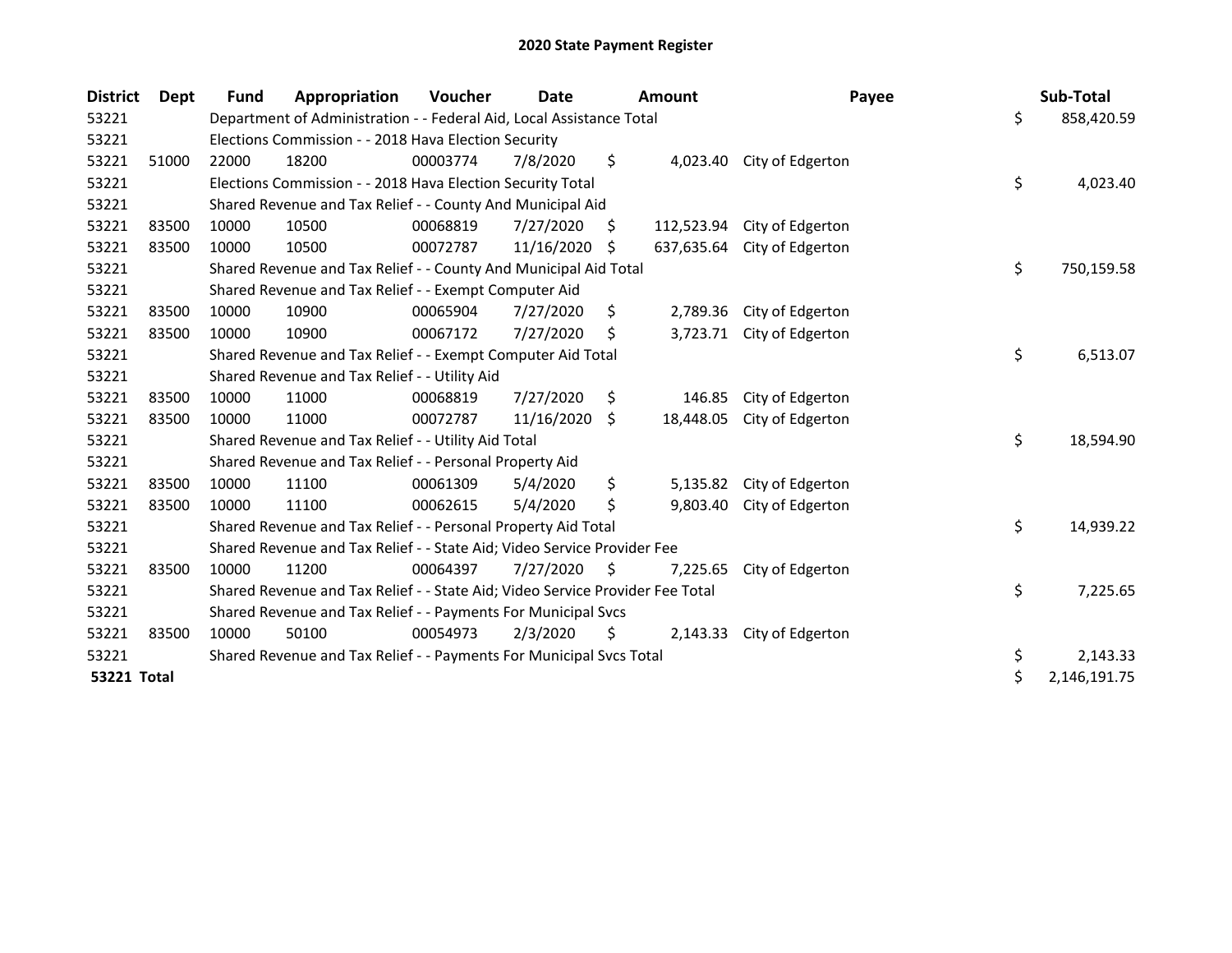| <b>District</b> | Dept  | <b>Fund</b> | Appropriation                                                                   | Voucher   | <b>Date</b>   | <b>Amount</b>  | Payee                         | Sub-Total        |
|-----------------|-------|-------------|---------------------------------------------------------------------------------|-----------|---------------|----------------|-------------------------------|------------------|
| 53222           |       |             | Dept of Safety & Prof Services - - Fire Dues Distribution                       |           |               |                |                               |                  |
| 53222           | 16500 | 10000       | 22500                                                                           | 00036883  | 7/20/2020     | \$             | 18,144.64 Evansville, City of |                  |
| 53222           |       |             | Dept of Safety & Prof Services - - Fire Dues Distribution Total                 |           |               |                |                               | \$<br>18,144.64  |
| 53222           |       |             | Dept of Natural Resources - - Fin Asst For Responsible Units                    |           |               |                |                               |                  |
| 53222           | 37000 | 27400       | 67000                                                                           | 00412769  | 5/29/2020     | \$             | 17,091.83 Evansville, City of |                  |
| 53222           |       |             | Dept of Natural Resources - - Fin Asst For Responsible Units Total              |           |               |                |                               | \$<br>17,091.83  |
| 53222           |       |             | WI Dept of Transportation - - Rpd Slvg Veh Exm Sf                               |           |               |                |                               |                  |
| 53222           | 39500 | 10000       | 52300                                                                           | 00483655  | 1/21/2020     | \$<br>60.00    | Evansville, City of           |                  |
| 53222           | 39500 | 10000       | 52300                                                                           | 00491063  | 2/10/2020     | \$<br>120.00   | Evansville, City of           |                  |
| 53222           | 39500 | 10000       | 52300                                                                           | 00493875  | 2/18/2020     | \$<br>60.00    | Evansville, City of           |                  |
| 53222           | 39500 | 10000       | 52300                                                                           | 00496263  | 2/24/2020     | \$<br>60.00    | Evansville, City of           |                  |
| 53222           | 39500 | 10000       | 52300                                                                           | 00512174  | 4/7/2020      | \$<br>60.00    | Evansville, City of           |                  |
| 53222           | 39500 | 10000       | 52300                                                                           | 00527903  | 5/18/2020     | \$<br>60.00    | Evansville, City of           |                  |
| 53222           |       |             | WI Dept of Transportation - - Rpd Slvg Veh Exm Sf Total                         |           |               |                |                               | \$<br>420.00     |
| 53222           |       |             | WI Dept of Transportation - - Conn Hwy Aids St Fds                              |           |               |                |                               |                  |
| 53222           | 39500 | 21100       | 16200                                                                           | 00477431  | 1/6/2020      | \$<br>7,874.82 | Evansville, City of           |                  |
| 53222           | 39500 | 21100       | 16200                                                                           | 00507286  | 4/6/2020      | \$<br>7,874.82 | Evansville, City of           |                  |
| 53222           | 39500 | 21100       | 16200                                                                           | 00544278  | 7/6/2020      | \$<br>7,874.82 | Evansville, City of           |                  |
| 53222           | 39500 | 21100       | 16200                                                                           | 00587104  | 10/5/2020     | \$<br>7,874.83 | Evansville, City of           |                  |
| 53222           |       |             | WI Dept of Transportation - - Conn Hwy Aids St Fds Total                        |           |               |                |                               | \$<br>31,499.29  |
| 53222           |       |             | WI Dept of Transportation - - Trns Aids To Mnc.-Sf                              |           |               |                |                               |                  |
| 53222           | 39500 | 21100       | 19100                                                                           | 00476830  | 1/6/2020      | \$             | 62,392.01 Evansville, City of |                  |
| 53222           | 39500 | 21100       | 19100                                                                           | 00506685  | 4/6/2020      | \$             | 62,392.01 Evansville, City of |                  |
| 53222           | 39500 | 21100       | 19100                                                                           | 00543677  | 7/6/2020      | \$             | 62,392.01 Evansville, City of |                  |
| 53222           | 39500 | 21100       | 19100                                                                           | 00586503  | 10/5/2020     | \$             | 62,392.03 Evansville, City of |                  |
| 53222           |       |             | WI Dept of Transportation - - Trns Aids To Mnc.-Sf Total                        |           |               |                |                               | \$<br>249,568.06 |
| 53222           |       |             | WI Dept of Transportation - - Transpor Safety Ff                                |           |               |                |                               |                  |
| 53222           | 39500 | 21100       | 58200                                                                           | 00562167  | 8/26/2020     | \$             | 190.60 Evansville, City of    |                  |
| 53222           |       |             | WI Dept of Transportation - - Transpor Safety Ff Total                          |           |               |                |                               | \$<br>190.60     |
| 53222           |       |             | Department of Health Services - - Emergency Medical Services, Ai                |           |               |                |                               |                  |
| 53222           | 43500 | 10000       | 11900                                                                           | 00379031  | 9/15/2020     | \$             | 5,757.84 Evansville, City of  |                  |
| 53222           |       |             | Department of Health Services - - Emergency Medical Services, Ai Total          |           |               |                |                               | \$<br>5,757.84   |
| 53222           |       |             | Department of Health Services - - Prepaid Medical Transport Reimbursement       |           |               |                |                               |                  |
| 53222           | 43500 | 10000       | 16300                                                                           | AMBULANCE | 11/16/2020 \$ | 7,520.16       | Evansville, City of           |                  |
| 53222           |       |             | Department of Health Services - - Prepaid Medical Transport Reimbursement Total |           |               |                |                               | \$<br>7,520.16   |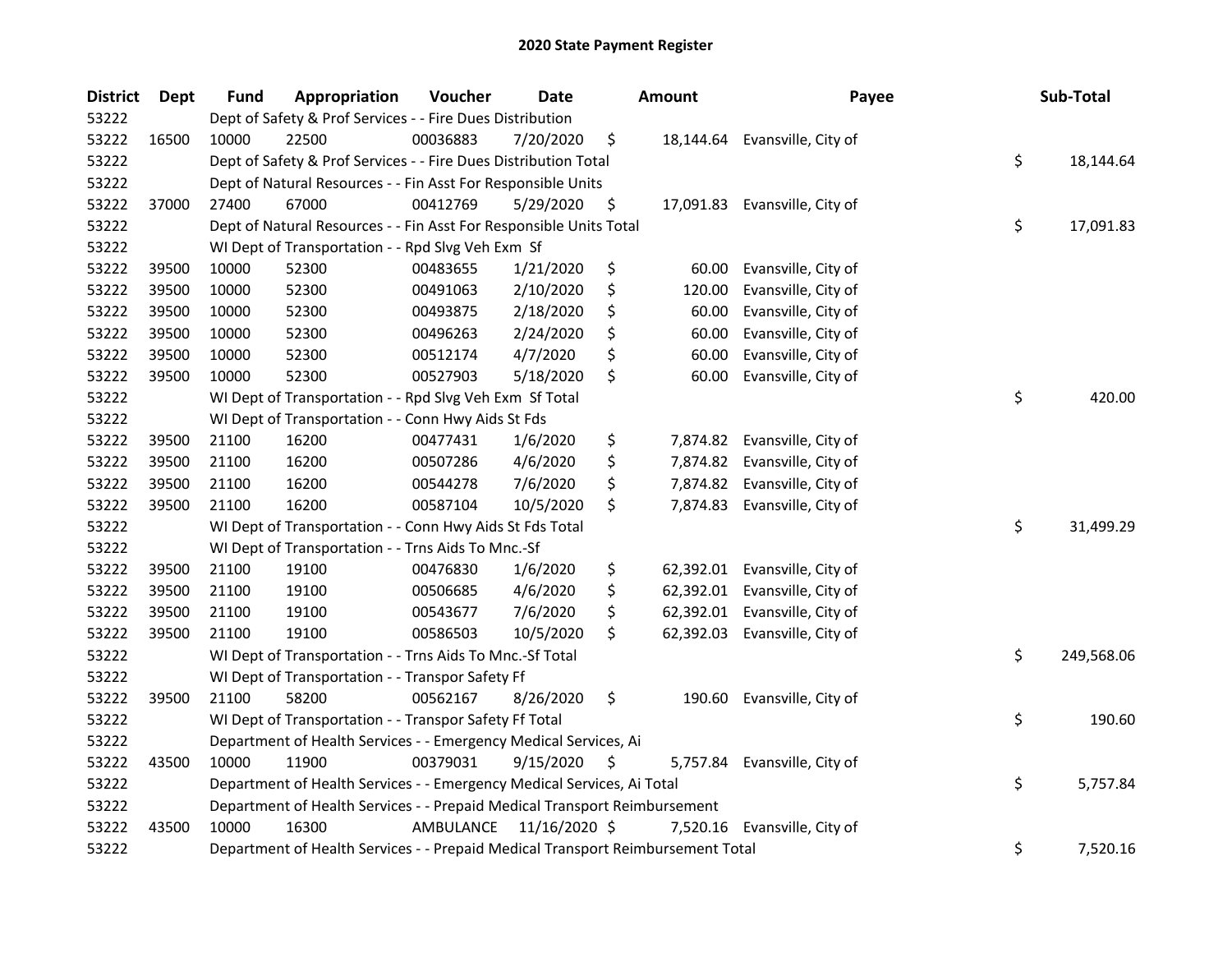| <b>District</b>    | Dept  | <b>Fund</b> | Appropriation                                                                 | Voucher  | Date       |     | <b>Amount</b> | Payee                        | Sub-Total        |
|--------------------|-------|-------------|-------------------------------------------------------------------------------|----------|------------|-----|---------------|------------------------------|------------------|
| 53222              |       |             | Department of Justice - - Law Enforcement Train, Local                        |          |            |     |               |                              |                  |
| 53222              | 45500 | 10000       | 23100                                                                         | 00091198 | 12/2/2020  | \$  |               | 1,600.00 Evansville, City of |                  |
| 53222              |       |             | Department of Justice - - Law Enforcement Train, Local Total                  |          |            |     |               |                              | \$<br>1,600.00   |
| 53222              |       |             | Department of Administration - - Federal Aid                                  |          |            |     |               |                              |                  |
| 53222              | 50500 | 10000       | 14200                                                                         | 00130141 | 10/2/2020  | \$  | 1,003.81      | Evansville, City of          |                  |
| 53222              | 50500 | 10000       | 14200                                                                         | 00135037 | 12/10/2020 | Ŝ.  | 86,998.19     | Evansville, City of          |                  |
| 53222              | 50500 | 10000       | 14200                                                                         | 00136491 | 12/17/2020 | -S  | 1,957.90      | Evansville, City of          |                  |
| 53222              |       |             | Department of Administration - - Federal Aid Total                            |          |            |     |               |                              | \$<br>89,959.90  |
| 53222              |       |             | Elections Commission - - 2018 Hava Election Security                          |          |            |     |               |                              |                  |
| 53222              | 51000 | 22000       | 18200                                                                         | 00003967 | 7/28/2020  | \$  | 3,723.30      | Evansville, City of          |                  |
| 53222              |       |             | Elections Commission - - 2018 Hava Election Security Total                    |          |            |     |               |                              | \$<br>3,723.30   |
| 53222              |       |             | Shared Revenue and Tax Relief - - Expenditure Restraint Program               |          |            |     |               |                              |                  |
| 53222              | 83500 | 10000       | 10100                                                                         | 00068820 | 7/27/2020  | \$  | 53,741.16     | Evansville, City of          |                  |
| 53222              |       |             | Shared Revenue and Tax Relief - - Expenditure Restraint Program Total         |          |            |     |               |                              | \$<br>53,741.16  |
| 53222              |       |             | Shared Revenue and Tax Relief - - County And Municipal Aid                    |          |            |     |               |                              |                  |
| 53222              | 83500 | 10000       | 10500                                                                         | 00068820 | 7/27/2020  | \$. | 61,580.84     | Evansville, City of          |                  |
| 53222              | 83500 | 10000       | 10500                                                                         | 00072788 | 11/16/2020 | -S  | 341,437.94    | Evansville, City of          |                  |
| 53222              |       |             | Shared Revenue and Tax Relief - - County And Municipal Aid Total              |          |            |     |               |                              | \$<br>403,018.78 |
| 53222              |       |             | Shared Revenue and Tax Relief - - Exempt Computer Aid                         |          |            |     |               |                              |                  |
| 53222              | 83500 | 10000       | 10900                                                                         | 00065905 | 7/27/2020  | \$  | 4,503.10      | Evansville, City of          |                  |
| 53222              | 83500 | 10000       | 10900                                                                         | 00067173 | 7/27/2020  | \$  | 7,452.18      | Evansville, City of          |                  |
| 53222              |       |             | Shared Revenue and Tax Relief - - Exempt Computer Aid Total                   |          |            |     |               |                              | \$<br>11,955.28  |
| 53222              |       |             | Shared Revenue and Tax Relief - - Personal Property Aid                       |          |            |     |               |                              |                  |
| 53222              | 83500 | 10000       | 11100                                                                         | 00061310 | 5/4/2020   | \$  | 4,778.72      | Evansville, City of          |                  |
| 53222              | 83500 | 10000       | 11100                                                                         | 00062616 | 5/4/2020   | \$  | 53,453.93     | Evansville, City of          |                  |
| 53222              |       |             | Shared Revenue and Tax Relief - - Personal Property Aid Total                 |          |            |     |               |                              | \$<br>58,232.65  |
| 53222              |       |             | Shared Revenue and Tax Relief - - State Aid; Video Service Provider Fee       |          |            |     |               |                              |                  |
| 53222              | 83500 | 10000       | 11200                                                                         | 00064398 | 7/27/2020  | \$  | 5,921.25      | Evansville, City of          |                  |
| 53222              |       |             | Shared Revenue and Tax Relief - - State Aid; Video Service Provider Fee Total |          |            |     |               |                              | \$<br>5,921.25   |
| <b>53222 Total</b> |       |             |                                                                               |          |            |     |               |                              | \$<br>958,344.74 |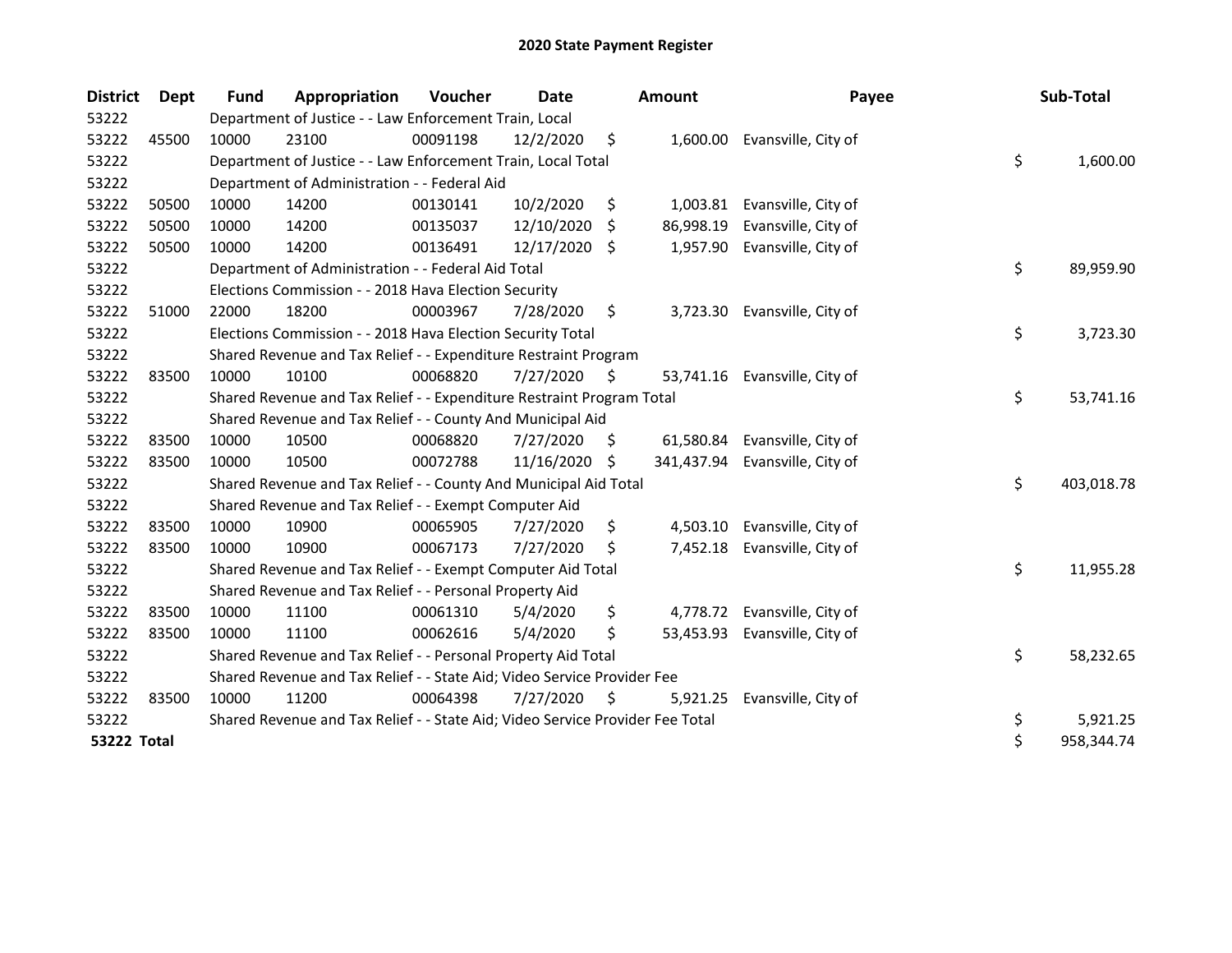| <b>District</b> | <b>Dept</b> | <b>Fund</b> | Appropriation                                                       | Voucher  | <b>Date</b> | <b>Amount</b>    | Payee              | Sub-Total        |
|-----------------|-------------|-------------|---------------------------------------------------------------------|----------|-------------|------------------|--------------------|------------------|
| 53241           |             |             | Dept of Ag, Trade & Cons Protc - - Retail Petroleum                 |          |             |                  |                    |                  |
| 53241           | 11500       | 27200       | 16100                                                               | 00056884 | 2/20/2020   | \$<br>675.00     | City Of Janesville |                  |
| 53241           | 11500       | 27200       | 16100                                                               | 00057596 | 3/18/2020   | \$<br>434.00     | City Of Janesville |                  |
| 53241           | 11500       | 27200       | 16100                                                               | 00058155 | 4/9/2020    | \$<br>92.00      | City Of Janesville |                  |
| 53241           | 11500       | 27200       | 16100                                                               | 00059336 | 6/18/2020   | \$<br>13,248.00  | City Of Janesville |                  |
| 53241           | 11500       | 27200       | 16100                                                               | 00060085 | 7/14/2020   | \$<br>9,660.00   | City Of Janesville |                  |
| 53241           | 11500       | 27200       | 16100                                                               | 00060106 | 7/14/2020   | \$<br>1,911.30   | City Of Janesville |                  |
| 53241           | 11500       | 27200       | 16100                                                               | 00060943 | 8/17/2020   | \$<br>184.00     | City Of Janesville |                  |
| 53241           | 11500       | 27200       | 16100                                                               | 00062524 | 10/13/2020  | \$<br>346.00     | City Of Janesville |                  |
| 53241           | 11500       | 27200       | 16100                                                               | 00064318 | 11/20/2020  | \$<br>480.00     | City Of Janesville |                  |
| 53241           |             |             | Dept of Ag, Trade & Cons Protc - - Retail Petroleum Total           |          |             |                  |                    | \$<br>27,030.30  |
| 53241           |             |             | Dept of Safety & Prof Services - - Fire Dues Distribution           |          |             |                  |                    |                  |
| 53241           | 16500       | 10000       | 22500                                                               | 00036884 | 7/17/2020   | \$<br>218,307.41 | City Of Janesville |                  |
| 53241           |             |             | Dept of Safety & Prof Services - - Fire Dues Distribution Total     |          |             |                  |                    | \$<br>218,307.41 |
| 53241           |             |             | Dept of Public Instruction - - General Program Operations, Pr       |          |             |                  |                    |                  |
| 53241           | 25500       | 10000       | 10200                                                               | 00212662 | 2/27/2020   | \$<br>30.78      | City Of Janesville |                  |
| 53241           | 25500       | 10000       | 10200                                                               | 00215164 | 3/24/2020   | \$<br>58.90      | City Of Janesville |                  |
| 53241           | 25500       | 10000       | 10200                                                               | 00220406 | 5/8/2020    | \$<br>25.00      | City Of Janesville |                  |
| 53241           | 25500       | 10000       | 10200                                                               | 00223641 | 5/26/2020   | \$<br>44.00      | City Of Janesville |                  |
| 53241           | 25500       | 10000       | 10200                                                               | 00232957 | 7/20/2020   | \$<br>126.00     | City Of Janesville |                  |
| 53241           | 25500       | 10000       | 10200                                                               | 00236432 | 8/19/2020   | \$<br>79.32      | City Of Janesville |                  |
| 53241           | 25500       | 10000       | 10200                                                               | 00240010 | 10/1/2020   | \$<br>40.00      | City Of Janesville |                  |
| 53241           |             |             | Dept of Public Instruction - - General Program Operations, Pr Total |          |             |                  |                    | \$<br>404.00     |
| 53241           |             |             | Dept of Public Instruction - - Energy Costs, Energy-Related A       |          |             |                  |                    |                  |
| 53241           | 25500       | 10000       | 10300                                                               | 00206288 | 1/27/2020   | \$<br>416.56     | City Of Janesville |                  |
| 53241           | 25500       | 10000       | 10300                                                               | 00210177 | 2/14/2020   | \$<br>138.62     | City Of Janesville |                  |
| 53241           | 25500       | 10000       | 10300                                                               | 00210178 | 2/14/2020   | \$<br>379.04     | City Of Janesville |                  |
| 53241           | 25500       | 10000       | 10300                                                               | 00210179 | 2/14/2020   | \$<br>1,080.23   | City Of Janesville |                  |
| 53241           | 25500       | 10000       | 10300                                                               | 00210180 | 2/14/2020   | \$<br>1,799.33   | City Of Janesville |                  |
| 53241           | 25500       | 10000       | 10300                                                               | 00210182 | 2/14/2020   | \$<br>738.05     | City Of Janesville |                  |
| 53241           | 25500       | 10000       | 10300                                                               | 00210183 | 2/14/2020   | \$<br>1,032.85   | City Of Janesville |                  |
| 53241           | 25500       | 10000       | 10300                                                               | 00210184 | 2/14/2020   | \$<br>478.15     | City Of Janesville |                  |
| 53241           | 25500       | 10000       | 10300                                                               | 00210185 | 2/14/2020   | \$<br>549.27     | City Of Janesville |                  |
| 53241           | 25500       | 10000       | 10300                                                               | 00210186 | 2/14/2020   | \$<br>1,155.90   | City Of Janesville |                  |
| 53241           | 25500       | 10000       | 10300                                                               | 00221217 | 5/11/2020   | \$<br>550.63     | City Of Janesville |                  |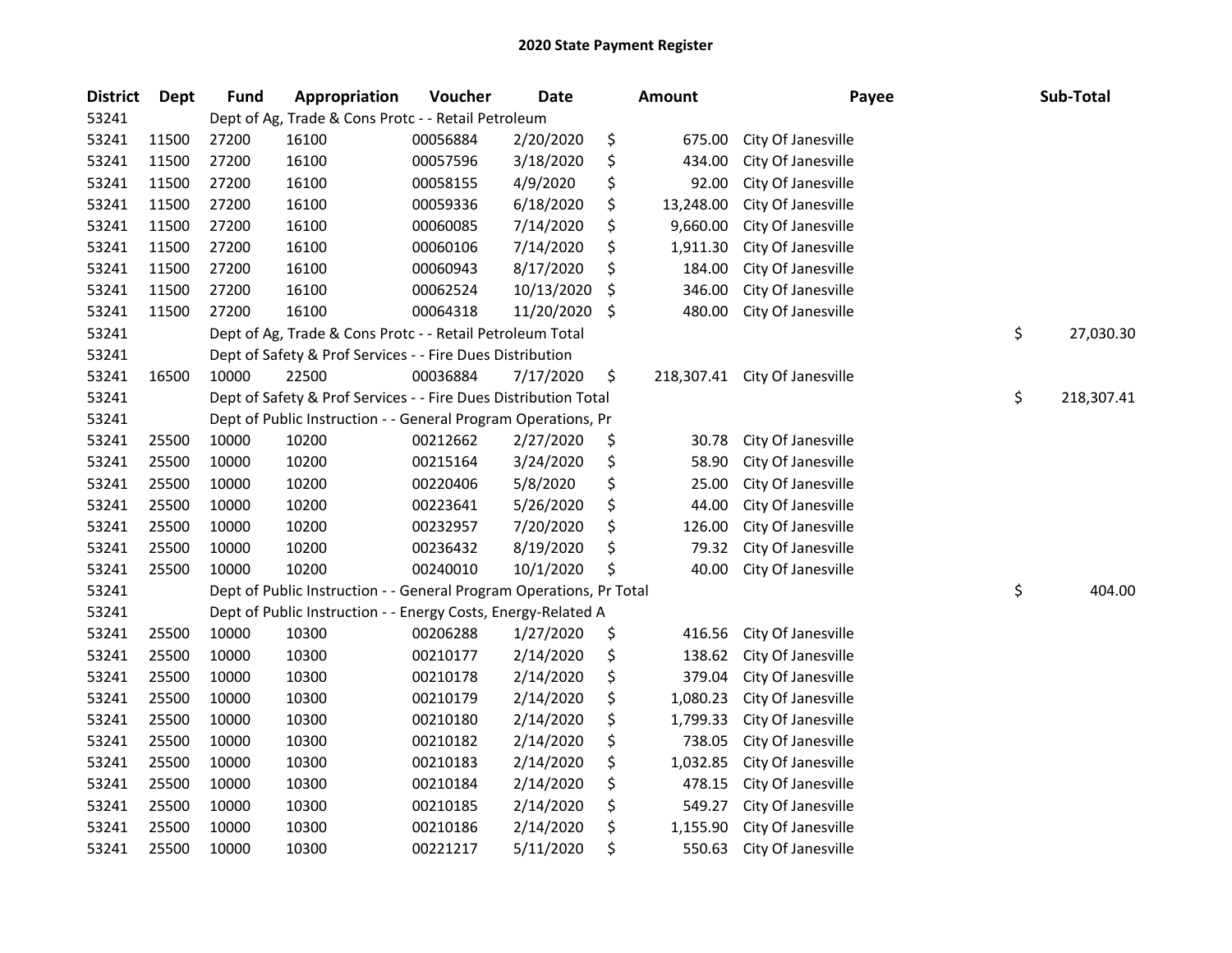| <b>District</b> | <b>Dept</b> | <b>Fund</b> | Appropriation                                                       | Voucher  | <b>Date</b> |     | <b>Amount</b> | Payee              | Sub-Total       |       |
|-----------------|-------------|-------------|---------------------------------------------------------------------|----------|-------------|-----|---------------|--------------------|-----------------|-------|
| 53241           | 25500       | 10000       | 10300                                                               | 00222801 | 5/19/2020   | \$  | 1,128.84      | City Of Janesville |                 |       |
| 53241           | 25500       | 10000       | 10300                                                               | 00222802 | 5/19/2020   | \$  | 1,788.56      | City Of Janesville |                 |       |
| 53241           | 25500       | 10000       | 10300                                                               | 00222803 | 5/19/2020   | \$  | 811.84        | City Of Janesville |                 |       |
| 53241           | 25500       | 10000       | 10300                                                               | 00222804 | 5/19/2020   | \$  | 606.80        | City Of Janesville |                 |       |
| 53241           | 25500       | 10000       | 10300                                                               | 00222805 | 5/19/2020   | \$  | 899.66        | City Of Janesville |                 |       |
| 53241           | 25500       | 10000       | 10300                                                               | 00222806 | 5/19/2020   | \$  | 430.34        | City Of Janesville |                 |       |
| 53241           | 25500       | 10000       | 10300                                                               | 00222807 | 5/19/2020   | \$  | 180.45        | City Of Janesville |                 |       |
| 53241           | 25500       | 10000       | 10300                                                               | 00222808 | 5/19/2020   | \$  | 535.44        | City Of Janesville |                 |       |
| 53241           | 25500       | 10000       | 10300                                                               | 00222809 | 5/19/2020   | \$  | 1,179.26      | City Of Janesville |                 |       |
| 53241           | 25500       | 10000       | 10300                                                               | 00232518 | 7/23/2020   | \$  | 550.63        | City Of Janesville |                 |       |
| 53241           | 25500       | 10000       | 10300                                                               | 00235240 | 8/17/2020   | \$  | 1,128.84      | City Of Janesville |                 |       |
| 53241           | 25500       | 10000       | 10300                                                               | 00235241 | 8/17/2020   | \$  | 430.34        | City Of Janesville |                 |       |
| 53241           | 25500       | 10000       | 10300                                                               | 00235242 | 8/17/2020   | \$  | 175.80        | City Of Janesville |                 |       |
| 53241           | 25500       | 10000       | 10300                                                               | 00235243 | 8/17/2020   | \$  | 1,058.94      | City Of Janesville |                 |       |
| 53241           | 25500       | 10000       | 10300                                                               | 00235244 | 8/17/2020   | \$  | 630.10        | City Of Janesville |                 |       |
| 53241           | 25500       | 10000       | 10300                                                               | 00235245 | 8/17/2020   | \$  | 606.80        | City Of Janesville |                 |       |
| 53241           | 25500       | 10000       | 10300                                                               | 00235246 | 8/17/2020   | \$  | 811.12        | City Of Janesville |                 |       |
| 53241           | 25500       | 10000       | 10300                                                               | 00235247 | 8/17/2020   | \$  | 512.14        | City Of Janesville |                 |       |
| 53241           | 25500       | 10000       | 10300                                                               | 00235248 | 8/17/2020   | \$  | 829.76        | City Of Janesville |                 |       |
| 53241           | 25500       | 10000       | 10300                                                               | 00242592 | 10/23/2020  | \$  | 550.63        | City Of Janesville |                 |       |
| 53241           | 25500       | 10000       | 10300                                                               | 00244672 | 11/23/2020  | \$  | 333.90        | City Of Janesville |                 |       |
| 53241           | 25500       | 10000       | 10300                                                               | 00244673 | 11/23/2020  | \$  | 430.34        | City Of Janesville |                 |       |
| 53241           | 25500       | 10000       | 10300                                                               | 00244674 | 11/23/2020  | \$  | 1,128.84      | City Of Janesville |                 |       |
| 53241           | 25500       | 10000       | 10300                                                               | 00244675 | 11/23/2020  | \$  | 797.14        | City Of Janesville |                 |       |
| 53241           | 25500       | 10000       | 10300                                                               | 00244676 | 11/23/2020  | \$  | 843.74        | City Of Janesville |                 |       |
| 53241           | 25500       | 10000       | 10300                                                               | 00244677 | 11/23/2020  | \$  | 521.46        | City Of Janesville |                 |       |
| 53241           | 25500       | 10000       | 10300                                                               | 00244678 | 11/23/2020  | \$  | 1,119.52      | City Of Janesville |                 |       |
| 53241           | 25500       | 10000       | 10300                                                               | 00244679 | 11/23/2020  | \$  | 606.80        | City Of Janesville |                 |       |
| 53241           | 25500       | 10000       | 10300                                                               | 00244680 | 11/23/2020  | \$, | 592.82        | City Of Janesville |                 |       |
| 53241           |             |             | Dept of Public Instruction - - Energy Costs, Energy-Related A Total |          |             |     |               |                    | \$<br>29,539.48 |       |
| 53241           |             |             | Dept of Natural Resources - - Gen Program Ops-State Funds           |          |             |     |               |                    |                 |       |
| 53241           | 37000       | 21200       | 16100                                                               | 00391135 | 2/20/2020   | \$  | 25.00         | City Of Janesville |                 |       |
| 53241           |             |             | Dept of Natural Resources - - Gen Program Ops-State Funds Total     |          |             |     |               |                    | \$              | 25.00 |
| 53241           |             |             | Dept of Natural Resources - - Fin Asst For Responsible Units        |          |             |     |               |                    |                 |       |
| 53241           | 37000       | 27400       | 67000                                                               | 00413023 | 5/29/2020   | \$  | 209,593.35    | City Of Janesville |                 |       |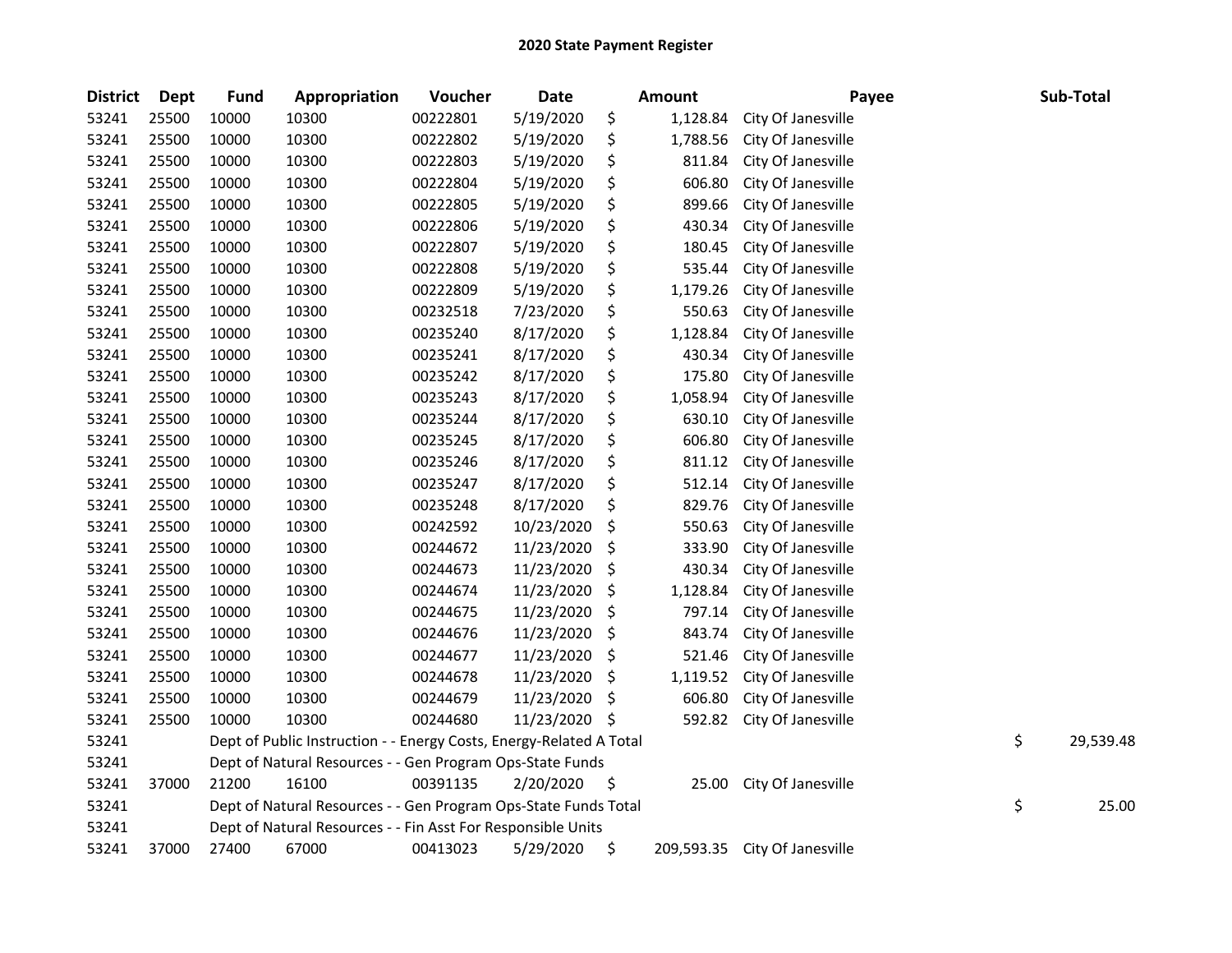| <b>District</b> | <b>Dept</b> | <b>Fund</b> | Appropriation                                                      | Voucher  | <b>Date</b> | <b>Amount</b>    | Payee              | Sub-Total        |
|-----------------|-------------|-------------|--------------------------------------------------------------------|----------|-------------|------------------|--------------------|------------------|
| 53241           |             |             | Dept of Natural Resources - - Fin Asst For Responsible Units Total |          |             |                  |                    | \$<br>209,593.35 |
| 53241           |             |             | Dept of Natural Resources - - Recycling Consolidation Grants       |          |             |                  |                    |                  |
| 53241           | 37000       | 27400       | 67300                                                              | 00413023 | 5/29/2020   | \$<br>16,010.59  | City Of Janesville |                  |
| 53241           |             |             | Dept of Natural Resources - - Recycling Consolidation Grants Total |          |             |                  |                    | \$<br>16,010.59  |
| 53241           |             |             | Dept of Natural Resources - - Land Acquisition                     |          |             |                  |                    |                  |
| 53241           | 37000       | 36300       | <b>TA100</b>                                                       | 00397429 | 3/23/2020   | \$<br>124,500.00 | City Of Janesville |                  |
| 53241           |             |             | Dept of Natural Resources - - Land Acquisition Total               |          |             |                  |                    | \$<br>124,500.00 |
| 53241           |             |             | WI Dept of Transportation - - Conn Hwy Aids St Fds                 |          |             |                  |                    |                  |
| 53241           | 39500       | 21100       | 16200                                                              | 00477432 | 1/6/2020    | \$<br>83,636.13  | City Of Janesville |                  |
| 53241           | 39500       | 21100       | 16200                                                              | 00507287 | 4/6/2020    | \$<br>83,636.13  | City Of Janesville |                  |
| 53241           | 39500       | 21100       | 16200                                                              | 00544279 | 7/6/2020    | \$<br>83,636.13  | City Of Janesville |                  |
| 53241           | 39500       | 21100       | 16200                                                              | 00587105 | 10/5/2020   | \$<br>83,636.16  | City Of Janesville |                  |
| 53241           |             |             | WI Dept of Transportation - - Conn Hwy Aids St Fds Total           |          |             |                  |                    | \$<br>334,544.55 |
| 53241           |             |             | WI Dept of Transportation - - Paratransit Aids, Sf                 |          |             |                  |                    |                  |
| 53241           | 39500       | 21100       | 17500                                                              | 00489523 | 2/6/2020    | \$<br>35,723.00  | City Of Janesville |                  |
| 53241           |             |             | WI Dept of Transportation - - Paratransit Aids, Sf Total           |          |             |                  |                    | \$<br>35,723.00  |
| 53241           |             |             | WI Dept of Transportation - - Tb, Trns Oper Aid Sf                 |          |             |                  |                    |                  |
| 53241           | 39500       | 21100       | 17600                                                              | 00488970 | 2/5/2020    | \$<br>83,582.00  | City Of Janesville |                  |
| 53241           | 39500       | 21100       | 17600                                                              | 00525183 | 5/12/2020   | \$<br>216,634.00 | City Of Janesville |                  |
| 53241           | 39500       | 21100       | 17600                                                              | 00574178 | 8/27/2020   | \$<br>649,902.00 | City Of Janesville |                  |
| 53241           |             |             | WI Dept of Transportation - - Tb, Trns Oper Aid Sf Total           |          |             |                  |                    | \$<br>950,118.00 |
| 53241           |             |             | WI Dept of Transportation - - Trnst/Trns-Rel Aid F                 |          |             |                  |                    |                  |
| 53241           | 39500       | 21100       | 18200                                                              | 00579788 | 9/9/2020    | \$<br>46,524.00  | City Of Janesville |                  |
| 53241           |             |             | WI Dept of Transportation - - Trnst/Trns-Rel Aid F Total           |          |             |                  |                    | \$<br>46,524.00  |
| 53241           |             |             | WI Dept of Transportation - - Hwy Sfty Loc Aid Ffd                 |          |             |                  |                    |                  |
| 53241           | 39500       | 21100       | 18500                                                              | 00504484 | 3/25/2020   | \$<br>4,000.00   | City Of Janesville |                  |
| 53241           | 39500       | 21100       | 18500                                                              | 00521785 | 5/4/2020    | \$<br>1,534.60   | City Of Janesville |                  |
| 53241           | 39500       | 21100       | 18500                                                              | 00576383 | 9/1/2020    | \$<br>25,470.80  | City Of Janesville |                  |
| 53241           | 39500       | 21100       | 18500                                                              | 00576384 | 9/1/2020    | \$<br>21,863.87  | City Of Janesville |                  |
| 53241           | 39500       | 21100       | 18500                                                              | 00594167 | 10/2/2020   | \$<br>10,292.99  | City Of Janesville |                  |
| 53241           | 39500       | 21100       | 18500                                                              | 00613314 | 11/12/2020  | \$<br>2,910.92   | City Of Janesville |                  |
| 53241           |             |             | WI Dept of Transportation - - Hwy Sfty Loc Aid Ffd Total           |          |             |                  |                    | \$<br>66,073.18  |
| 53241           |             |             | WI Dept of Transportation - - Trns Aids To Mnc.-Sf                 |          |             |                  |                    |                  |
| 53241           | 39500       | 21100       | 19100                                                              | 00476831 | 1/6/2020    | \$<br>580,575.33 | City Of Janesville |                  |
| 53241           | 39500       | 21100       | 19100                                                              | 00506686 | 4/6/2020    | \$<br>580,575.33 | City Of Janesville |                  |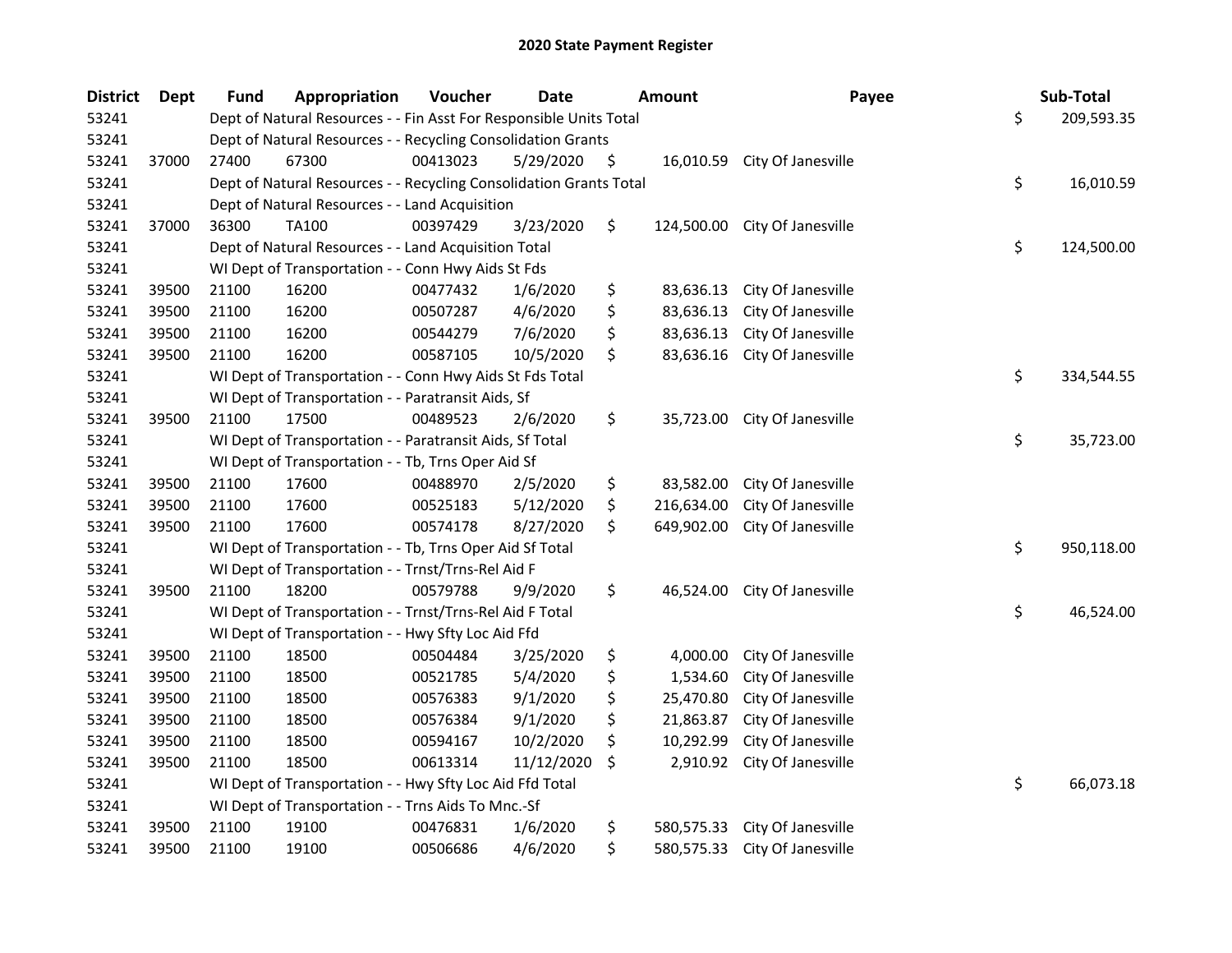| <b>District</b> | <b>Dept</b> | <b>Fund</b> | Appropriation                                                      | Voucher  | <b>Date</b>   | <b>Amount</b>    | Payee              | Sub-Total          |
|-----------------|-------------|-------------|--------------------------------------------------------------------|----------|---------------|------------------|--------------------|--------------------|
| 53241           | 39500       | 21100       | 19100                                                              | 00543678 | 7/6/2020      | \$<br>580,575.33 | City Of Janesville |                    |
| 53241           | 39500       | 21100       | 19100                                                              | 00586504 | 10/5/2020     | \$<br>580,575.33 | City Of Janesville |                    |
| 53241           |             |             | WI Dept of Transportation - - Trns Aids To Mnc.-Sf Total           |          |               |                  |                    | \$<br>2,322,301.32 |
| 53241           |             |             | WI Dept of Transportation - - Trnsprt Alternats Ff                 |          |               |                  |                    |                    |
| 53241           | 39500       | 21100       | 22700                                                              | 00489599 | 2/6/2020      | \$<br>328,353.42 | City Of Janesville |                    |
| 53241           |             |             | WI Dept of Transportation - - Trnsprt Alternats Ff Total           |          |               |                  |                    | \$<br>328,353.42   |
| 53241           |             |             | WI Dept of Transportation - - Routine Maint Sf                     |          |               |                  |                    |                    |
| 53241           | 39500       | 21100       | 36800                                                              | 00498424 | 3/5/2020      | \$<br>706.24     | City Of Janesville |                    |
| 53241           | 39500       | 21100       | 36800                                                              | 00529097 | 5/21/2020     | \$<br>675.94     | City Of Janesville |                    |
| 53241           | 39500       | 21100       | 36800                                                              | 00574345 | 8/27/2020     | \$<br>1,110.24   | City Of Janesville |                    |
| 53241           | 39500       | 21100       | 36800                                                              | 00621218 | 11/30/2020    | \$<br>1,003.18   | City Of Janesville |                    |
| 53241           |             |             | WI Dept of Transportation - - Routine Maint Sf Total               |          |               |                  |                    | \$<br>3,495.60     |
| 53241           |             |             | WI Dept of Transportation - - Dept Mgt & Oper St Fd                |          |               |                  |                    |                    |
| 53241           | 39500       | 21100       | 46100                                                              | 00493033 | 2/14/2020     | \$<br>2,136.20   | City Of Janesville |                    |
| 53241           | 39500       | 21100       | 46100                                                              | 00498424 | 3/5/2020      | \$<br>644.19     | City Of Janesville |                    |
| 53241           | 39500       | 21100       | 46100                                                              | 00529028 | 5/21/2020     | \$<br>1,351.45   | City Of Janesville |                    |
| 53241           | 39500       | 21100       | 46100                                                              | 00529097 | 5/21/2020     | \$<br>709.41     | City Of Janesville |                    |
| 53241           | 39500       | 21100       | 46100                                                              | 00559339 | 7/31/2020     | \$<br>2,085.02   | City Of Janesville |                    |
| 53241           | 39500       | 21100       | 46100                                                              | 00574345 | 8/27/2020     | \$<br>709.41     | City Of Janesville |                    |
| 53241           | 39500       | 21100       | 46100                                                              | 00616964 | 11/18/2020    | \$<br>2,505.38   | City Of Janesville |                    |
| 53241           | 39500       | 21100       | 46100                                                              | 00621218 | 11/30/2020    | \$<br>709.41     | City Of Janesville |                    |
| 53241           |             |             | WI Dept of Transportation - - Dept Mgt & Oper St Fd Total          |          |               |                  |                    | \$<br>10,850.47    |
| 53241           |             |             | WI Dept of Transportation - - Dept Mgt & Opr Fed Fd                |          |               |                  |                    |                    |
| 53241           | 39500       | 21100       | 48100                                                              | 00493033 | 2/14/2020     | \$<br>44,012.52  | City Of Janesville |                    |
| 53241           | 39500       | 21100       | 48100                                                              | 00529028 | 5/21/2020     | \$<br>27,842.64  | City Of Janesville |                    |
| 53241           | 39500       | 21100       | 48100                                                              | 00559339 | 7/31/2020     | \$<br>42,955.76  | City Of Janesville |                    |
| 53241           | 39500       | 21100       | 48100                                                              | 00616964 | 11/18/2020    | \$<br>51,616.05  | City Of Janesville |                    |
| 53241           |             |             | WI Dept of Transportation - - Dept Mgt & Opr Fed Fd Total          |          |               |                  |                    | \$<br>166,426.97   |
| 53241           |             |             | Department of Corrections - - Probation, Parole And Extended       |          |               |                  |                    |                    |
| 53241           | 41000       | 10000       | 18700                                                              | 00334072 | 2/5/2020      | \$<br>40.00      | City Of Janesville |                    |
| 53241           |             |             | Department of Corrections - - Probation, Parole And Extended Total |          |               |                  |                    | \$<br>40.00        |
| 53241           |             |             | Department of Health Services - - State/Federal Aids               |          |               |                  |                    |                    |
| 53241           | 43500       | 10000       | 00000                                                              | 92012    | $6/1/2020$ \$ | 12,180.00        | City Of Janesville |                    |
| 53241           | 43500       | 10000       | 00000                                                              | 92100    | 7/1/2020 \$   | 6,098.00         | City Of Janesville |                    |
| 53241           | 43500       | 10000       | 00000                                                              | 92101    | 8/1/2020 \$   | 3,764.00         | City Of Janesville |                    |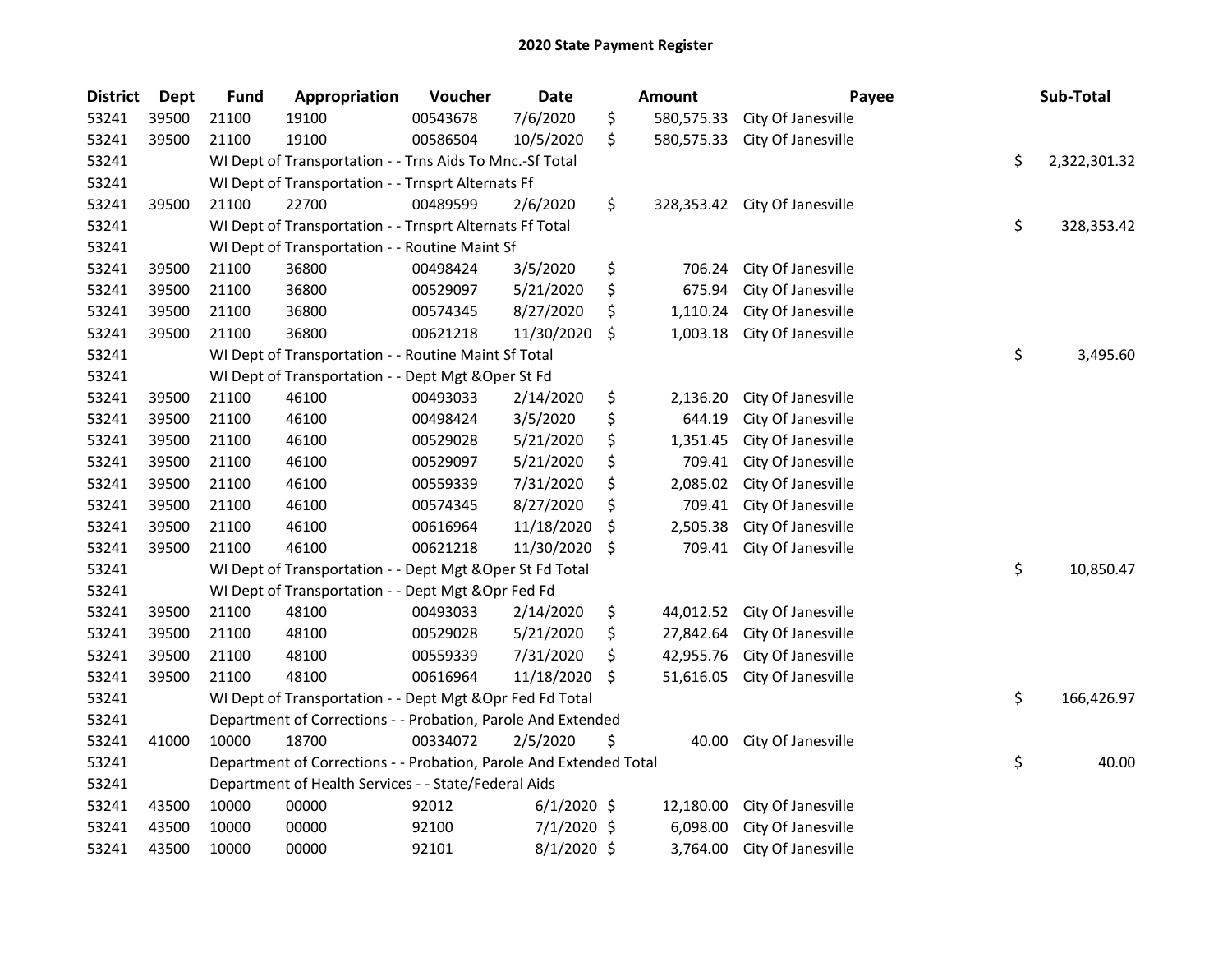| <b>District</b> | Dept  | <b>Fund</b> | Appropriation                                                                   | Voucher   | <b>Date</b>    | <b>Amount</b> |          | Payee                         | Sub-Total        |
|-----------------|-------|-------------|---------------------------------------------------------------------------------|-----------|----------------|---------------|----------|-------------------------------|------------------|
| 53241           | 43500 | 10000       | 00000                                                                           | 92102     | $9/1/2020$ \$  |               | 3,819.00 | City Of Janesville            |                  |
| 53241           | 43500 | 10000       | 00000                                                                           | 92103     | 10/1/2020 \$   |               | 4,008.00 | City Of Janesville            |                  |
| 53241           | 43500 | 10000       | 00000                                                                           | 92104     | $11/1/2020$ \$ |               | 5,891.00 | City Of Janesville            |                  |
| 53241           | 43500 | 10000       | 00000                                                                           | 92105     | 12/1/2020 \$   |               | 6,835.00 | City Of Janesville            |                  |
| 53241           |       |             | Department of Health Services - - State/Federal Aids Total                      |           |                |               |          |                               | \$<br>42,595.00  |
| 53241           |       |             | Department of Health Services - - Emergency Medical Services, Ai                |           |                |               |          |                               |                  |
| 53241           | 43500 | 10000       | 11900                                                                           | 00379053  | 9/15/2020      | \$.           | 8,829.99 | City Of Janesville            |                  |
| 53241           |       |             | Department of Health Services - - Emergency Medical Services, Ai Total          |           |                |               |          |                               | \$<br>8,829.99   |
| 53241           |       |             | Department of Health Services - - Medical Assistance State Admin                |           |                |               |          |                               |                  |
| 53241           | 43500 | 10000       | 14000                                                                           | 00360526  | 6/12/2020      | \$.           | 8,720.25 | City Of Janesville            |                  |
| 53241           |       |             | Department of Health Services - - Medical Assistance State Admin Total          |           |                |               |          |                               | \$<br>8,720.25   |
| 53241           |       |             | Department of Health Services - - Federal Project Aids                          |           |                |               |          |                               |                  |
| 53241           | 43500 | 10000       | 15000                                                                           | 00364453  | 6/26/2020      | \$            |          | 12,180.00 City Of Janesville  |                  |
| 53241           |       |             | Department of Health Services - - Federal Project Aids Total                    |           |                |               |          |                               | \$<br>12,180.00  |
| 53241           |       |             | Department of Health Services - - Prepaid Medical Transport Reimbursement       |           |                |               |          |                               |                  |
| 53241           | 43500 | 10000       | 16300                                                                           | AMBULANCE | 11/16/2020 \$  |               |          | 119,544.54 City Of Janesville |                  |
| 53241           |       |             | Department of Health Services - - Prepaid Medical Transport Reimbursement Total |           |                |               |          |                               | \$<br>119,544.54 |
| 53241           |       |             | Department of Health Services - - Lead-Poisoning Or Lead-Exposur                |           |                |               |          |                               |                  |
| 53241           | 43500 | 10000       | 18000                                                                           | 00360526  | 6/12/2020      | \$            |          | 1,779.75 City Of Janesville   |                  |
| 53241           |       |             | Department of Health Services - - Lead-Poisoning Or Lead-Exposur Total          |           |                |               |          |                               | \$<br>1,779.75   |
| 53241           |       |             | Department of Health Services - - Local Assistance Clearing                     |           |                |               |          |                               |                  |
| 53241           | 43500 | 10000       | 90300                                                                           | 00368096  | 7/16/2020      | \$            | 6,098.00 | City Of Janesville            |                  |
| 53241           |       |             | Department of Health Services - - Local Assistance Clearing Total               |           |                |               |          |                               | \$<br>6,098.00   |
| 53241           |       |             | Dept of Workforce Development - - Title Ib Aids State GPR                       |           |                |               |          |                               |                  |
| 53241           | 44500 | 10000       | 50900                                                                           | 00266968  | 1/15/2020      | \$            | 15.98    | City Of Janesville            |                  |
| 53241           | 44500 | 10000       | 50900                                                                           | 00269593  | 2/5/2020       | \$            | 2.56     | City Of Janesville            |                  |
| 53241           | 44500 | 10000       | 50900                                                                           | 00274972  | 3/11/2020      | \$            | 39.63    | City Of Janesville            |                  |
| 53241           | 44500 | 10000       | 50900                                                                           | 00279975  | 4/3/2020       | \$            | 8.31     | City Of Janesville            |                  |
| 53241           | 44500 | 10000       | 50900                                                                           | 00285603  | 5/27/2020      | \$            | 8.95     | City Of Janesville            |                  |
| 53241           | 44500 | 10000       | 50900                                                                           | 00296091  | 9/9/2020       | \$            | 13.64    | City Of Janesville            |                  |
| 53241           | 44500 | 10000       | 50900                                                                           | 00302913  | 10/28/2020     | \$            | 10.23    | City Of Janesville            |                  |
| 53241           | 44500 | 10000       | 50900                                                                           | 00305051  | 11/12/2020     | \$.           | 41.75    | City Of Janesville            |                  |
| 53241           | 44500 | 10000       | 50900                                                                           | 00307306  | 12/9/2020      | \$            | 17.89    | City Of Janesville            |                  |
| 53241           |       |             | Dept of Workforce Development - - Title Ib Aids State GPR Total                 |           |                |               |          |                               | \$<br>158.94     |
| 53241           |       |             | Dept of Workforce Development - - Title Ib Aids Federal Prf                     |           |                |               |          |                               |                  |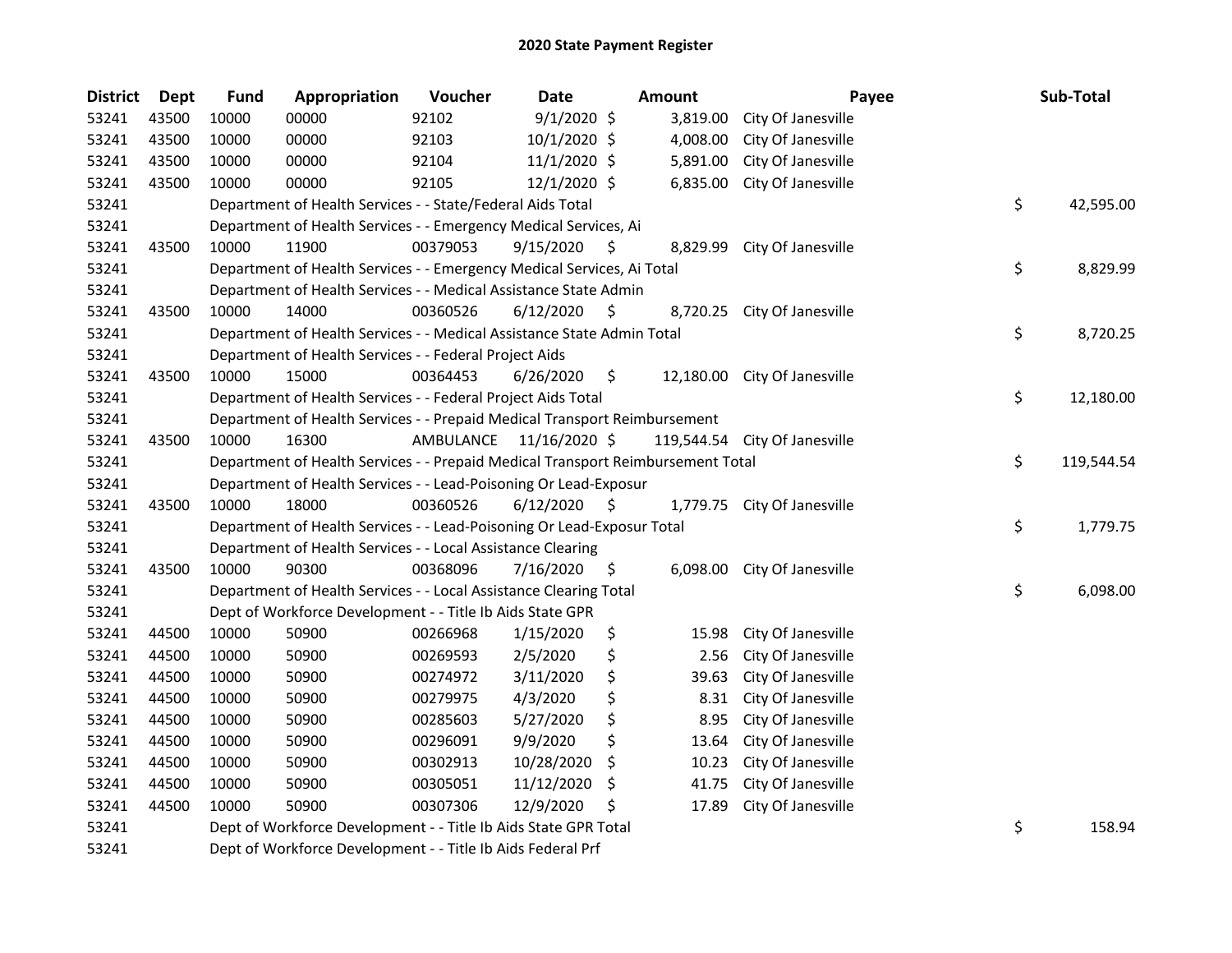| <b>District</b> | <b>Dept</b> | <b>Fund</b> | Appropriation                                                                                     | Voucher  | <b>Date</b> |    | Amount       | Payee                                                                                                   | Sub-Total          |
|-----------------|-------------|-------------|---------------------------------------------------------------------------------------------------|----------|-------------|----|--------------|---------------------------------------------------------------------------------------------------------|--------------------|
| 53241           | 44500       | 10000       | 54400                                                                                             | 00266968 | 1/15/2020   | \$ | 59.02        | City Of Janesville                                                                                      |                    |
| 53241           | 44500       | 10000       | 54400                                                                                             | 00269593 | 2/5/2020    | \$ | 9.44         | City Of Janesville                                                                                      |                    |
| 53241           | 44500       | 10000       | 54400                                                                                             | 00274972 | 3/11/2020   | \$ | 146.37       | City Of Janesville                                                                                      |                    |
| 53241           | 44500       | 10000       | 54400                                                                                             | 00279975 | 4/3/2020    | \$ | 30.69        | City Of Janesville                                                                                      |                    |
| 53241           | 44500       | 10000       | 54400                                                                                             | 00285603 | 5/27/2020   | \$ | 33.05        | City Of Janesville                                                                                      |                    |
| 53241           | 44500       | 10000       | 54400                                                                                             | 00296091 | 9/9/2020    | \$ | 50.36        | City Of Janesville                                                                                      |                    |
| 53241           | 44500       | 10000       | 54400                                                                                             | 00302913 | 10/28/2020  | \$ | 37.77        | City Of Janesville                                                                                      |                    |
| 53241           | 44500       | 10000       | 54400                                                                                             | 00305051 | 11/12/2020  | \$ | 154.25       | City Of Janesville                                                                                      |                    |
| 53241           | 44500       | 10000       | 54400                                                                                             | 00307306 | 12/9/2020   | Ş  | 66.11        | City Of Janesville                                                                                      |                    |
| 53241           |             |             | Dept of Workforce Development - - Title Ib Aids Federal Prf Total                                 |          |             |    |              |                                                                                                         | \$<br>587.06       |
| 53241           |             |             | Department of Justice - - Crime Laboratories, Dna                                                 |          |             |    |              |                                                                                                         |                    |
| 53241           | 45500       | 10000       | 22100                                                                                             | 00085831 | 7/16/2020   | \$ | 310.00       | City Of Janesville                                                                                      |                    |
| 53241           |             |             | Department of Justice - - Crime Laboratories, Dna Total                                           |          |             |    |              |                                                                                                         | \$<br>310.00       |
| 53241           |             |             | Department of Justice - - Law Enforcement Train, Local                                            |          |             |    |              |                                                                                                         |                    |
| 53241           | 45500       | 10000       | 23100                                                                                             | 00091527 | 12/7/2020   | \$ |              | 15,040.00 City Of Janesville                                                                            |                    |
| 53241           |             |             | Department of Justice - - Law Enforcement Train, Local Total                                      |          |             |    |              |                                                                                                         | \$<br>15,040.00    |
| 53241           |             |             | Department of Justice - - Awards For Victims Of Crimes                                            |          |             |    |              |                                                                                                         |                    |
| 53241           | 45500       | 10000       | 50200                                                                                             | 00091668 | 12/7/2020   | \$ | 1,181.40     | City Of Janesville                                                                                      |                    |
| 53241           |             |             | Department of Justice - - Awards For Victims Of Crimes Total                                      |          |             |    |              |                                                                                                         | \$<br>1,181.40     |
| 53241           |             |             | Department of Military Affairs - - Regional Emergency Response Gr                                 |          |             |    |              |                                                                                                         |                    |
| 53241           | 46500       | 10000       | 31300                                                                                             | 00082538 | 9/4/2020    | \$ | 2,483.36     | City Of Janesville                                                                                      |                    |
| 53241           |             |             | Department of Military Affairs - - Regional Emergency Response Gr Total                           |          |             |    |              |                                                                                                         | \$<br>2,483.36     |
| 53241           |             |             | Department of Administration - - Federal Aid                                                      |          |             |    |              |                                                                                                         |                    |
| 53241           | 50500       | 10000       | 14200                                                                                             | 00126728 | 8/11/2020   | \$ | 1,031,264.00 | City Of Janesville                                                                                      |                    |
| 53241           | 50500       | 10000       | 14200                                                                                             | 00136492 | 12/16/2020  | \$ | 109,450.21   | City Of Janesville                                                                                      |                    |
| 53241           |             |             | Department of Administration - - Federal Aid Total                                                |          |             |    |              |                                                                                                         | \$<br>1,140,714.21 |
| 53241           |             |             | Elections Commission - - 2018 Hava Election Security                                              |          |             |    |              |                                                                                                         |                    |
| 53241           | 51000       | 22000       | 18200                                                                                             | 00003403 | 6/25/2020   | \$ |              | 38,357.90 City Of Janesville                                                                            |                    |
| 53241           |             |             | Elections Commission - - 2018 Hava Election Security Total                                        |          |             |    |              |                                                                                                         | \$<br>38,357.90    |
| 53241           |             |             | Public Defender Board - - Transcript, Discovery and Records Provided to the Public Defender Board |          |             |    |              |                                                                                                         |                    |
| 53241           | 55000       | 10000       | 10600                                                                                             | 00241278 | 4/1/2020    | \$ |              | 2.50 City Of Janesville                                                                                 |                    |
| 53241           |             |             |                                                                                                   |          |             |    |              | Public Defender Board - - Transcript, Discovery and Records Provided to the Public Defender Board Total | \$<br>2.50         |
| 53241           |             |             | Shared Revenue and Tax Relief - - Expenditure Restraint Program                                   |          |             |    |              |                                                                                                         |                    |
| 53241           | 83500       | 10000       | 10100                                                                                             | 00068821 | 7/27/2020   | \$ |              | 1,514,635.48 City Of Janesville                                                                         |                    |
| 53241           |             |             | Shared Revenue and Tax Relief - - Expenditure Restraint Program Total                             |          |             |    |              |                                                                                                         | \$<br>1,514,635.48 |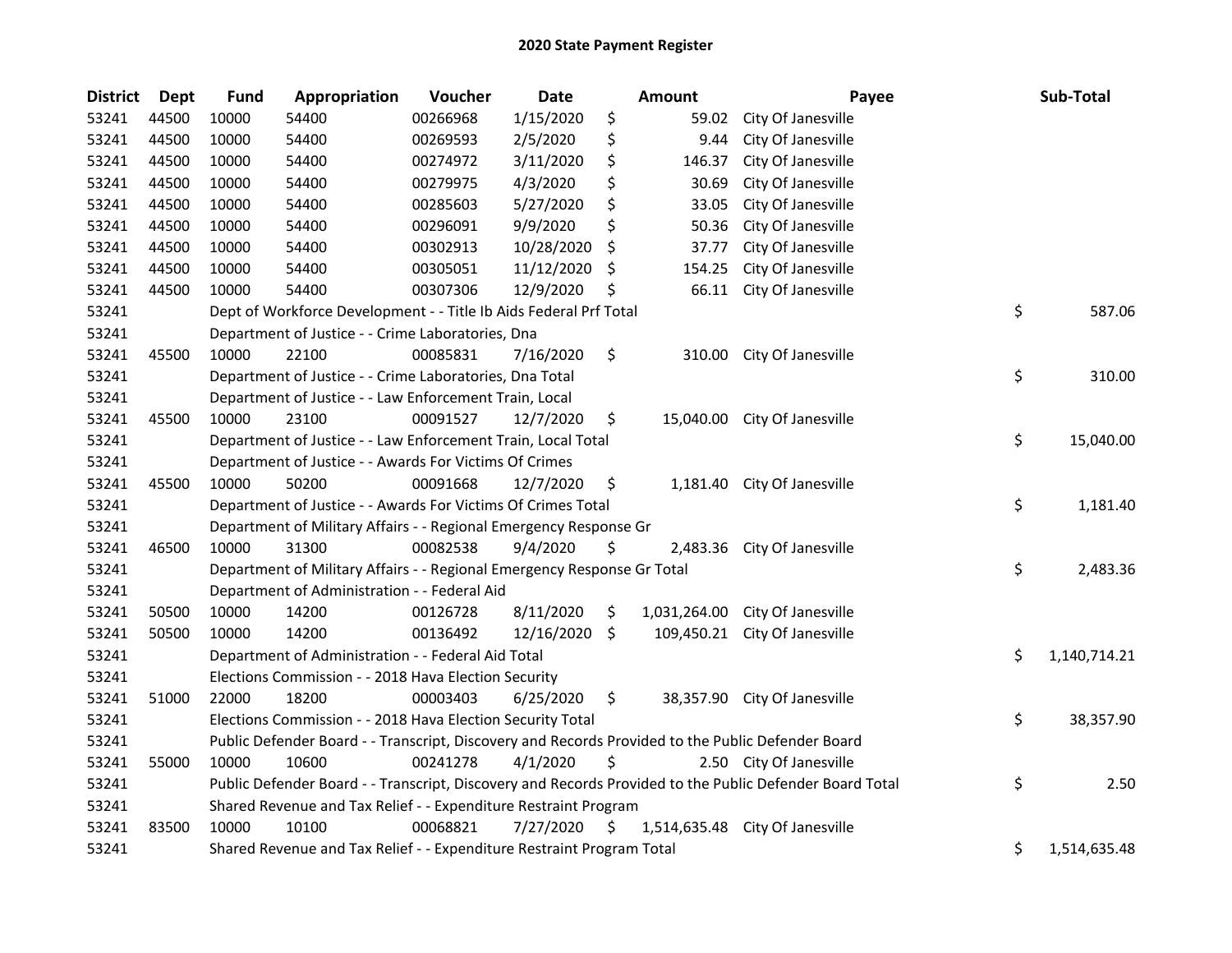| <b>District</b> | <b>Dept</b> | Fund  | Appropriation                                                                 | Voucher  | <b>Date</b>   |     | <b>Amount</b> | Payee              | Sub-Total          |
|-----------------|-------------|-------|-------------------------------------------------------------------------------|----------|---------------|-----|---------------|--------------------|--------------------|
| 53241           |             |       | Shared Revenue and Tax Relief - - County And Municipal Aid                    |          |               |     |               |                    |                    |
| 53241           | 83500       | 10000 | 10500                                                                         | 00068821 | 7/27/2020     | \$  | 625,652.68    | City Of Janesville |                    |
| 53241           | 83500       | 10000 | 10500                                                                         | 00072789 | 11/16/2020    | Ŝ.  | 3,425,820.66  | City Of Janesville |                    |
| 53241           |             |       | Shared Revenue and Tax Relief - - County And Municipal Aid Total              |          |               |     |               |                    | \$<br>4,051,473.34 |
| 53241           |             |       | Shared Revenue and Tax Relief - - Exempt Computer Aid                         |          |               |     |               |                    |                    |
| 53241           | 83500       | 10000 | 10900                                                                         | 00065906 | 7/27/2020     | \$  | 205,457.75    | City Of Janesville |                    |
| 53241           | 83500       | 10000 | 10900                                                                         | 00067174 | 7/27/2020     | \$  | 113,096.92    | City Of Janesville |                    |
| 53241           |             |       | Shared Revenue and Tax Relief - - Exempt Computer Aid Total                   |          |               |     |               |                    | \$<br>318,554.67   |
| 53241           |             |       | Shared Revenue and Tax Relief - - Utility Aid                                 |          |               |     |               |                    |                    |
| 53241           | 83500       | 10000 | 11000                                                                         | 00068821 | 7/27/2020     | \$  | 15,346.75     | City Of Janesville |                    |
| 53241           | 83500       | 10000 | 11000                                                                         | 00072789 | 11/16/2020    | \$  | 97,896.78     | City Of Janesville |                    |
| 53241           |             |       | Shared Revenue and Tax Relief - - Utility Aid Total                           |          |               |     |               |                    | \$<br>113,243.53   |
| 53241           |             |       | Shared Revenue and Tax Relief - - Personal Property Aid                       |          |               |     |               |                    |                    |
| 53241           | 83500       | 10000 | 11100                                                                         | 00061311 | 5/4/2020      | \$  | 151,021.28    | City Of Janesville |                    |
| 53241           | 83500       | 10000 | 11100                                                                         | 00062617 | 5/4/2020      | \$  | 601,267.15    | City Of Janesville |                    |
| 53241           |             |       | Shared Revenue and Tax Relief - - Personal Property Aid Total                 |          |               |     |               |                    | \$<br>752,288.43   |
| 53241           |             |       | Shared Revenue and Tax Relief - - State Aid; Video Service Provider Fee       |          |               |     |               |                    |                    |
| 53241           | 83500       | 10000 | 11200                                                                         | 00064399 | 7/27/2020     | \$  | 85,784.33     | City Of Janesville |                    |
| 53241           |             |       | Shared Revenue and Tax Relief - - State Aid; Video Service Provider Fee Total |          |               |     |               |                    | \$<br>85,784.33    |
| 53241           |             |       | Shared Revenue and Tax Relief - - School Lvy Tx/First Dollar Cr               |          |               |     |               |                    |                    |
| 53241           | 83500       | 10000 | 30200                                                                         | 00064012 | 7/27/2020     | \$  | 1,391,795.48  | City Of Janesville |                    |
| 53241           | 83500       | 10000 | 30200                                                                         | 00067404 | 7/27/2020     | \$  | 7,280,369.86  | City Of Janesville |                    |
| 53241           |             |       | Shared Revenue and Tax Relief - - School Lvy Tx/First Dollar Cr Total         |          |               |     |               |                    | \$<br>8,672,165.34 |
| 53241           |             |       | Shared Revenue and Tax Relief - - Payments For Municipal Svcs                 |          |               |     |               |                    |                    |
| 53241           | 83500       | 10000 | 50100                                                                         | 00054765 | 2/3/2020      | \$  | 123,078.84    | City Of Janesville |                    |
| 53241           |             |       | Shared Revenue and Tax Relief - - Payments For Municipal Svcs Total           |          |               |     |               |                    | \$<br>123,078.84   |
| 53241           |             |       | Shared Revenue and Tax Relief - - Lottery & Gaming Credit                     |          |               |     |               |                    |                    |
| 53241           | 83500       | 52100 | 36300                                                                         | 00055497 | 3/23/2020     | \$  | 26,201.13     | City Of Janesville |                    |
| 53241           | 83500       | 52100 | 36300                                                                         | 00055735 | 3/23/2020     | \$  | 2,838,456.67  | City Of Janesville |                    |
| 53241           |             |       | Shared Revenue and Tax Relief - - Lottery & Gaming Credit Total               |          |               |     |               |                    | \$<br>2,864,657.80 |
| 53241           |             |       | Miscellaneous Appropriations - - Volkswagen Settlement Distribu               |          |               |     |               |                    |                    |
| 53241           | 85500       | 10000 | 43500                                                                         | 00001278 | 10/15/2020 \$ |     | 439,605.00    | City Of Janesville |                    |
| 53241           | 85500       | 10000 | 43500                                                                         | 00001279 | 10/15/2020    | -\$ | 439,605.00    | City Of Janesville |                    |
| 53241           | 85500       | 10000 | 43500                                                                         | 00001280 | 10/15/2020    | \$  | 439,605.00    | City Of Janesville |                    |
| 53241           |             |       | Miscellaneous Appropriations - - Volkswagen Settlement Distribu Total         |          |               |     |               |                    | \$<br>1,318,815.00 |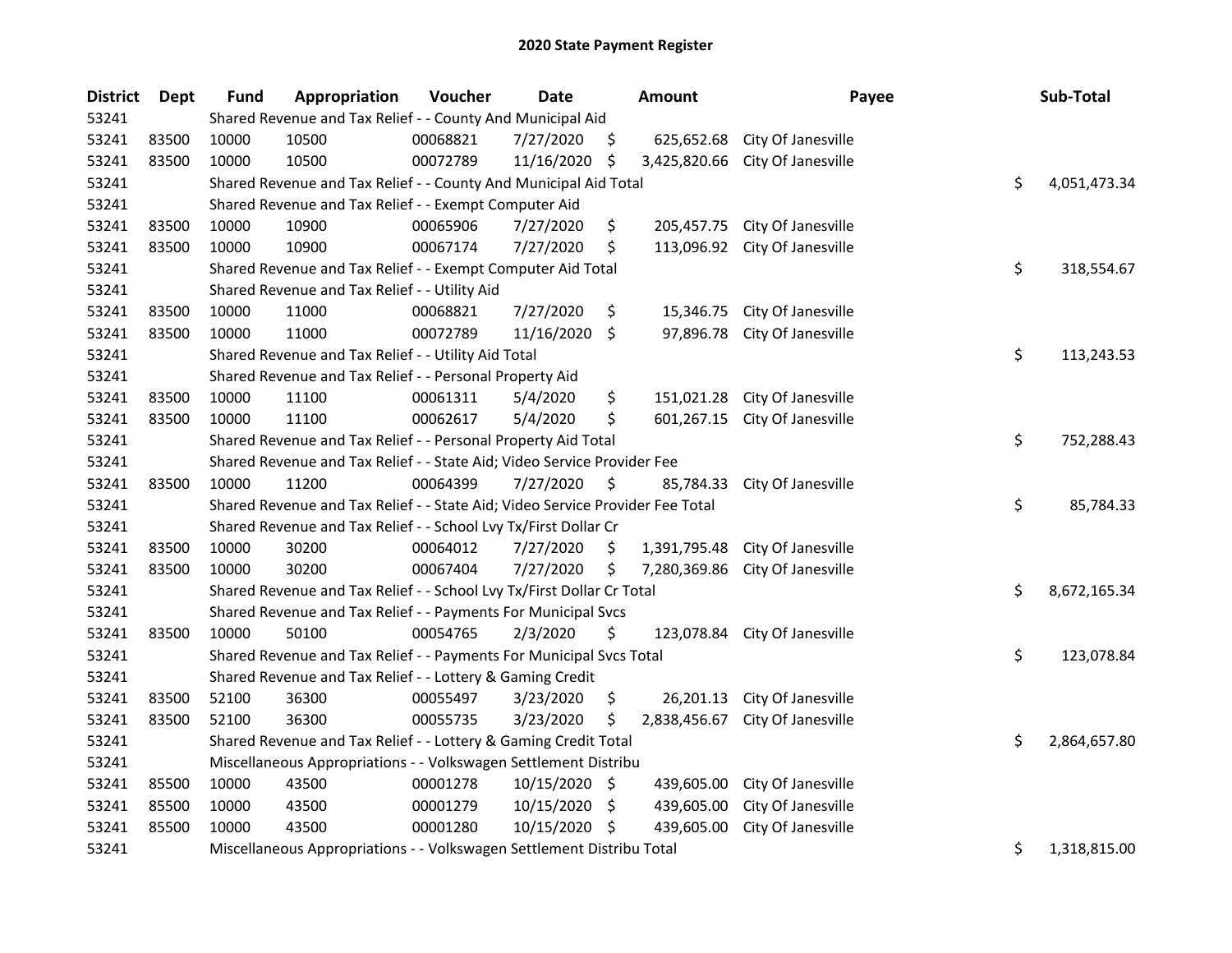| <b>District</b> | Dept  | <b>Fund</b> | <b>Appropriation</b>                                             | <b>Voucher</b> | Date          | Amount | Payee                       | Sub-Total     |
|-----------------|-------|-------------|------------------------------------------------------------------|----------------|---------------|--------|-----------------------------|---------------|
| 53241           |       |             | Miscellaneous Appropriations - - Terminal Tax Distribution       |                |               |        |                             |               |
| 53241           | 85500 | 21100       | 46100                                                            | 00001323       | 12/10/2020 \$ |        | 2,669.24 City Of Janesville |               |
| 53241           |       |             | Miscellaneous Appropriations - - Terminal Tax Distribution Total |                |               |        |                             | 2.669.24      |
| 53241 Total     |       |             |                                                                  |                |               |        |                             | 26,105,809.53 |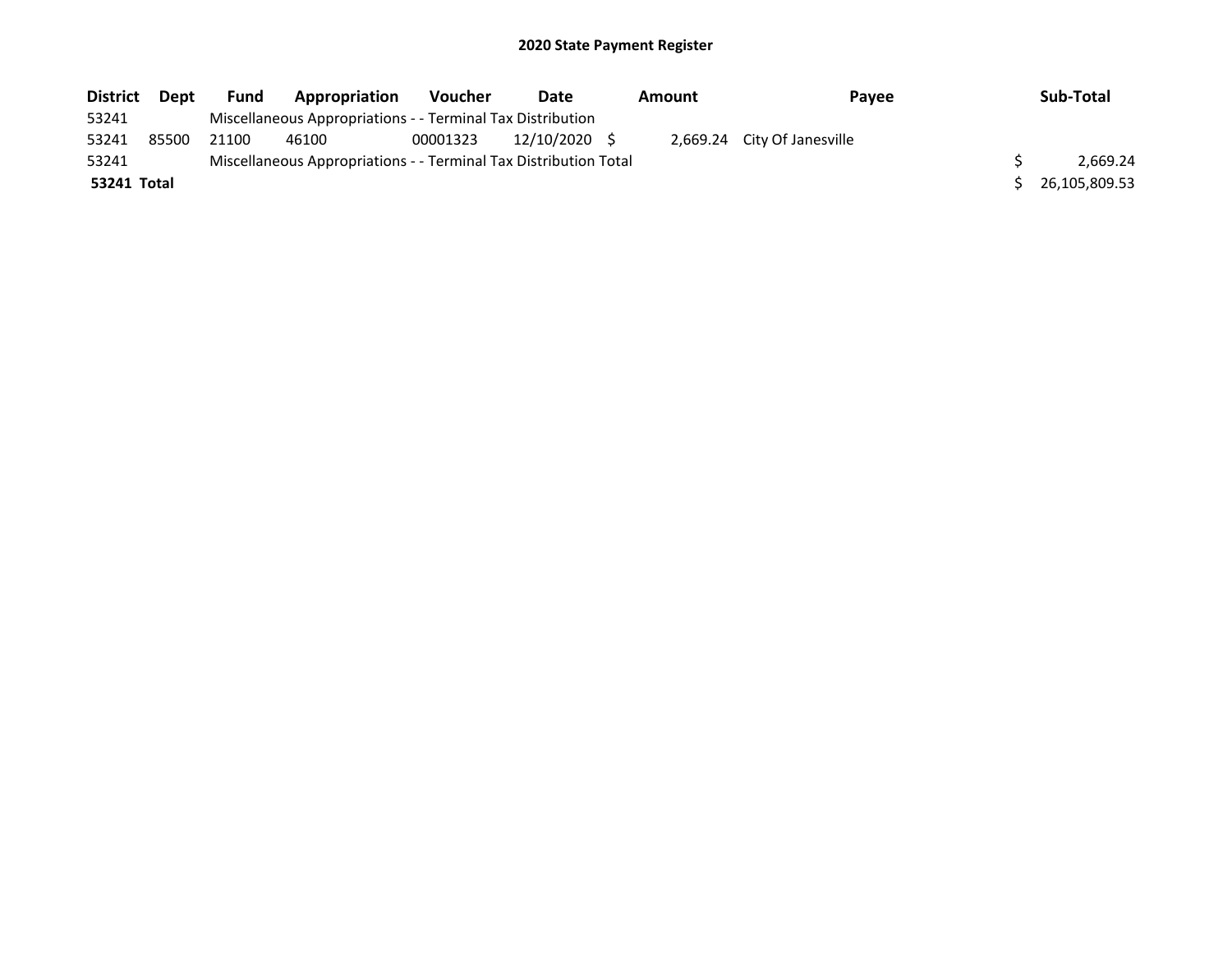| <b>District</b> | <b>Dept</b> | <b>Fund</b>                                                           | Appropriation                                                      | Voucher  | Date       |     | <b>Amount</b> |                 | Payee |    | Sub-Total |
|-----------------|-------------|-----------------------------------------------------------------------|--------------------------------------------------------------------|----------|------------|-----|---------------|-----------------|-------|----|-----------|
| 53257           |             |                                                                       | Dept of Safety & Prof Services - - Fire Dues Distribution          |          |            |     |               |                 |       |    |           |
| 53257           | 16500       | 10000                                                                 | 22500                                                              | 00036885 | 7/17/2020  | \$  | 17,951.77     | Milton, City of |       |    |           |
| 53257           |             | \$<br>Dept of Safety & Prof Services - - Fire Dues Distribution Total |                                                                    |          |            |     |               |                 |       |    | 17,951.77 |
| 53257           |             | Dept of Natural Resources - - Aids In Lieu Of Taxes - Sum S           |                                                                    |          |            |     |               |                 |       |    |           |
| 53257           | 37000       | 21200                                                                 | 57900                                                              | 00405119 | 4/21/2020  | \$  | 1.54          | Milton, City of |       |    |           |
| 53257           |             |                                                                       | Dept of Natural Resources - - Aids In Lieu Of Taxes - Sum S Total  |          |            |     |               |                 |       | \$ | 1.54      |
| 53257           |             |                                                                       | Dept of Natural Resources - - Fin Asst For Responsible Units       |          |            |     |               |                 |       |    |           |
| 53257           | 37000       | 27400                                                                 | 67000                                                              | 00412707 | 5/29/2020  | \$  | 20,832.40     | Milton, City of |       |    |           |
| 53257           |             |                                                                       | Dept of Natural Resources - - Fin Asst For Responsible Units Total |          |            |     |               |                 |       | \$ | 20,832.40 |
| 53257           |             |                                                                       | WI Dept of Transportation - - Rpd Slvg Veh Exm Sf                  |          |            |     |               |                 |       |    |           |
| 53257           | 39500       | 10000                                                                 | 52300                                                              | 00481159 | 1/13/2020  | \$  | 300.00        | Milton, City of |       |    |           |
| 53257           | 39500       | 10000                                                                 | 52300                                                              | 00488430 | 2/3/2020   | \$  | 120.00        | Milton, City of |       |    |           |
| 53257           | 39500       | 10000                                                                 | 52300                                                              | 00491064 | 2/10/2020  | \$  | 60.00         | Milton, City of |       |    |           |
| 53257           | 39500       | 10000                                                                 | 52300                                                              | 00498654 | 3/4/2020   | \$  | 60.00         | Milton, City of |       |    |           |
| 53257           | 39500       | 10000                                                                 | 52300                                                              | 00500931 | 3/10/2020  | \$  | 60.00         | Milton, City of |       |    |           |
| 53257           | 39500       | 10000                                                                 | 52300                                                              | 00503216 | 3/16/2020  | \$  | 60.00         | Milton, City of |       |    |           |
| 53257           | 39500       | 10000                                                                 | 52300                                                              | 00509569 | 3/31/2020  | \$  | 120.00        | Milton, City of |       |    |           |
| 53257           | 39500       | 10000                                                                 | 52300                                                              | 00540715 | 6/25/2020  | \$  | 120.00        | Milton, City of |       |    |           |
| 53257           | 39500       | 10000                                                                 | 52300                                                              | 00545262 | 6/29/2020  | \$  | 60.00         | Milton, City of |       |    |           |
| 53257           | 39500       | 10000                                                                 | 52300                                                              | 00548515 | 7/6/2020   | \$  | 60.00         | Milton, City of |       |    |           |
| 53257           | 39500       | 10000                                                                 | 52300                                                              | 00551414 | 7/13/2020  | \$  | 60.00         | Milton, City of |       |    |           |
| 53257           | 39500       | 10000                                                                 | 52300                                                              | 00560404 | 8/3/2020   | \$  | 60.00         | Milton, City of |       |    |           |
| 53257           | 39500       | 10000                                                                 | 52300                                                              | 00573126 | 8/25/2020  | \$  | 120.00        | Milton, City of |       |    |           |
| 53257           | 39500       | 10000                                                                 | 52300                                                              | 00582599 | 9/16/2020  | \$  | 180.00        | Milton, City of |       |    |           |
| 53257           | 39500       | 10000                                                                 | 52300                                                              | 00598438 | 10/13/2020 | \$  | 120.00        | Milton, City of |       |    |           |
| 53257           | 39500       | 10000                                                                 | 52300                                                              | 00606166 | 10/27/2020 | \$  | 60.00         | Milton, City of |       |    |           |
| 53257           | 39500       | 10000                                                                 | 52300                                                              | 00609711 | 11/3/2020  | \$, | 120.00        | Milton, City of |       |    |           |
| 53257           | 39500       | 10000                                                                 | 52300                                                              | 00613272 | 11/10/2020 | \$  | 60.00         | Milton, City of |       |    |           |
| 53257           |             |                                                                       | WI Dept of Transportation - - Rpd Slvg Veh Exm Sf Total            |          |            |     |               |                 |       | \$ | 1,800.00  |
| 53257           |             |                                                                       | WI Dept of Transportation - - Conn Hwy Aids St Fds                 |          |            |     |               |                 |       |    |           |
| 53257           | 39500       | 21100                                                                 | 16200                                                              | 00477433 | 1/6/2020   | \$  | 12,070.42     | Milton, City of |       |    |           |
| 53257           | 39500       | 21100                                                                 | 16200                                                              | 00507288 | 4/6/2020   | \$  | 12,070.42     | Milton, City of |       |    |           |
| 53257           | 39500       | 21100                                                                 | 16200                                                              | 00544280 | 7/6/2020   | \$  | 12,070.42     | Milton, City of |       |    |           |
| 53257           | 39500       | 21100                                                                 | 16200                                                              | 00587106 | 10/5/2020  | \$  | 12,070.44     | Milton, City of |       |    |           |
| 53257           |             |                                                                       | WI Dept of Transportation - - Conn Hwy Aids St Fds Total           |          |            |     |               |                 |       | \$ | 48,281.70 |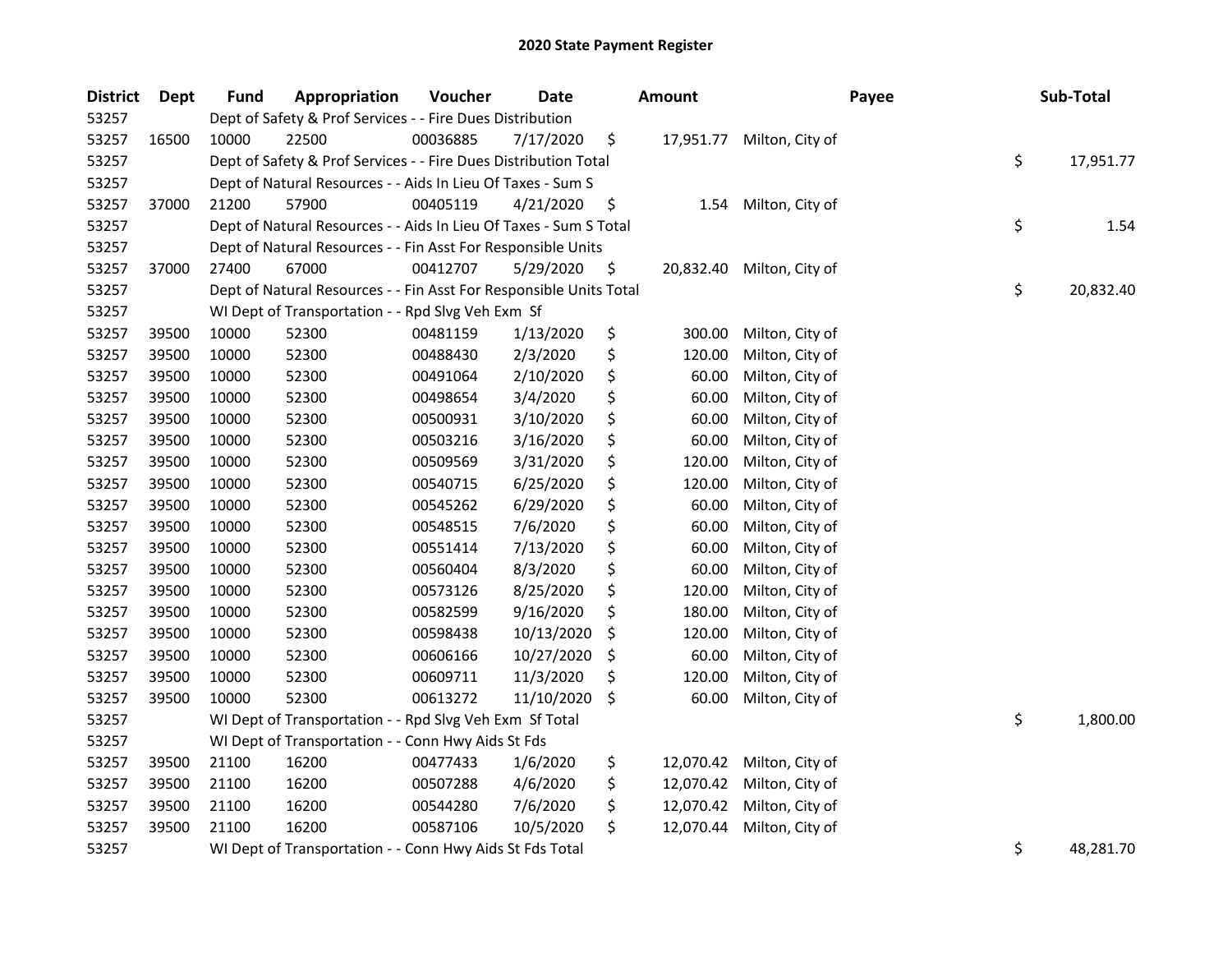| <b>District</b> | <b>Dept</b> | <b>Fund</b>                                                 | Appropriation                                                                   | Voucher   | Date          |     | <b>Amount</b> |                            | Payee |           | Sub-Total  |
|-----------------|-------------|-------------------------------------------------------------|---------------------------------------------------------------------------------|-----------|---------------|-----|---------------|----------------------------|-------|-----------|------------|
| 53257           |             | WI Dept of Transportation - - Hwy Sfty Loc Aid Ffd          |                                                                                 |           |               |     |               |                            |       |           |            |
| 53257           | 39500       | 21100                                                       | 18500                                                                           | 00594156  | 10/2/2020     | \$  | 4,000.00      | Milton, City of            |       |           |            |
| 53257           |             | WI Dept of Transportation - - Hwy Sfty Loc Aid Ffd Total    |                                                                                 |           |               |     |               |                            |       | \$        | 4,000.00   |
| 53257           |             | WI Dept of Transportation - - Trns Aids To Mnc.-Sf          |                                                                                 |           |               |     |               |                            |       |           |            |
| 53257           | 39500       | 21100                                                       | 19100                                                                           | 00476832  | 1/6/2020      | \$  | 82,606.94     | Milton, City of            |       |           |            |
| 53257           | 39500       | 21100                                                       | 19100                                                                           | 00506687  | 4/6/2020      | \$  | 82,606.94     | Milton, City of            |       |           |            |
| 53257           | 39500       | 21100                                                       | 19100                                                                           | 00543679  | 7/6/2020      | \$  | 82,606.94     | Milton, City of            |       |           |            |
| 53257           | 39500       | 21100                                                       | 19100                                                                           | 00586505  | 10/5/2020     | \$  | 82,606.95     | Milton, City of            |       |           |            |
| 53257           |             |                                                             | WI Dept of Transportation - - Trns Aids To Mnc.-Sf Total                        |           |               |     |               |                            |       | \$        | 330,427.77 |
| 53257           |             |                                                             | Department of Health Services - - Prepaid Medical Transport Reimbursement       |           |               |     |               |                            |       |           |            |
| 53257           | 43500       | 10000                                                       | 16300                                                                           | AMBULANCE | 11/16/2020 \$ |     |               | 5,315.97 Milton, City of   |       |           |            |
| 53257           |             |                                                             | Department of Health Services - - Prepaid Medical Transport Reimbursement Total |           |               |     |               |                            |       | \$        | 5,315.97   |
| 53257           |             |                                                             | Department of Justice - - Law Enforcement Train, Local                          |           |               |     |               |                            |       |           |            |
| 53257           | 45500       | 10000                                                       | 23100                                                                           | 00091554  | 12/7/2020     | \$  | 1,920.00      | Milton, City of            |       |           |            |
| 53257           |             |                                                             | Department of Justice - - Law Enforcement Train, Local Total                    |           |               |     |               |                            |       | \$        | 1,920.00   |
| 53257           |             |                                                             | Department of Administration - - Federal Aid                                    |           |               |     |               |                            |       |           |            |
| 53257           | 50500       | 10000                                                       | 14200                                                                           | 00126729  | 8/11/2020     | \$  | 8,721.18      | Milton, City of            |       |           |            |
| 53257           | 50500       | 10000                                                       | 14200                                                                           | 00130142  | 10/1/2020     | \$  | 43,984.14     | Milton, City of            |       |           |            |
| 53257           | 50500       | 10000                                                       | 14200                                                                           | 00135038  | 12/9/2020     | \$  | 37,361.68     | Milton, City of            |       |           |            |
| 53257           | 50500       | 10000                                                       | 14200                                                                           | 00136493  | 12/16/2020    | S   | 9,559.00      | Milton, City of            |       |           |            |
| 53257           |             |                                                             | Department of Administration - - Federal Aid Total                              |           |               |     |               |                            |       | \$        | 99,626.00  |
| 53257           |             |                                                             | Elections Commission - - 2018 Hava Election Security                            |           |               |     |               |                            |       |           |            |
| 53257           | 51000       | 22000                                                       | 18200                                                                           | 00003969  | 7/27/2020     | \$  |               | 3,931.20 Milton, City of   |       |           |            |
| 53257           |             |                                                             | Elections Commission - - 2018 Hava Election Security Total                      |           |               |     |               |                            |       | \$        | 3,931.20   |
| 53257           |             |                                                             | Shared Revenue and Tax Relief - - Expenditure Restraint Program                 |           |               |     |               |                            |       |           |            |
| 53257           | 83500       | 10000                                                       | 10100                                                                           | 00068822  | 7/27/2020     | \$  |               | 112,227.01 Milton, City of |       |           |            |
| 53257           |             |                                                             | Shared Revenue and Tax Relief - - Expenditure Restraint Program Total           |           |               |     |               |                            |       | \$        | 112,227.01 |
| 53257           |             |                                                             | Shared Revenue and Tax Relief - - County And Municipal Aid                      |           |               |     |               |                            |       |           |            |
| 53257           | 83500       | 10000                                                       | 10500                                                                           | 00068822  | 7/27/2020     | \$. | 80,370.14     | Milton, City of            |       |           |            |
| 53257           | 83500       | 10000                                                       | 10500                                                                           | 00072790  | 11/16/2020    | \$  | 455,775.85    | Milton, City of            |       |           |            |
| 53257           |             |                                                             | Shared Revenue and Tax Relief - - County And Municipal Aid Total                |           |               |     |               |                            |       | \$        | 536,145.99 |
| 53257           |             | Shared Revenue and Tax Relief - - Exempt Computer Aid       |                                                                                 |           |               |     |               |                            |       |           |            |
| 53257           | 83500       | 10000                                                       | 10900                                                                           | 00065907  | 7/27/2020     | \$  | 20,482.07     | Milton, City of            |       |           |            |
| 53257           | 83500       | 10000                                                       | 10900                                                                           | 00067175  | 7/27/2020     | \$  | 8,943.20      | Milton, City of            |       |           |            |
| 53257           |             | Shared Revenue and Tax Relief - - Exempt Computer Aid Total |                                                                                 |           |               |     |               |                            | \$    | 29,425.27 |            |